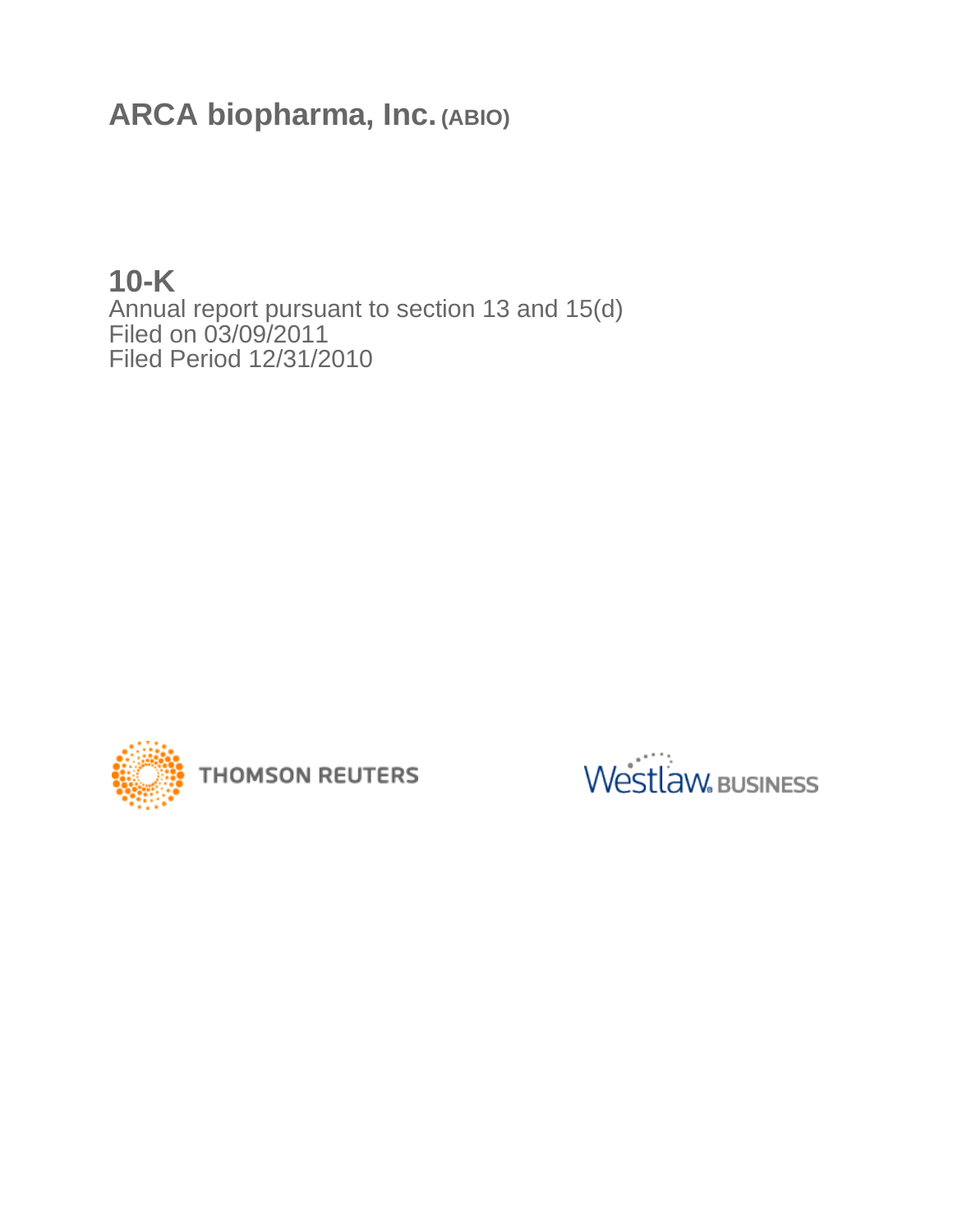## **UNITED STATES SECURITIES AND EXCHANGE COMMISSION Washington, D.C. 20549**

**FORM 10-K**

**(Mark One)**

## $\boxtimes$  **ANNUAL REPORT PURSUANT TO SECTION 13 OR 15(d) OF THE SECURITIES EXCHANGE ACT OF 1934**

**For the fiscal year ended December 31, 2010**

**or**

□ **TRANSITION REPORT PURSUANT TO SECTION 13 OR 15(d) OF THE SECURITIES EXCHANGE ACT OF 1934** 

**For the transition period from to** 

**Commission File Number: 000-22873**

# **ARCA BIOPHARMA, INC.**

**(Exact Name of Registrant as Specified in Its Charter)**

**Delaware 36-3855489 (State or Other Jurisdiction of Incorporation or Organization) 8001 Arista Place, Suite 200, Broomfield, CO 80021 (Address of Principal Executive Offices) (Zip Code)**

**(720) 940-2200**

**(Registrant's telephone number, including area code)**

**Securities registered pursuant to Section 12(b) of the Exchange Act:**

**Title of Each Class Name of Each Exchange on Which Registered Common Stock \$0.001 par value Nasdaq Capital Market Nasdaq Capital Market Securities registered pursuant to Section 12(g) of the Exchange Act: None**

Indicate by check mark if the registrant is a well-known seasoned issuer, as defined in rule 405 of the Securities Act. Yes  $\Box$  No  $\Box$ Indicate by check mark if the registrant is not required to file reports pursuant to Section 13 and Section 15(d) of the Act. Yes  $\Box$  No  $\Box$ 

Indicate by check mark whether the registrant (1) has filed all reports required to be filed by Section 13 or 15(d) of the Securities Exchange Act of 1934 during the preceding 12 months (or for such shorter period that the registrant was required to file such reports), and (2) has been subject to such filing requirements for the past 90 days. Yes  $\boxtimes$  No  $\square$ 

Indicate by check mark whether the registrant has submitted electronically and posted on its corporate Website, if any, every Interactive Data File required to be submitted and posted pursuant to Rule 405 of Regulation S-T during the preceding 12 months (or for such shorter period that the registrant was required to submit and post such files). Yes  $\square$  No  $\square$ 

Indicate by check mark if disclosure of delinquent filers pursuant to Item 405 of Regulation S-K is not contained herein, and will not be contained, to the best of registrant's knowledge, in definitive proxy or information statements incorporated by reference in Part III of this Form 10-K or any amendment to this Form 10-K.  $\boxtimes$ 

Indicate by check mark whether the registrant is a large accelerated filer, an accelerated filer, a non-accelerated filer or a smaller reporting company. See the definitions of "large accelerated filer," "accelerated filer," and "small reporting company" in Rule 12b-2 of the Exchange Act. Large accelerated filer  $\Box$  Accelerated filer  $\Box$ 

Non-accelerated filer  $\Box$  (Do not check if a smaller reporting company) Smaller reporting company  $\Box$ 

Indicate by check mark whether the registrant is a shell company (as defined in Rule 12b-2 of the Act). Yes  $\Box$  No  $\Box$ 

The aggregate market value of the common stock held by non-affiliates of the Registrant on June 30, 2010, the last business day of the most recently completed second fiscal quarter, was \$22,764,848 based on the last sale price of the common stock as reported on that day by the Nasdaq Global Market.

As of March 7, 2011, the Registrant had 8,834,535 shares of common stock outstanding.

## **DOCUMENTS INCORPORATED BY REFERENCE**

Portions of the Registrant's Definitive Proxy Statement, which will be filed with the Commission pursuant to Section 14A in connection with the 2011 annual meeting of stockholders, are incorporated by reference into Part III of this Form 10-K.

**(I.R.S. Employer Identification No.)**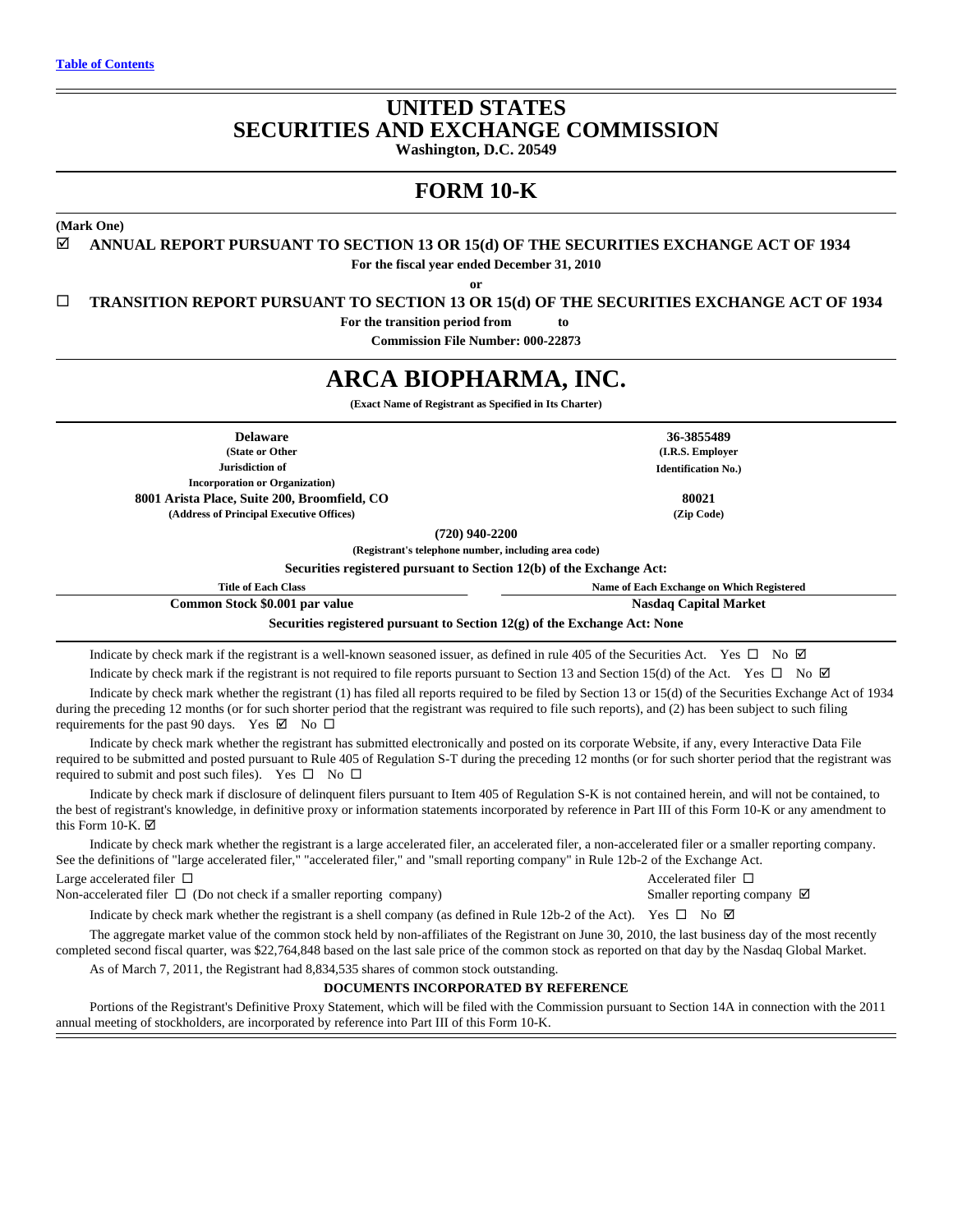## **TABLE OF CONTENTS**

<span id="page-2-0"></span>

| PART I                                                                                                               |    |
|----------------------------------------------------------------------------------------------------------------------|----|
| <b>Item 1. Business</b>                                                                                              | 3  |
| <b>Item 1A. Risk Factors</b>                                                                                         | 20 |
| <b>Item 1B. Unresolved Staff Comments</b>                                                                            | 45 |
| <b>Item 2. Properties</b>                                                                                            | 45 |
| <b>Item 3. Legal Proceedings</b>                                                                                     | 45 |
| <b>Item 4. (Removed and Reserved)</b>                                                                                | 46 |
| PART II                                                                                                              |    |
| Item 5. Market for Registrant's Common Equity, Related Stockholder Matters and Issuer Purchases of Equity Securities | 47 |
| <b>Item 6. Selected Financial Data</b>                                                                               | 47 |
| <b>Item 7. Management's Discussion and Analysis of Financial Condition and Results of Operations</b>                 | 48 |
| <b>Item 7A. Quantitative and Qualitative Disclosures About Market Risk</b>                                           | 56 |
| <b>Item 8. Financial Statements and Supplementary Data</b>                                                           | 57 |
| <b>REPORT OF KPMG LLP, INDEPENDENT REGISTERED PUBLIC ACCOUNTING FIRM</b>                                             | 58 |
| <b>CONSOLIDATED BALANCE SHEETS</b>                                                                                   | 59 |
| <b>CONSOLIDATED STATEMENTS OF OPERATIONS</b>                                                                         | 60 |
| <b>CONSOLIDATED STATEMENTS OF PREFERRED STOCK AND STOCKHOLDERS' EQUITY</b>                                           | 61 |
| <b>CONSOLIDATED STATEMENTS OF CASH FLOWS</b>                                                                         | 63 |
| NOTES TO CONSOLIDATED FINANCIAL STATEMENTS                                                                           | 64 |
| <b>Item 9. Changes in and Disagreements with Accountants on Accounting and Financial Disclosure</b>                  | 85 |
| <b>Item 9A. Controls and Procedures</b>                                                                              | 85 |
| <b>Item 9B. Other Information</b>                                                                                    | 86 |
| PART III                                                                                                             |    |
| <b>Item 10. Directors, Executive Officers and Corporate Governance</b>                                               | 87 |
| <b>Item 11. Executive Compensation</b>                                                                               | 87 |
| Item 12. Security Ownership of Certain Beneficial Owners and Management and Related Stockholder Matters              | 87 |
| <b>Item 13. Certain Relationships and Related Transactions, and Director Independence</b>                            | 87 |
| <b>Item 14. Principal Accountant Fees and Services</b>                                                               | 87 |
| <b>PART IV</b>                                                                                                       |    |
| <b>Item 15. Exhibits and Financial Statement Schedules</b>                                                           | 88 |
| <b>SIGNATURES</b>                                                                                                    | 94 |
|                                                                                                                      |    |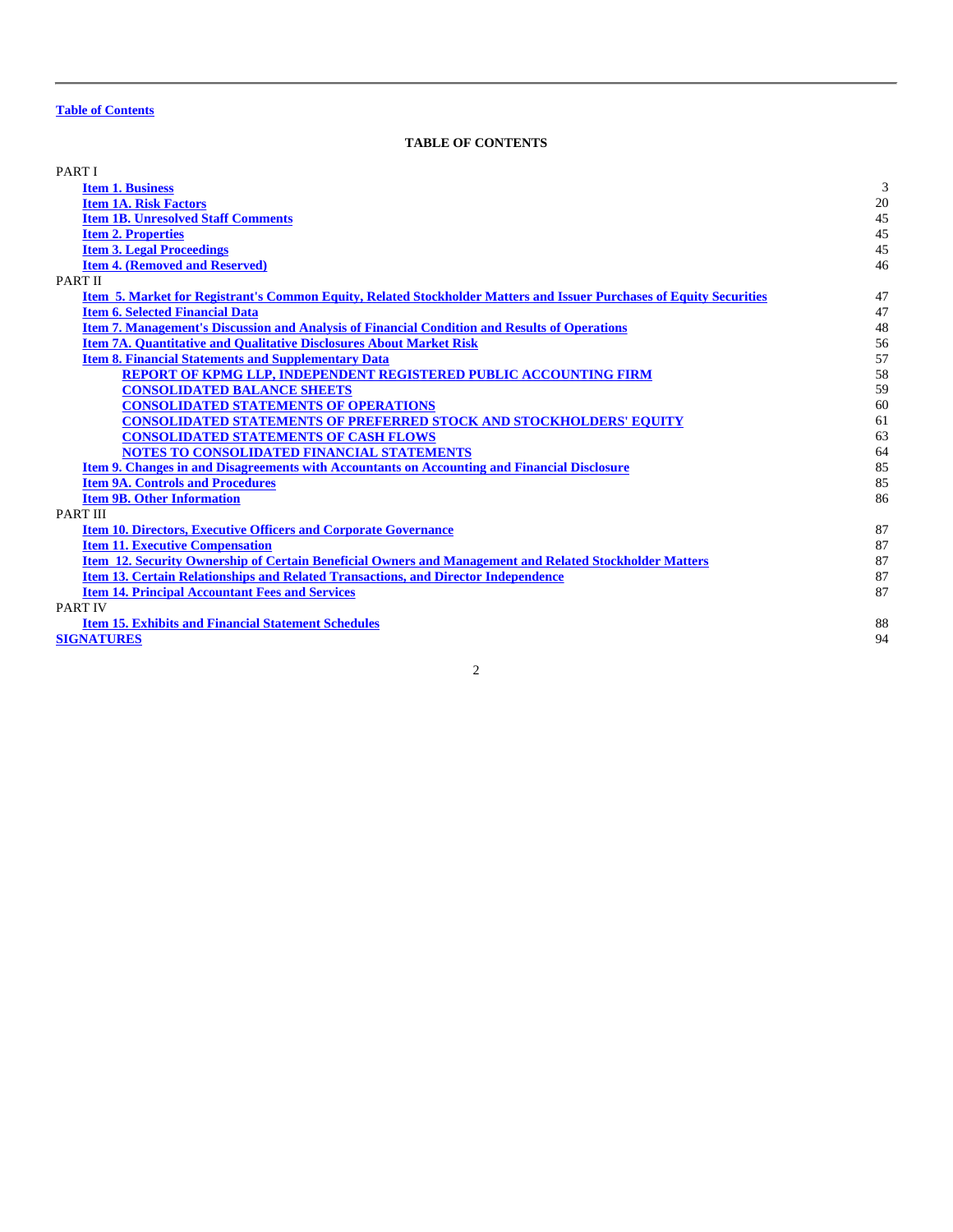## **PART I**

## <span id="page-3-0"></span>**Item 1.** *Business*

*Some of the statements under "Business," "Risk Factors," "Management's Discussion and Analysis of Financial Condition and Results of Operations" and elsewhere in this Annual Report constitute forward-looking statements. In some cases, you can identify forward-looking statements by the following words: "may," "will," "could," "would," "should," "expect," "intend," "plan," "anticipate," "believe," "estimate," "predict," "project," "potential," "continue," "ongoing" or the negative of these terms or other comparable terminology, although not all forward-looking statements contain these words. Examples of these statements include, but are not limited to, statements regarding the following: the timing and results of any clinical trials, including the planned additional trial regarding Gencaro required under the complete response letter received from the FDA, the timing of the commercial launch of Gencaro, if any, our ability to obtain additional funding or enter into a strategic or other transaction, the periods for which and extent to which our issued and pending patents may protect our products and technology, the potential of such product candidates to lead to the development of safe or effective therapies, our ability to enter into collaborations, the expected saving from our February 2011 workforce reduction, our ability to maintain listing of our common stock on a national exchange, our future operating expenses, our future losses, our future expenditures, and the sufficiency of our cash resources to maintain operations. These statements involve known and unknown risks, uncertainties and other factors that may cause our actual results, levels of activity, performance or achievements to be materially different from the information expressed or implied by these forward-looking statements. While we believe that we have a reasonable basis for each forward-looking statement contained in this Annual Report, we caution you that these statements are based on a combination of facts and factors currently known by us and our projections of the future, about which we cannot be certain.*

*In addition, you should refer to the "Risk Factors" section of this Annual Report for a discussion of other important factors that may cause our actual results to differ materially from those expressed or implied by our forward-looking statements. As a result of these factors, we cannot assure you that the forward-looking statements in this Annual Report will prove to be accurate. Furthermore, if our forward-looking statements prove to be inaccurate, the inaccuracy may be material. In light of the significant uncertainties in these forward-looking statements, you should not regard these statements as a representation or warranty by us or any other person that we will achieve our objectives and plans in any specified time frame, or at all.*

*We undertake no obligation to publicly update any forward-looking statements, whether as a result of new information, future events or otherwise. You are advised, however, to consult any further disclosures we make on related subjects in our Quarterly Reports on Form 10-Q, Current Reports on Form 8-K, and our website.*

The terms "ARCA," "the Company," "we," "us," "our" and similar terms refer to ARCA biopharma, Inc.

### *Overview*

We are a biopharmaceutical company whose principal focus is developing genetically-targeted therapies for heart failure and other cardiovascular diseases. Our lead product candidate is GencaroTM (bucindolol hydrochloride), a pharmacologically unique beta-blocker and mild vasodilator being developed for the treatment of chronic heart failure, or HF. We have collaborated with LabCorp to develop the Gencaro Test, a companion test for the genetic markers that may predict clinical response to Gencaro.

We have identified common genetic variations in the cardiovascular system that we believe interact with Gencaro's pharmacology and may predict patient response to Gencaro treatment. We currently hold worldwide rights to Gencaro and have been granted patents in the U.S. and Europe for methods of treating heart failure patients with bucindolol based on genetic testing, which we believe will provide market exclusivity for Gencaro into 2025 in those markets. In addition, we believe that if Gencaro is approved, the U.S. Gencaro patent, as well as the patent issued in Europe, will be eligible for patent term extension which, if granted in the U.S., could provide an additional period of market exclusivity in the U.S. of approximately three years, and if granted in Europe could provide an additional five years of market exclusivity.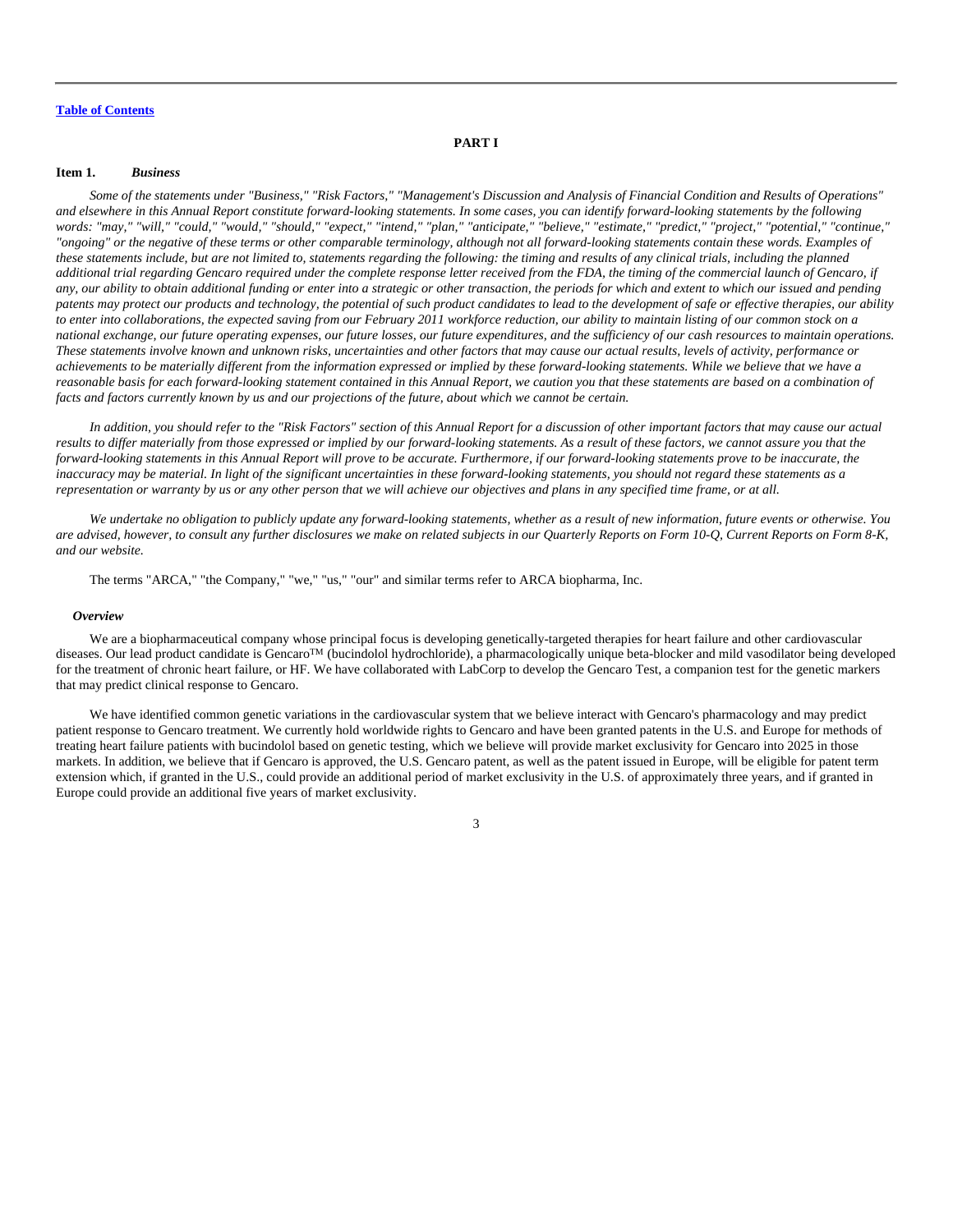Gencaro has been the subject of extensive clinical development, culminating in a Phase 3 heart failure study known as the BEST trial. In September 2008, the U.S. Food and Drug Administration, or FDA, formally accepted for filing our New Drug Application, or NDA, for Gencaro as a potential treatment for HF. In May 2009, the FDA notified us through a Complete Response Letter, or CRL, that our NDA for Gencaro was not approvable in its current form, and specified additional actions and information required for approval of the NDA including the need for an additional Phase 3 clinical trial as described below. In May 2010, we reached agreement with the FDA on a Special Protocol Assessment, or SPA, for the design of an additional Phase 3 clinical trial to assess the safety and efficacy of Gencaro in approximately 3,200 patients with chronic heart failure who have the genotype that appears to respond most favorably to Gencaro. The SPA signifies the FDA's agreement that this trial, if successful, could serve as the clinical effectiveness basis for the approval of Gencaro. The trial is designed as an international, multi-center, randomized, double-blind clinical trial. The trial is intended to be a superiority comparison of Gencaro to the beta-blocker metoprolol CR/XL, which is approved for heart failure and other indications. The primary endpoint of the trial is a composite of cardiovascular mortality and cardiovascular hospitalization. The trial protocol includes two interim data analyses at pre-specified numbers of primary endpoint events. If the results of either interim analysis meet the pre-specified criteria, we believe that a complete response to the CRL could be formally submitted at that time. The first interim data analysis is planned at 630 primary endpoint events (57% of the projected total number). The trial protocol estimates reaching the first interim analysis 24-30 months into the trial. Even with a positive outcome at either interim analysis, the planned trial is designed to proceed to conclusion, estimated to take 3.5 years (including the time to reach the interim analysis). In order not to influence the planned trial's subsequent completion, even if the results of an interim data analysis are adequate to support approval of Gencaro, Gencaro would not be commercially available until after the conclusion of the trial. We currently expect we could begin the trial approximately one year after obtaining sufficient funding.

The investigation of Gencaro for the reduction of cardiovascular mortality and cardiovascular hospitalizations in a genotype-defined HF population was designated by the FDA as a fast track development program. According to the FDA's Fast Track Guidance document, fast track programs are designed to facilitate the development and expedite the review of new drugs that are intended to treat serious or life-threatening conditions and that demonstrate the potential to address unmet medical needs.

We also hold exclusive rights to rNAPc2, a single-chain, small recombinant protein, originally isolated from the saliva of the canine hookworm. rNAPc2 is a potent, long acting, and selective inhibitor of tissue factor, the protein responsible for initiating the extrinsic coagulation pathway, the primary coagulation mechanism in humans. rNAPc2 was originally developed as a cardiovascular therapy for thrombosis and other indications. As a result, it has been safely tested in over 700 human patients in nine Phase 1 and Phase 2 clinical trials. Previously, pilot studies of rNAPc2 conducted in non-human primates demonstrated potential efficacy against two of the most deadly strains of hemorrhagic fever virus, Ebola and Marburg. We are currently seeking government funding to further develop rNAPc2, as a potential treatment for viral hemorrhagic fevers. Considering the substantial cost associated with the development of rNAPc2 and our limited financial resources, further development of rNAPc2 will be dependent upon receipt of government funding, which may not be available.

In light of the substantial additional time and costs associated with the development of Gencaro and the need to raise a significant amount of capital on acceptable terms to finance the additional clinical trial and our ongoing operations, we are evaluating strategic alternatives for funding continued operations and development programs. In 2010, we raised \$7.2 million, net of offering costs, through the sale of our common stock pursuant to an equity distribution agreement, and we may seek additional funding that could allow us to operate while we continue to pursue strategic combination, partnering, additional financing and licensing opportunities. If we are delayed in completing or are unable to complete additional financing and/or a strategic transaction, we may discontinue our development activities or discontinue our operations. To preserve our capital resources, in February 2011, we reduced our research and development and general and administrative workforce by 36%. The reduction is expected to reduce our projected cash use by approximately \$200,000 per quarter. We currently believe our cash and cash equivalents balance as of December 31, 2010 will be sufficient to fund our operations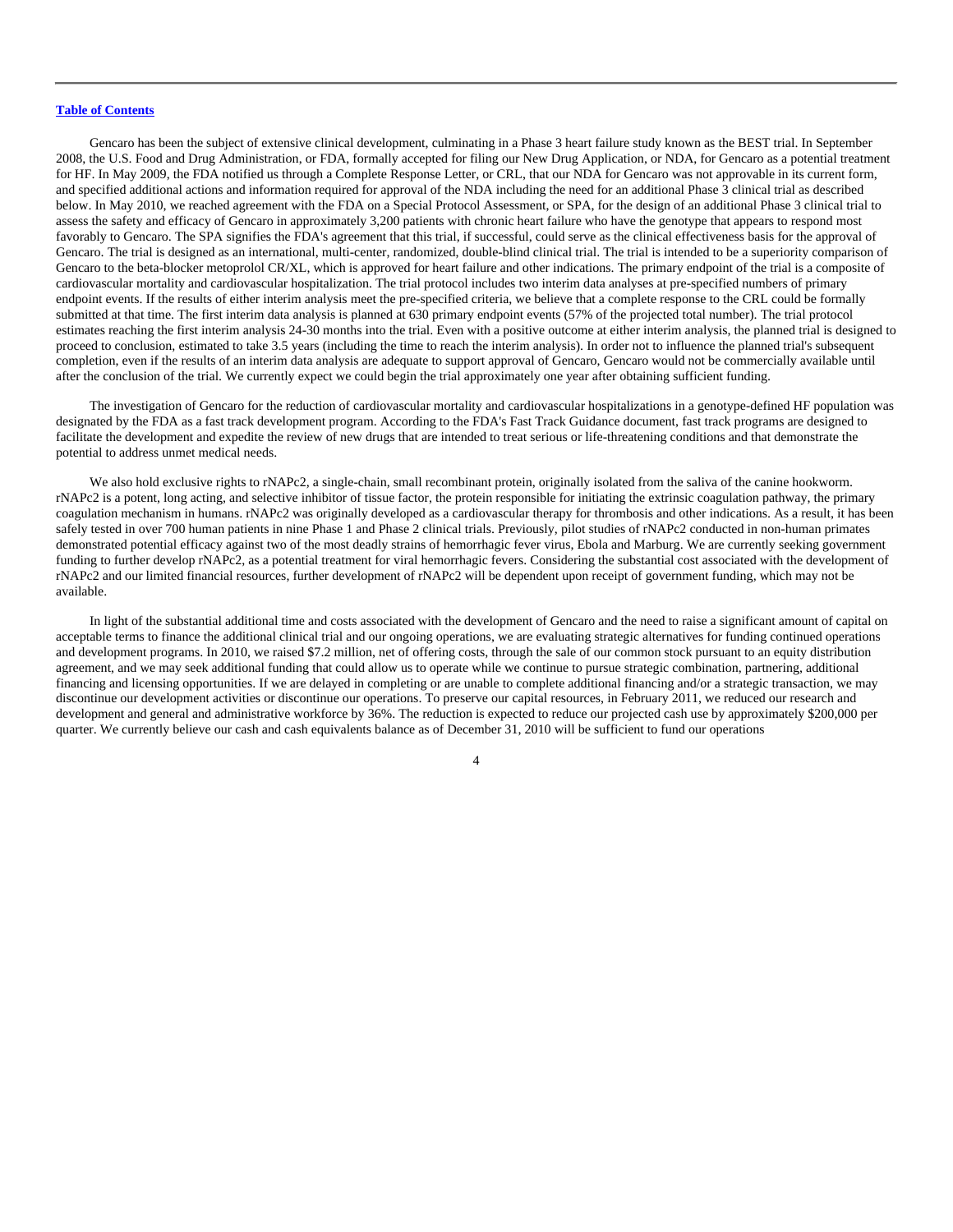through September 30, 2011. We are unable to assert that our current cash and cash equivalents are sufficient to fund operations beyond that date, and as a result, there is substantial doubt about our ability to continue as a going concern beyond September 30, 2011. We may not be able to raise sufficient capital on acceptable terms, or at all, to continue development activities or to otherwise continue operations and may not be able to execute any strategic transaction. Changing circumstances may cause us to consume capital significantly faster or slower than we currently anticipate. We have based these estimates on assumptions that may prove to be wrong, and we could exhaust our available financial resources sooner than we currently expect.

On January 27, 2009, we completed a business combination (the "Merger") with ARCA Colorado in accordance with the terms of that Agreement and Plan of Merger and Reorganization, dated September 24, 2008, and amended on October 28, 2008 (as amended, the "Merger Agreement"), in which a whollyowned subsidiary of Nuvelo, Inc. merged with and into ARCA Colorado, with ARCA Colorado continuing after the Merger as the surviving corporation and a wholly-owned subsidiary of Nuvelo, Inc. Immediately following the Merger, we changed our name from Nuvelo, Inc. to ARCA biopharma, Inc., and our common stock began trading on the Nasdaq Global Market under the symbol "ABIO" on January 28, 2009. On March 7, 2011, the listing of our common stock was transferred from the Nasdaq Global Market to the Nasdaq Capital Market.

### *Our Strategy*

Our mission is to become a leading biopharmaceutical company developing cardiovascular therapies, with an emphasis on genetically-targeted therapies. To achieve this goal, we are pursuing the following strategies:

- *Advance the development of Gencaro.* In May 2010, we reached agreement with the FDA on a SPA for the design of an additional Phase 3 clinical trial to assess the safety and efficacy of Gencaro in approximately 3,200 patients with chronic heart failure who have the genotype that appears to respond most favorably to Gencaro. The SPA signifies the FDA's agreement that this trial, if successful, could serve as the clinical effectiveness basis for the approval of Gencaro. We currently expect that we could begin the trial approximately one year after obtaining sufficient funding, if at all.
- *Complete a strategic transaction or raise substantial additional funding.* We are seeking to complete a strategic transaction or raise substantial additional funding, through government funding or public or private debt or equity securities, to support the continued clinical development of Gencaro, including the additional clinical trial.
- *Leverage our existing assets*. We are pursuing opportunities to leverage certain of our development-stage product candidates, including pursuing government funding for the further development of rNAPc2, a recombinant protein and potent tissue-factor inhibitor. We are also pursuing licensing transactions for certain of our other compounds which are in early stages of development for various indications.
- *Build a cardiovascular pipeline.* Our management and employees, including our chief executive officer, have extensive experience in cardiovascular research, molecular genetics and clinical development of cardiovascular therapies. We are seeking to leverage this expertise to identify, acquire and develop other cardiovascular products or candidates, with an emphasis on pharmacogenetic applications.

### *Heart Failure Market Background and Opportunity*

HF is one of the world's most significant health care challenges. Industry sources estimate that about 5.7 million Americans have HF and nearly 670,000 new patients are diagnosed annually. In addition, HF is the underlying reason for approximately 12 to 15 million annual visits to physicians, 6.5 million annual hospital days and over \$39 billion in estimated direct and indirect healthcare costs in the U.S. Some sources estimate that the number of chronic heart failure patients in countries within the European Union is significantly higher than in the U.S.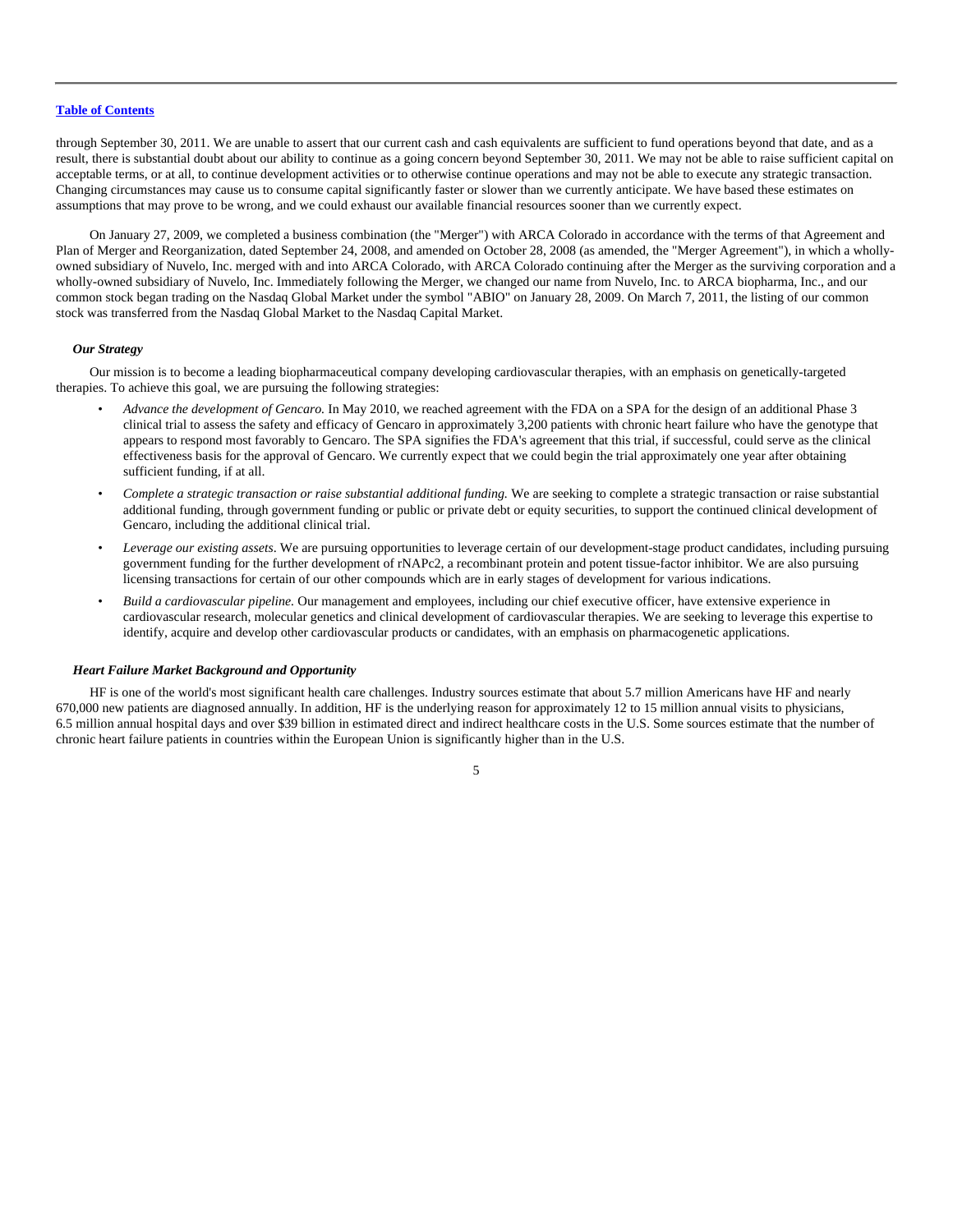Medical therapy has made progress in treating HF, but morbidity and mortality remain high. The current standard of care for HF involves the use of various therapies that operate to inhibit the activity of the renin-angiotensin-aldosterone system (these include angiotensin converting enzyme, or ACE, inhibitors, angiotensin II receptor blockers, or ARB's, and aldosterone receptor antagonists), diuretics, and drugs in the class known as beta-blockers.

Beta-blockers are named for their characteristic mechanism of binding to certain receptors in the nervous system of the heart, and in doing so, blocking those receptors from being activated by binding with other molecules. This drug class is part of the current standard of care in patients with HF and left ventricular dysfunction. The American Heart Association and the American College of Cardiology physician guidelines for the treatment of HF state the following:

*Beta-blockers should be prescribed to all patients with stable heart failure due to reduced left ventricular ejection fraction, unless they have a contraindication to their use or have been shown to be unable to tolerate treatment with the drugs. Because of favorable effects of beta-blockers on survival and disease progression, treatment with a beta-blocker should be initiated as soon as left ventricular dysfunction is diagnosed.*

The benefits of beta-blockade are well established. Beta-blockers are potentially usable by a majority of the HF population; they are effective in reducing mortality; and they are considered to be the most effective drugs overall for the treatment of HF. However, many patients who could potentially benefit from therapy are not being treated. It is estimated that approximately 40% of eligible HF patients in the U.S., and 50% in the European Union, are not being treated with beta-blockers. Further, it is believed that a substantial portion of patients being treated with beta-blockers are not receiving the target dose. Based on analysis of this market and expert opinion, we believe this lack of adoption may be due in part to the fact that a significant percentage of chronic heart failure patients do not tolerate one or more of the beta-blockers currently approved for HF, or do not respond well to them.

In addition, due to the fact that patients respond unevenly to beta-blockers, it is difficult to predict what a particular patient's response is likely to be in advance of therapy. This uncertainty creates special problems in the context of HF. The current standard of practice in administering a beta-blocker for HF involves a lengthy, often months-long, process in which the patient is gradually moved from a low initial dose up to one that has been proven to be clinically beneficial. This extended protocol is necessary because the therapeutic mechanism of this drug class inhibits processes in the failing heart that, while deleterious over the long term, initially provide support for diminished cardiac function. Thus, the dosage must be increased slowly to allow the patient to adjust to the therapy, and it may be months before it is known whether the patient will both tolerate the therapy and will benefit from it.

During this process, the patient may feel worse and exhibit no objective benefit. However, it can be difficult for the physician to determine whether this is due to the mechanism of the drug class, or whether it is a problem with the particular drug. A serious adverse event, such as hospitalization for an acute episode, or death, may be the first substantial evidence that the patient is not responding well to the particular therapy. We believe that many HF patients on beta-blockers never reach their target dose, whether due to actual side effects or the perception that the patient is not benefiting. Some patients simply do not respond after enduring this long and potentially difficult process. Unfortunately, the physician has no good method to determine, in advance of therapy, whether a patient is likely to benefit, introducing an element of trial and error into the use of these agents that is frustrating to prescribers, potentially harmful to patients, and costly to payors. We believe that a new HF therapy that includes a simple test to identify those patients likely to benefit, can help alleviate some of the problems encountered with the current standard of practice.

#### *Gencaro*

Gencaro (bucindolol hydrochloride) is a pharmacologically unique beta-blocker and mild vasodilator being developed for the treatment of chronic heart failure. Gencaro is considered part of the beta-blocker class because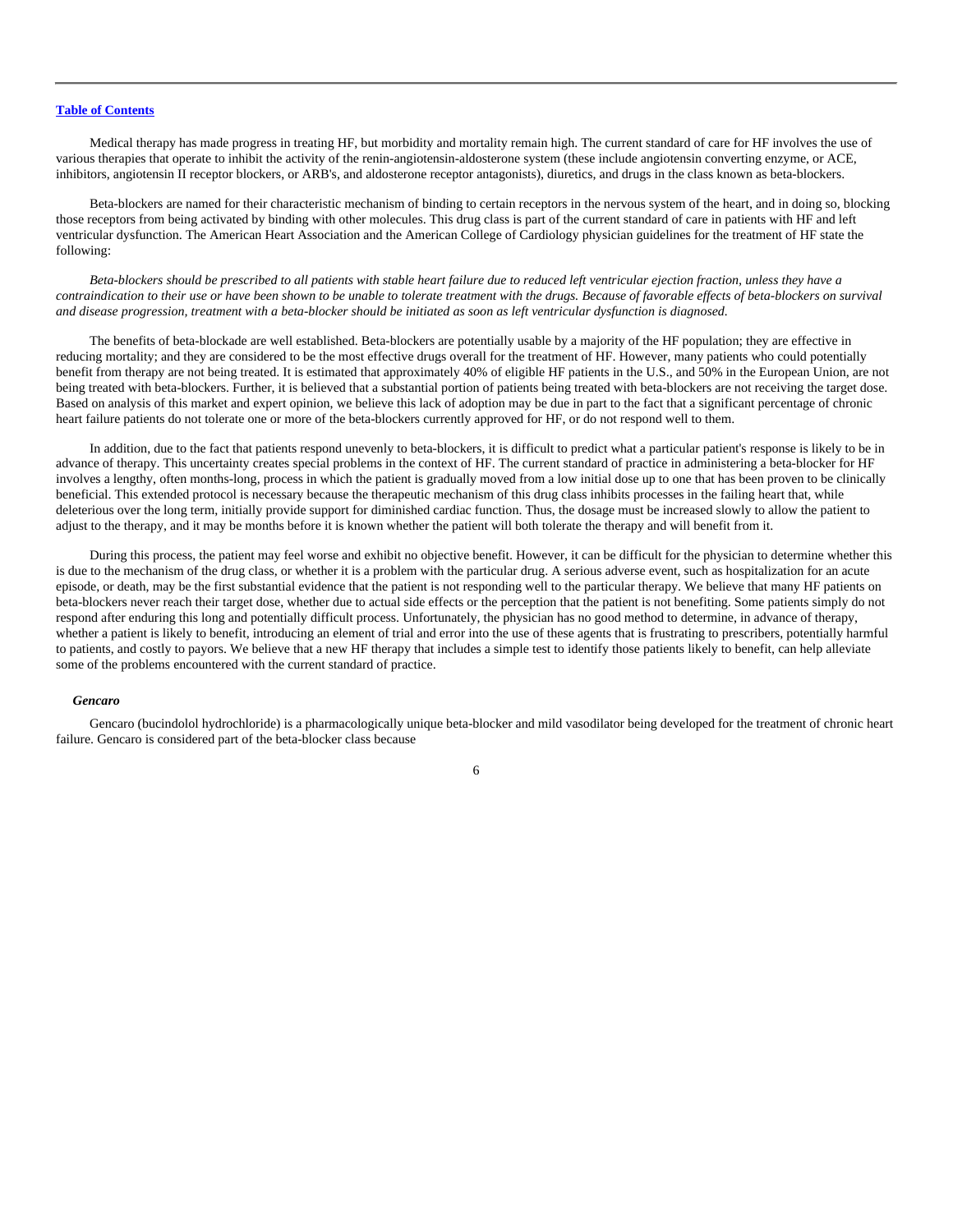of its property of blocking both beta-1, or  $\beta_1$ , and beta-2, or  $\beta_2$ , receptors in the cardiac nervous system. The blocking of these receptors prevents binding with other molecules that serve to activate these receptors. Because of its mild vasodilator effects, we believe that Gencaro is well-tolerated in patients with advanced HF. Originally developed by Bristol-Myers Squibb, or BMS, the active pharmaceutical ingredient, or API, in Gencaro, bucindolol hydrochloride, has been tested clinically in approximately 4,500 patients. Gencaro was the subject of a Phase 3 heart failure mortality trial of over 2,700 patients, mostly in the U.S., known as the "BEST" trial. The BEST trial included a DNA bank of over 1,000 patients, which was used to evaluate the effect of genetic variation on patients' response to Gencaro.

At the time of the BEST trial, our founding scientists, Dr. Michael Bristow and Dr. Stephen Liggett, hypothesized that the unique pharmacologic properties of Gencaro would interact with common genetic variations of the  $B_1$ , and alpha2C, or  $a_{2C}$ , receptors, which are important receptors that regulate cardiac function. They tested this hypothesis prospectively in a substudy conducted using data from the BEST DNA bank. On the basis of this study, Drs. Bristow and Liggett determined that patients with certain variations in these receptors had substantially improved outcomes on primary and certain secondary clinical endpoints in the trial, such as mortality, heart failure progression and hospitalization, relative to the general patient population of the BEST trial. We believe that these genetically determined receptor variations, which are detectable using standard genetic testing technology, can serve as diagnostic markers for predicting enhanced therapeutic response to Gencaro, and potentially avoiding adverse events, in individual patients. We have patented our methods for treating heart failure patients with Gencaro based on genetic testing in the U.S. and Europe.

### *Pharmacology and Pharmacogenetics*

Gencaro's pharmacology appears to be different from other compounds in the beta-blocker class in two fundamental respects. First, studies conducted by our researchers indicate that in human myocardial preparations, Gencaro leads to inactivation of constitutively active (i.e. functional in the absence of bound agonist)  $\beta_1$  receptors through a mechanism separate from  $\beta_1$ -blockade, in addition to inhibiting the binding activity of the  $\beta_1$  receptor like a typical betablocker. Second, these same studies indicate that Gencaro lowers the systemic levels of the neurotransmitter norepinephrine, or NE, which is released by cardiac and other sympathetic nerves. These two properties interact with common genetic variations in two cardiac receptors, the  $B_1$  and  $a_{2C}$  receptors, to produce the unique pharmacogenetic profile of Gencaro. We believe that these two properties, and their pharmacogenetic implications, are unique to Gencaro.

Gencaro has an important interaction with the  $B_1$  receptor found on muscle cells, or cardiac myocytes, of the heart. The general role of the  $B_1$  receptor and its downstream signaling cascades is to regulate the strength and rate of the heart's contractions. NE serves as an activator of the  $\beta_1$  receptor, causing the receptor to initiate signaling to the cardiac myocyte. Although this signaling may be beneficial to the failing heart in the short term, in chronic heart failure patients the  $\beta_1$  receptor also initiates harmful, or cardiomyopathic, signaling which, over time, exacerbates the heart's functional and structural decline. Betablockers counteract this destructive process by reducing  $\beta_1$  receptor signaling. They do this by binding to the receptor and blocking NE molecules from binding and activating the signaling activity and, in Gencaro's case, by also inactivating certain  $\beta_1$  receptors that are constitutively active (active in the absence of NE stimulation).

There are two common genetic variations of the  $B_1$  receptor, each of which we estimate is present in approximately 50% of the U.S. population. One of these variations is known as the " $B_1$ -389 Arg/Arg" variant. Laboratory studies indicate that this variation results in a higher functioning  $B_1$  receptor, one which has a greater ability to mediate the stimulatory effects of NE. In addition, this variation is also more likely to be constitutively active and signal the cardiac myocyte to contract in the absence of NE. The other variation, the " $B_1-389$  Gly carrier", also present in about 50% of the U.S. population, results in a  $B_1$ receptor that is much lower functioning and, according to laboratory studies, has less probability of being in a constitutively active state compared to the ß1-389 Arg/Arg receptor.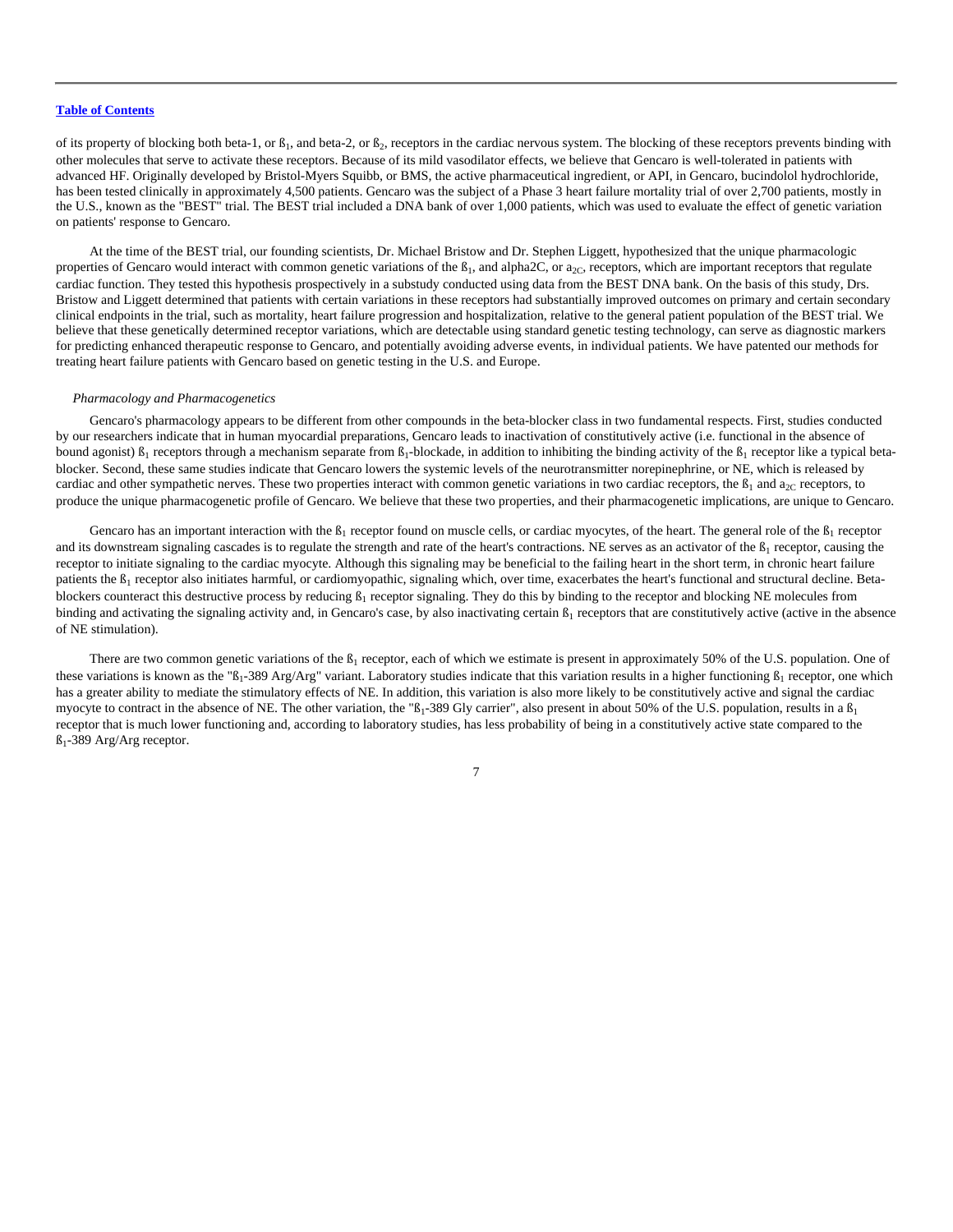Gencaro has a powerful interaction with the higher-functioning  $B_1-389$  Arg/Arg variation of the  $B_1$  receptor. Laboratory studies show that constitutively active receptors will continue to signal in the presence of standard beta-blockade. Laboratory studies in isolated human heart preparations also show that Gencaro has the unusual ability of being able to stop the signaling of constitutively active receptors. We believe that individuals with the  $\beta_1$ -389 Arg/Arg genotype potentially will recognize an enhanced therapeutic response to Gencaro because of the greater potential for active state, cardiomyopathic signaling among individuals with this genotype, and the larger reduction in signaling that these individuals experience when taking Gencaro, relative to individuals with the  $B_1$ -389 Gly carrier genotype.

The efficacy of Gencaro also appears to be influenced by the  $a_{2C}$  receptor, located on the terminus of the sympathetic cardiac nerve, at its junction with the cardiac myocyte. The role of this receptor is to modulate the amount of NE that is present at this junction, which in turn affects the activation of  $\beta_1$ receptors and the heart's activity. There are two important genetic variations of this receptor that appear to affect the performance of Gencaro; the "deletion variant" (approximately 10 - 13% of the general population in the U.S. has at least one copy of this modified  $a_{2C}$  receptor) that functions poorly; and the "a<sub>2C</sub>wild type" (the remaining 85% of the population) a normal functioning version of this receptor. The DNA substudy of patients from the BEST trial conducted by Drs. Bristow and Liggett indicated that the deletion / wild type variant status of the  $a_{2C}$  receptor appeared to only affect Gencaro responses when the  $B_1$ -389 Gly variant is present, where the a<sub>2C</sub>-wild type version of the a<sub>2C</sub> receptor enhances clinical response and the deletion variant reduces efficacy. When the Arg version of the  $\beta_1$  receptor is present ( $\beta_1$ -389 Arg/Arg), the efficacy of Gencaro does not depend on which  $a_{2C}$  receptor is present.

The DNA substudy from the BEST DNA bank indicated that the combinations of these receptor variations in individual patients appear to influence the response to Gencaro with respect to significant clinical endpoints. However, the  $\beta_1$ -389 Arg/Arg variant appeared to have the most powerful effect on Gencaro response. While we believe that the  $\beta_1$ -389 Gly carrier patients may respond favorably to Gencaro depending on their  $a_{2C}$  variation type, we believe that all patients that possess the  $B_1$ -389 Arg/Arg variant may be candidates for Gencaro. The  $B_1$ -389 Arg/Arg variant group, or "very favorable" group, constitutes an estimated 47-50% of the U.S. population. We believe these individuals may have an enhanced therapeutic response to Gencaro because of its effect on this higher-functioning/constitutively active  $\beta_1$  receptor variant, and a favorable response to NE lowering, regardless of their a<sub>2C</sub>receptor genotype. The additional clinical trial agreed upon with the FDA pursuant to the SPA will only enroll patients that possess this "very favorable" genotype.

### *The BEST Trial*

The BEST trial began in 1995. It was a double-blind, placebo-controlled, multi-center study of bucindolol on mortality and morbidity in an advanced chronic heart failure population. The primary endpoint of the BEST trial was total mortality and the pre-specified main secondary endpoint was progression of heart failure, defined as heart failure death, cardiac transplant, heart failure hospitalization, or emergency room visit for the treatment of worsening heart failure not requiring hospitalization. The trial was planned to run four and one-half years, and enroll 2,800 patients. The trial enrolled a total of 2,708 chronic heart failure patients, who were mostly from the United States. Under the umbrella of the BEST trial substudies program, a DNA bank and substudy was created, and 1,040 of the BEST patients participated by providing blood for DNA analysis. The DNA bank provided data for the DNA substudy of BEST patients conducted by Drs. Bristow and Liggett.

In 1999, the BEST trial was terminated prior to the completion of follow-up, in response to a recommendation of the BEST trial Data and Safety Monitoring Board. The primary reason for termination was loss of investigator equipoise; in other words, the fact that the BEST investigators were no longer uncertain regarding the comparative therapeutic merits of giving a placebo versus giving a beta-blocker to a HF patient. Positive mortality results from two other heart failure trials involving other beta-blockers had been reported, and a substantial number of BEST trial investigators concluded that it was unethical to continue to give placebo to BEST trial participants. As a result, some investigators began to prescribe these other beta-blockers to patients in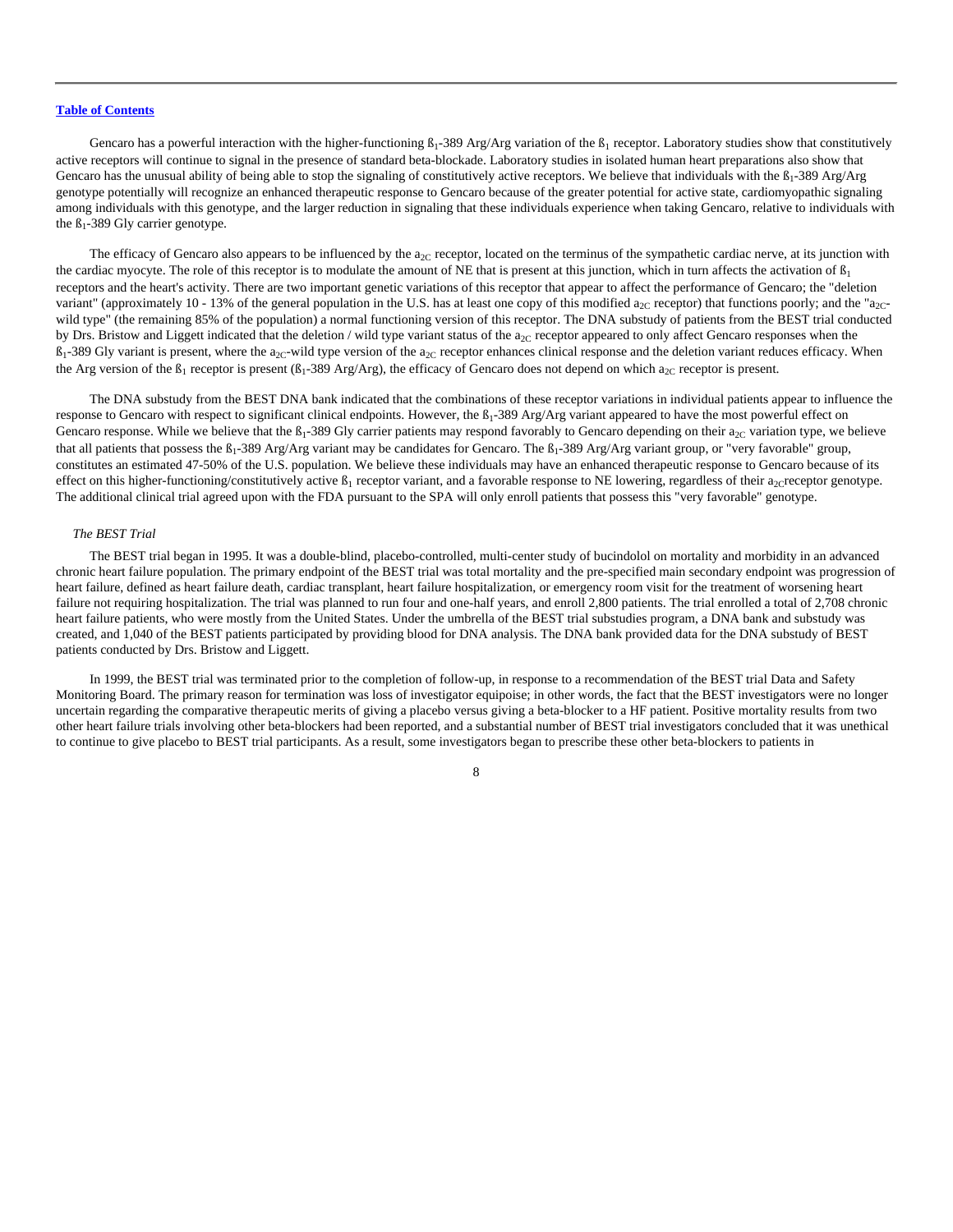the trial, which threatened to destroy the trial's integrity. Following termination, the preliminary results of the study were analyzed and published. The preliminary determination and general perception were that the BEST trial had failed, on the basis of not meeting its primary endpoint of total mortality. The published values were a 10% risk reduction in mortality with a p-value of 0.10. Subsequently, we reanalyzed the results from BEST, in accordance with FDA approved, pre-specified statistical analysis plans, which had not been performed by the sponsors when the BEST trial was terminated. As reanalyzed, there appeared to be a 13% risk reduction on the primary endpoint of all-cause mortality in the BEST trial with a p-value of 0.053.

### *Clinical Results and the DNA Substudy*

In 2003 and 2004, the results of the DNA substudy conducted by Drs. Bristow and Liggett began to be released and analyzed. The DNA substudy results indicated a significant enhancement of response on the major clinical endpoints from the BEST trial in patients with the "very favorable" genotype. The risk reduction on clinical efficacy endpoints such as mortality and hospitalization ranged from approximately 34% to approximately 48% in this genotype. In addition, in arrhythmia endpoints of atrial fibrillation or ventricular fibrillation tracked by safety analyses, the risk reduction by bucindolol in the "very favorable" genotype appeared to be even greater, by 62-70%.

Shown below are certain of the primary and secondary endpoint data from the BEST DNA substudy results, by genotype:

## *BEST Clinical Responses<sup>1</sup> by Genotype Groups*

| Endpoint<br>(% of study population) | Very Favorable<br>Favorable<br>patients<br>patients<br>(47%)<br>$(40\%)$ |          |  | <b>Unfavorable</b><br>patients<br>(13%) |    |     |
|-------------------------------------|--------------------------------------------------------------------------|----------|--|-----------------------------------------|----|-----|
| All Cause Mortality (ACM), TTE      |                                                                          | $38\%*$  |  | 25%                                     | h. | 4%  |
| Cardiovascular Mortality (CVM), TTE |                                                                          | $48\%*$  |  | $40\% *$                                | h  | 11% |
| $ACM + transplantation$             |                                                                          | $43\%*$  |  | 24%                                     | h  | 4%  |
| Heart failure (HF) Progression      |                                                                          | $34\%**$ |  | 20%                                     |    | 1%  |
| HF Hosp days/patient                |                                                                          | $48\%**$ |  | 17%                                     | h. | 19% |
| AF prevention (from AE db)          |                                                                          | $71\%*$  |  | 11%                                     |    | 4%  |
| VT/VF prevention (from AE db)       |                                                                          | $62\%**$ |  | 44%                                     |    | 9%  |

1 Covariate adjusted, transplant censored analysis

p<0.05; \*\* p£0.007; TTE: Time To Event; CRF: Case Report Form; Adj.: Adjudicated

### *Clinical and Regulatory Strategy*

In September 2008, the FDA formally accepted for filing our NDA for Gencaro as a potential treatment for HF, based on the BEST trial. On May 29, 2009, the FDA issued a CRL to us in which the FDA stated that it could not approve the Gencaro NDA in its current form no change and specified additional actions and information required for approval of the NDA. In the CRL, the FDA raised clinical effectiveness issues, asserting that the BEST trial did not adequately demonstrate efficacy of Gencaro in reducing all-cause mortality in HF patients. The CRL stated that in order to obtain approval of Gencaro, we must conduct an additional Phase 3 clinical trial of Gencaro in HF patients, among other things.

In May 2010, we reached agreement with the FDA on an SPA on the design of a clinical trial to assess the safety and efficacy of Gencaro for approximately 3,200 patients with chronic heart failure who have the genotype that appears to respond most favorably to Gencaro. An SPA is an agreement with the FDA that the proposed trial protocol design, clinical endpoints and statistical analyses are acceptable to support regulatory approval. The trial protocol includes a superiority comparison of bucindolol to the beta-blocker metoprolol CR/XL, which is approved for heart failure and other indications. The primary endpoint of the trial is a composite of cardiovascular mortality and cardiovascular hospitalization. The trial protocol includes two interim data analyses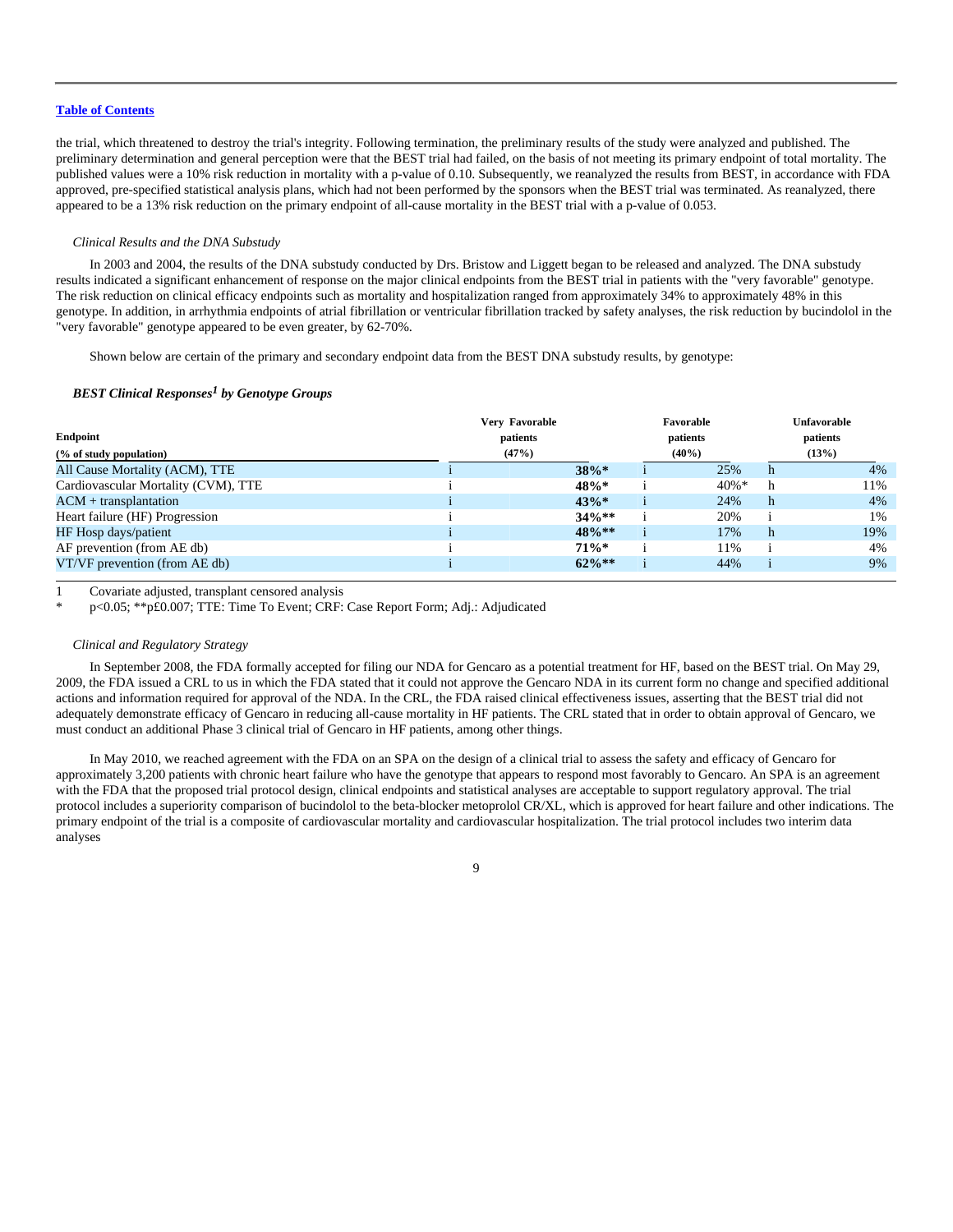at pre-specified numbers of primary endpoints. If the results of either of the interim analyses meet the pre-specified criteria, we believe that a complete response to the FDA's CRL could be formally submitted at that time and the results of the interim analysis could serve as the clinical effectiveness basis for FDA approval. The first interim data analysis is planned at 630 primary endpoint events (57% of the projected total number). The trial protocol estimates reaching the first interim analysis 24-30 months into the trial. Even with a positive outcome at either interim analysis, the planned trial is designed to proceed to conclusion, estimated to take 3.5 years (including the time to reach the interim analysis). In order not to influence the planned trial's subsequent completion, even if the results of an interim data analysis are adequate to support approval of Gencaro, Gencaro would not be commercially available until after the conclusion of the trial. We currently expect we could begin the trial approximately one year after obtaining sufficient funding.

We believe that Gencaro will demonstrate superiority benefits compared to metoprolol CR/XL based on the following observations:

- Gencaro has been shown to produce enhanced benefits in patients that possess the  $B_1-389$  Arg/Arg polymorphism. Metoprolol CR/XL has not demonstrated a similar enhancement. Three studies have looked at the potential relationship between the presence of  $B_1-389$  Arg/Arg genotype and outcomes in patients treated with metoprolol CR/XL, and have failed to show correlation. We believe that this is likely related to the absence of an inverse agonism effect (the ability of being able to stop the signaling of constitutively active receptors) by metoprolol CR/XL at the  $\beta_1$ -389 Arg/Arg receptor.
- In post-hoc analyses, patients in the overall BEST trial population that had similar clinical characteristics at baseline to the patients that were studied in the metoprolol and carvedilol pivotal trials derived similar benefits from Gencaro compared to those from carvedilol or metoprolol in their respective clinical trials. Therefore, we believe that Gencaro, even without identifying patients that are likely to experience an enhanced response, would produce comparable benefits to the other agents if used in similar patients. Based on this rationale, we believe that identifying likely responders through pharmacogenetic targeting would lead to more favorable outcomes in the group that is randomized to Gencaro.
- Patients treated in the BEST trial, which was performed primarily in the U.S., appeared to have superior mortality outcomes than patients treated in the U.S. with metoprolol CR/XL in the MERIT-HF trial. The MERIT-HF trial was a double-blind, placebo-controlled trial that enrolled nearly 4,000 patients from multiple countries, which was the basis of approval for the heart failure indication for Toprol-XL, the branded version of metoprolol CR/XL. The observation with U.S.-treated patients in the MERIT-HF trial prevented the sponsor from obtaining an FDA indication to reduce all-cause mortality with Toprol-XL.

For the planned trial, we based the trial size assumptions on the experience from the BEST clinical trial, as well as from the other trials that investigated beta blockade in heart failure. Based on event rate estimates from these trials and the expected reduction in events from Gencaro, we believe that a 3,200 patient trial will provide sufficient power to show a statistically and clinically significant benefit. We cannot be certain that the design of, or data collected from, the trial will be adequate to address the concerns raised by the FDA in the CRL or obtain the requisite regulatory approvals for Gencaro.

The FDA has designated the investigation of Gencaro for the reduction of cardiovascular mortality and cardiovascular hospitalizations in a genotypedefined heart failure population as a fast track development program. Fast track drug development designation is included in the FDA Modernization Act of 1997 as a formal process to enhance interactions with the FDA during drug development. Fast track drug development programs are reserved for drugs that are intended to treat serious or life-threatening conditions and that demonstrate the potential to address unmet medical needs. A drug development program with fast track designation would be eligible for consideration for some or all of the following programs for expediting development and review: scheduled meetings to seek FDA input into development plans, priority review of the NDA, the option of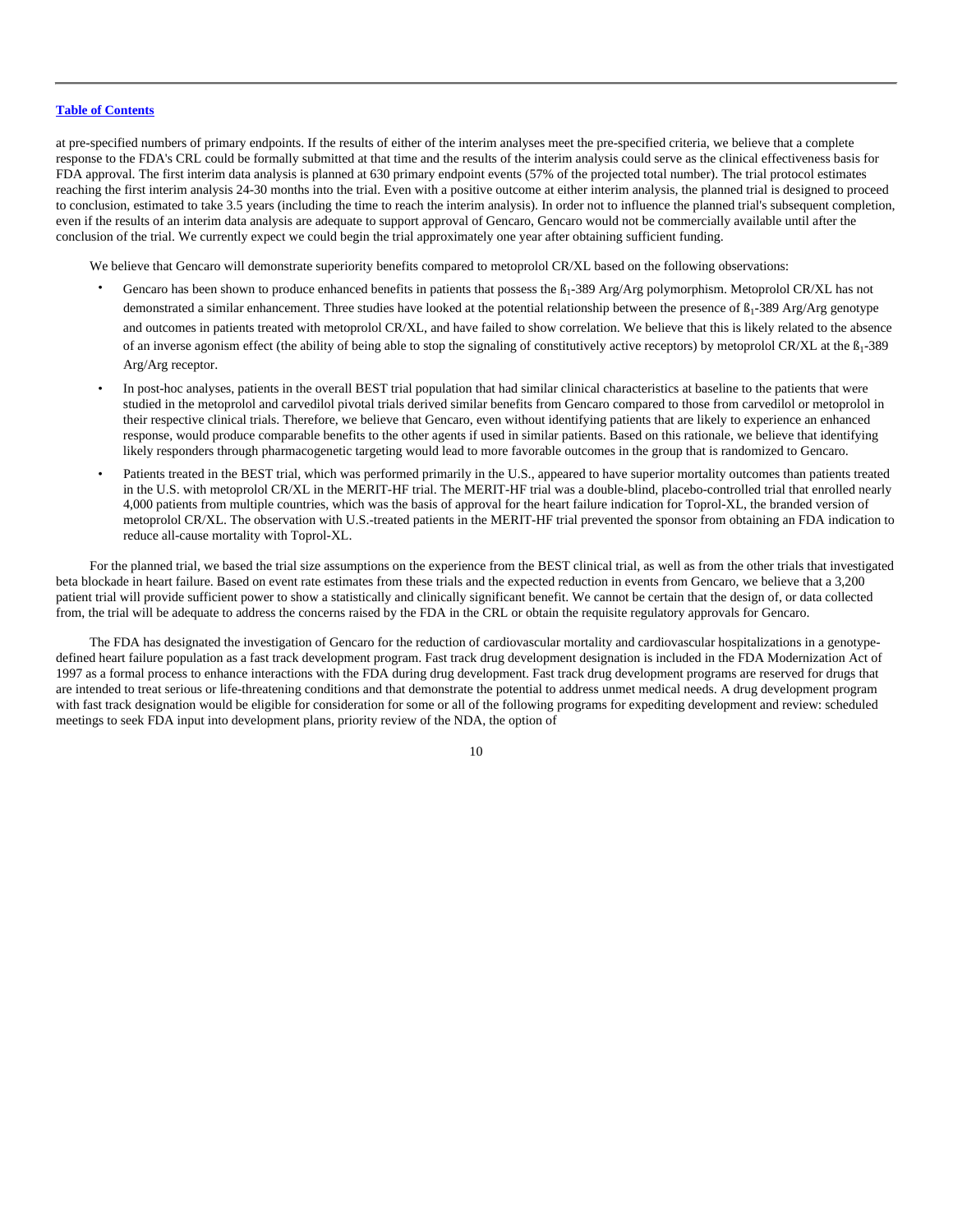submitting portions of an NDA prior to submission of the complete application and potential accelerated approval. Although the FDA has designated the investigation of Gencaro as a fast track development program, such designation does not provide any assurance that Gencaro will receive FDA approval, and such designation does not constrain the FDA's ability to deny approval for Gencaro.

In addition to requiring an additional efficacy trial of Gencaro, the CRL also required additional actions and raised additional issues. The CRL stated that we must conduct additional clinical pharmacology studies to address drug-drug interaction and pharmacokinetic issues, and additional non-clinical studies to further characterize Gencaro metabolites. If we reach agreement with the FDA on the CRL response strategy, we plan to submit a complete response to the CRL, except for the data from the Phase 3 trial as permitted under the rules of the fast track designation.

### *Licensing and Royalty Obligations*

We have licensed worldwide rights to Gencaro, including all preclinical and clinical data, from Cardiovascular Pharmacology and Engineering Consultants, LLC, or CPEC, who has licensed rights in Gencaro from BMS; we have sublicensed CPEC's rights from BMS. CPEC is a licensing entity which holds the rights of the biotechnology companies that were the commercial sponsors of the BEST trial. If the FDA grants marketing approval for Gencaro, we will owe CPEC a milestone payment of \$8.0 million, which is due within six months after FDA approval. We also have the obligation under the CPEC license to make milestone payments of up to \$5.0 million in the aggregate upon regulatory marketing approval in Europe and Japan. Under the CPEC and BMS licenses, our royalty obligation ranges from 12.5% to 25% of revenue from the related product based on achievement of specified product sales levels, including a 5% royalty that CPEC is obligated to pay under its original license agreement for Gencaro. We have the right to buy down the royalties to a range of 12.5% to 17% by making a payment to CPEC within six months of regulatory approval.

We also have licensed worldwide rights to intellectual property covering the pharmacogenetic response of bucindolol hydrochloride based on the cardiac receptor polymorphisms, which is owned by the University of Colorado. We have no material future financial obligations under this license. We also have an option to license exclusive, worldwide rights to develop and commercialize diagnostics for these receptor polymorphisms, for the purpose of prescribing Gencaro, from the licensee of these rights, the University of Cincinnati.

## *The Gencaro Test*

If cleared or approved, we believe that Gencaro will be the first cardiovascular drug to be integrated with a companion diagnostic to predict enhanced efficacy. The drug label being sought for Gencaro would identify the patient receptor genotypes that can expect enhanced efficacy, as well as those with a likelihood of a standard beta-blocker response and the small unfavorable subgroup with a low probability of benefit. The label being sought would recommend receptor genotype testing prior to initiation of therapy. Accordingly, we believe it is critical to the successful commercialization of Gencaro to develop a companion genetic test that is simple to administer and widely available.

We have collaborated with LabCorp to develop and commercialize the Gencaro Test. Under the terms of the collaboration, we have licensed to LabCorp certain rights to commercialize a receptor genotype diagnostic for the  $\beta_1$  and a<sub>2C</sub>polymorphisms. In return, LabCorp has agreed to develop the Gencaro Test, obtain FDA clearance or approval of the Gencaro Test, and commercially launch the Gencaro Test in parallel with the commercial launch of Gencaro. The license agreement has a term of 10 years. Either party has the right to terminate the agreement.

LabCorp has developed the commercial method for the Gencaro Test, which will use a blood draw to obtain a sample. We believe that the Gencaro Test involves a straightforward genetic test that relies on well-validated technology. Based on FDA guidance, LabCorp has submitted a Premarket Approval, or PMA, regulatory submission, which was formally accepted by the FDA in January 2009 and the review was granted an extension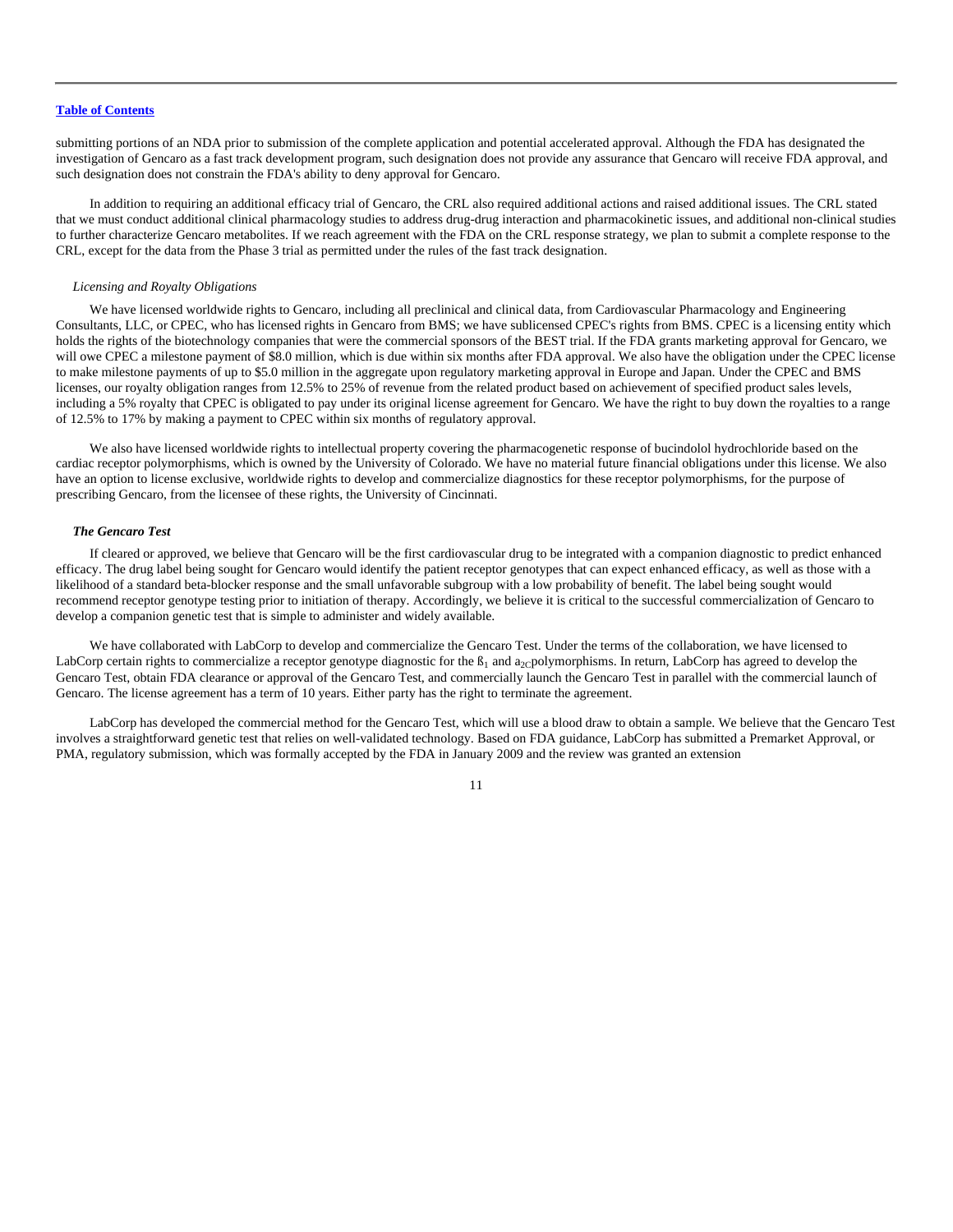until March 2010. LabCorp has voluntarily withdrawn the PMA and we have been informed that they plan to resubmit it when the complete response to the Gencaro NDA CRL is submitted, which will occur no earlier than after the first interim analysis of the additional Phase 3 trial. We and LabCorp believe that no further clinical trials will be required for the Gencaro Test PMA submission, though there is no guarantee that FDA will not require additional clinical data.

### *Development Pipeline*

Our development activities are substantially focused on our lead product candidate, Gencaro. We believe Gencaro may have potential for the prevention of atrial fibrillation, and/or ventricular tachycardia/ventricular fibrillation, which could be attractive indications. We believe that data from the BEST trial suggest that Gencaro has potential to address these indications, and that the clinical response of patients with these diseases may be genetically influenced, based on the same genetic markers that we believe affect Gencaro's response in HF patients.

We are pursuing opportunities to leverage certain of our development-stage product candidates, which, due to limited resources, are not currently being developed. Our development pipeline includes:

rNAPc2, a single-chain, small recombinant protein, originally isolated from the saliva of the canine hookworm. rNAPc2 is a potent, long acting, and selective inhibitor of tissue factor, the protein responsible for initiating the extrinsic coagulation pathway, the primary coagulation mechanism in humans. rNAPc2 was originally developed as a cardiovascular therapy for thrombosis and other indications. As a result, it has been safely tested in over 700 human patients in nine Phase 1 and Phase 2 clinical trials. Previously, pilot studies of rNAPc2 conducted in non-human primates demonstrated potential efficacy against two of the most deadly strains of hemorrhagic fever virus, Ebola and Marburg. We are currently seeking government funding to further develop rNAPc2, as a potential treatment for viral hemorrhagic fevers. Considering the substantial cost associated with the development of rNAPc2 and our limited financial resources, further development of rNAPc2 will be dependent upon receipt of government funding, which may not be available.

### *Competition*

The pharmaceutical industry is highly competitive. We face significant competition from pharmaceutical companies and biotechnology companies that are researching and selling products designed to treat cardiovascular conditions. Most of these companies have significantly greater financial, product development, manufacturing, and commercial resources than we have.

If approved, Gencaro will compete against existing beta-blockers approved for HF and their generic equivalents. Currently, there are two beta-blockers (three branded formulations) approved for the treatment of HF in the U.S.:

- Toprol-XL®;
- Coreg® and Coreg CR® (a sustained release formulation)

Toprol-XL and immediate release Coreg have generic equivalents commercially available in the U.S. (Metoprolol Succinate and Carvedilol respectively). It is anticipated that both of these generic equivalents will be priced at less than the price of Gencaro. Additionally, Gencaro may also compete against existing therapies whose follow-on indications may include treatment for HF.

Our proposed prescribing information for Gencaro includes a recommendation for genetic testing, which will add additional cost and procedures to the process of prescribing Gencaro, and which could make it more difficult for us to compete against existing therapies.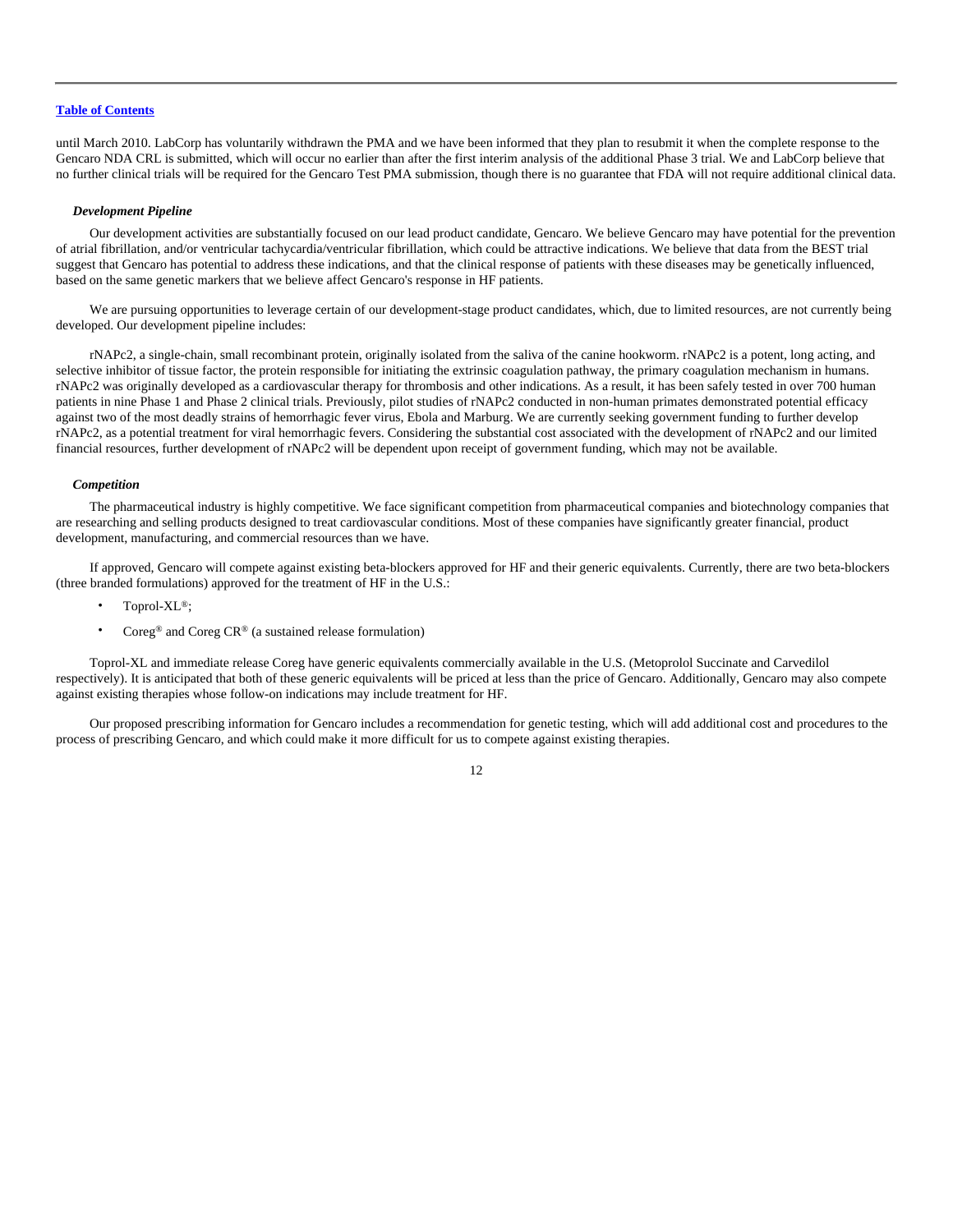### *Manufacturing and Product Supply*

Gencaro is a small molecule drug with an established manufacturing history. Multiple manufacturers of both the API and drug product have successfully produced Gencaro for use in clinical trials over the course of its clinical development. We outsource all manufacturing and analytical testing of the Gencaro API and drug product. We have selected third party contract manufacturing organizations on the basis of their technical and regulatory expertise. Our approach with our contract manufacturing partners has been to replicate the manufacturing processes that were used to support the prior pivotal clinical trial with Gencaro, and to minimize any changes from these baseline processes, thereby reducing technical and regulatory risk. We contracted with Groupe Novasep to complete the drug substance registration batches required for the Gencaro NDA. These batches were successful, and the resulting drug substance was used to supply the drug product registration campaign. Remaining inventory was placed in current Good Manufacturing Practice, or cGMP, storage to provide a backup supply for the planned Phase 3 trial, and for use as an initial source of drug substance to support eventual product launch, if approved.

For drug product production, we have contracted with Patheon, Inc. to manufacture the Gencaro tablets. Gencaro is produced in a tablet form, utilizing standard solid oral dosage processing techniques. Six separate dosage strengths are manufactured, with the maximum recommended dose of 50mg twice daily for patient weighing 75kg or less and 100mg twice daily for patients weighing more than 75kg. Registration batches were successfully completed by Patheon, Inc. and tablets from these runs have been placed in cGMP storage to supply the additional Phase 3 trial.

Our manufacturing focus for 2011 will be to prepare the blinded clinical trial supplies for Gencaro and the comparator compound, and to establish the appropriate packaging and clinical distribution channels necessary for the successful execution of the additional Phase 3 trial, if sufficient funding is obtained.

### *Research and Development Expenses*

Our research and development expenses totaled \$3.1 million for the year ended December 31, 2010 as compared to \$10.0 million for 2009, a decrease of approximately \$6.9 million. Research and development costs associated with the development of Gencaro decreased \$4.7 million for 2010 year compared to 2009 and decreased \$2.2 million related to other compounds.

### *Government Regulation*

Governmental authorities in the U.S. at the federal, state, and local levels and foreign countries extensively regulate, among other things, the research, development, testing, manufacture, labeling, promotion, advertising, marketing, distribution, sampling, and import and export of pharmaceutical and medical device products.

### *Premarket Approval of Drugs*

FDA approval is required before any new drug, dosage form, indication, or strength can be marketed in the U.S. We anticipate that all of our products will require regulatory approval by governmental agencies prior to commercialization. The process of obtaining approval and the subsequent process of maintaining compliance with appropriate federal, state, local and foreign statutes and regulations require the expenditure of substantial time and financial resources. In addition, these statutes, rules, regulations and policies may change and our products may be subject to new legislation or regulations. There are numerous FDA and other federal and state sanctions for non-compliance.

The steps required before new human therapeutic products are marketed in the U.S. and foreign countries include rigorous preclinical and clinical testing and other approval requirements by regulatory agencies, such as the FDA and comparable agencies in foreign countries.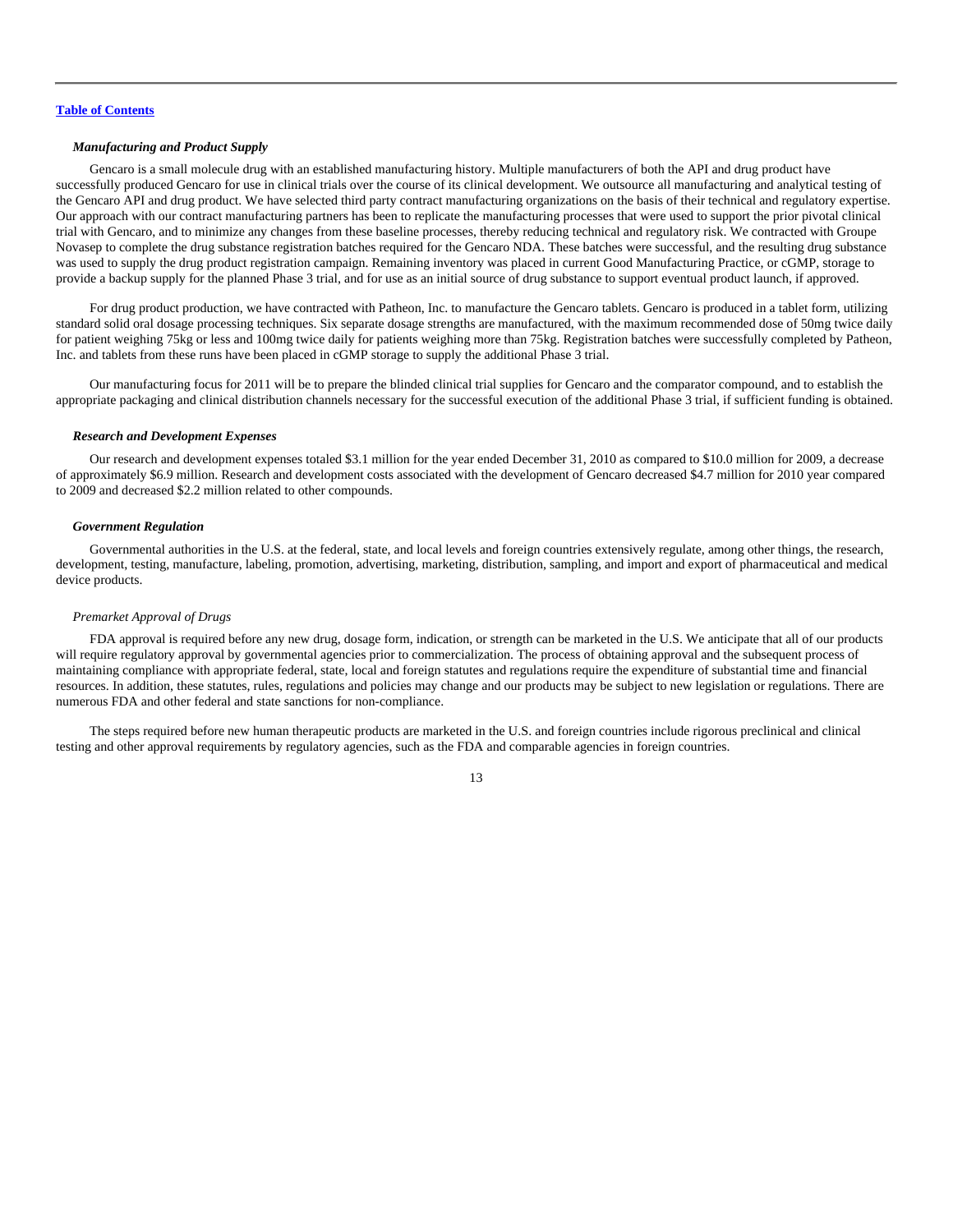*Preclinical Phase.* Preclinical studies are generally conducted in the laboratory to evaluate the potential efficacy and safety of a product candidate. These studies include laboratory evaluation of product chemistry, formulation and stability, as well as studies to evaluate toxicity in animals. Preclinical studies are governed by numerous regulations.

*Clinical Phase.* Before human clinical trials can commence, an Investigational New Drug, or IND, application, submitted to FDA must become effective. The clinical phase of development involves the performance of human studies, including adequate and well-controlled human clinical trials to establish the safety and efficacy of the product candidate for each proposed indication. Typically, clinical evaluation involves three sequential phases, which may overlap. During Phase 1, clinical trials are conducted with a relatively small number of subjects or patients to determine the early safety profile of a product candidate, as well as dose tolerance, absorption, and the pattern of drug distribution and drug metabolism. Phase 2 trials are conducted with groups of patients afflicted by a specific target disease to determine preliminary efficacy, optimal dosages and dosage tolerance and to identify possible adverse effects and safety risks. In Phase 3, larger-scale, multi- center trials are conducted with patients afflicted with a specific target disease to provide data for the statistical proof of efficacy and safety as required by regulatory agencies. The conduct of clinical trials is subject to extensive regulation.

*NDA Submission.* In the U.S., the results of preclinical and clinical testing along with chemistry, manufacturing and controls information, are submitted to the FDA in the form of an NDA. In September 2008, the FDA formally accepted for filing our NDA for Gencaro as a potential treatment for chronic heart failure, based on the BEST trial.

Under the Prescription Drug User Fee Act, or PDUFA, after submission of an NDA and payment, or waiver, of the required fee, the FDA's goal is to review most standard NDAs within 10 months from sponsor submission of the application by which time, the FDA must issue a "complete response," or approve the NDA. The PDUFA date for Gencaro was May 31, 2009. On May 29, 2009, the FDA issued a CRL to us in which the FDA stated that it could not approve the Gencaro NDA in its current form, and specified additional actions and information required for approval of the NDA, including conducting an additional Phase 3 clinical trial of Gencaro in patients with heart failure.

In responding to an NDA, the FDA may grant marketing approval or deny the application if the FDA determines that the application does not satisfy the statutory and regulatory approval criteria. A denial may include a request for additional information, including additional clinical data and/or an additional Phase 3 clinical trial. Data from clinical trials are not always conclusive and FDA may interpret data differently than we interpret data. Under the Food and Drug Modernization Act of 1997, the FDA is authorized to approve a drug based on a single adequate and well-controlled study if such study and other confirmatory data are sufficient to establish the drug's effectiveness. However, it has long been the FDA's general position that the standard of proof of a drug's effectiveness generally requires at least two well-controlled and adequate Phase 3 clinical studies with p-values of less than 0.05 on the primary endpoint.

In addition, in accordance with current FDA law and regulations, the FDA may refer a drug to an advisory committee for review prior to approval. In some cases, FDA may require completion, within a specified time period, of additional clinical studies after approval, referred to as Phase 4 clinical studies, to monitor the effect of a new product and may prevent or limit future marketing of the product based on the results of these post-marketing programs. Furthermore, prior to granting approval, the FDA generally conducts an inspection of the facilities, including outsourced facilities that will be involved in the manufacture, production, packaging, testing and control of the drug substance and finished drug product for compliance with current Good Manufacturing Practice, or cGMP, requirements.

If the FDA approves the NDA, the sponsor is authorized to begin commercialization of the drug in accordance with the approval. Even if the FDA approves the NDA, the FDA may decide later to suspend or

withdraw product approval if compliance with regulatory standards is not maintained or if safety problems are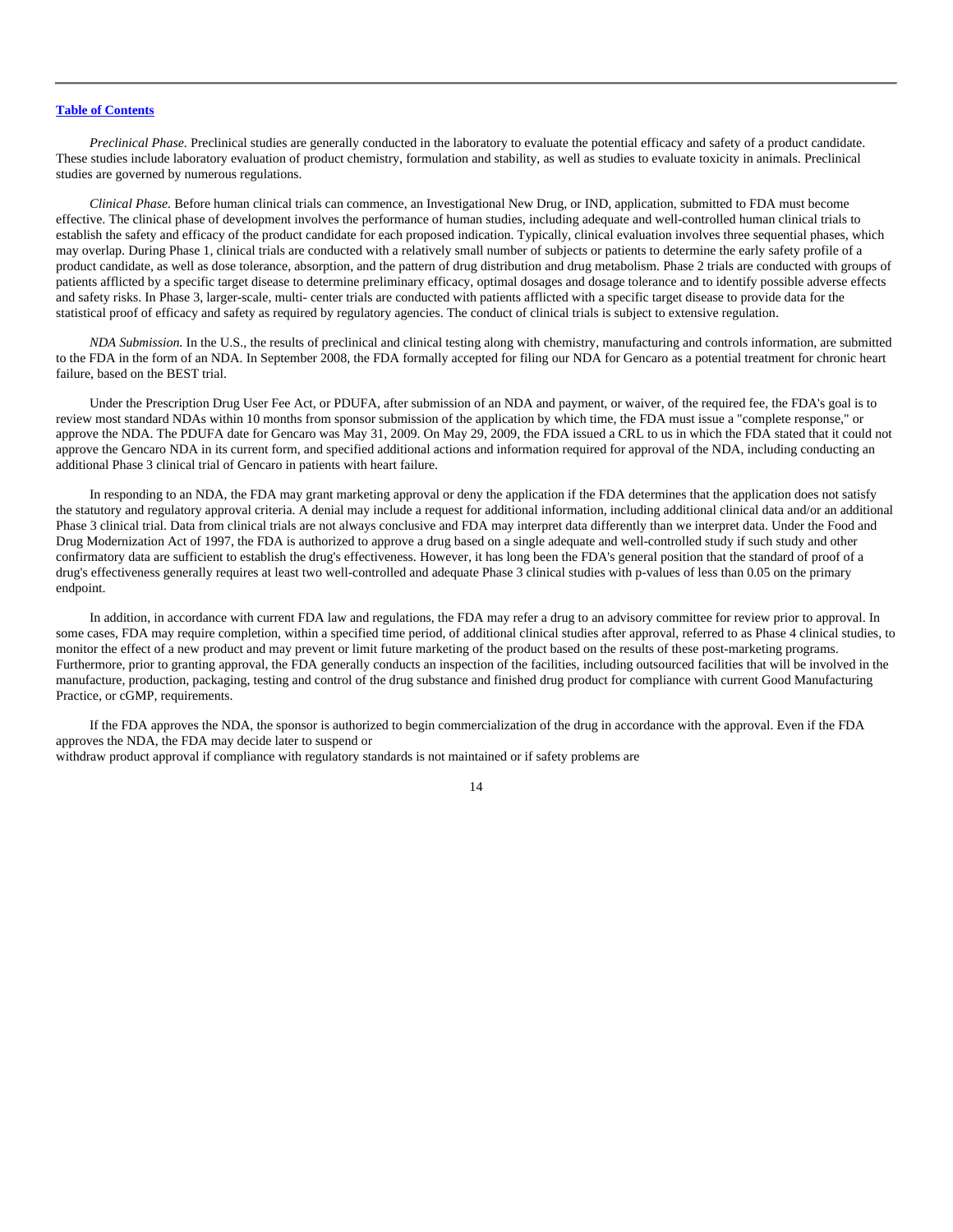recognized after the product reaches the market. In addition, the FDA requires surveillance programs to monitor approved products that have been commercialized, and the agency has the power to require additional clinical studies, to require changes in labeling or to prevent further marketing of a product based on the results of these post-marketing programs. The FDA also has authority to request implementation of a risk evaluation and mitigation strategy, or REMS, that could restrict distribution of Gencaro or require us to provide additional risk information to prescribers. Whether or not FDA approval has been obtained, approval of a product candidate by comparable foreign regulatory authorities is necessary prior to the commencement of marketing of a product candidate in those countries. The approval procedures vary among countries and can involve additional testing. The time required to obtain approval may differ from that required for FDA approval. Although there are some centralized procedures for filings in the European Union countries, in general each country has its own procedures and requirements.

*Post-approval Compliance.* If regulatory approval for a drug or medical device is obtained, the product and the facilities manufacturing the product are subject to periodic inspection and continued regulation by regulatory authorities, including compliance with cGMP, as well as labeling, advertising, promotion, recordkeeping, and reporting requirements, including the reporting of adverse events. In addition, the FDA closely regulates the post-approval marketing and promotion of drugs, including standards and regulations for direct-to-consumer advertising, off-label promotion, industry-sponsored scientific and educational activities and promotional activities involving the Internet. Drugs may be marketed only for the approved indications and in accordance with the provisions of the approved label. We would be responsible for compliance with such requirements and would be responsible to ensure that all contract manufacturing organizations who perform work for us also comply with such requirements. Failure to comply with these requirements can result in adverse publicity, warning letters, corrective advertising and potential civil and criminal penalties.

*Drug Price Competition and Patent Term Restoration Act of 1984.* Under the Drug Price Competition and Patent Term Restoration Act of 1984, also known as the Hatch-Waxman Act, Congress created an abbreviated FDA review process for generic versions of pioneer (brand name) drug products. The Hatch-Waxman Act also provides for patent term restoration and the award, in certain circumstances, of non-patent marketing exclusivities.

*Generic Drug Approval*. The Hatch-Waxman Act established an abbreviated FDA review process for drugs that are shown to be equivalent to approved pioneer drugs. Approval for a generic drug is obtained by filing an abbreviated NDA, or ANDA. Generic drug applications are "abbreviated" because they generally do not include clinical data to demonstrate safety and effectiveness. Instead, an ANDA applicant must establish that its product is bioequivalent to an approved drug and that it is the same as the approved drug with respect to active ingredient(s), route of administration, dosage form, strength and recommended conditions of use (labeling). The FDA will approve the generic as suitable for an ANDA if it finds that the generic does not raise questions of safety and effectiveness as compared to the pioneer drug. A drug is not eligible for ANDA approval if the FDA determines that it is not equivalent to the pioneer drug or if it is intended for a different use. Any applicant who files an ANDA seeking approval of a generic version of an approved drug listed in FDA's Approved Drug Products with Therapeutic Equivalence Evaluations, or the Orange Book, before expiration of the patent(s) listed in the Orange Book for that approved drug, must certify to the FDA for each patent that (i) no patent information on the drug has been submitted to the FDA; (ii) that such patent has expired; (iii) the date on which such patent expires; or (iv) that such patent is invalid, unenforceable or will not be infringed by the manufacture, use or sale of the generic drug. If the ANDA applicant makes a certification pursuant to (iv) above, or a Paragraph IV certification, and the NDA holder files an infringement suit against the ANDA applicant within 45 days of receiving the Paragraph IV notification, the NDA owner is entitled to an automatic 30-month stay of FDA's ability to approve the ANDA. This 30-month stay will end early upon any decision by a court that the patent is invalid, unenforceable or not infringed by the generic drug.

*Patent Term Restoration.* The Hatch-Waxman Act provides for the restoration of a portion of the patent term lost during product development and FDA review of an application. However, the maximum period of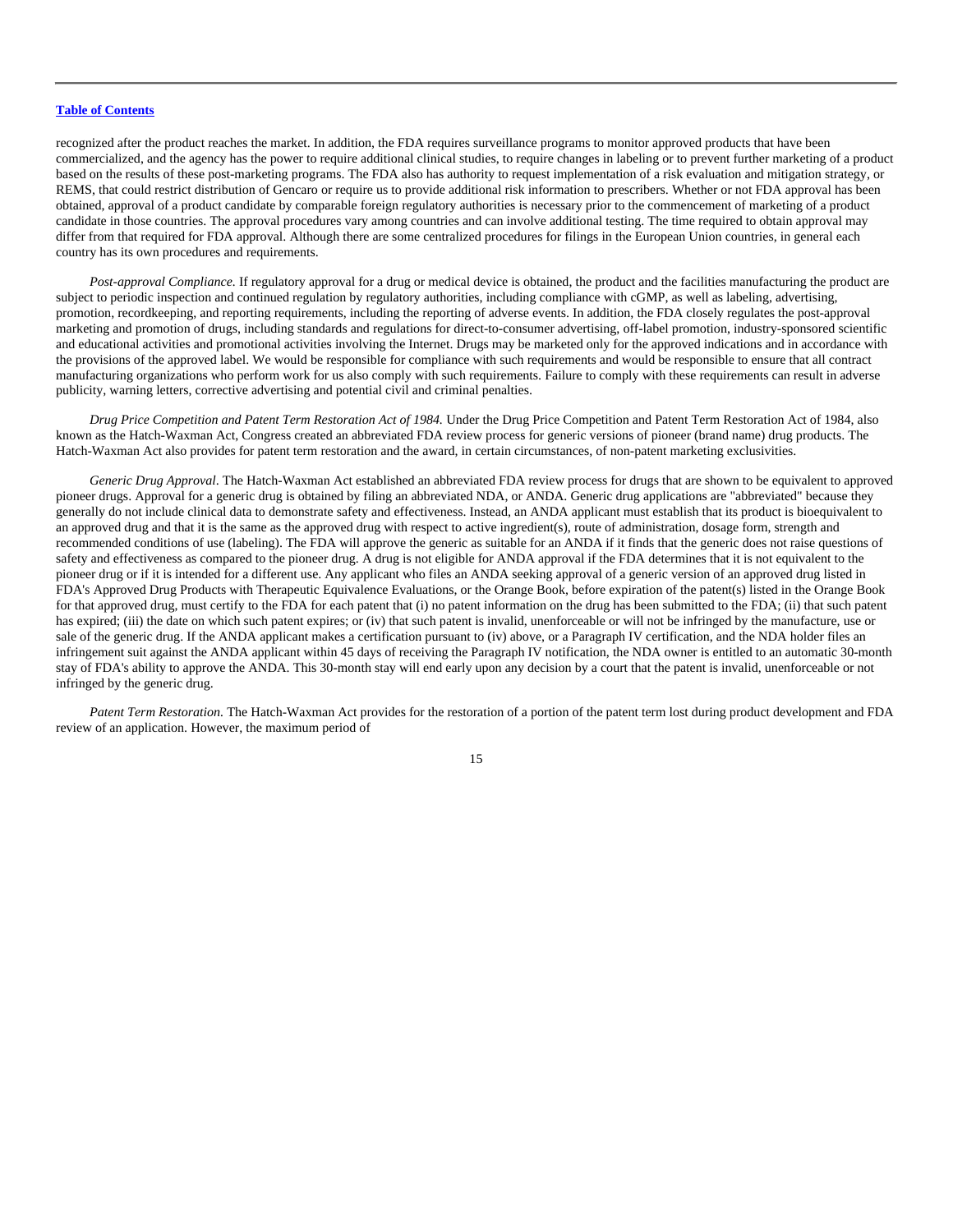restoration cannot exceed five years, or restore the total remaining term of the patent to greater than 14 years from the date of FDA approval of the product.

*Patent Term Extension*. While the term of a U.S. Patent is 20 years from the date a patent application was filed, a U.S. Patent that covers subject matter requiring regulatory approval to market is eligible for an extension of that patent term. Patent Term Extension, or PTE, generally extends the term of an issued patent for 1) the length of the FDA approval process and 2) half of the time spent in clinical trials. However, there are certain limitations to PTE, including the limitation that the term cannot be extended more than 14 years after approval has been obtained.

Under 35 U.S.C. § 156(a), a patent covering a method of using a product is eligible for PTE if the following conditions are met:

- (1) the patent has not yet expired;
- (2) the patent was not previously extended;
- (3) the patent owner submits an application for PTE that includes all necessary supporting information within 60 days of FDA approval;
- (4) the product was subject to regulatory review before its commercial marketing or use; and
- (5) the drug application is for the first permitted commercial marketing of the product.

We have obtained one U.S. patent (U.S. Patent No. 7,678,824), or the 824 patent, and have filed two patent applications that concern methods for treating patients with bucindolol based on the presence of certain polymorphisms in the  $B_1$  and/or  $a_{2C}$  adrenergic receptors. We believe that, if approved by the FDA, the 824 patent may be eligible for PTE, which could provide approximately 3 years of additional patent life.

Patent Term Extension, known as a Supplementary Protection Certificate, or SPC, is also available for pharmaceutical products approved for marketing in the European Union. We obtained a patent in Europe on methods for using bucindolol that is similar to the 824 patent (EP 1802775), and this patent is in force in certain countries in Europe, including the United Kingdom, France, Germany, Italy and Spain. We believe that this patent may be eligible for an SPC, if bucindolol is approved for marketing in any European country in which the patent is in force, and which could provide up to five years of additional patent life.

*Non-Patent Marketing Exclusivities.* Separate and apart from patent protection, the Hatch-Waxman Act entitles approved drugs to various periods of non-patent statutory protection, known as marketing exclusivity. The Hatch-Waxman Act provides five years of "new chemical entity" marketing exclusivity to the first applicant to gain approval of an NDA for a product that contains an active moiety not found in any other approved product. This exclusivity means that another manufacturer cannot submit an ANDA or 505(b)(2) NDA until the marketing exclusivity period ends. This exclusivity protects the entire new chemical entity franchise, including all products containing the active ingredient for any use and in any strength or dosage form, but will not prevent the submission or approval of stand-alone NDAs where the applicants have conducted their own clinical studies to demonstrate safety and effectiveness. There is an exception, however, for a competitor that seeks to challenge a patent with a Paragraph IV certification. Four years into the five-year exclusivity period, a manufacturer who alleges that one or more of the patents listed with the NDA is invalid, unenforceable or not infringed may submit an ANDA or 505(b)(2) NDA for a generic or modified version of the product.

The Hatch-Waxman Act also provides three years of "new use" marketing exclusivity for the approval of NDAs, and supplements, where those applications contain the results of new clinical investigations (other than bioavailability studies) essential to the FDA's approval of the applications. Such applications may be submitted for new indications, dosage forms, strengths, or new conditions of use of approved products. So long as the studies are essential to the FDA's approval or were conducted by or for the applicant, this three-year exclusivity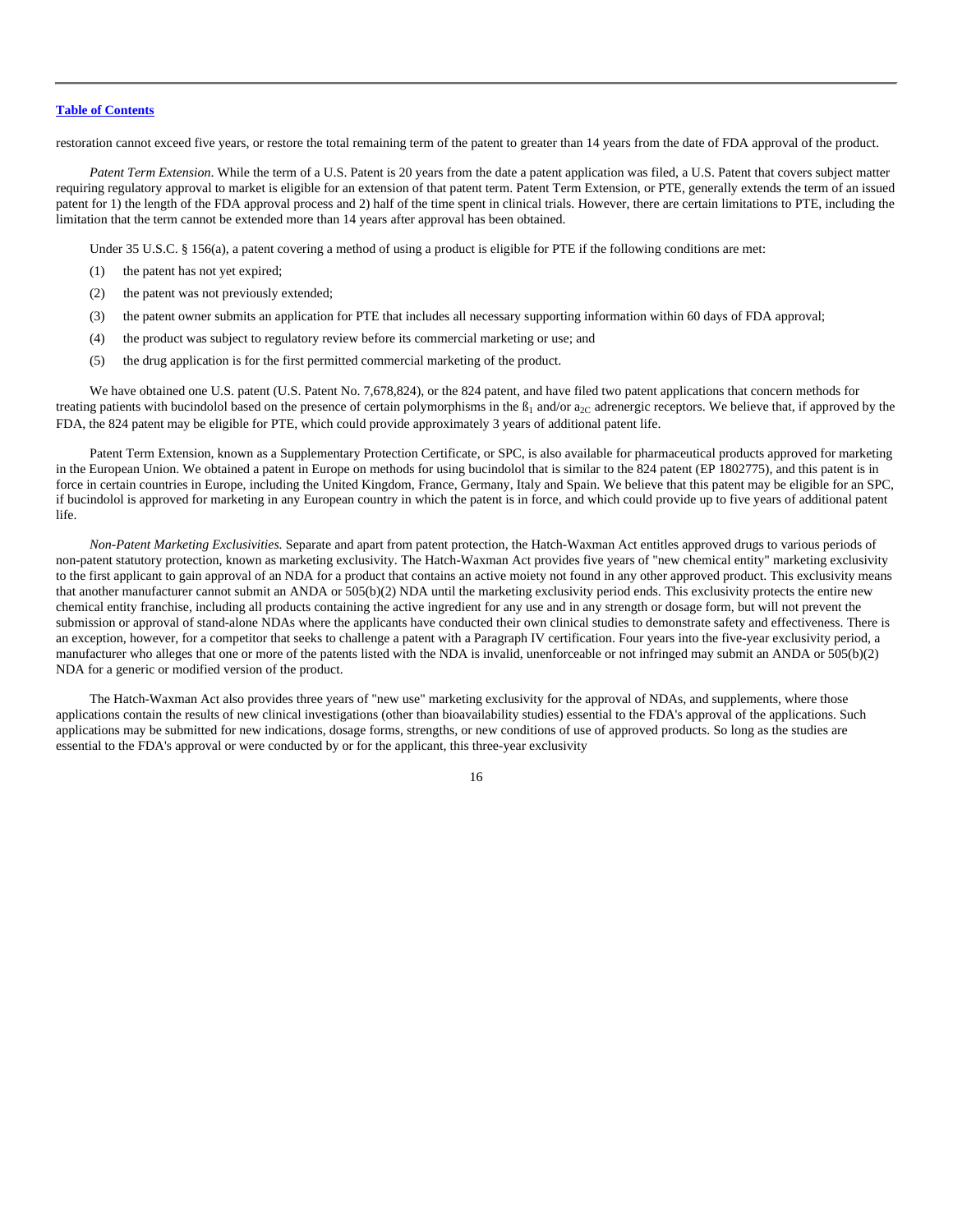prohibits the final approval of ANDAs or 505(b)(2) NDAs for products with the specific changes associated with those studies. It does not prohibit the FDA from approving ANDAs or 505(b)(2) NDAs for other products containing the same active ingredient, without those changes.

### *FDA Approval of Medical Devices*

Based on FDA guidance, LabCorp has submitted a PMA regulatory submission, which was formally accepted by the FDA in January 2009 and the review was granted an extension until March 2010. LabCorp has voluntarily withdrawn the PMA and we have been informed that they plan to resubmit it when the complete response to the Gencaro NDA CRL is submitted, which will occur no earlier than after the first interim analysis of the additional Phase 3 trial.

Unless an exemption applies, each medical device that a company wishes to market in the U.S. will require either approval of a PMA or 510(k) clearance from the FDA. The FDA classifies medical devices into one of three classes. Devices deemed to pose lower risks are placed in either class I or II, which may require the manufacturer to submit to the FDA a 510(k) requesting permission to commercially distribute the device. This process is generally known as 510(k) clearance. Some low risk devices are exempted from this requirement. Devices deemed by the FDA to pose the greatest risks, or for which there is no predicate, are placed in class III, requiring approval of a PMA.

*PMA Pathway*. Generally, a PMA must be supported by extensive data including, but not limited to, technical, preclinical, clinical trials, manufacturing and labeling to demonstrate to the FDA's satisfaction a reasonable assurance of the safety and effectiveness of the device for its intended use. After a PMA is sufficiently complete, the FDA will accept the application and begin an in-depth review of the submitted information and will generally conduct a preapproval inspection of the manufacturing facility or facilities to ensure compliance. By statute, the FDA has 180 days to review the "accepted application", although, generally, review of the application can take between one and three years, but it may take significantly longer.

*Clinical Trials.* Clinical trials are generally required to support a PMA application and are sometimes required for 510(k) clearance.

*Continuing Regulation.* After a device is placed on the market, numerous regulatory requirements apply to the manufacturer, or holder of a PMA approval. With respect to the Gencaro Test, LabCorp will be responsible for compliance with such requirements. The FDA has broad post-market and regulatory enforcement powers. Accordingly, LabCorp's facilities and the manufacturing facilities of certain of its suppliers will be subject to inspections by the FDA to determine those facilities' level of compliance with various regulations.

*International Marketing Approvals.* International sales of medical devices are subject to foreign government regulations, which vary substantially from country to country and are subject to change. The time required to obtain approval by a foreign country may be longer or shorter than that required for FDA clearance or approval, and the requirements may differ.

*Other Regulatory Requirements.* We are also subject to various federal, state and local laws, regulations and recommendations relating to safe working conditions, laboratory and manufacturing practices, the experimental use of animals and the use and disposal of hazardous or potentially hazardous substances, including radioactive compounds and infectious disease agents, used in connection with our work. The extent and character of governmental regulation that might result from future legislation or administrative action cannot be accurately predicted.

### *Intellectual Property*

The future success of our business will partly depend on our ability to maintain market exclusivity in the United States and important international markets for Gencaro, and for other products or product candidates that we may acquire or develop. We will rely on statutory protection, patent protection, trade secrets, know-how, and in-licensing of technology rights to maintain protection for our products.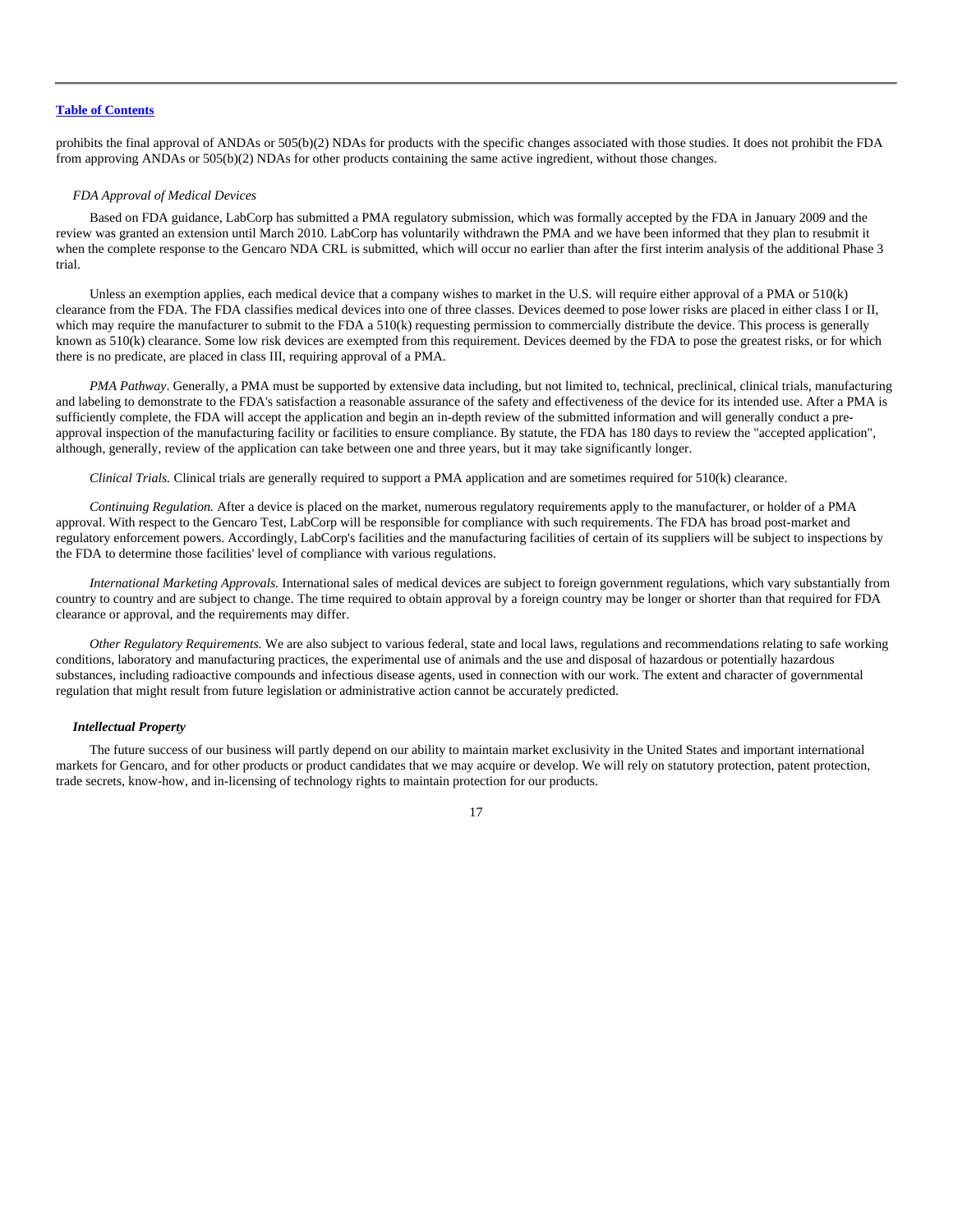We believe that both patent protection and data exclusivity statutes will give Gencaro market exclusivity in the U.S. and in major international markets. If approved by the FDA or international regulatory agencies, Gencaro will qualify as a New Chemical Entity, or NCE, as it has never received regulatory approval in any jurisdiction. As an NCE, Gencaro will enjoy market exclusivity in the United States and most international markets under data exclusivity statutes. These laws provide for an exclusivity period beginning from regulatory approval, during which any generic competitor is barred from submitting an application that relies on the data that has been submitted in connection with the approval of the NCE. In the U.S., the Hatch-Waxman Act provides for an initial period of four or five years from approval of the NCE, during which a generic application attempting to rely on the data submitted for the NCE cannot be filed with the FDA. This period can be extended under certain circumstances, and we believe that the maximum period of exclusivity under these provisions is seven and one-half years from FDA approval, as discussed below.

Many international markets have data exclusivity statutes that are analogous to Hatch-Waxman and often more protective. The analogous statute in the European Medicines Evaluation Agency will, in general, provide Gencaro with a minimum of ten years of protection before such a generic application may be approved. Protection under Hatch-Waxman and other data exclusivity statutes is sometimes considered superior to patent protection, as the generic cannot be marketed during the period of exclusivity, thus eliminating the need to initiate patent infringement litigation with its accompanying risks and costs.

In addition to protection under data exclusivity statutes, we believe that Gencaro's patent portfolio will extend its market exclusivity. We have received patents in the United States and Europe that claim the use of Gencaro with the genetic polymorphisms of the  $\beta_1$  and  $a_{2C}$  receptors that predict Gencaro response. We believe that this patent strategy will effectively serve to exclude generic competition. Consequently, if our patent strategy is successful, we believe that the possibility of generic competition with Gencaro will be significantly reduced or eliminated until at least the expiration of these patents, which would be no earlier than 2025. In addition, we believe that if Gencaro is approved, the U.S. Gencaro patent, as well as the patents issued in Europe, will be eligible for patent term extension which, if granted in the U.S., could provide an additional period of market exclusivity in the U.S. of approximately three years, and if granted in Europe could provide an additional five years of market exclusivity. We also believe that the initial period of statutory exclusivity for Gencaro in the U.S. may be extended to seven and one-half years from approval, under a special Hatch-Waxman provision that permits an automatic 30 month extension of the exclusivity period by pursuing litigation against any company attempting to enter the market with a generic for a drug that is covered by a composition of matter or method of use patent.

We also own or have rights in a number of patents and patent applications relating to a number of clinical candidate molecules, including rNAPc2. We estimate that patents for rNAPc2 covering use as a treatment for hemorrhagic fever viruses will expire no earlier than 2023.

In some cases, certain of the U.S. patents may be entitled to an extension of their term and certain European patents may be entitled to supplemental protection in one or more countries in Europe. The length of any such extension, if an extension is granted, will vary by country. We cannot predict whether any such extensions will be granted.

### *Employees*

As of December 31, 2010, we had 22 employees, of which 21 were full-time employees. Most of these employees operate out of the Broomfield, Colorado location while others operate from home-based offices in other states. None of our employees are represented by any collective bargaining unit. We believe that we maintain good relations with our employees.

### *Corporate Information*

Nuvelo was originally incorporated as Hyseq, Inc. in Illinois in 1992 and reincorporated in Nevada in 1993. On January 31, 2003, Nuvelo merged with Variagenics, Inc., a publicly traded Delaware corporation based in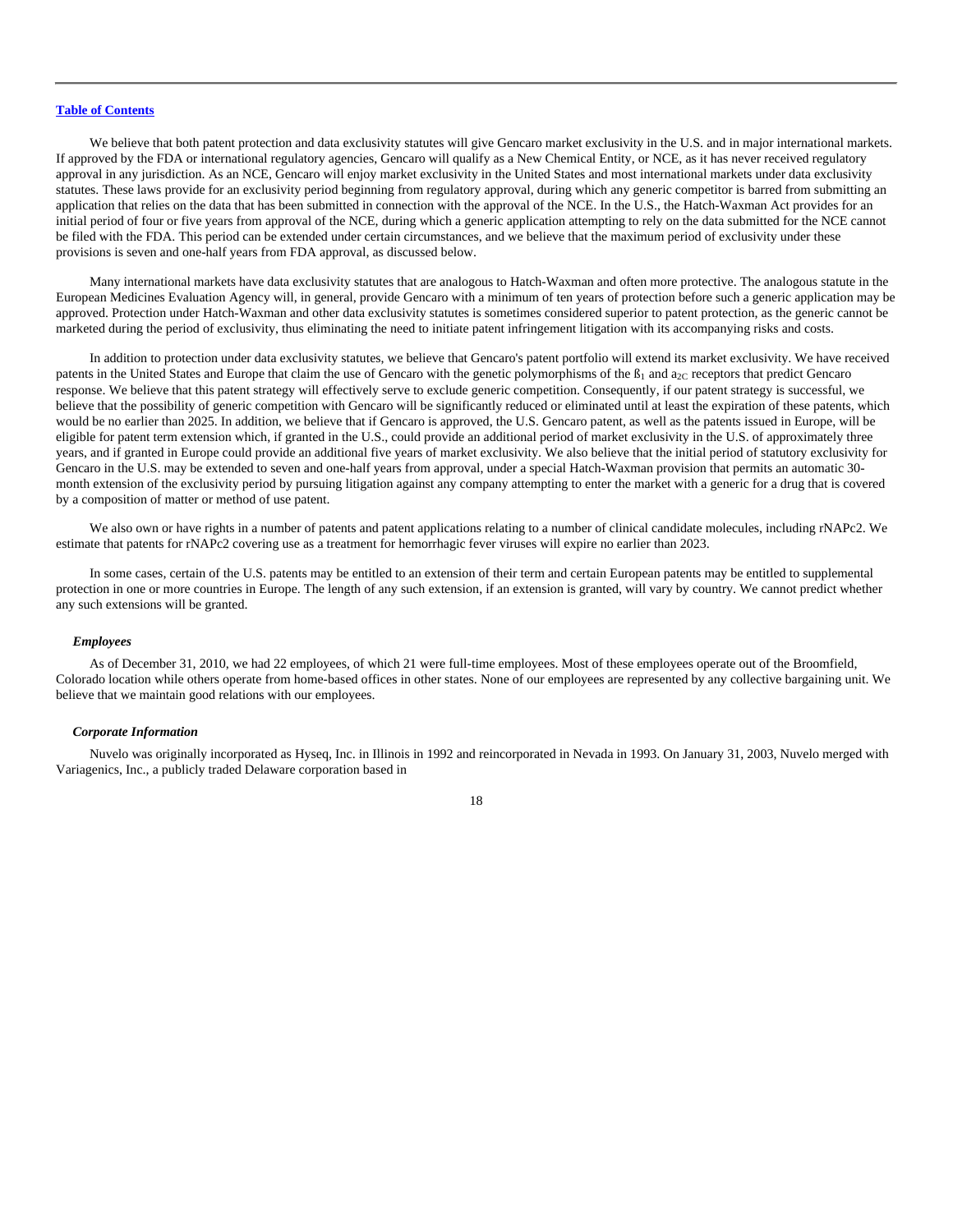Massachusetts, and, in connection with the merger, changed its name to Nuvelo, Inc. On March 25, 2004, Nuvelo was reincorporated from Nevada to Delaware. On January 27, 2009, in connection with the Merger with ARCA Colorado described above, Nuvelo changed its name to ARCA biopharma, Inc. Our principal offices are located in Broomfield, Colorado.

We file our annual reports on Form 10-K, quarterly reports on Form 10-Q and current reports on Form 8-K pursuant to Section 13(a) or 15(d) of the Securities Exchange Act of 1934 electronically with the SEC. The public may read or copy any materials that have been filed with the SEC at the SEC's Public Reference Rooms at 100 F Street, N.E., Washington, D.C. 20549. The public may obtain information on the operation of the Public Reference Room by calling the SEC at 1-800-SEC-0330. The SEC maintains an Internet site that contains reports, proxy and information statements, and other information regarding issuers that file electronically with the SEC. The address of that site is http://www.sec.gov.

You may obtain a free copy of our annual reports on Form 10-K, quarterly reports on Form 10-Q, current reports on Form 8-K and amendments to those reports on our website at http://www.arcabiopharma.com on the earliest practicable date following the filing with the SEC or by contacting the Investor Relations Department at our corporate office by calling (720) 940-2200. Information found on our website is not incorporated by reference into this report.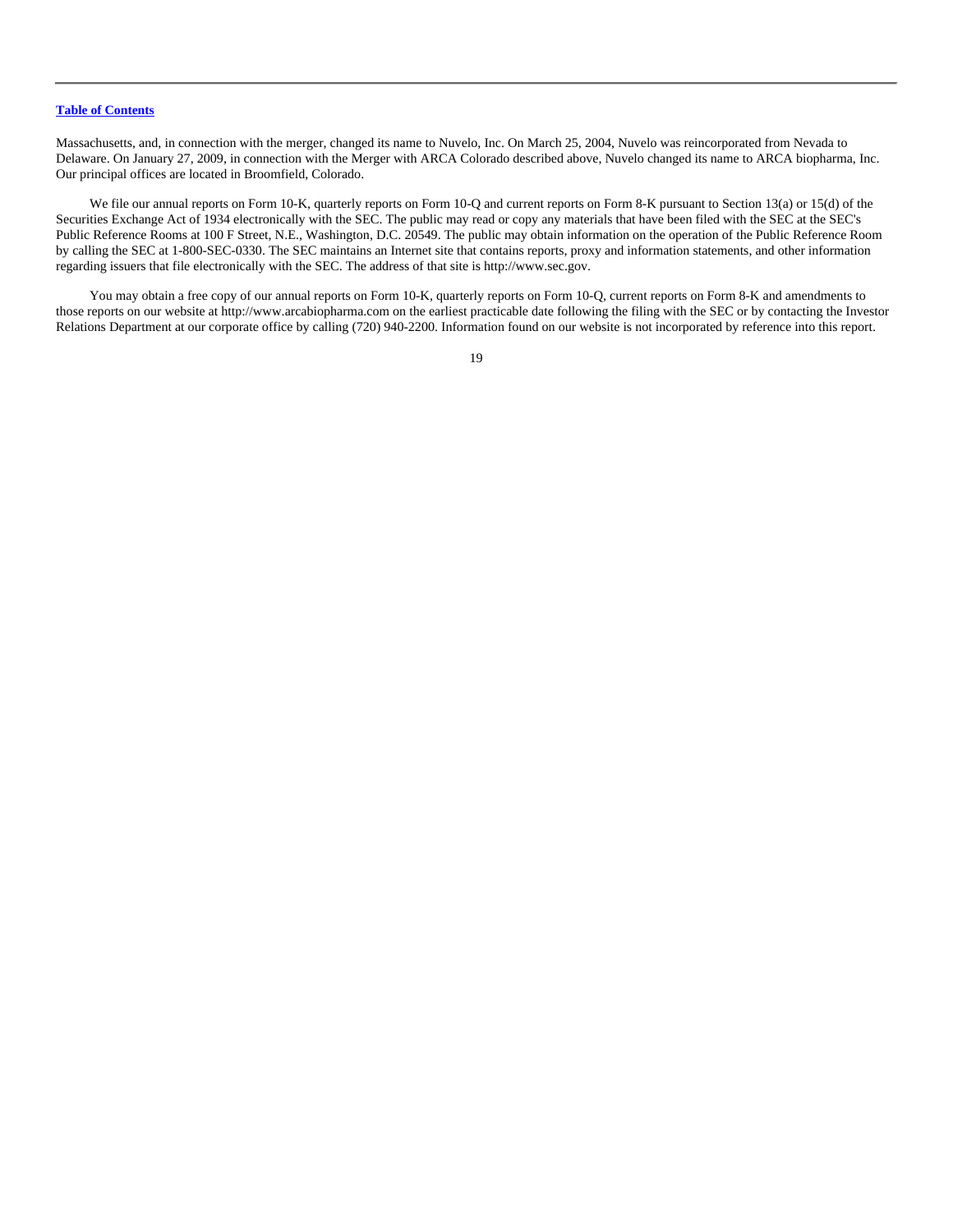#### <span id="page-20-0"></span>**Item 1A.** *Risk Factors*

### **Risks Related to Our Business and Financial Condition**

## *Our management and our independent registered public accountant, in their report on our financial statements as of and for the year ended December 31, 2010, have concluded that due to our need for additional capital, and the uncertainties surrounding our ability to raise such funding, substantial doubt exists as to our ability to continue as a going concern.*

Our audited financial statements for the fiscal year ended December 31, 2010, were prepared assuming that we will continue as a going concern. The going concern basis of presentation assumes that we will continue in operation for the foreseeable future and will be able to realize our assets and discharge our liabilities and commitments in the normal course of business and do not include any adjustments to reflect the possible future effects on the recoverability and classification of assets or the amounts and classification of liabilities that may result from our inability to continue as a going concern. Our management and our independent registered public accountant have concluded that due to our need for additional capital, and the uncertainties surrounding our ability to raise such funding, substantial doubt exists as to our ability to continue as a going concern. To preserve our capital resources, in February 2011, we reduced our research and development and general and administrative workforce by 36%. The reduction is expected to reduce our projected cash use by approximately \$200,000 per quarter. We may be forced to further reduce our operating expenses and raise additional funds to meet our working capital needs, principally through the additional sales of our securities or debt financings. However, we cannot guarantee that will be able to obtain sufficient additional funds when needed or that such funds, if available, will be obtainable on terms satisfactory to us. If we are unable to raise sufficient additional capital or complete a strategic transaction, we may be unable to continue to fund our operations, develop Gencaro or our other product candidates, or realize value from our assets and discharge our liabilities in the normal course of business. These uncertainties raise substantial doubt about our ability to continue as a going concern. If we become unable to continue as a going concern, we may have to liquidate our assets, and might realize significantly less than the values at which they are carried on our financial statements, and stockholders may lose all or part of their investment in our common stock.

## *We will need to raise substantial additional funds through the public or private debt and equity securities, from government funding or complete one or more strategic transactions, to continue development of Gencaro. If we are unable to raise such financing or complete such a transaction, we may not be able to continue operations.*

On May 29, 2009, the FDA issued a Complete Response Letter, or CRL, to us in which the FDA stated that it could not approve the Gencaro NDA in its current form, and specified additional actions and information required for approval of the NDA, including conducting an additional Phase 3 clinical trial of Gencaro in patients with heart failure. In the second quarter of 2010, we reached agreement with the FDA regarding the special protocol assessment, or SPA, on the design of a clinical trial to assess the safety and efficacy of Gencaro in approximately 3,200 patients with chronic heart failure who have the genotype that appears to respond most favorably to Gencaro. We estimate the trial will take approximately 3.5 years (including the time to reach the interim analysis). We currently expect we could begin the trial approximately one year after obtaining sufficient funding.

In light of the expected development timeline to potentially obtain FDA approval for Gencaro, if at all, the substantial additional costs associated with the development of Gencaro, including the costs associated with the additional additional clinical trial, the substantial cost of commercializing Gencaro, if it is approved, and the need to raise a significant amount of capital on acceptable terms to finance the additional clinical trial and our ongoing operations, in 2009, we reduced our operating expenses, suspended significant expenditures on our development activities for programs other than Gencaro, and began evaluating strategic alternatives. Such activities were ongoing during 2010. We will need to complete a strategic transaction, such as a strategic combination or partnership, or raise substantial additional funding through public or private debt or equity securities or government funding to support the continued development of Gencaro, including the additional clinical trial. Even if we are able to fund continued development and Gencaro is approved, we expect that we will need to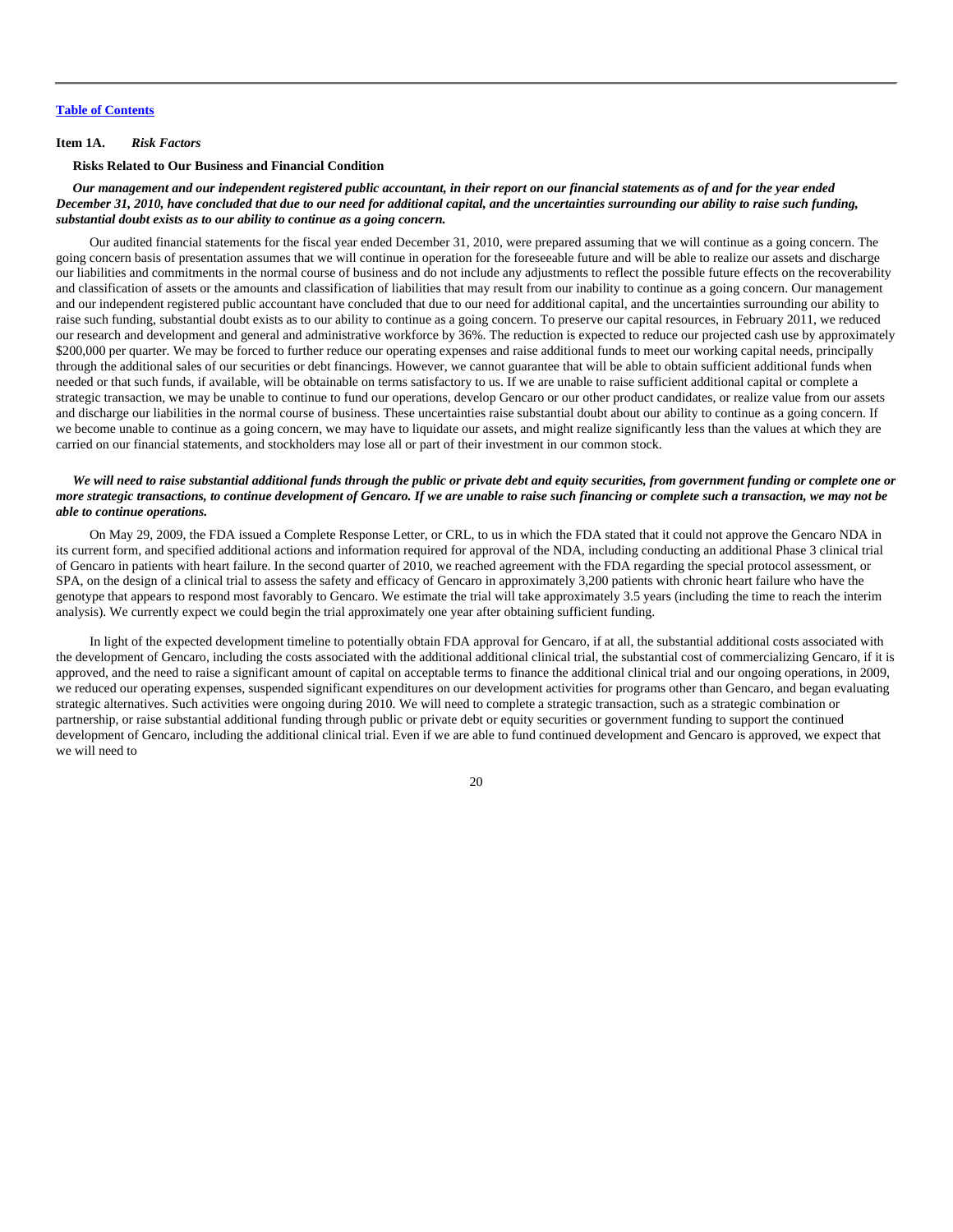complete a strategic transaction or raise substantial additional funding through public or private debt or equity securities to successfully commercialize Gencaro. To preserve our capital resources, in February 2011, we reduced our research and development and general and administrative workforce by 36%. The reduction is expected to reduce our projected cash use by approximately \$200,000 per quarter.

Our current equity distribution agreement with Wedbush Securities, Inc., may not provide us with access to additional capital. We currently have \$12.5 million available for sale under the equity distribution agreement, but Securities Exchange Commission and Nasdaq Stock Market regulations may allow us to sell only a portion of the full amount in any particular twelve month period. As of March 1, 2011, we were unable to sell any common stock under the equity distribution agreement pursuant to applicable regulations. As of April 1, 2011, we estimate that we could sell up to approximately \$6.3 million of common stock under the equity distribution agreement, but that amount may be reduced in the future.

We currently believe our cash and cash equivalents balance as of December 31, 2010 will be sufficient to fund our operations through September 30, 2011. We are unable to assert that our current cash and cash equivalents are sufficient to fund operations beyond that date, and as a result, there is substantial doubt about our ability to continue as a going concern beyond September 30, 2011. As a result of the significant additional required development of Gencaro, including the additional clinical trial, we may not be able to raise sufficient capital on acceptable terms, or at all, to continue development of Gencaro or to continue operations and may not be able to execute any strategic transaction. Changing circumstances may cause us to consume capital significantly faster or slower than we currently anticipate. We have based these estimates on assumptions that may prove to be wrong, and we could exhaust our available financial resources sooner than we currently expect.

Our liquidity, and our ability to raise additional capital or complete any strategic transaction, depends on a number of factors, including, but not limited to, the following:

- the costs and timing for an additional clinical trial in order to gain possible FDA approval for Gencaro;
- the market price of our stock and the availability and cost of additional equity capital from existing and potential new investors;
- our ability to retain the listing of our common stock on the Nasdaq Capital Market;
- general economic and industry conditions affecting the availability and cost of capital;
- potential receipt of government or third party funding to further develop Gencaro or rNAPc2;
- our ability to control costs associated with our operations;
- the costs of filing, prosecuting, defending and enforcing any patent claims and other intellectual property rights; and
- the terms and conditions of our existing collaborative and licensing agreements.

The sale of additional equity or convertible debt securities would likely result in substantial dilution to our stockholders. If we raise additional funds through the incurrence of indebtedness, the obligations related to such indebtedness would be senior to rights of holders of our capital stock and could contain covenants that would restrict our operations. We also cannot predict what consideration might be available, if any, to us or our stockholders, in connection with any strategic transaction. Should strategic alternatives or additional capital not be available to us in the near term, or not be available on acceptable terms, we may be unable to realize value from our assets and discharge our liabilities in the normal course of business which may, among other alternatives, cause us to further delay, substantially reduce or discontinue operational activities to conserve our cash resources.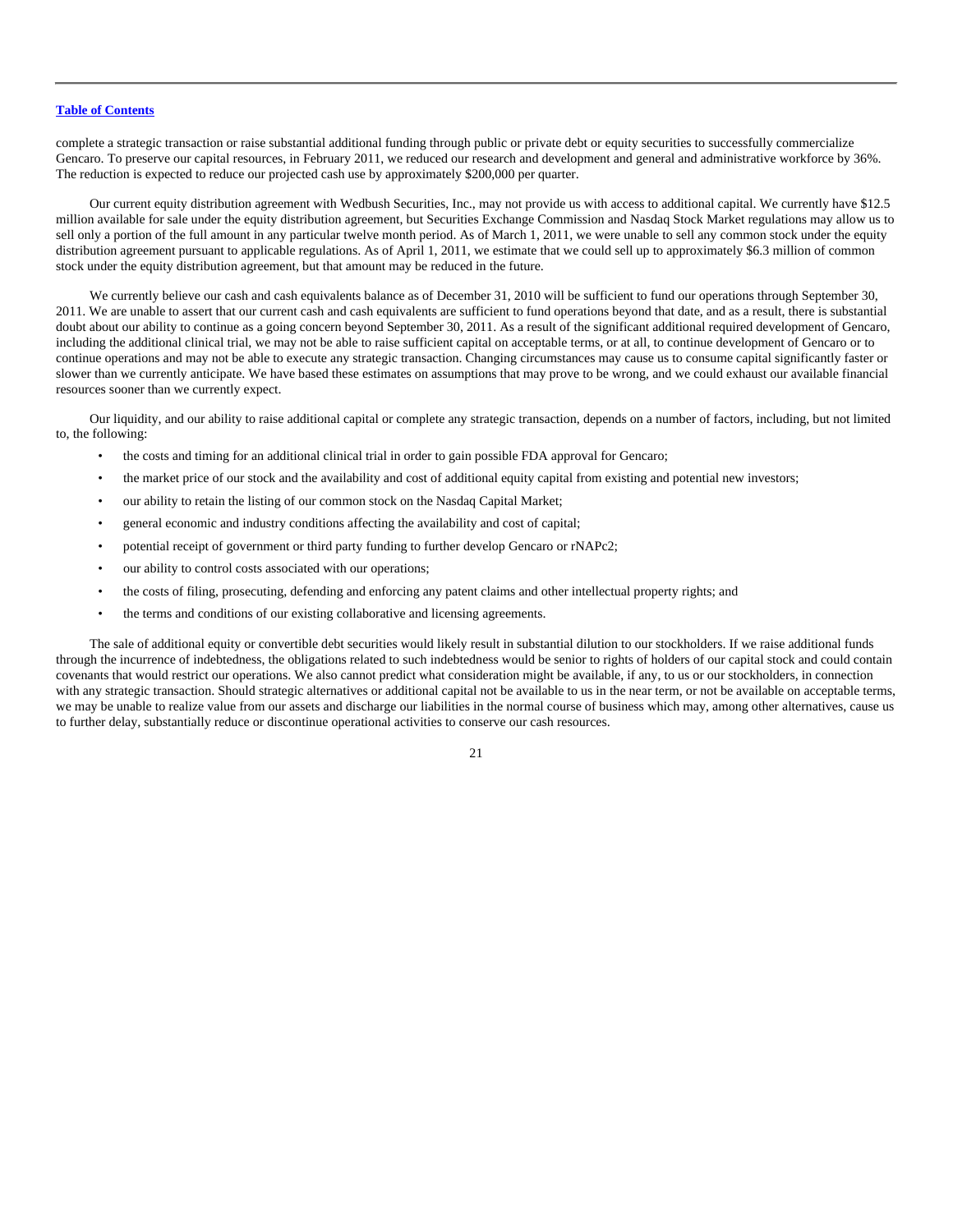## *On March 7, 2011, the listing of our common stock was transferred from the Nasdaq Global Market to the Nasdaq Capital Market. If we are not able to maintain the requirements for listing on the Nasdaq Capital Market, we could be delisted, which could have a materially adverse effect on our ability to raise additional funds as well as the price and liquidity of our common stock.*

The Nasdaq Global Market has certain compliance requirements for continued listing of common stock. Among other requirements, Nasdaq Rule 5450(b) requires that we keep a minimum stockholders' equity of \$10 million (the "Rule"). On November 17, 2010, we received a notice from the staff of the Nasdaq Stock Market ("Nasdaq Staff") indicating that, as of September 30, 2010, we did not meet the minimum stockholders' equity requirement. Subsequently, in accordance with the notice, we submitted a plan and other materials to the Nasdaq Staff, which outline the actions we have taken, or plan to take, to regain compliance with the Rule. On January 11, 2011, we received a letter from the Nasdaq Staff, which stated that they had granted us an extension of time to regain compliance with the Rule. On February 28, 2011, we applied to transfer the listing of our common stock to the Nasdaq Capital Market, which application was approved, and on March 7, 2011 our stock began trading on the Nasdaq Capital Market. There can be no assurances that we will continue to meet the requirements for continued listing on the Nasdaq Capital Market. The delisting of our common stock from a national exchange could materially adversely affect our access to the capital markets, and any limitation on market liquidity or reduction in the price of our common stock as a result of that delisting could adversely affect our ability to raise capital, if needed, on terms acceptable to us, or at all.

Further, delisting could reduce the ability of our stockholders to purchase or sell shares as quickly and as inexpensively as they have done historically. For instance, failure to obtain listing on another market or exchange may make it more difficult for traders to sell our securities. Broker-dealers may be less willing or able to sell or make a market in our common stock. Not maintaining our Nasdaq Capital Market listing may result in a decrease in the trading price of our common stock, lessen interest by institutions and individuals in investing in our common stock, make it more difficult to obtain analyst coverage, and make it more difficult for us to raise capital in the future.

## *We are currently pursuing a strategic transaction, such as a potential combination or partnership. The failure to enter into a strategic transaction may materially and adversely affect our business.*

Unless we are able to raise substantial additional funding through other means, we will need to complete a strategic transaction to continue the development of Gencaro or our other operations. The strategic transactions that we may consider include a potential combination or partnership. Our board of directors and management team has and will continue to devote substantial time and resources to the consideration and implementation of any such strategic transaction. In addition, conditions in the financial markets may lead to an increased number of biotechnology companies that are also seeking to enter into strategic transactions, which may limit our ability to negotiate favorable terms for any such transaction. Further, our current employees do not have experience in the strategic transaction process, and our previous efforts to enter into a strategic transaction have not been successful. As a result of these and other factors, there is substantial risk that we may not be able to complete a strategic transaction on favorable terms, or at all. The failure to complete a strategic transaction may materially and adversely affect our business.

## *We may be limited in our ability to access sufficient funding through a private equity or convertible debt offering.*

Nasdaq rules impose restrictions on our ability to raise funds through a private offering of our common stock, convertible debt or similar instruments without obtaining stockholder approval. Under Nasdaq rules, an offering of more than 20% of our total shares outstanding for less than the greater of book or market value requires stockholder approval unless the offering qualifies as a "public offering" for purposes of the Nasdaq rules. As of December 31, 2010, we had 8,834,535 shares of common stock outstanding, 20% of which is approximately 1,766,907 shares. To the extent we seek to raise funds through a private offering of stock, convertible debt or similar instruments, we may be limited in how much funding we could raise privately without requiring a stockholder vote.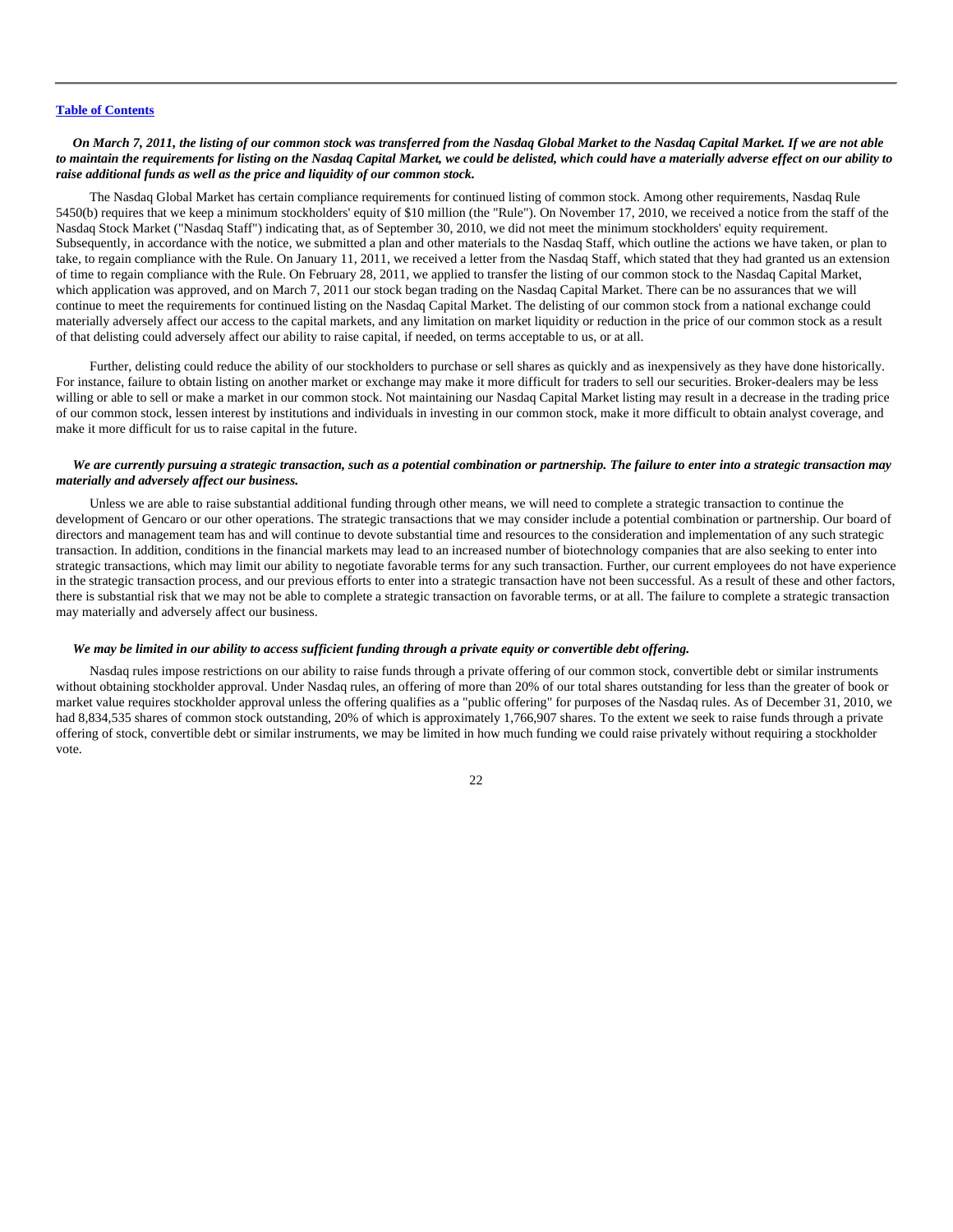## *If we are not able to successfully develop, obtain FDA approval for and provide for the commercialization of Gencaro in a timely manner, we may not be able to continue our business operations.*

We currently have no products that have received regulatory approval for commercial sale. The process to develop, obtain regulatory approval for and commercialize potential product candidates is long, complex and costly. In September 2008, the FDA accepted for filing the Gencaro NDA. On May 29, 2009, the FDA issued a CRL to us in which the FDA stated that it could not approve the Gencaro NDA in its current form, and specified additional actions and information required for approval of the NDA, including conducting an additional Phase 3 clinical trial of Gencaro in patients with heart failure. In May 2010, we reached agreement with the FDA on an SPA on the design of a clinical trial to assess the safety and efficacy of Gencaro for approximately 3,200 patients with chronic heart failure who have the genotype that appears to respond most favorably to Gencaro. Clinical trials in heart failure are typically lengthy, complex and expensive and we do not currently have the resources to fund such a trial. Although the FDA has designated the investigation of Gencaro as a fast track development program, such designation does not provide any assurance that Gencaro will receive FDA approval, and such designation does not constrain the FDA's ability to deny approval for Gencaro.

Failure to demonstrate that a product candidate, particularly Gencaro, is safe and effective, or significant delays in demonstrating such safety and efficacy, would adversely affect our business. Failure to obtain marketing approval of Gencaro from appropriate regulatory authorities, or significant delays in obtaining such approval, would also adversely affect our business and could, among other things, preclude us from completing a strategic transaction or obtaining additional financing necessary to continue as a going concern.

Even if approved for sale, a product candidate must be successfully commercialized to generate value. We do not currently have the capital resources or management expertise to commercialize Gencaro and, as a result, will need to complete a strategic transaction, or, alternatively, raise substantial additional funds to enable commercialization of Gencaro, if it is approved. Failure to successfully provide for the commercialization of Gencaro, if it is approved, would damage our business.

## *Fast track designation does not guarantee approval, or expedited approval, of Gencaro and there is no guarantee that Gencaro will maintain fast track designation.*

In November 2009, we announced that the FDA granted fast track designation to Gencaro's development program for the reduction of cardiovascular mortality and cardiovascular hospitalizations in a genotype-defined HF population. However, such designation does not constrain the FDA's ability to deny approval for Gencaro. Furthermore, the FDA may revoke fast track designation from a product candidate at any time if it determines that the criteria for such designation are no longer met.

### *The SPA does not guarantee any particular outcome from regulatory review of the clinical trial or Gencaro, including any regulatory approval.*

FDA approval of Gencaro, if it occurs, is expected to require years of additional clinical development, including a new multi-year active comparator superiority trial involving approximately 3,200 patients in a genotype-defined heart failure population. The SPA process allows for FDA evaluation of a clinical trial protocol intended to form the primary basis of an efficacy claim in support of a new drug application, and provides a binding agreement that the design of the clinical trial, including trial size, clinical endpoints and/or data analyses, is acceptable to the FDA for the intended purpose. An SPA agreement is not a guarantee of approval, and we cannot assure you that the design of, or data collected from, the new Gencaro trial will be adequate to address the concerns raised by the FDA in the CRL or obtain the requisite regulatory approvals for Gencaro. Further, the SPA agreement is not binding on the FDA if public health concerns unrecognized at the time the SPA agreement is entered into become evident, other new scientific concerns regarding product safety or efficacy arise, or if we fail to comply with the agreed upon trial protocol. In addition, upon written agreement of both parties, the SPA agreement may be changed by us or the FDA, and the FDA retains significant latitude and discretion in interpreting the terms of an SPA agreement and the data and results from the planned Gencaro trial. As a result,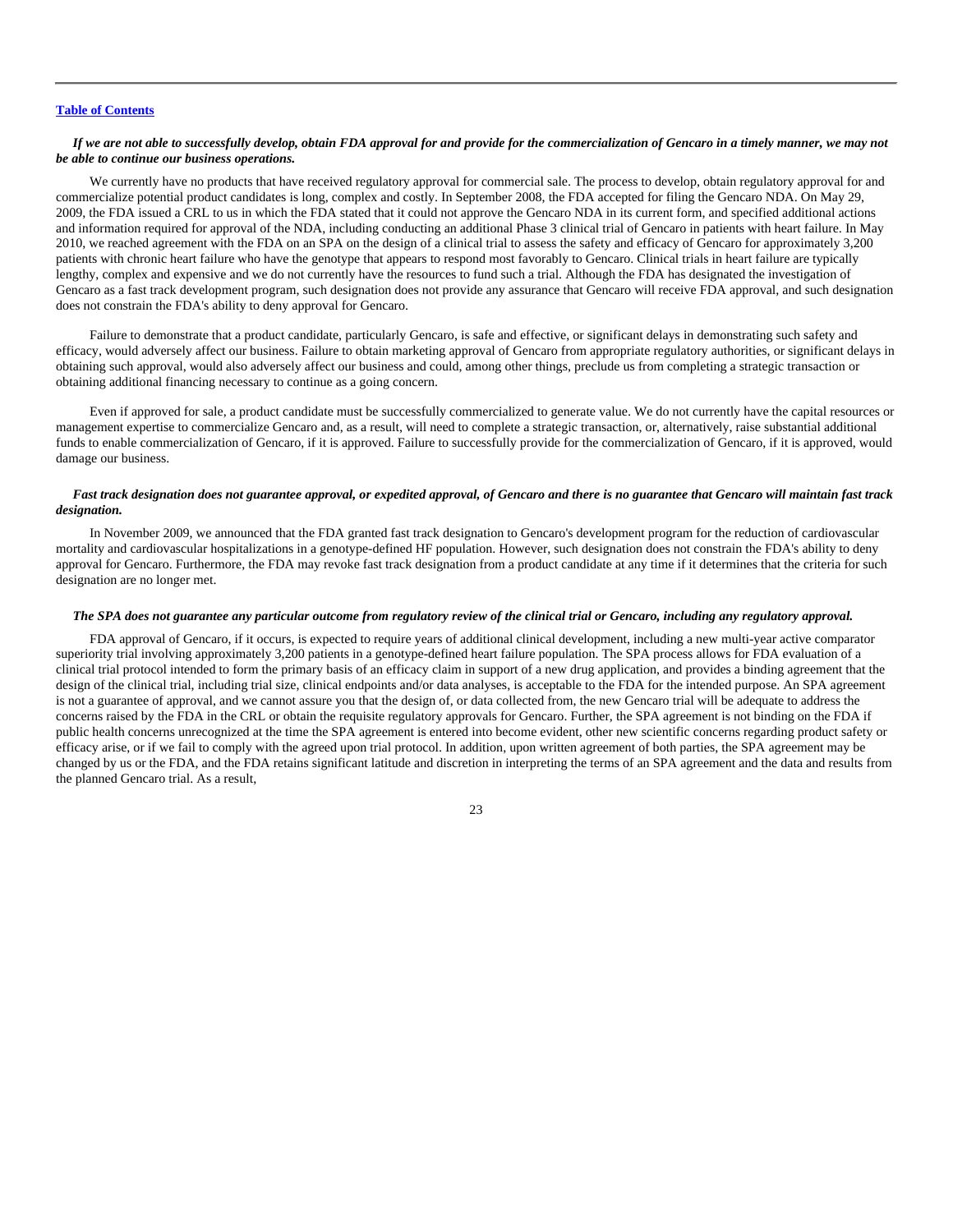we do not know how the FDA will interpret the parties' respective commitments under the SPA agreement, how it will interpret the data and results from the planned Gencaro trial, or whether Gencaro will receive any regulatory approvals as a result of our SPA agreement with the FDA and the planned clinical trial.

## *Our clinical trials for our product candidates may not yield results that will enable us to further develop our products and obtain the regulatory approvals necessary to sell them.*

We, and our collaborators, will only receive regulatory approval for our product candidates if we can demonstrate in carefully designed and conducted clinical trials that the product candidate is safe and effective. We do not know whether any future clinical trials, including the anticipated additional clinical trial for Gencaro, will demonstrate sufficient safety and efficacy to obtain the requisite regulatory approvals or will result in marketable products. Clinical trials are lengthy, complex and expensive processes with uncertain results. We have spent, and expect to continue to spend, significant amounts of time and money in the clinical development of our product candidates. We have never conducted a Phase 3 clinical trial and do not currently have sufficient staff with the requisite experience to do so, and we therefore expect that we will have to rely on contract research organizations to conduct certain of our clinical trials. While certain of our employees have experience in designing and administering Phase 3 clinical trials, these employees have no such experience since being with us.

The results we obtain in preclinical testing and early clinical trials may not be predictive of results that are obtained in later studies. We may suffer significant setbacks in advanced clinical trials, even after seeing promising results in earlier studies. Based on results at any stage of clinical trials, we may decide to repeat or redesign a trial or discontinue development of one or more of our product candidates. If we fail to adequately demonstrate the safety and efficacy of our products under development, we will not be able to obtain the required regulatory approvals to commercialize our product candidates, and our business, results of operations and financial condition would be materially adversely affected.

Administering our product candidates to humans may produce undesirable side effects. These side effects could interrupt, delay or halt clinical trials of our product candidates and could result in the FDA or other regulatory authorities denying approval of our product candidates for any or all targeted indications.

If clinical trials for a product candidate are unsuccessful, we will be unable to commercialize the product candidate. If one or more of our clinical trials are delayed, we will be unable to meet our anticipated development timelines. Either circumstance could cause the market price of our common stock to decline.

## *We expect to rely on contract research organizations to conduct clinical trials, and as a result, will be unable to directly control the timing, conduct and expense of clinical trials.*

We expect that we, or any strategic partners, will rely primarily on third parties to conduct clinical trials, including the Gencaro clinical trial we hope to begin pursuant to the specifications in the SPA. As a result, we will have less control over the conduct of the clinical trials, the timing and completion of the trials, the required reporting of adverse events and the management of data developed through the trials than would be the case if we were relying entirely upon our own staff. Communicating with outside parties can also be challenging, potentially leading to mistakes as well as difficulties in coordinating activities. Outside parties may have staffing difficulties, may undergo changes in priorities or may become financially distressed, adversely affecting their willingness or ability to conduct our trials. We may experience unexpected cost increases that are beyond our control. Problems with the timeliness or quality of the work of a contract research organization may lead us or any strategic partner to seek to terminate the relationship and use an alternative service provider. However, making this change may be costly and may delay ongoing trials, and contractual restrictions may make such a change difficult or impossible. Additionally, it may be impossible to find a replacement organization that can conduct clinical trials in an acceptable manner and at an acceptable cost.

Even if we do use a contract research organization to conduct clinical trials, we will have to devote substantial resources and rely on the expertise of our employees to manage the work being done by the contract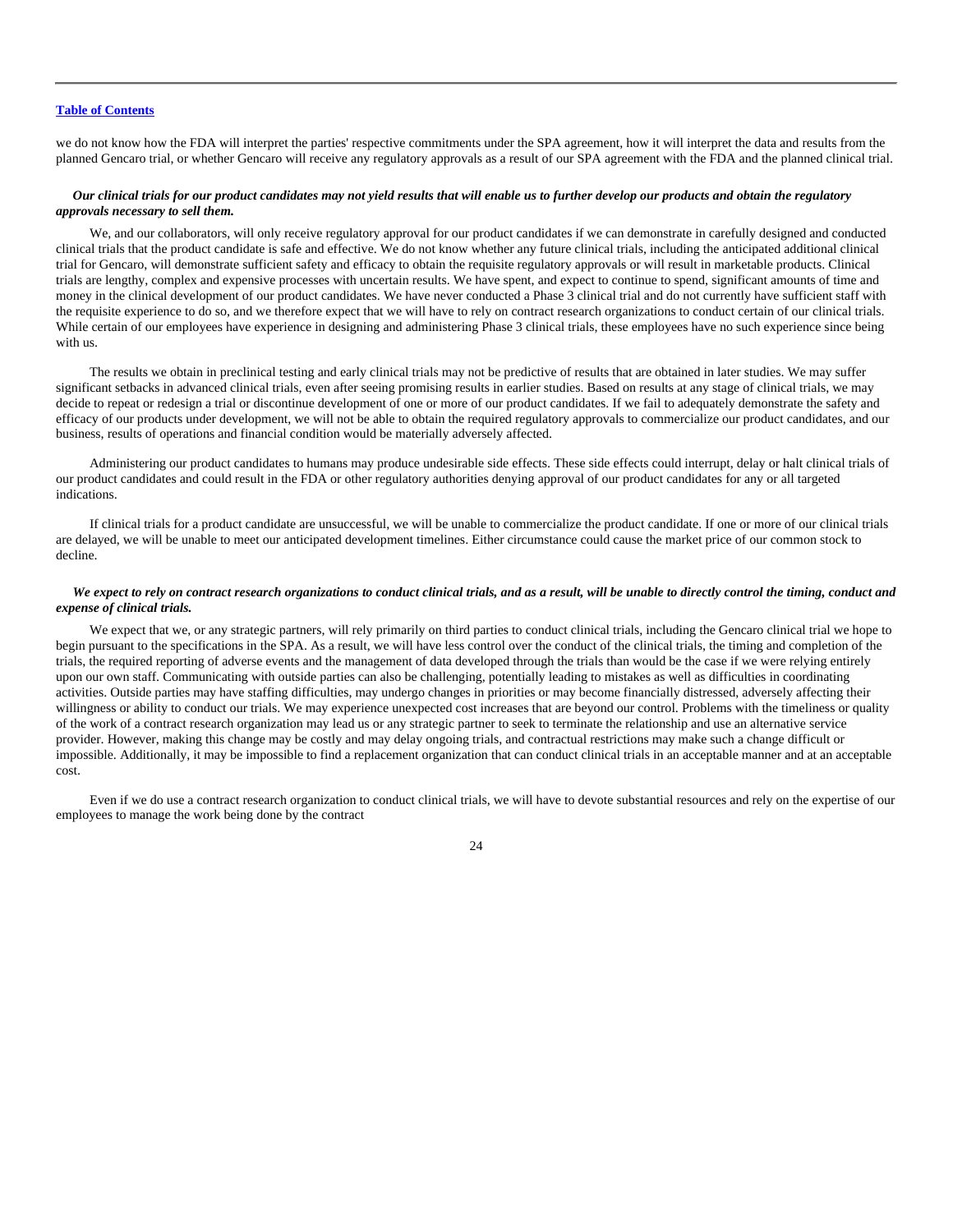research organization. We have never conducted a clinical trial and do not currently have sufficient staff with the requisite experience to do so. The inability of our current staff to adequately manage any contract research organization that we hire may exacerbate the risks associated with relying on a contract research organization.

### *If we encounter difficulties enrolling patients in our clinical trials, our trials could be delayed or otherwise adversely affected.*

Clinical trials for our product candidates require that we identify and enroll a large number of patients with the disorder or condition under investigation. We may not be able to enroll a sufficient number of patients to complete our clinical trials in a timely manner.

Patient enrollment is affected by factors including:

- design of the protocol;
- the size of the patient population;
- eligibility criteria for the study in question;
- perceived risks and benefits of the drug under study;
- availability of competing therapies, including the off-label use of therapies approved for related indications;
- efforts to facilitate timely enrollment in clinical trials;
- the success of our personnel in making the arrangements with potential clinical trial sites necessary for those sites to begin enrolling patients;
- patient referral practices of physicians;
- availability of clinical trial sites; and
- other clinical trials seeking to enroll subjects with similar profiles.

If we have difficulty enrolling a sufficient number of patients to conduct our clinical trials as planned, we may need to delay or terminate ongoing or planned clinical trials, either of which would have a negative effect on our business. Delays in enrolling patients in our clinical trials would also adversely affect our ability to generate any product, milestone and royalty revenues under collaboration agreements, if any, and could impose significant additional costs on us or on any future collaborators.

### *Unless we are able to generate sufficient product revenue, we will continue to incur losses from operations and may not achieve or maintain profitability. We are years away from commercializing a product and generating product revenue.*

Our historical losses have had and will continue to have an adverse effect on our stockholders' equity and working capital, among other things. We are years away from commercializing a product and generating any product revenue. As a result, we expect to continue to incur significant operating losses for the foreseeable future. Even if we ultimately receive regulatory approval for Gencaro or our other product candidates, sales of such products may not generate sufficient revenue for it to achieve or maintain profitability. Because of the numerous risks and uncertainties associated with developing therapeutic drugs, we may experience larger than expected future losses and may never reach profitability.

### *We may not achieve our projected development goals in the time frames we announce and expect.*

We set goals for, and make public statements regarding, the timing of certain accomplishments, such as the submission of responses to the CRL, the commencement and completion of clinical trials, the disclosure of trial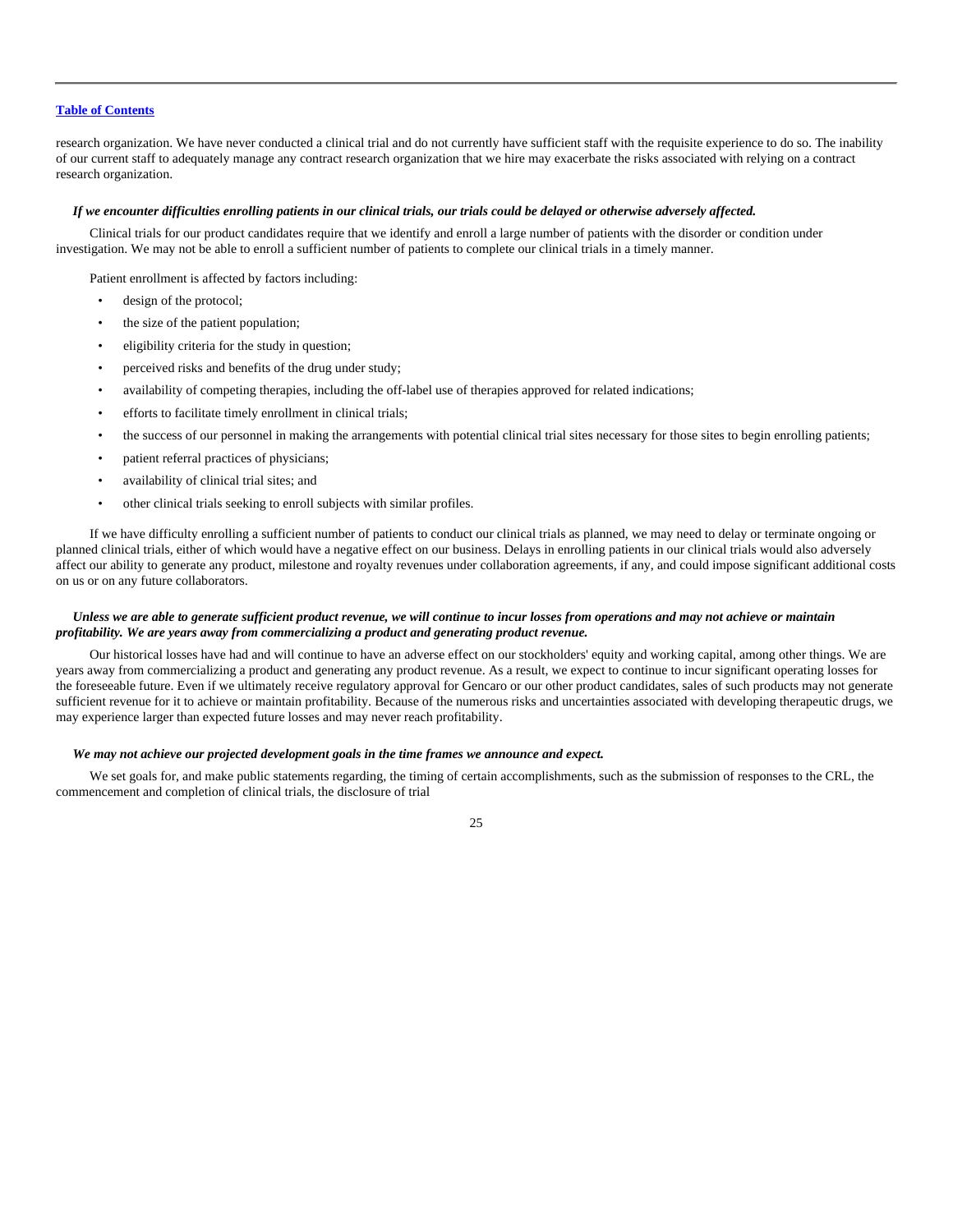results, the obtainment of regulatory approval and the sale of drug product, which we sometimes refer to as milestones. These milestones may not be achieved, and the actual timing of these events can vary dramatically due to a number of factors such as delays or failures in our clinical trials, disagreements with current or future collaborative partners, the uncertainties inherent in the regulatory approval process and manufacturing scale-up and delays in achieving manufacturing or marketing arrangements sufficient to commercialize our products. FDA approval of Gencaro, if it occurs, is expected to require years of additional clinical development, including the completion of a new multi-year active comparator superiority trial involving approximately 3,200 patients in a genotype-defined heart failure population pursuant to the SPA agreed to by us and the FDA. There can be no assurance that our clinical trials will be completed, or that we will make regulatory submissions or receive regulatory approvals as planned. If we fail to achieve one or more of these milestones as planned, our business will be materially adversely affected.

### *Our product candidates are subject to extensive regulation, which can be costly and time-consuming, and unsuccessful or delayed regulatory approvals could increase our future development costs or impair our future revenue.*

The preclinical and clinical development, testing, manufacture, safety, efficacy, labeling, storage, recordkeeping, and subsequent advertising, promotion, sale, marketing, and distribution, if approved, of our product candidates are subject to extensive regulation by the FDA and other regulatory authorities in the United States and elsewhere. These regulations also vary in important, meaningful ways from country to country. We are not permitted to market a potential drug in the United States until we receive approval of an NDA from the FDA. We have not received an NDA approval from the FDA for Gencaro or any of our other product candidates. There can be no guarantees with respect to our product candidates that clinical studies will adequately support an NDA, that the products will receive necessary regulatory approvals, or that they will prove to be commercially successful.

To receive regulatory approval for the commercial sale of any product candidates, we must demonstrate safety and efficacy in humans to the satisfaction of regulatory authorities through preclinical studies and adequate and well-controlled clinical trials of the product candidates. This process is expensive and can take many years, and failure can occur at any stage of the testing. Our failure to adequately demonstrate the safety and efficacy of our product candidates will prevent regulatory approval and commercialization of such products. On May 29, 2009, the FDA issued a CRL to us in which the FDA stated that it could not approve the Gencaro NDA in its current form, and specified additional actions and information required for approval of the NDA including conducting an additional Phase 3 clinical trial of Gencaro in patients with heart failure. We reached agreement with the FDA regarding the SPA on the design of a clinical trial to assess the safety and efficacy of Gencaro in approximately 3,200 patients in a genotype-defined heart failure population. This product candidate will require years of additional clinical development. Even if we conduct additional studies in accordance with the SPA and submit the attendant data requested in the CRL, the FDA may ultimately decide that the NDA does not satisfy the criteria for approval.

In the event that we or our collaborators conduct preclinical studies that do not comply with Good Laboratory Practices or incorrectly design or carry out human clinical trials or those clinical trials fail to demonstrate clinical significance, it is unlikely that we will be able to obtain FDA approval for product development candidates. Our inability to successfully and effectively complete clinical trials for any product candidates on schedule, or at all, will severely harm our business. Significant delays in clinical development could materially increase product development costs or allow our competitors to bring products to market before we do, impairing our ability to effectively commercialize any future product candidates. We do not know whether planned clinical trials will begin on time, will need to be redesigned or will be completed on schedule, if at all. Clinical trials can be delayed for a variety of reasons, including:

• delays or failures in obtaining regulatory authorization to commence a trial because of safety concerns of regulators relating to our product candidates or similar product candidates of our competitors or failure to follow regulatory guidelines;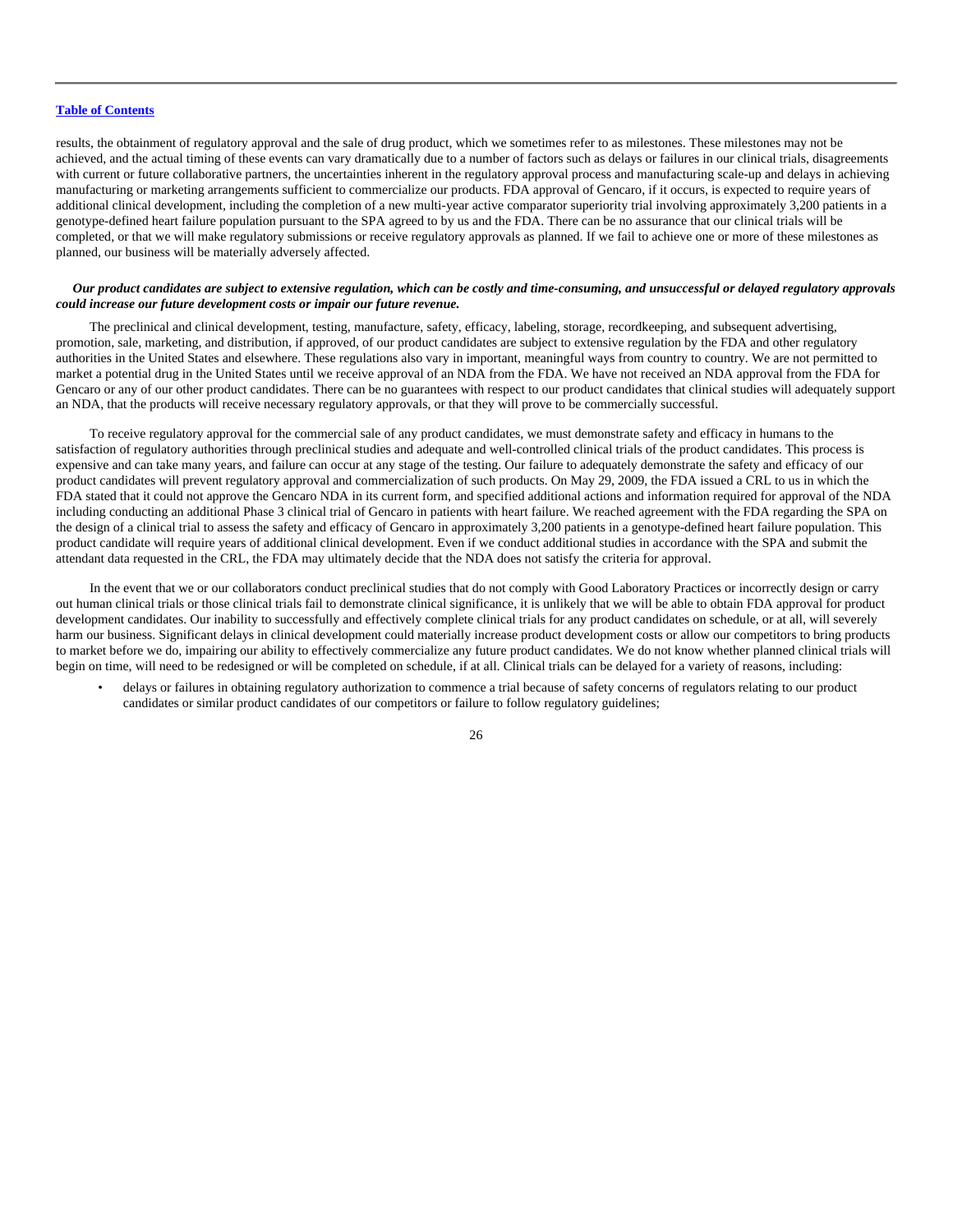- delays or failures in obtaining clinical materials and manufacturing sufficient quantities of the product candidate for use in trials;
- delays or failures in reaching agreement on acceptable terms with prospective study sites;
- delays or failures in obtaining approval of our clinical trial protocol from an institutional review board, or IRB, to conduct a clinical trial at a prospective study site;
- delays in recruiting patients to participate in a clinical trial, which may be due to the size of the patient population, eligibility criteria, protocol design, perceived risks and benefits of the drug, availability of other approved and standard of care therapies, availability of clinical trial sites;
- other clinical trials seeking to enroll subjects with similar profile;
- failure of our clinical trials and clinical investigators to be in compliance with the FDA's Good Clinical Practices;
- unforeseen safety issues, including negative results from ongoing preclinical studies;
- inability to monitor patients adequately during or after treatment;
- difficulty monitoring multiple study sites; and
- failure of our third-party contract research organizations, clinical site organizations and other clinical trial managers, to satisfy their contractual duties, comply with regulations or meet expected deadlines.

In addition, any approvals we may obtain may not cover all of the clinical indications for which we seek approval or permit us to make claims of superiority over currently marketed competitive products. Also, an approval might contain significant limitations in the form of narrow indications, warnings, precautions or contraindications with respect to conditions of use. If the FDA determines that a risk evaluation and mitigation strategy, or REMS, is necessary to ensure that the benefits of the drug outweigh the risks, we may be required to include as part of the NDA a proposed REMS that may include a package insert directed to patients, a plan for communication with healthcare providers, restrictions on a drug's distribution, or a Medication Guide, to provide better information to consumers about the drug's risks and benefits. Finally, an approval could be conditioned on our commitment to conduct further clinical trials, which we may not have the resources to conduct or which may negatively impact our financial situation.

The manufacture and tableting of Gencaro is done by third party suppliers, who must also pass a pre-approval inspection of their facilities before we can obtain marketing approval.

All of our product candidates are prone to the risks of failure inherent in drug development. The results from preclinical animal testing and early human clinical trials may not be predictive of results obtained in later human clinical trials. Further, although a new product may show promising results in preclinical or early human clinical trials, it may subsequently prove unfeasible or impossible to generate sufficient safety and efficacy data to obtain necessary regulatory approvals. The data obtained from preclinical and clinical studies are susceptible to varying interpretations that may delay, limit or prevent regulatory approval, and the FDA and other regulatory authorities in the United States and elsewhere exercise substantial discretion in the drug approval process. The numbers, size and design of preclinical studies and clinical trials that will be required for FDA or other regulatory approval will vary depending on the product candidate, the disease or condition for which the product candidate is intended to be used and the regulations and guidance documents applicable to any particular product candidate. The FDA or other regulators can delay, limit or deny approval of any product candidate for many reasons, including, but not limited to:

- side effects:
- safety and efficacy;
- defects in the design of clinical trials;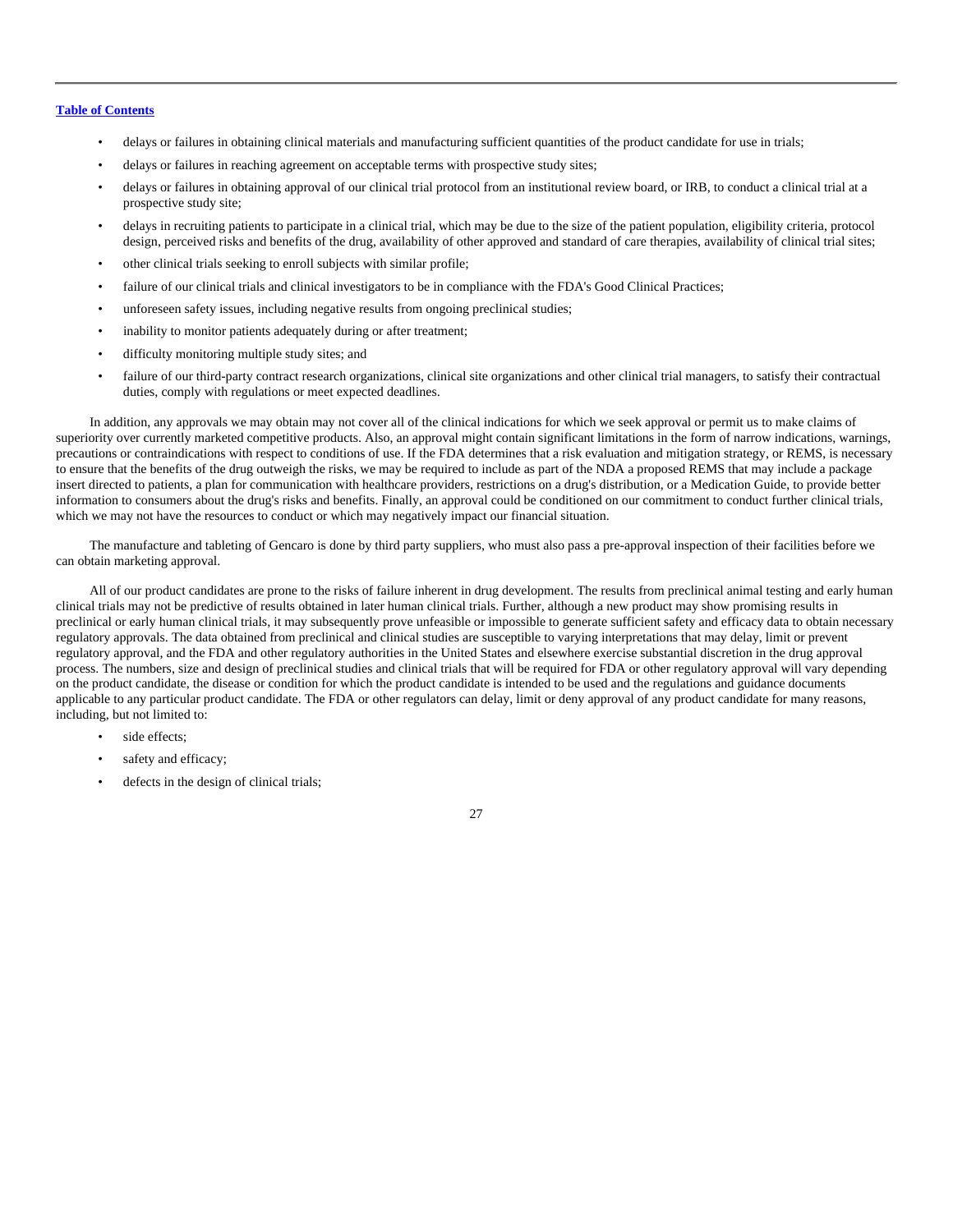- the fact that the FDA or other regulatory officials may not approve our or our third party manufacturer's processes or facilities; or
- the fact that new regulations may be enacted by the FDA or other regulators may change their approval policies or adopt new regulations requiring new or different evidence of safety and efficacy for the intended use of a product candidate.

In light of widely publicized events concerning the safety of certain drug products, regulatory authorities, members of Congress, the Government Accountability Office, medical professionals and the general public have raised concerns about potential drug safety issues. These events have resulted in the withdrawal of certain drug products, revisions to certain drug labeling that further limit use of the drug products and establishment of risk management programs that may, for instance, restrict distribution of drug products. The increased attention to drug safety issues may result in a more cautious approach by the FDA to clinical trials and approval. Data from clinical trials may receive greater scrutiny with respect to safety and the product's risk/benefit profile, which may make the FDA or other regulatory authorities more likely to terminate clinical trials before completion, or require longer or additional clinical trials that may result in substantial additional expense, and a delay or failure in obtaining approval or approval for a more limited indication than originally sought. Aside from issues concerning the quality and sufficiency of submitted preclinical and clinical data, the FDA may be constrained by limited resources from reviewing and determining the approvability of the Gencaro NDA in a timely manner.

In our NDA, we have requested that the FDA approve Gencaro as a therapy that can be prescribed by physicians for patients with heart failure, and specifically for its effect on certain clinical outcomes for these heart failure patients. We have also requested that certain information be included in the prescribing information distributed with Gencaro that shows the effect of genetic differences in patients on the clinical results for Gencaro. The FDA could approve Gencaro, but without including some or all of the prescribing information that we have requested. For instance, FDA could approve Gencaro without some or all of the pharmacogenetic information in the labeling. This, in turn, could substantially and detrimentally impact our ability to successfully commercialize Gencaro and effectively protect our intellectual property rights in Gencaro.

### *If our product candidates receive regulatory approval, we would be subject to ongoing regulatory obligations and restrictions, which may result in significant expenses and limit our ability to develop and commercialize other potential products.*

If a product candidate of ours is approved by the FDA or by another regulatory authority, we would be held to extensive regulatory requirements over product manufacturing, testing, distribution, labeling, packaging, adverse event reporting and other reporting to regulatory authorities, storage, advertising, marketing, promotion, distribution, and record keeping. Regulatory approvals may also be subject to significant limitations on the indicated uses or marketing of the product candidates. Potentially costly follow-up or post-marketing clinical studies may be required as a condition of approval to further substantiate safety or efficacy, or to investigate specific issues of interest to the regulatory authority. Previously unknown problems with the product candidate, including adverse events of unanticipated severity or frequency, may result in additional regulatory controls or restrictions on the marketing or use of the product or the need for post marketing studies, and could include suspension or withdrawal of the products from the market.

Furthermore, our third-party manufacturers and the manufacturing facilities that they use to make our product candidates are regulated by the FDA. Quality control and manufacturing procedures must continue to conform to cGMP after approval. Drug manufacturers and their subcontractors are required to register their facilities and products manufactured annually with the FDA and certain state agencies and are subject to periodic unannounced inspections by the FDA, state and/or other foreign authorities. Any subsequent discovery of problems with a product, or a manufacturing or laboratory facility used by us or our collaborators, may result in restrictions on the product, or on the manufacturing or laboratory facility, including a withdrawal of the drug from the market or suspension of manufacturing. Any changes to an approved product, including the way it is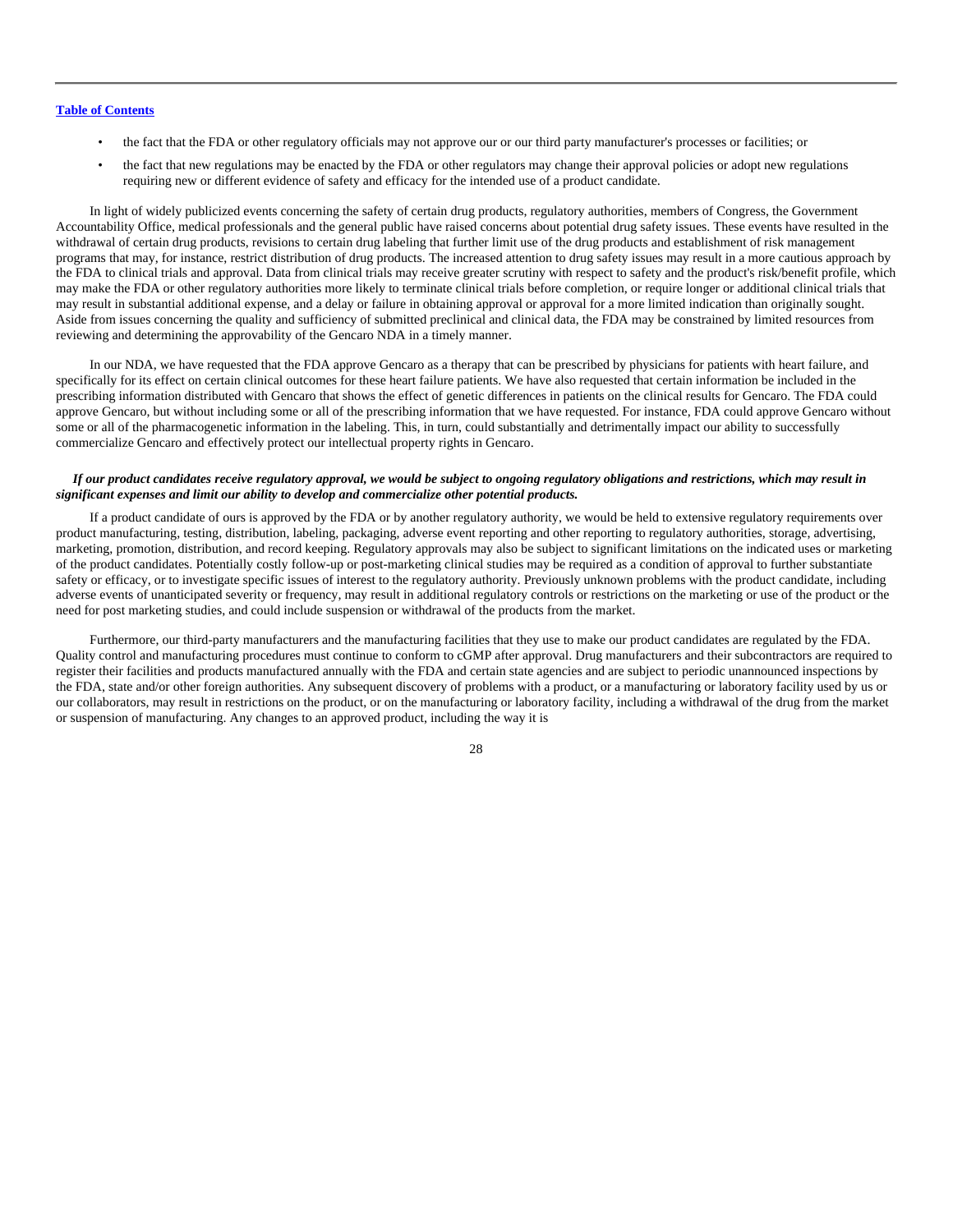manufactured or promoted, often require FDA approval before the product, as modified, can be marketed. We and our third-party manufacturers will also be subject to ongoing FDA requirements for submission of safety and other post-market information.

The marketing and advertising of our drug products by our collaborators or us will be regulated by the FDA, certain state agencies or foreign regulatory authorities. Violations of these laws and regulations, including promotion of our products for unapproved uses or failing to disclose risk information, are punishable by criminal and civil sanctions and may result in the issuance of enforcement letters or other enforcement action by the FDA, U.S. Department of Justice, state agencies, or foreign regulatory authorities that could jeopardize our ability to market the product.

In addition to the FDA, state or foreign regulations, the marketing of our drug products by us or our collaborators will be regulated by federal, state or foreign laws pertaining to health care "fraud and abuse," such as the federal anti-kickback law prohibiting bribes, kickbacks or other remuneration for the order or recommendation of items or services reimbursed by federal health care programs. Many states have similar laws applicable to items or services reimbursed by commercial insurers. Violations of these laws are punishable by criminal and civil sanctions, including, in some instances, imprisonment and exclusion from participation in federal and state health care programs, including the Medicare, Medicaid and Veterans Affairs healthcare programs. Because of the far-reaching nature of these laws, we may be required to discontinue one or more of our practices to be in compliance with these laws. Health care fraud and abuse regulations are complex, and even minor irregularities can potentially give rise to claims that a statute or prohibition has been violated. Any violations of these laws, or any action against us for violations of these laws, even if we successfully defend against it, could have a material adverse effect on our business, financial condition and results of operations.

We could also become subject to false claims litigation under federal statutes, which can lead to civil money penalties, restitution, criminal fines and imprisonment, and exclusion from participation in Medicare, Medicaid and other federal and state health care programs. These false claims statutes include the False Claims Act, which allows any person to bring a suit on behalf of the federal government alleging submission of false or fraudulent claims, or causing to present such false or fraudulent claims, under federal programs or contracts claims or other violations of the statute and to share in any amounts paid by the entity to the government in fines or settlement. These suits against pharmaceutical companies have increased significantly in volume and breadth in recent years. Some of these suits have been brought on the basis of certain sales practices promoting drug products for unapproved uses. This new growth in litigation has increased the risk that a pharmaceutical company will have to defend a false claim action, pay fines or restitution, or be excluded from the Medicare, Medicaid, Veterans Affairs and other federal and state healthcare programs as a result of an investigation arising out of such action. We may become subject to such litigation and, if we are not successful in defending against such actions, those actions may have a material adverse effect on our business, financial condition and results of operations. We could also become subject to false claims litigation and consumer protection claims under state statutes, which also could lead to civil monetary penalties, restitution, criminal fines and imprisonment, and exclusion from participation in state health care programs.

Of note, over the past few years there has been an increased focus on the sales and marketing practices of the pharmaceutical industry at both the federal and state level. Additionally, the law or regulatory policies governing pharmaceuticals may change. New statutory requirements may be enacted or additional regulations may be adopted that could prevent or delay regulatory approval of our product candidates or limit our ability to commercialize our products. We cannot predict the likelihood, nature or extent of adverse government regulation that may arise from future legislation or administrative action, either in the U.S. or elsewhere.

If we, our collaborators or our third-party manufacturers fail to comply with applicable continuing regulatory requirements, our business could be seriously harmed because a regulatory agency may:

- issue untitled or warning letters;
- suspend or withdraw our regulatory approval for approved products;

28.1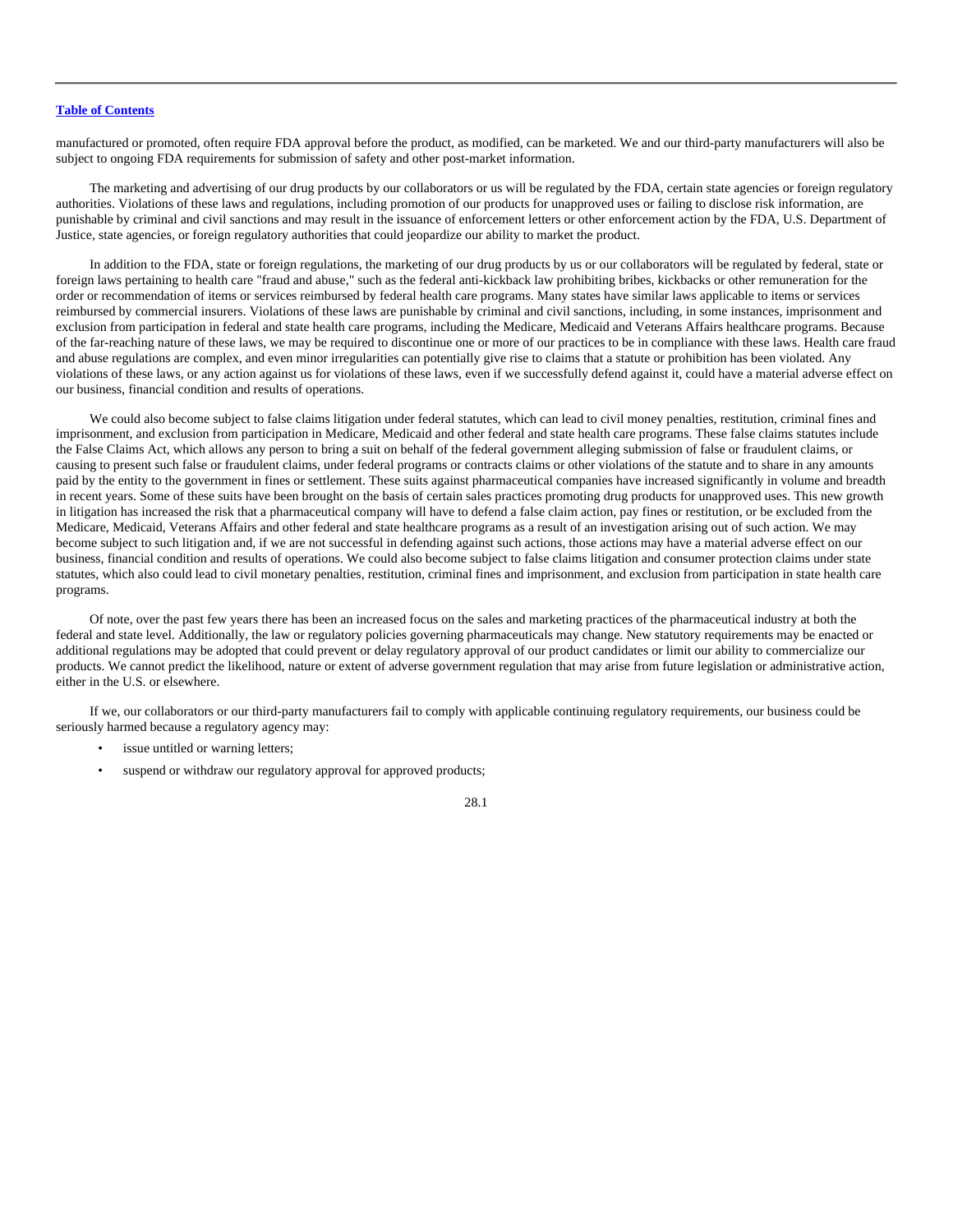- seize or detain products or recommend a product recall of a drug or medical device, or issue a mandatory recall of a medical device;
- refuse to approve pending applications or supplements to approved applications filed by us;
- suspend our ongoing clinical trials;
- restrict our operations, including costly new manufacturing requirements, or restrict the sale, marketing and/or distribution of our products;
- seek an injunction;
- pursue criminal prosecutions;
- close the facilities of our contract manufacturers; or
- impose civil or criminal penalties.

## *We are relying upon LabCorp to obtain marketing clearance or approval of the companion Gencaro Test. There is no guarantee that the FDA will grant timely clearance or approval of the Gencaro Test, if at all, and failure to obtain such timely clearance or approval would adversely affect our ability to market Gencaro.*

The drug label being sought for Gencaro would identify the patient receptor genotypes with a potential for enhanced efficacy, as well as those with a likelihood of a standard beta-blocker response and the smaller unfavorable subgroup with a low probability of benefit. Accordingly, we believe it will be critical to the successful commercialization of Gencaro to develop a companion genetic test, or the Gencaro Test, that is simple to administer and widely available.

The Gencaro Test is subject to regulation by the FDA and by comparable agencies in various foreign countries. The process of complying with the requirements of the FDA and comparable agencies is costly, time consuming and burdensome.

Under our agreement with LabCorp, LabCorp is responsible for determining the appropriate regulatory pathway for the Gencaro Test and obtaining market clearance or approval from the FDA. Based on FDA guidance, LabCorp submitted a PMA regulatory submission, which the FDA formally accepted in January 2009 and the review was granted an extension until March 2010. LabCorp has voluntarily withdrawn the PMA and we have been informed that they plan to resubmit it when the complete response to the Gencaro NDA CRL is submitted, which will occur no earlier than after the first interim analysis of the additional Phase 3 trial. The FDA may decide that the Gencaro Test should be evaluated for clearance under the FDA's 510(k) notification process. We and LabCorp do not believe that any further clinical trials will be required for the Gencaro Test PMA, though there is no guarantee that the FDA will not require additional clinical data.

Despite the time and expense expended, regulatory clearance or approval is never guaranteed. If regulatory clearance or approval is delayed, or if LabCorp is unable to obtain FDA approval of the Gencaro Test at all or in parallel with the approval of Gencaro, or is unable to commercialize the test successfully and in a manner that effectively supports the commercial efforts for Gencaro, or if the information concerning the differential response to Gencaro resulting from certain genetic variation is not included in the approval label for Gencaro, the commercial launch of Gencaro may be significantly and adversely affected. If we believe it is necessary to identify a new third-party test provider, obtaining regulatory approval for that provider's genetic test could substantially delay and negatively affect the commercial prospects for Gencaro and our ability to continue as a going concern.

### *Reliance on third parties to commercialize Gencaro could negatively impact our business. If we are required to establish a direct sales force in the U.S. and are unable to do so, our business may be harmed.*

Commercialization of Gencaro, particularly the establishment of a sales organization, will require substantial additional capital resources. We currently intend to pursue a strategic alternative for the

28.2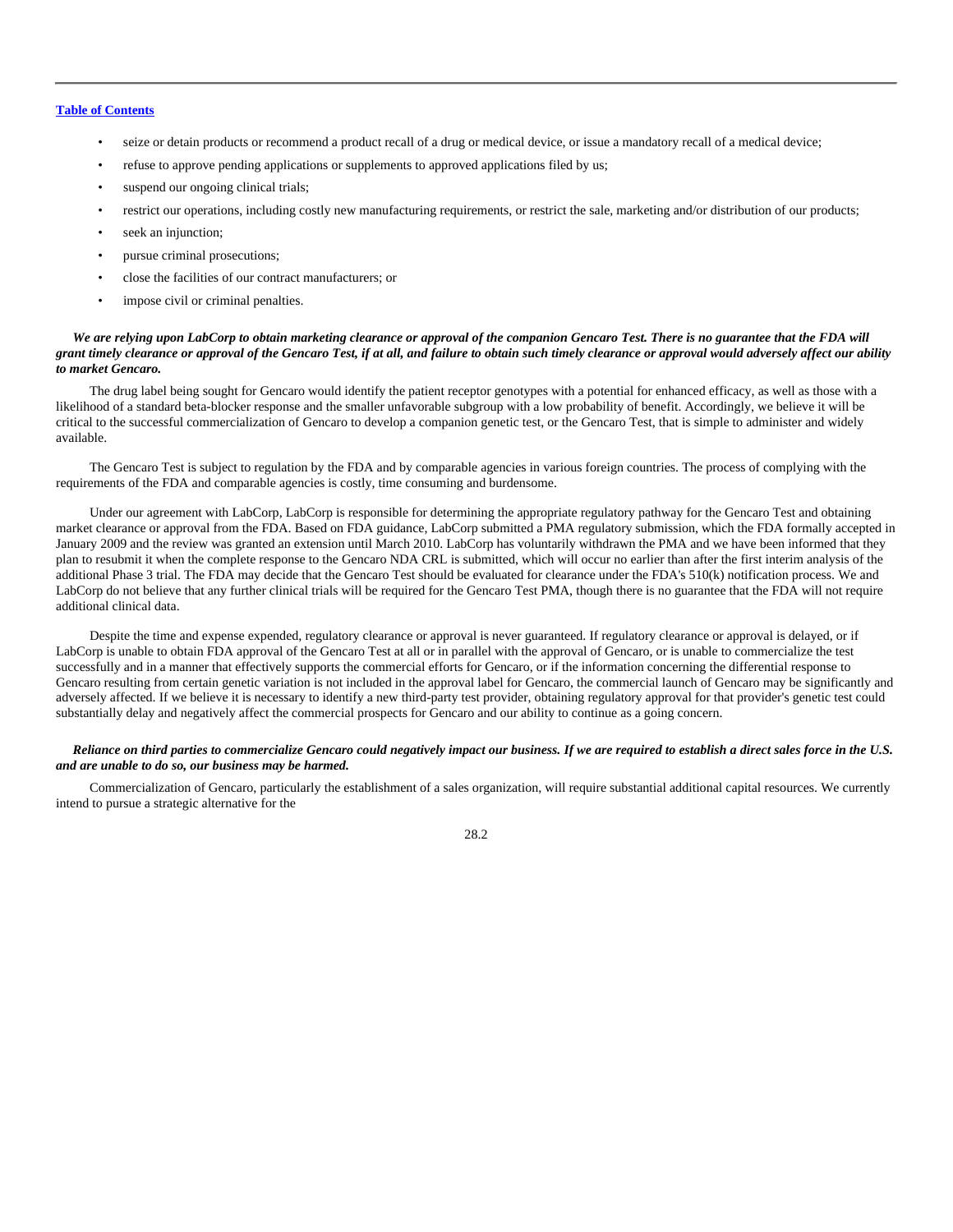commercialization of Gencaro, if it is approved, and we have suspended our efforts to build internal sales, marketing and distribution capabilities. If we elect to rely on third parties to sell Gencaro and any other products, then we may receive less revenue than if we sold such products directly. In addition, we may have little or no control over the sales efforts of those third parties.

If we are unable to complete a strategic transaction, we would be unable to commercialize Gencaro or any other product candidate without substantial additional capital. Even if such capital were secured, we would be required to build internal sales, marketing and distribution capabilities to market Gencaro in the U.S. None of our current employees have experience in establishing and managing a sales force.

In the event we are unable to sell Gencaro and other selected product candidates, either directly or through third parties via a strategic transaction, the commercialization of Gencaro, if it is approved, may be delayed indefinitely and we may be unable to continue as a going concern.

## *Future sales of Gencaro may suffer if its marketplace acceptance is negatively affected by the Gencaro Test.*

The Gencaro Test is an important component of the commercial strategy for Gencaro. We believe that the Gencaro Test helps predict patient response to Gencaro, and that this aspect of the drug is important to its ability to compete effectively with current therapies. The Gencaro Test adds an additional step in the prescribing process, an additional cost for the patient and payors, the risk that the test results may not be rapidly available and the possibility that it may not be available at all to hospitals and medical centers. Although we anticipate that Gencaro, if approved in a timely manner, would be the first geneticallytargeted cardiovascular drug, Gencaro will be one of a number of successful drugs in the beta-blocker class currently on the market. Prescribers may be more familiar with these other beta-blockers, and may be resistant to prescribing Gencaro as an HF therapy. Any one of these factors could affect prescriber behavior, which in turn may substantially impede market acceptance of the Gencaro Test, which could cause significant harm to Gencaro's ability to compete, and in turn harm our business.

### *We are dependent on our key personnel.*

The success of our business is highly dependent on the principal members of our board of directors and executive management, including our Chairman of the Board, Richard B. Brewer, and our President and Chief Executive Officer, Michael R. Bristow. The loss of the services of any such individual might seriously harm our product development, partnering and financing efforts. Recruiting and training personnel with the requisite skills is challenging and we compete for talent with companies that are larger and have more financial resources.

## *Our workforce reductions in February 2011 and any future workforce and expense reductions may have an adverse impact on our internal programs and may divert management attention.*

In February 2011, we conducted a strategic reduction in our workforce of approximately 36%, in order to preserve our capital resources and to manage our operating expenses. This reduction in force may limit our ability to complete all of our corporate objectives. We may be required to implement further workforce and expense reductions in the future. Further workforce and expense reductions could result in reduced progress on our internal programs. In addition, employees, whether or not directly affected by a reduction, may seek future employment with our business partners or competitors. Although our employees are required to sign a confidentiality agreement at the time of hire, the confidential nature of certain proprietary information may not be maintained in the course of any such future employment. In addition, the implementation of expense reduction programs may result in the diversion of efforts of our executive management team and other key employees, which could adversely affect our business.

### *We have no manufacturing capacity which puts us at risk of lengthy and costly delays of bringing our products to market.*

We do not currently operate manufacturing facilities for clinical or commercial production of our product candidates, including their active pharmaceutical ingredients, or API. We have no experience in drug formulation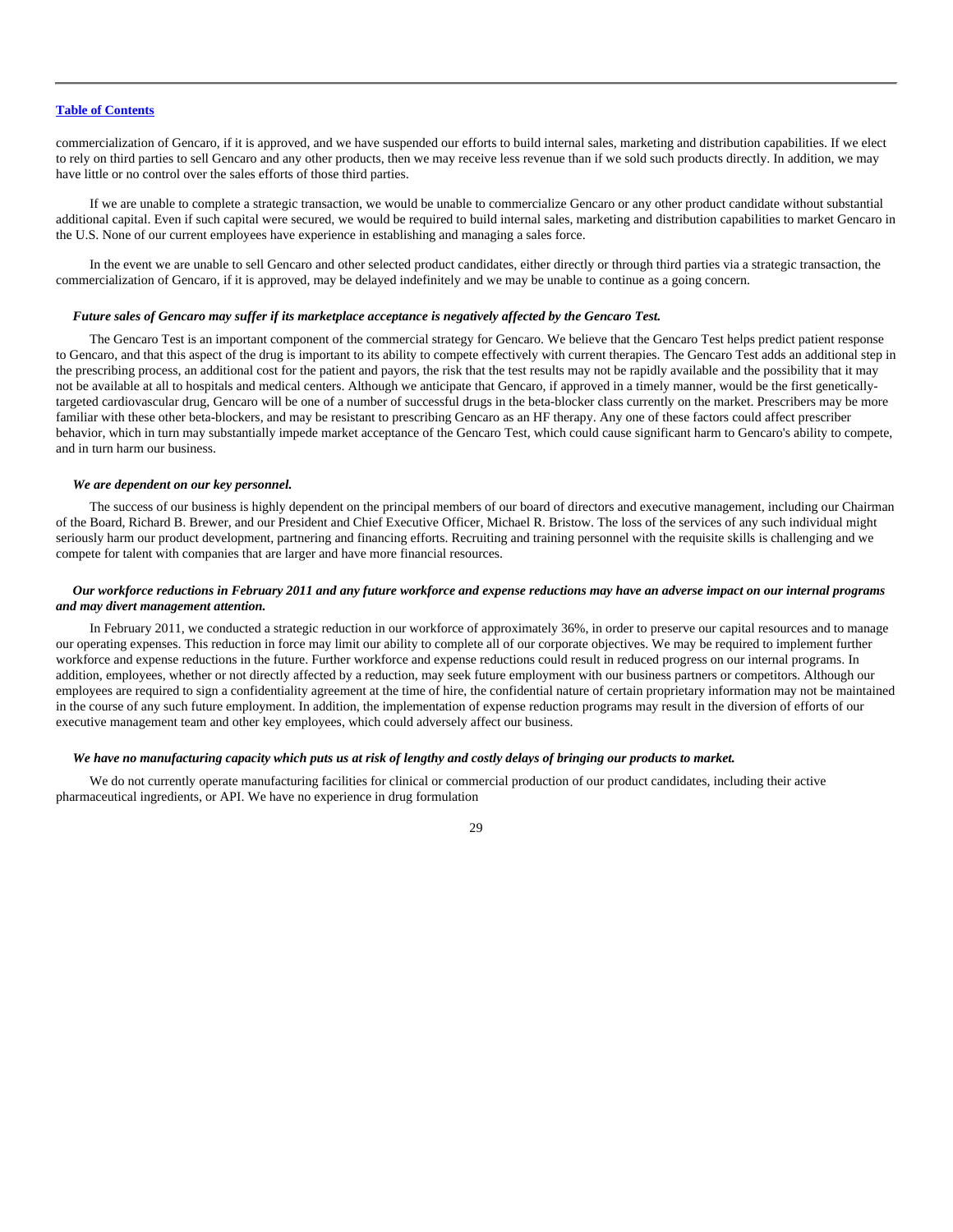or manufacturing, and we lack the resources and the capabilities to manufacture any of our product candidates on a clinical or commercial scale. We do not intend to develop facilities for the manufacture of product candidates for clinical trials or commercial purposes in the foreseeable future.

We have contracted with Groupe Novasep to manufacture commercial quantities of the API for Gencaro. For drug production, we have contracted with Patheon, Inc. to manufacture the Gencaro tablets. These contract manufacturers may not perform as agreed or may not remain in the contract manufacturing business for the time required to successfully produce, store and distribute our products. In addition, these manufacturers may have staffing difficulties, may not be able to manufacture our products on a timely basis or may become financially distressed. In the event of errors in forecasting production quantities required to meet demand, natural disaster, equipment malfunctions or failures, technology malfunctions, strikes, lock-outs or work stoppages, regional power outages, product tampering, war or terrorist activities, actions of regulatory authorities, business failure, strike or other difficulty, we may be unable to find an alternative third-party manufacturer in a timely manner and the production of our product candidates would be interrupted, resulting in delays and additional costs, which could impact our ability to commercialize and sell our product candidates.

We or our contract manufacturers may also fail to achieve and maintain required manufacturing standards, which could result in patient injury or death, product recalls or withdrawals, an order by governmental authorities to halt production, delays or failures in product testing or delivery, cost overruns or other problems that could seriously hurt our business. Contract manufacturers also often encounter difficulties involving production yields, quality control and quality assurance, as well as shortages of qualified personnel. In addition, our contract manufacturers are subject to ongoing inspections and regulation by the FDA, the U.S. Drug Enforcement Agency and corresponding foreign and state agencies and they may fail to meet these agencies' acceptable standards of compliance. If our contract manufacturers fail to comply with applicable governmental regulations, such as quality control, quality assurance and the maintenance of records and documentation, we may not be able to continue production of the API or finished product. If the safety of any API or product supplied is compromised due to failure to adhere to applicable law or for other reasons, this may jeopardize our regulatory approval for Gencaro and other product candidates, and we may be held liable for any injuries sustained as a result.

Upon the occurrence of one of the aforementioned events, the ability to switch manufacturers may be difficult for a number of reasons, including:

- the number of potential manufacturers is limited and we may not be able to negotiate agreements with alternative manufacturers on commercially reasonable terms, if at all;
- long lead times are often needed to manufacture drugs;
- the manufacturing process is complex and may require a significant learning curve; and
- the FDA must approve any replacement prior to manufacturing, which requires new testing and compliance inspections.

## *If LabCorp or certain of its third-party suppliers fail to comply with ongoing FDA or other foreign regulatory authority requirements, or if there are unanticipated problems with the Gencaro Test, these products could be subject to restrictions or withdrawal from the market.*

Any medical device for which LabCorp obtains clearance or approval, and the manufacturing processes, reporting requirements, post-approval clinical data and promotional activities for such product, will be subject to continued regulatory review, oversight and periodic inspections by the FDA and other domestic and foreign regulatory bodies. With respect to the Gencaro Test, to the extent applicable, LabCorp and certain of its suppliers will be required to comply with the FDA's Quality System Regulation, or QSR, and International Standards Organization, or ISO, requirements which cover the methods and documentation of the design, testing, production, control, quality assurance, labeling, packaging, storage and shipping of any product for which clearance or approval is obtained. Regulatory bodies, such as the FDA, enforce the QSR and other regulations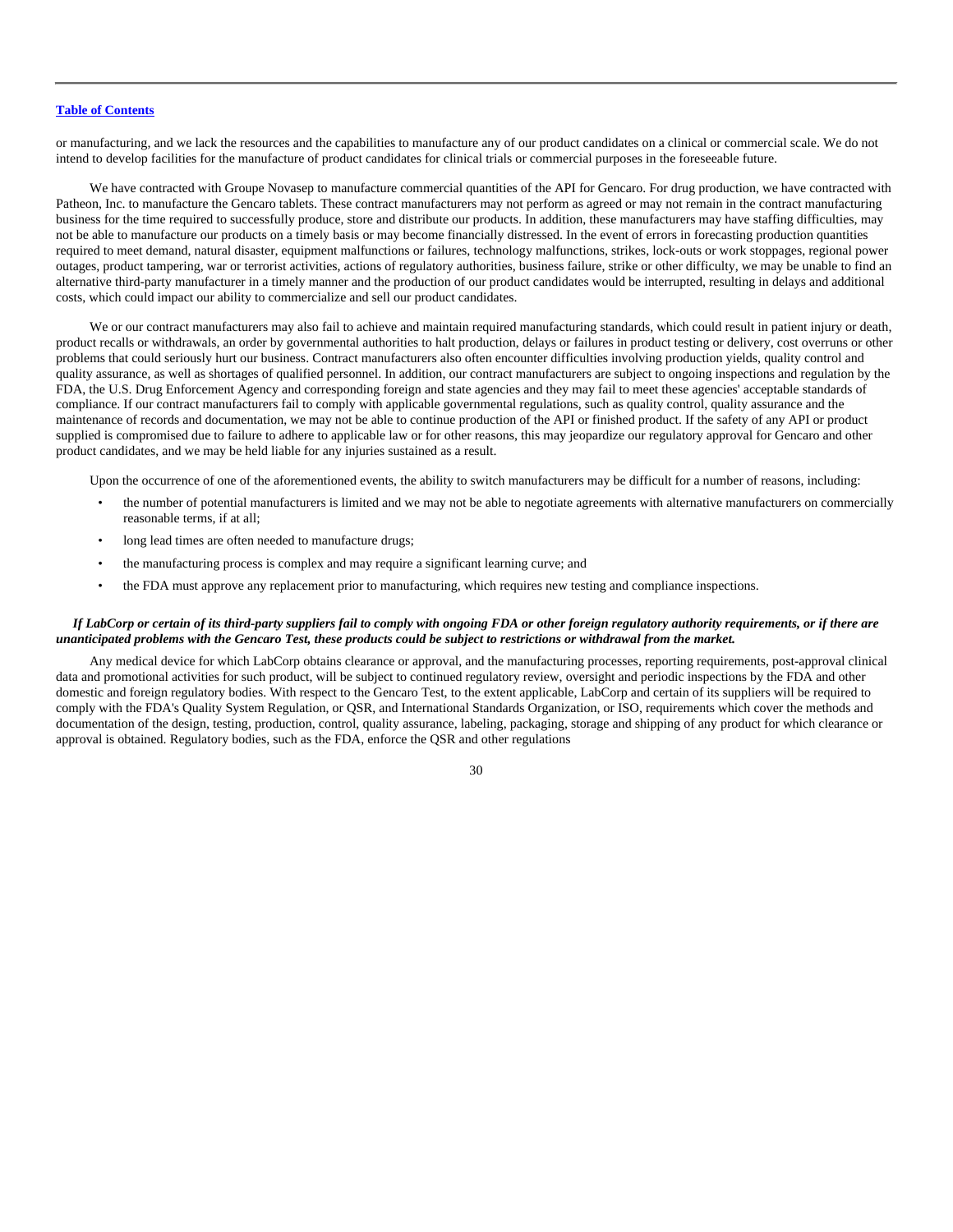through periodic inspections. The failure by LabCorp, or certain of its third-party manufacturers or suppliers, as the case may be, to comply with applicable statutes and regulations administered by the FDA and other regulatory bodies, or the failure to timely and adequately respond to any adverse inspectional observations or product safety issues, could result in, among other things, enforcement actions. If any of these actions were to occur, it could harm our reputation and cause product sales and profitability of Gencaro to suffer and may prevent us from generating revenue.

Even if regulatory clearance or approval is granted, such clearance or approval may be subject to limitations on the intended uses for which the product may be marketed and reduce our potential to successfully commercialize the product and generate revenue from the product.

## *If LabCorp or certain of its third party suppliers fail to supply the Gencaro Test, we may be unable to obtain FDA approval for Gencaro or the product sales and profitability of Gencaro may suffer.*

LabCorp is our single-source supplier of the Gencaro Test and has the right to terminate its agreement with us for any reason. If LabCorp or its third party suppliers were to terminate their agreements with us or cease or interrupt production of or otherwise fail to supply the Gencaro Test, or the materials required to produce it, in a timely manner, or at all, we could be unable to complete any additional clinical trials with Gencaro or to obtain a contract manufacturer of companion genetic test for Gencaro for an indeterminate period of time. This could adversely affect our ability to complete clinical development of Gencaro, including the additional clinical trial, or to commercialize Gencaro if it is ultimately approved, either of which could have an adverse effect on our financial condition and results of operations.

## *LabCorp may need to conduct clinical trials to support current or future versions of the Gencaro Test. Delays or failures in any such clinical trials may prevent LabCorp from commercializing any modified or new versions of the Gencaro Test and will adversely affect our business, operating results and prospects.*

Based on discussions with the FDA, we and LabCorp do not believe that additional clinical data are needed for the Gencaro Test submission. However, the FDA may require clinical data for the Gencaro Test submission and/or future products. Initiating and completing clinical trials necessary to support 510(k)s or PMAs, if required, for current or future products will be time consuming and expensive and the outcome uncertain. Moreover, the results of early clinical trials are not necessarily predictive of future results, and any product we or our third party suppliers, including LabCorp, advance into clinical trials may not have favorable results in later clinical trials.

Conducting successful clinical studies may require the enrollment of large numbers of patients, and suitable patients may be difficult to identify and recruit. Patient enrollment in clinical trials and completion of patient participation and follow-up depends on many factors, including: the size of the patient population; the number of patients to be enrolled; the nature of the trial protocol; the attractiveness of, or the discomforts and risks associated with, the treatments received by enrolled subjects; the availability of appropriate clinical trial investigators, support staff, and proximity of patients to clinical sites; and the patients' ability to meet the eligibility and exclusion criteria for participation in the clinical trial and patient compliance. For example, patients may be discouraged from enrolling in clinical trials if the trial protocol requires them to undergo extensive post-treatment procedures or follow-up to assess the safety and effectiveness of our products or if they determine that the treatments received under the trial protocol are not attractive or involve unacceptable risks or discomforts. In addition, patients participating in clinical trials may die before completion of the trial or suffer adverse medical events unrelated to investigational products.

Development of sufficient and appropriate clinical protocols to demonstrate safety and efficacy are required, and we or LabCorp may not adequately develop such protocols to support clearance and approval. The trials will require the submission and approval of an investigational device exemption, or IDE, from the FDA. There is no guarantee that the FDA will approve LabCorp's or our future IDE submissions. Further, the FDA may require LabCorp or us to submit data on a greater number of patients than originally anticipated and/or for a longer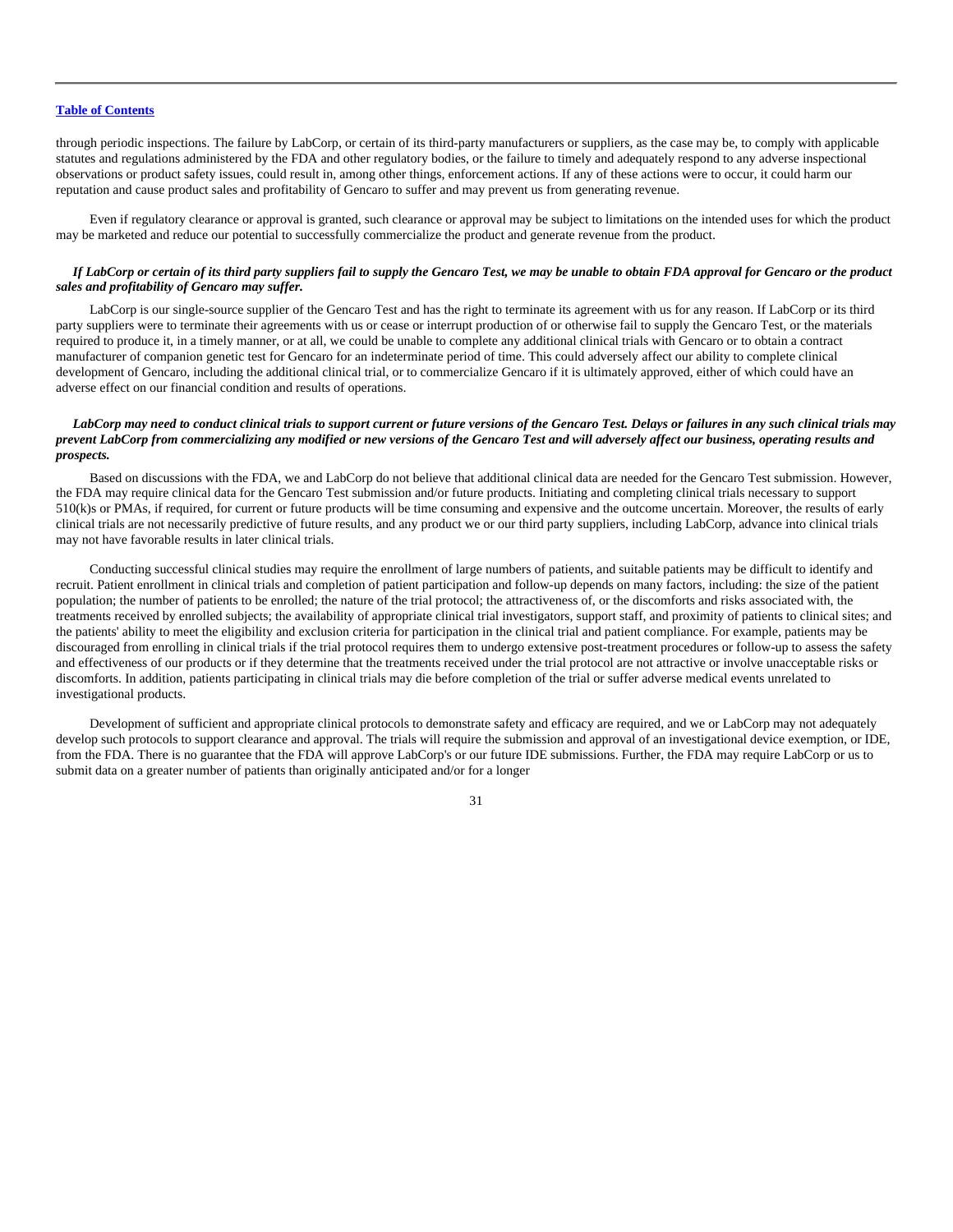follow-up period or change the data collection requirements or data analysis applicable to our clinical trials. Delays in patient enrollment or failure of patients to continue to participate in a clinical trial may cause an increase in costs and delays in the approval and attempted commercialization of future products or result in the failure of the clinical trial. In addition, despite considerable time and expense invested in such clinical trials, the FDA may not consider the data to be adequate to demonstrate safety and efficacy. Such increased costs and delays or failures could adversely affect our or our third party suppliers' business, operating results and prospects.

## *Transitioning from a developmental stage company will require successful completion of a number of steps, many of which are outside of our control and, consequently, we can provide no assurance of our successful and timely transition from a developmental stage company.*

We are a development stage biopharmaceutical company with a limited operating history. To date we have not generated any product revenue and have historically funded our operations through investment capital. Our future growth depends on our ability to emerge from the developmental stage and successfully commercialize or provide for the commercialization of Gencaro and our other product candidates, which in turn, will depend, among other things, on our ability to:

- conduct an additional clinical trial and develop and obtain regulatory approval for Gencaro or other product candidates;
- successfully partner a companion genetic test with the commercial launch of Gencaro;
- enter into a strategic transaction enabling the continued development and commercialization of Gencaro, or alternatively, raise significant additional capital to enable these activities;
- pursue additional indications for Gencaro and develop other product candidates, including other cardiovascular therapies; and
- obtain commercial quantities of Gencaro or other product candidates at acceptable cost levels.

Any one of these factors or other factors discussed in this report could affect our ability to successfully commercialize Gencaro and other product candidates, which could impact our ability to earn sufficient revenues to transition from a developmental stage company and continue our business.

### *If approved by the FDA, Gencaro will be entering a competitive marketplace and may not succeed.*

Gencaro is a new type of beta-blocker and vasodilator being developed for heart failure and other indications. While we anticipate that this drug, if approved, would be the first genetically-targeted cardiovascular drug, Gencaro will be one of a number of successful drugs in the beta-blocker class currently on the market. For example, currently, there are three branded beta-blockers indicated for chronic heart failure in New York Health Association, or NYHA, class II-IV patients: Toprol-XL (once-a-day formulation), Coreg and Coreg CR (once-a-day). Toprol-XL and Coreg have generic equivalents commercially available in the U.S. (Metoprolol Succinate and Carvedilol, respectively). The price of the generic forms of these drugs will be less than the anticipated price of Gencaro, if approved. As a result, Gencaro may not be successful in competing against these existing drugs.

Our commercial opportunity may be reduced or eliminated if competitors develop and commercialize products that are safer, more effective, have fewer side effects, are more convenient or are less expensive than Gencaro. If products with any of these properties are developed, or any of the existing products are better marketed, then prescriptions of Gencaro by physicians and patient use of Gencaro could be significantly reduced or rendered obsolete and noncompetitive. Further, public announcements regarding the development of any such competing drugs could adversely affect the market price of our common stock and the value of our assets.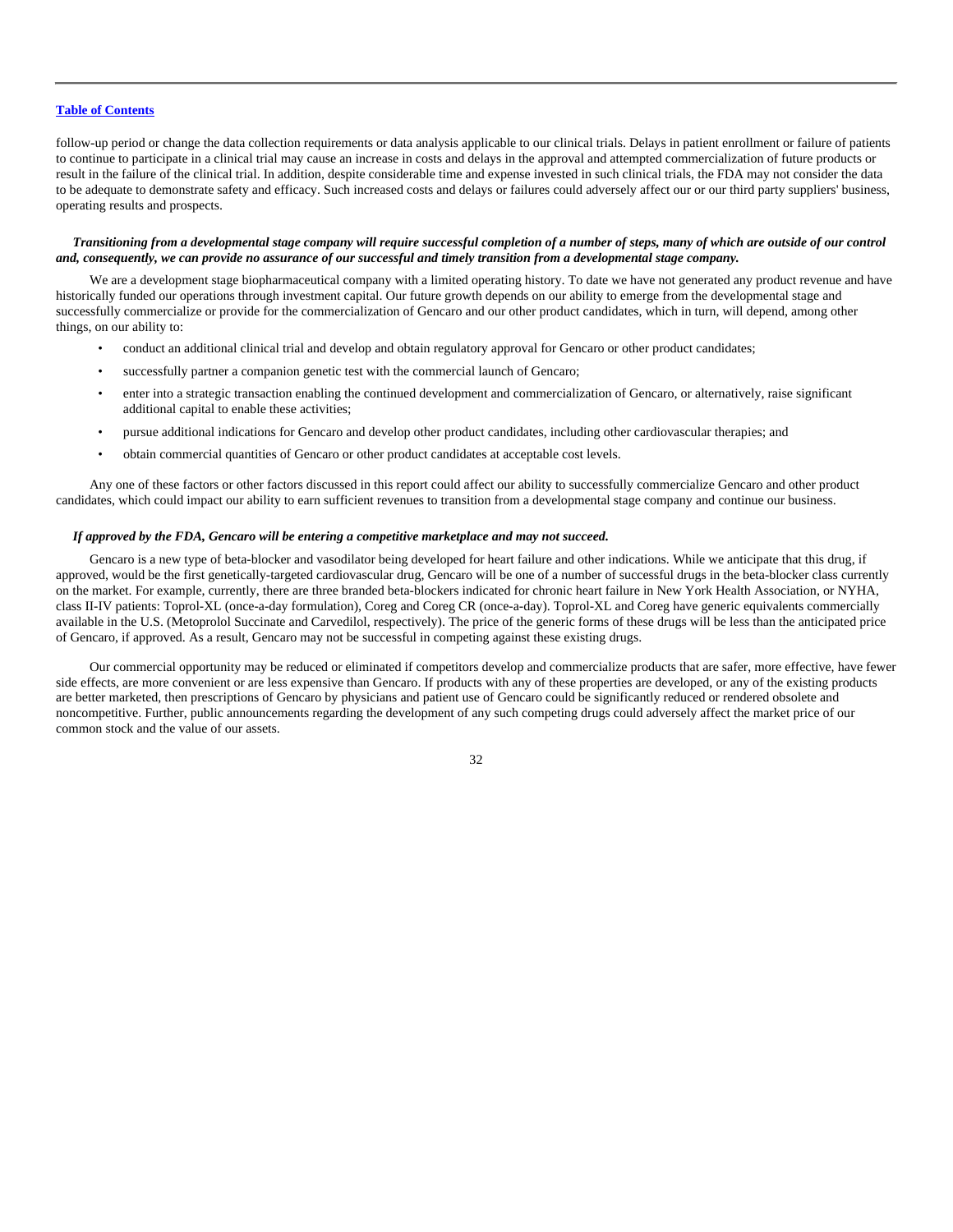### *Future sales of our products may suffer if they are not accepted in the marketplace by physicians, patients and the medical community.*

Gencaro or our other product candidates may not gain market acceptance among physicians, patients and the medical community. The degree of market acceptance of Gencaro or our other product candidates will depend on a number of factors, such as its effectiveness and tolerability, as compared with competitive drugs. Also, prevalence and severity of side-effects could negatively affect market acceptance of Gencaro or our other product candidates. Failure to achieve market acceptance of Gencaro would significantly harm our business.

### *If we are unable to obtain acceptable prices or adequate reimbursement from third-party payors for Gencaro, or any other product candidates that we may seek to commercialize, then our revenues and prospects for profitability will suffer.*

Our or any strategic partner's ability to commercialize Gencaro, or any other product candidates that we may seek to commercialize, is highly dependent on the extent to which coverage and reimbursement for these product candidates will be available from:

- governmental payors, such as Medicare and Medicaid;
- private health insurers, including managed-care organizations; and
- other third-party payors.

Many patients will not be capable of paying for our potential products themselves and will rely on third-party payors to pay for their medical needs. A primary current trend in the U.S. health care industry is toward cost containment. Large private payors, managed-care organizations, group purchasing organizations and similar organizations are exerting increasing influence on decisions regarding the use of, and reimbursement levels for, particular treatments. Such third-party payors, including Medicare, are challenging the prices charged for medical products and services, and many third-party payors limit reimbursement for newly approved health care products.

Cost-control initiatives could decrease the price we might establish for products, which could result in product revenues lower than anticipated. If the prices for our product candidates decrease, or if governmental and other third-party payors do not provide adequate coverage and reimbursement levels, then our revenue and prospects for profitability will suffer.

## *Health care reform measures could materially and adversely affect our business.*

The business and financial condition of pharmaceutical and biotechnology companies are affected by the efforts of governmental and third-party payors to contain or reduce the costs of health care. The U.S. Congress has enacted legislation to reform the health care system. While we anticipate that this legislation may, over time, increase the number of patients who have insurance coverage for pharmaceutical products, it also imposes cost containment measures that may adversely affect the amount of reimbursement for pharmaceutical products. These measures include increasing the minimum rebates for products covered by Medicaid programs and extending such rebates to drugs dispensed to Medicaid beneficiaries enrolled in Medicaid managed care organizations as well as expansion of the 340(B) Public Health Services drug discount program. In addition, such legislation contains a number of provisions designed to generate the revenues necessary to fund the coverage expansion, including new fees or taxes on certain health-related industries, including medical device manufacturers. Beginning in 2013, each medical device manufacturer will have to pay an excise tax (or sales tax) in an amount equal to 2.3% of the price for which such manufacturer sells its medical devices. Such excise taxes may impact any potential sales of the Gencaro Test if it is approved for marketing. In foreign jurisdictions there have been, and we expect that there will continue to be, a number of legislative and regulatory proposals aimed at changing the health care system. For example, in some countries other than the United States, pricing of prescription drugs is subject to government control and we expect to see continued efforts to reduce healthcare costs in international markets.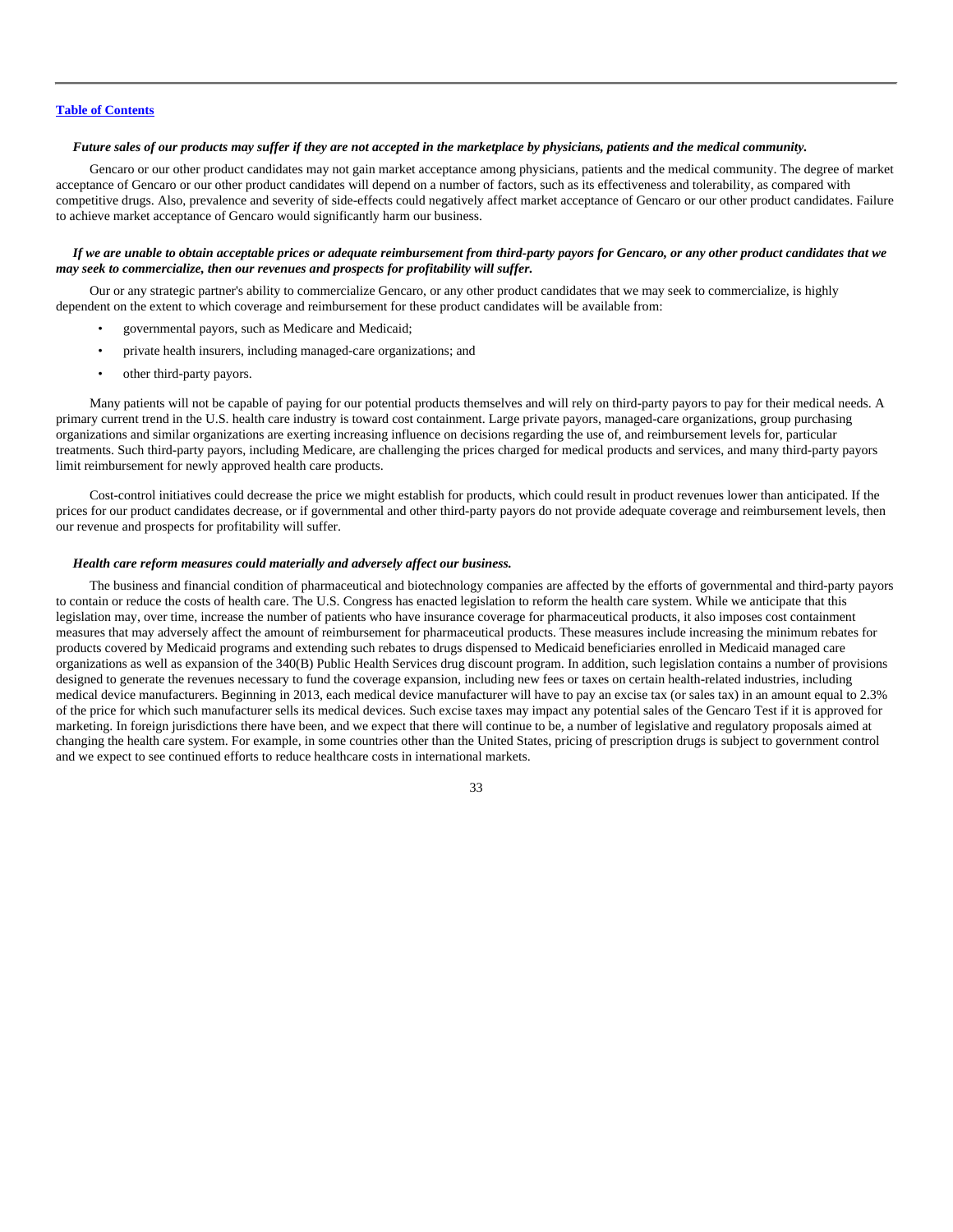Some states are also considering legislation that would control the prices of drugs, and state Medicaid programs are increasingly requesting manufacturers to pay supplemental rebates and requiring prior authorization by the state program for use of any drug for which supplemental rebates are not being paid. Managed care organizations continue to seek price discounts and, in some cases, to impose restrictions on the coverage of particular drugs. Government efforts to reduce Medicaid expenses may lead to increased use of managed care organizations by Medicaid programs. This may result in managed care organizations influencing prescription decisions for a larger segment of the population and a corresponding constraint on prices and reimbursement for drugs. It is likely that federal and state legislatures and health agencies will continue to focus on additional health care reform in the future although we are unable to predict what additional legislation or regulation, if any, relating to the health care industry or third-party coverage and reimbursement may be enacted in the future or what effect such legislation or regulation would have on our business. We or any strategic partner's ability to commercialize Gencaro, or any other product candidates that we may seek to commercialize, is highly dependent on the extent to which coverage and reimbursement for these product candidates will be available from government payors, such as Medicare and Medicaid, private health insurers, including managed care organizations, and other third-party payors, and any change in reimbursement levels could materially and adversely affect our business. Further, the pendency or approval of future proposals or reforms could result in a decrease in our stock price or limit our ability to raise capital or to obtain strategic partnerships or licenses.

## *Our competitors may be better positioned in the marketplace and thereby may be more successful than us at developing, manufacturing and marketing approved products.*

Many of our competitors currently have significantly greater financial resources and expertise in conducting clinical trials, obtaining regulatory approvals, managing manufacturing and marketing approved products than us. Other early-stage companies may also prove to be significant competitors, particularly through collaborative arrangements with large and established companies. In addition, these third parties compete with us in recruiting and retaining qualified scientific and management personnel, establishing clinical trial sites and patient registration for clinical trials, as well as in acquiring therapies and therapy licenses complementary to our programs or advantageous to our business. We expect that our ability to compete effectively will depend upon our ability to:

- successfully and rapidly complete clinical trials for any product candidates and obtain all requisite regulatory approvals in a cost-effective manner;
- build an adequate sales and marketing infrastructure, raise additional funding, or enter into strategic transactions enabling the commercialization of our products;
- develop competitive formulations of our product candidates;
- attract and retain key personnel; and
- identify and obtain other product candidates on commercially reasonable terms.

### *If we fail to identify and license or acquire other products or product candidates, then we may be unable to expand our business, and the acquisition or licensing of other products or product candidates may put a strain on our operations and will likely require us to seek additional financing.*

One of our strategies is to license or acquire clinical-stage products or product candidates and further develop them for commercialization. The market for licensing and acquiring products and product candidates is intensely competitive and many of our competitors may have greater resources than us. If we undertake any additional acquisitions, whether of product candidates or other biopharmaceutical companies, the process of integrating an acquired product candidate or complementary company into our business may put a strain on our operations, divert personnel, financial resources and management's attention. In 2011, we expect our research and development activities, other than those associated with Gencaro, will be limited, unless government funding is received for the further development of rNAPc2. If we are not able to substantially expand our research and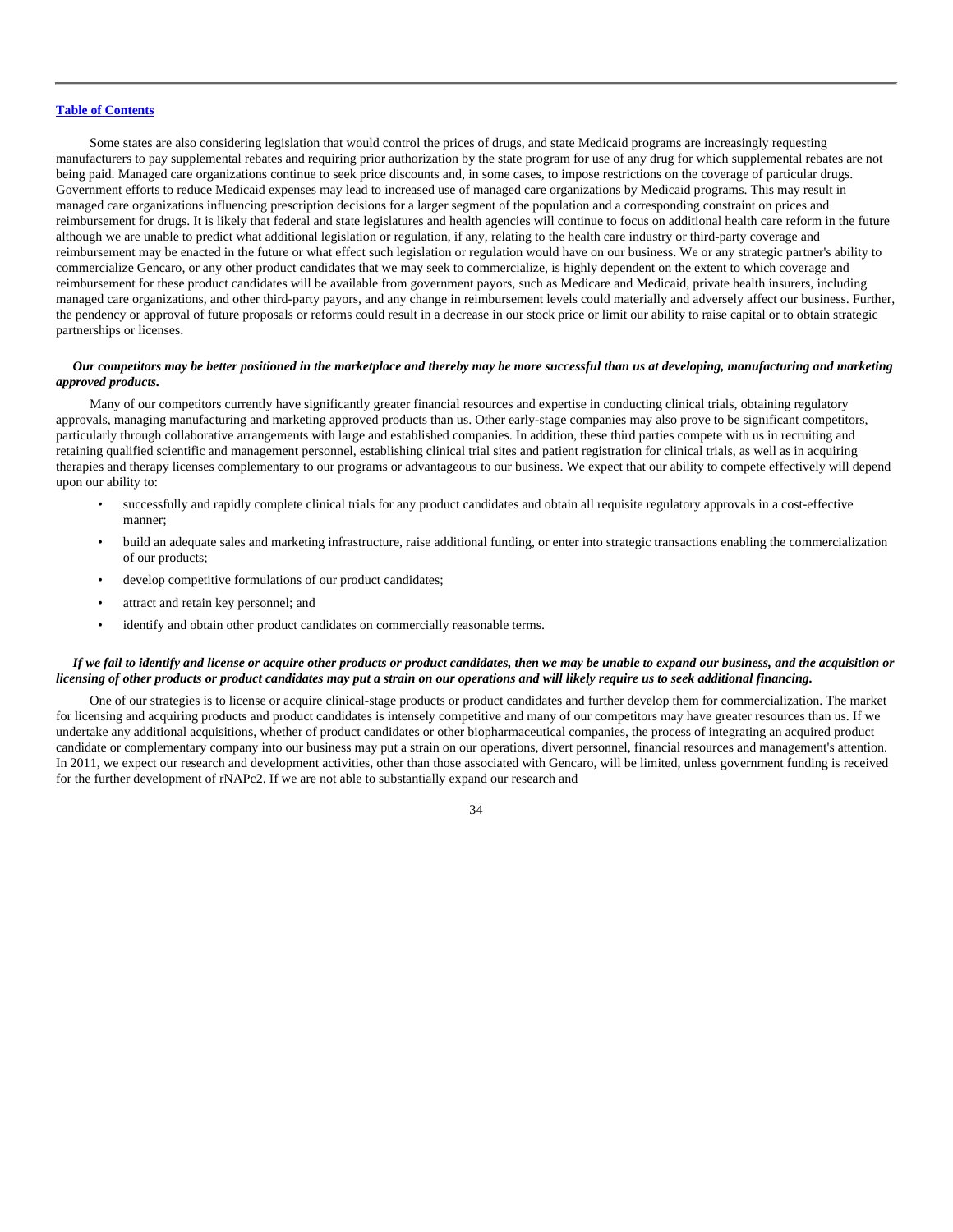development efforts, or identify, or license or acquire other products or product candidates or complete future acquisitions, then we will likely be unable expand our pipeline of product candidates. In addition, any future acquisition would give rise to additional operating costs and will likely require us to seek additional financing. Future acquisitions could result in additional issuances of equity securities that would dilute the ownership of existing stockholders. Future acquisitions could also result in the incurrence of debt, contingent liabilities or the amortization of expenses related to other intangible assets, any of which could adversely affect our operating results.

## *We would be subject to applicable regulatory approval requirements of the foreign countries in which we market our products, which are costly and may prevent or delay us from marketing our products in those countries.*

In addition to regulatory requirements in the United States, we would be subject to the regulatory approval requirements in each foreign country where we market our products. In addition, we might be required to identify one or more collaborators in these foreign countries to develop, seek approval for and manufacture our products and any companion genetic test for Gencaro. If we determine to pursue regulatory approvals and commercialization of our product candidates internationally, we may not be able to obtain the required foreign regulatory approvals on a timely basis, if at all, and any failure to do so may cause us to incur additional costs or prevent us from marketing our products in foreign countries, which may have a material adverse effect on our business, financial condition and results of operations.

## *We have incurred and will continue to incur increased costs as a result of being a public company.*

As a public company, we have incurred and will continue to incur significant levels of legal, accounting and other expenses. The Sarbanes-Oxley Act of 2002, or the Sarbanes-Oxley Act, and related rules of the SEC and Nasdaq regulate corporate governance practices of public companies and impose significant requirements relating to disclosure controls and procedures and internal control over financial reporting. On July 21, 2010, the Dodd-Frank Wall Street Reform and Protection Act, or the Dodd-Frank Act, was enacted. There are significant corporate governance and executive compensation-related provisions in the Dodd-Frank Act that require the SEC to adopt additional rules and regulations in these areas. Compliance with these public company requirements has increased our costs, required additional resources and made some activities more expensive and time consuming. We are required to expend considerable time and resources complying with public company regulations.

## *If our internal control over financial reporting is not considered effective, our business and stock price could be adversely affected.*

Section 404 of the Sarbanes-Oxley Act of 2002 requires us to evaluate the effectiveness of our internal control over financial reporting as of the end of each fiscal year, and to include a management report assessing the effectiveness of our internal control over financial reporting in our annual report on Form 10-K for that fiscal year. Our management, including our chief executive officer and chief financial officer, does not expect that our internal control over financial reporting will prevent all error and all fraud. We have also recently reduced our overall staff, some of whom had responsibility for reviewing and maintaining our internal controls. These reductions may result in material weaknesses or deficiencies in our internal controls. A control system, no matter how well designed and operated, can provide only reasonable, not absolute, assurance that the control system's objectives will be met. Further, the design of a control system must reflect the fact that there are resource constraints, and the benefits of controls must be considered relative to their costs. Because of the inherent limitations in all control systems, no evaluation of controls can provide absolute assurance that all control issues and instances of fraud involving a company have been, or will be, detected. The design of any system of controls is based in part on certain assumptions about the likelihood of future events, and we cannot assure you that any design will succeed in achieving its stated goals under all potential future conditions. Over time, controls may become ineffective because of changes in conditions or deterioration in the degree of compliance with policies or procedures. Because of the inherent limitations in a cost-effective control system, misstatements due to error or fraud may occur and not be detected. We cannot assure you that we or our independent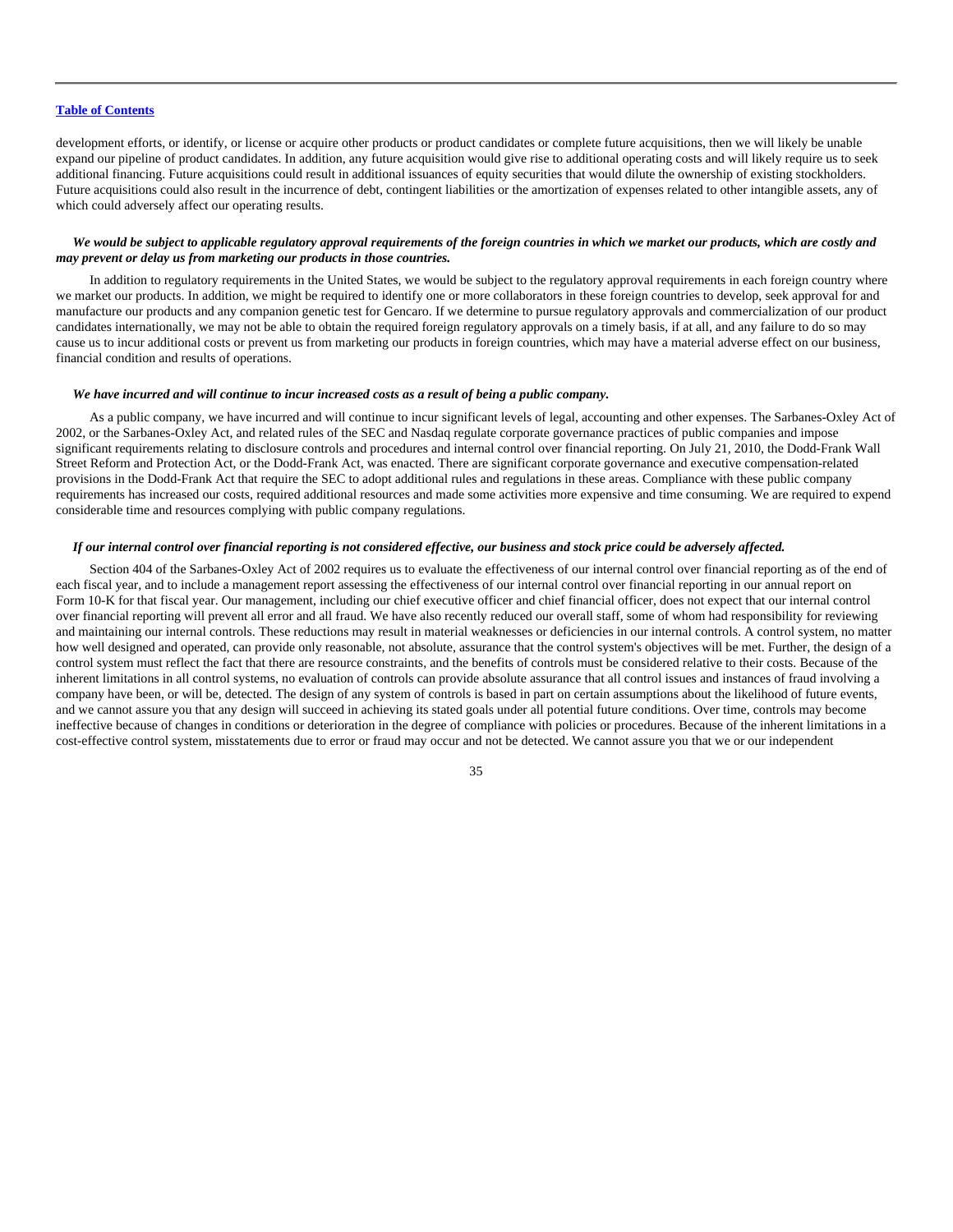registered public accounting firm will not identify a material weakness in our internal control over financial reporting in the future. A material weakness in our internal control over financial reporting would require management to consider our internal control over financial reporting as ineffective. If our internal control over financial reporting is not considered effective, we may experience a loss of public confidence, which could have an adverse effect on our business and on the market price of our common stock.

### **Risks Related to Intellectual Property and Other Legal Matters**

## *We are party to securities litigation and defending these lawsuits could hurt our business. The volatility of the market price could engender additional class action securities litigation.*

Following periods of volatility in the market price of a company's securities, class action securities litigation has often been instituted against such a company. This risk is especially acute for biotechnology companies, which have experienced greater than average stock price volatility in recent years and, as a result, have been subject to, on average, a greater number of securities class action claims than companies in other industries. Any such litigation instigated against us could result in substantial costs and a diversion of management's attention and resources, which could significantly harm our business, financial condition and operating results.

For example, in December 2006, after Nuvelo announced that alfimeprase did not meet its primary endpoint in the first of two planned Phase 3 trials for the treatment of acute peripheral arterial occlusion and in the first of two planned Phase 3 trials for the treatment of catheter occlusion, the closing price of one share of Nuvelo's common stock was \$81 (as adjusted for the 20-to-1 reverse stock split) on the day of the announcement, as compared with a closing price of \$391 (as adjusted for the 20-to-1 reverse stock split) on the trading day prior to the announcement. On February 9, 2007, Nuvelo and certain of Nuvelo's former and then current officers and directors were named as defendants in a purported securities class action lawsuit filed in the United States District Court for the Southern District of New York. The suit alleges violations of the Securities Exchange Act of 1934 related to the clinical trial results of alfimeprase, which Nuvelo announced on December 11, 2006, and seeks damages on behalf of purchasers of Nuvelo's common stock during the period between January 5, 2006 and December 8, 2006. Specifically, the suit alleges that Nuvelo misled investors regarding the efficacy of alfimeprase and the drug's likelihood of success. The plaintiff seeks unspecified damages and injunctive relief. Three additional lawsuits were filed in the Southern District of New York on February 16, 2007, March 1, 2007 and March 6, 2007, respectively. In July 2007, the Court granted Nuvelo's motion to transfer the cases to the Northern District of California. The cases were consolidated with the original lawsuit, and plaintiffs filed a consolidated complaint in the Northern District of California on November 9, 2007. Nuvelo filed a motion to dismiss plaintiffs' consolidated complaint on December 21, 2007. On June 12, 2008, the Court held a hearing on the motion to dismiss. On December 4, 2008, the Court issued an order dismissing plaintiffs' complaint, and granting leave to amend. On January 23, 2009, plaintiffs filed an amended complaint, alleging similar claims. On March 24, 2009, defendants filed a motion to dismiss the amended complaint. On July 15, 2009, the Court held a hearing on the motion to dismiss. On August 17, 2009, the Court granted in part and denied in part defendants' motion. We filed our answer to plaintiff's complaint on October 1, 2009.

On December 29, 2010, we and the other defendants reached a settlement of the litigation with the plaintiffs, after participating in mediation before a retired federal judge. On February 25, 2011, the parties entered into a settlement agreement, which has been submitted to the Court for approval. Our insurance carriers have agreed to fund the settlement, subject to a reservation of rights by one carrier. If the Court approves the settlement, the litigation will be dismissed against all the defendants. Members of the class who participate in the settlement will provide a release to the defendants, which prevents them from ever asserting any related claims against the defendants. Members of the class, if any, who opt out of the settlement, would not be bound by this release. Although our insurance carriers have agreed to pay most of the legal fees that have been incurred in defending this litigation, we have separately agreed with our legal counsel to pay \$167,000 in legal defense costs incurred on or before December 29, 2010, but only if we obtain additional funding of at least \$10 million in 2011. If we do not obtain such additional funding in 2011, we will have no such payment obligation.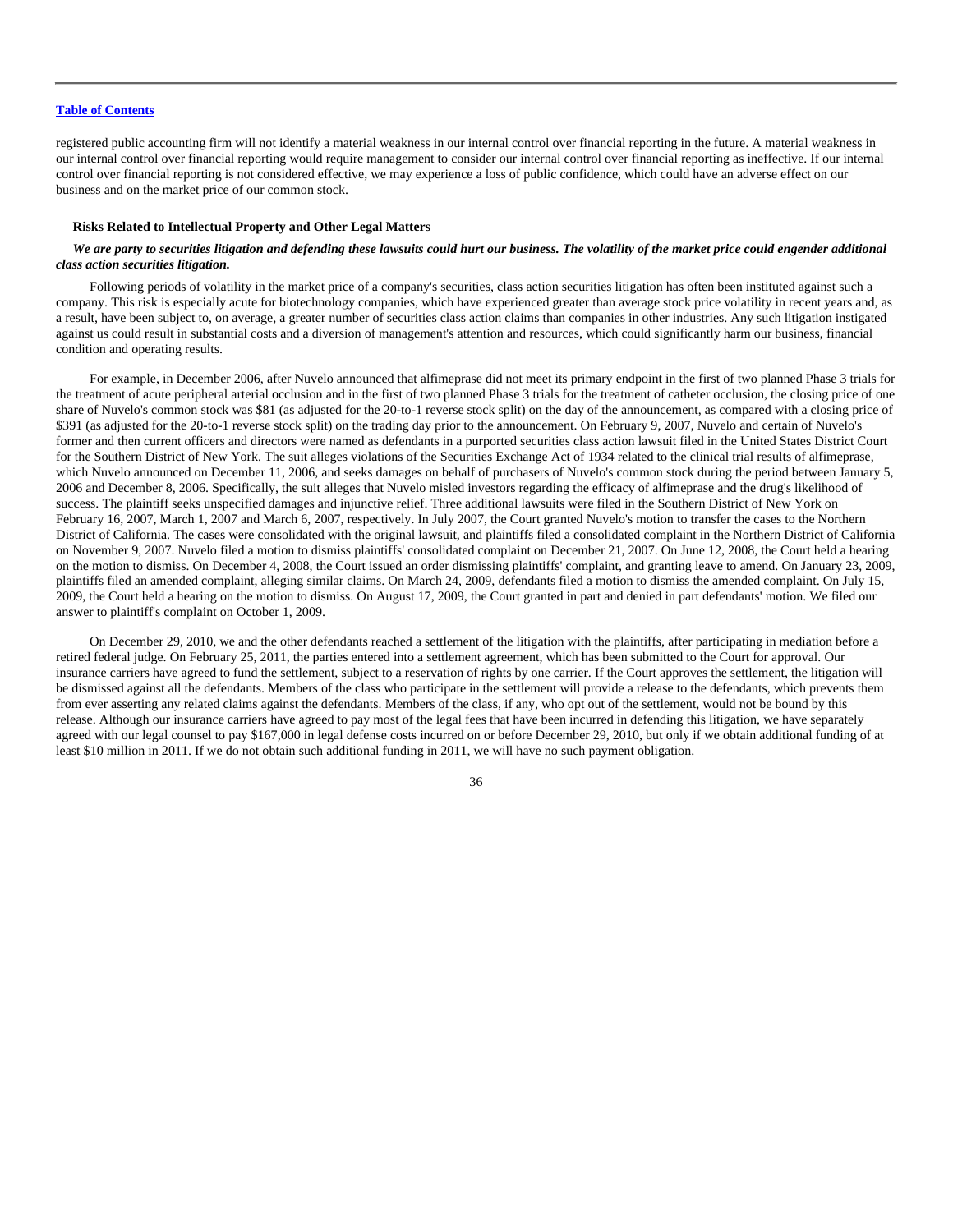In addition, Variagenics, with which Nuvelo merged in 2003, has been named as a defendant in a securities class action lawsuit alleging the failure to disclose additional and excessive commissions purportedly solicited by and paid to underwriters who are also named defendants in the lawsuit. Plaintiffs in the suit allege that underwriters took these commissions and in exchange allocated shares of Variagenics' stock to their preferred customers through alleged agreements with these preferred customers that tied the allocation of initial public offering shares to agreements by the customers to make additional aftermarket purchases at pre-determined prices. As a result of Nuvelo's merger with Variagenics, we are obligated to continue to defend against this litigation. On April 1, 2009 the parties entered into a settlement agreement and have filed a motion to approve the settlement with the Court. On October 5, 2009, the Court approved the settlement agreement. Our share of the settlement is approximately \$385,000. Although the settlement has been approved, it has been appealed by members of the class. We believe that any attorneys' fees, loss or settlement payment with respect to this suit will be paid by our insurance provider. However, it is possible that we could be forced to incur material expenses in the litigation if the parties cannot complete a settlement, and, in the event of an adverse outcome, our business could be harmed.

### *If product liability lawsuits are successfully brought against us, then we will incur substantial liabilities and may be required to limit commercialization of Gencaro or other product candidates.*

We face product liability exposure related to the testing of our product candidates in human clinical trials, and may face exposure to claims by an even greater number of persons once we begin marketing and distributing our products commercially. If we cannot successfully defend against product liability claims, then we will incur substantial liabilities.

Regardless of merit or eventual outcome, liability claims may result in:

- decreased demand for our products and product candidates;
- injury to our reputation;
- withdrawal of clinical trial participants;
- costs of related litigation;
- substantial monetary awards to patients and others;
- loss of revenues; and
- the inability to commercialize our products and product candidates.

We have obtained limited product liability insurance coverage. Such coverage, however, may not be adequate or may not continue to be available to us in sufficient amounts or at an acceptable cost, or at all. We may not be able to obtain commercially reasonable product liability insurance for any product candidate.

## *Defending against claims relating to improper handling, storage or disposal of hazardous chemicals, radioactive or biological materials could be time consuming and expensive.*

Our research and development of product candidates may involve the controlled use of hazardous materials, including chemicals, radioactive and biological materials. We cannot eliminate the risk of accidental contamination or discharge and any resultant injury from the materials. Various laws and regulations govern the use, manufacture, storage, handling and disposal of hazardous materials. We may be sued or be required to pay fines for any injury or contamination that results from our use or the use by third parties of these materials. Compliance with environmental laws and regulations may be expensive, and current or future environmental regulations may impair our research, development and production efforts.

#### *The loss of any rights to market key products would significantly impair our operating results.*

We have licensed from CPEC, who has licensed rights in Gencaro from BMS, the exclusive rights to Gencaro for all therapeutic and diagnostic uses in any country until the later of (i) 10 years from the first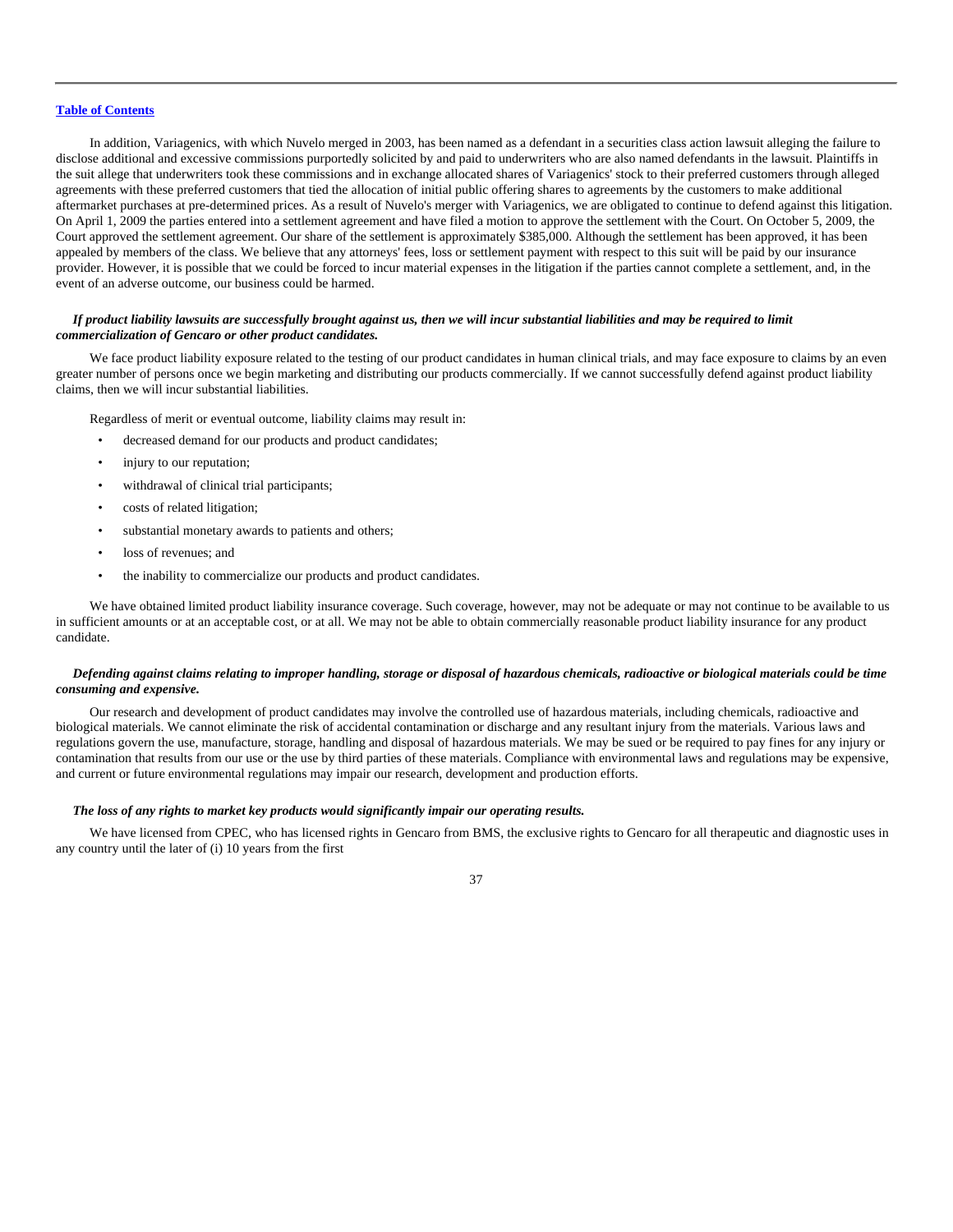commercial sale of Gencaro in such country, or (ii) the termination of our commercial exclusivity in such country. This license includes a sublicense to us from BMS. We are obligated to use commercially reasonable efforts to develop and commercialize Gencaro, including obtaining regulatory approvals. Our ability to develop and commercialize Gencaro is dependent on numerous factors, including some factors that are outside of our control. CPEC has the right to terminate our license if we materially breach our obligations under the license agreement and fail to cure any such breach within the terms of the license.

If our license agreement with CPEC is terminated for reasons related to non-payment of fees, or for any other breach, then we would have no further rights to develop and commercialize Gencaro for any indication. The termination of this license, or of any other agreement which enables us to market a key product or product candidate, could significantly and adversely affect our business.

Certain intellectual property licensed by us is the subject of additional licensing arrangements to which the party that has licensed rights to us is subject. If such parties were to breach the terms of such licenses or such licenses were otherwise to terminate, our and our partners' rights to use such technology and develop and commercialize their products such as the Gencaro Test may terminate and our business would be materially harmed.

### *Third parties may own or control patents or patent applications that we may be required to license to commercialize our product candidates or that could result in litigation that would be costly and time consuming.*

Our or any strategic partner's ability to commercialize Gencaro and other product candidates depends upon our ability to develop, manufacture, market and sell these drugs without infringing the proprietary rights of third parties. A number of pharmaceutical and biotechnology companies, universities and research institutions have or may be granted patents that cover technologies similar to the technologies owned by or licensed to us. We may choose to seek, or be required to seek, licenses under third party patents, which would likely require the payment of license fees or royalties or both. We may also be unaware of existing patents that may be infringed by Gencaro, the genetic testing we intend to use in connection with Gencaro or our other product candidates. Because patent applications can take many years to issue, there may be other currently pending applications that may later result in issued patents that are infringed by Gencaro or our other product candidates. Moreover, a license may not be available to us on commercially reasonable terms, or at all.

There is a substantial amount of litigation involving patent and other intellectual property rights in the biotechnology and biopharmaceutical industries generally. If a third party claims that we are infringing on its technology, then our business and results of operations could be harmed by a number of factors, including:

- infringement and other intellectual property claims, even if without merit, are expensive and time-consuming to litigate and can divert management's attention from our core business;
- monetary damage awards for past infringement can be substantial;
- a court may prohibit us from selling or licensing product candidates unless the patent holder chooses to license the patent to us; and
- if a license is available from a patent holder, we may have to pay substantial royalties.

We may also be forced to bring an infringement action if we believe that a competitor is infringing our protected intellectual property. Any such litigation will be costly, time-consuming and divert management's attention, and the outcome of any such litigation may not be favorable to us.

## *Our intellectual property rights may not preclude competitors from developing competing products and our business may suffer.*

Our competitive success will depend, in part, on our ability to obtain and maintain patent protection for our inventions, technologies and discoveries, including intellectual property that we license. The patent positions of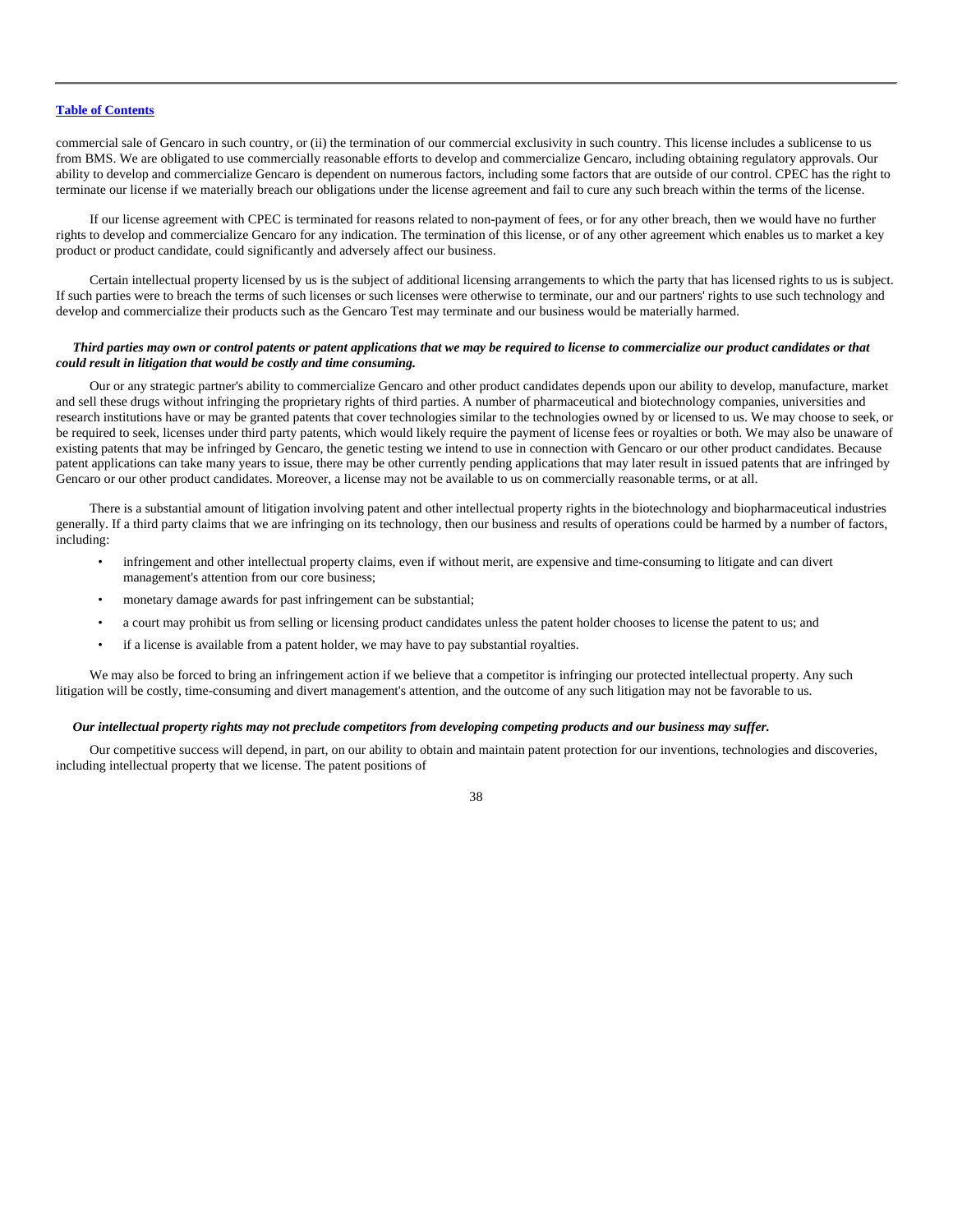biotechnology companies involve complex legal and factual questions, and we cannot be certain that our patents and licenses will successfully preclude others from using our technology. Consequently, we cannot be certain that any of our patents will provide significant market protection or will not be circumvented or challenged and found to be unenforceable or invalid. In some cases, patent applications in the U.S. and certain other jurisdictions are maintained in secrecy until patents issue, and since publication of discoveries in the scientific or patent literature often lags behind actual discoveries, we cannot be certain of the priority of inventions covered by pending patent applications. Moreover, we may have to participate in interference proceedings declared by the U.S. Patent and Trademark Office to determine priority of invention or in opposition proceedings in a foreign patent office, any of which could result in substantial cost to us, even if the eventual outcome is favorable. There can be no assurance that a court of competent jurisdiction would hold any patents issued valid. An adverse outcome could subject us to significant liabilities to third parties, require disputed rights to be licensed from third parties or require us to cease using such technology. Regardless of merit, the listing of patents in the FDA Orange Book for Gencaro may be challenged as being improperly listed. We may have to defend against such claims and possible associated antitrust issues. We could also incur substantial costs in seeking to enforce our proprietary rights against infringement.

While the composition of matter patents on the compound that comprises Gencaro have expired, we hold the intellectual property arising from the discovery of the interaction of Gencaro with the polymorphisms of the  $\beta_1$  and  $a_{2C}$  receptors. We have obtained patents that claim the use of Gencaro with the diagnosis of a patient's receptor genotype. Our NDA requested a label that will include a claim that efficacy varies based on receptor genotype and a recommendation in the prescribing information that prospective patients be tested for their receptor genotype. We believe that under applicable law, a generic bucindolol label would likely be required to include this recommendation as it pertains directly to the safe or efficacious use of the drug. Such a label could be considered as inducing infringement, carrying the same liability as direct infringement. If the label with the genotype information for Gencaro is not approved, or if generic labels are not required to copy the approved label, competitors could have an easier path to introduce bioequivalent products and our business may suffer. The approved label may not contain language covered by the patents, or we may be unsuccessful in enforcing them.

We may not be able to effectively protect our intellectual property rights in some foreign countries, as many countries do not offer the same level of legal protection for intellectual property as the U.S.

We require our employees, consultants, business partners and members of our scientific advisory board to execute confidentiality agreements upon the commencement of employment, consulting or business relationships with us. These agreements provide that all confidential information developed or made known during the course of the relationship with us be kept confidential and not disclosed to third parties except in specific circumstances. In the case of employees, the agreements provide that all inventions resulting from work performed for us, utilizing the property or relating to our business and conceived or completed by the individual during employment shall be our exclusive property to the extent permitted by applicable law.

Third parties may breach these and other agreements with us regarding our intellectual property and we may not have adequate remedies for the breach. Third parties could also fail to take necessary steps to protect our licensed intellectual property, which could seriously harm our intellectual property position.

If we are not able to protect our proprietary technology, trade secrets and know-how, then our competitors may develop competing products. Any issued patent may not be sufficient to prevent others from competing with us. Further, we have trade secrets relating to Gencaro, and such trade secrets may become known or independently discovered. Our issued patents and those that may issue in the future, or those licensed to us, may be challenged, opposed, invalidated or circumvented, which could limit our ability to stop competitors from marketing related products or the term of patent protection that we may have for our product candidates. All of these factors may affect our competitive position.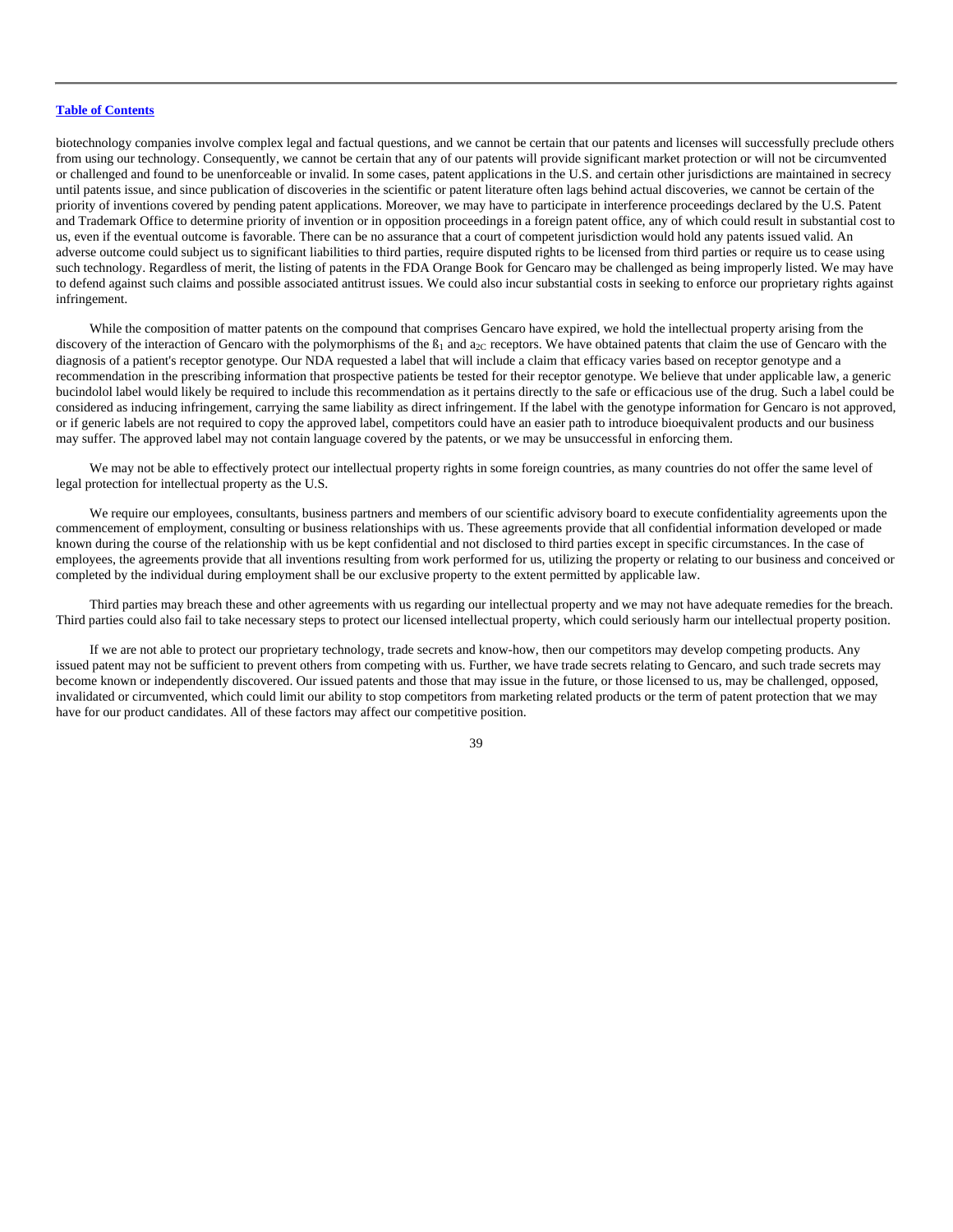### *If the manufacture, use or sale of our products infringe on the intellectual property rights of others, we could face costly litigation, which could cause us to pay substantial damages or licensing fees and limit our ability to sell some or all of our products.*

Extensive litigation regarding patents and other intellectual property rights has been common in the biopharmaceutical industry. Litigation may be necessary to assert infringement claims, enforce patent rights, protect trade secrets or know-how and determine the enforceability, scope and validity of certain proprietary rights. Litigation may even be necessary to defend disputes of inventorship or ownership of proprietary rights. The defense and prosecution of intellectual property lawsuits, U.S. Patent and Trademark Office interference proceedings, and related legal and administrative proceedings (e.g., a reexamination) in the U.S. and internationally involve complex legal and factual questions. As a result, such proceedings are costly and time-consuming to pursue, and their outcome is uncertain.

Regardless of merit or outcome, our involvement in any litigation, interference or other administrative proceedings could cause us to incur substantial expense and could significantly divert the efforts of our technical and management personnel. Any public announcements related to litigation or interference proceedings initiated or threatened against us could cause our stock price to decline. Adverse outcomes in patent litigation may potentially subject us to antitrust litigation which, regardless of the outcome, would adversely affect our business. An adverse determination may subject us to the loss of our proprietary position or to significant liabilities, or require us to seek licenses that may include substantial cost and ongoing royalties. Licenses may not be available from third parties, or may not be obtainable on satisfactory terms. An adverse determination or a failure to obtain necessary licenses may restrict or prevent us from manufacturing and selling our products, if any. These outcomes could materially harm our business, financial condition and results of operations.

#### **Risks Related to Stock Price Volatility**

## *Ownership of our common stock is highly concentrated, and it may prevent you and other stockholders from influencing significant corporate decisions and may result in conflicts of interest that could cause our stock price to decline.*

Our executive officers, directors and their affiliates beneficially owned approximately 30% of our outstanding common stock as of December 31, 2010. Accordingly, these executive officers, directors and their affiliates, acting individually or as a group, have substantial influence over the outcome of a corporate action of ours requiring stockholder approval, including the election of directors, any merger, consolidation or sale of all or substantially all of our assets or any other significant corporate transaction. These stockholders may also delay or prevent a change in control of us, even if such change in control would benefit our other stockholders. The significant concentration of stock ownership may adversely affect the value of our common stock due to investors' perception that conflicts of interest may exist or arise.

#### *Our stock price is expected to be volatile.*

Our common stock could be subject to significant fluctuations. Market prices for securities of early-stage pharmaceutical, biotechnology and other life sciences companies have historically been particularly volatile. Some of the factors that may cause the market price of our common stock to fluctuate include:

- the regulatory status of Gencaro and the Gencaro Test, and whether and when they are approved for sale, if at all, and the labeling or other conditions of use imposed by the FDA;
- our ability to secure substantial additional funding or complete a strategic transaction or to complete development of and commercialize Gencaro;
- potential receipt of government or third party funding to further develop Gencaro or rNAPc2;
- the results of our future clinical trials and any future NDAs of our current and future product candidates;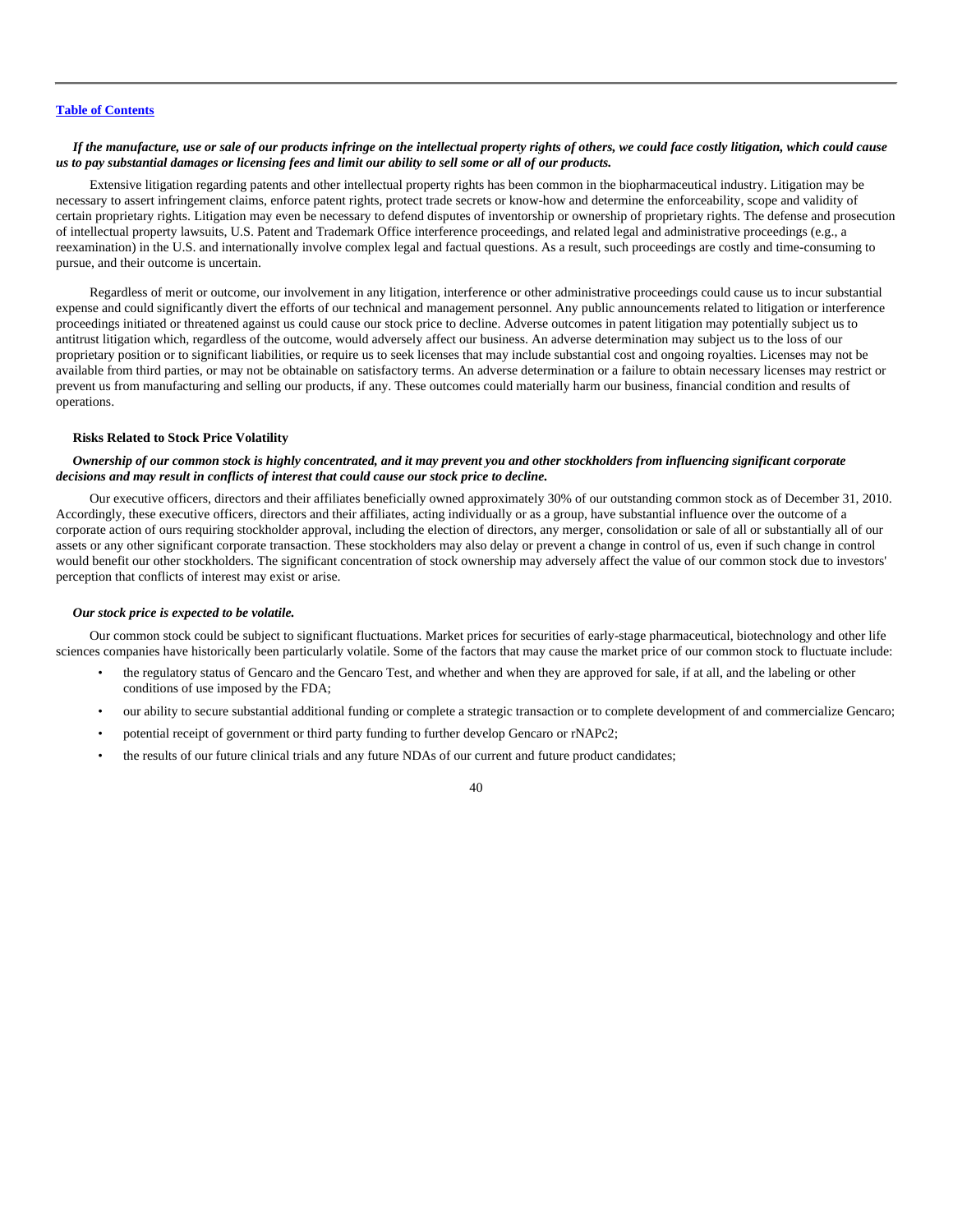- the entry into, or termination of, key agreements, including key strategic alliance agreements;
- the results and timing of regulatory reviews relating to our product candidates;
- failure of any of our product candidates, if approved, to achieve commercial success;
- general and industry-specific economic conditions that may affect our research and development expenditures;
- the results of clinical trials conducted by others on drugs that would compete with our product candidates;
- issues in manufacturing our product candidates or any approved products;
- the initiation of or material developments in or the conclusion of litigation to enforce or defend any of our intellectual property rights;
- the loss of key employees;
- the introduction of technological innovations or new commercial products by our competitors;
- changes in estimates or recommendations by securities analysts, if any, who cover our common stock;
- future sales of our common stock;
- changes in the structure of health care payment systems;
- period-to-period fluctuations in our financial results; and
- our ability to retain the listing of our common stock on the Nasdaq Capital Market.

Moreover, the stock markets in general have experienced substantial volatility that has often been unrelated to the operating performance of individual companies. These broad market fluctuations may also adversely affect the trading price of our common stock.

In the past, following periods of volatility in the market price of a company's securities, stockholders have often instituted class action securities litigation against those companies. Such litigation, if instituted, could result in substantial costs and diversion of management attention and resources, which could significantly harm our profitability and reputation.

#### *Future sales or the possibility of future sales of our common stock may depress the market price of our common stock.*

Sales in the public market of substantial amounts of our common stock, including pursuant to our equity distribution agreement with Wedbush Securities Inc., could depress prevailing market prices of our common stock. As of December 31, 2010, we had 8,834,535 shares of common stock outstanding. All of these shares are freely transferable without restriction or further registration under the Securities Act, except for shares held by our directors, officers and other affiliates and unregistered shares held by non-affiliates. The sale of these additional shares, or the perception that such sales may occur, could depress the market price of our common stock.

As of December 31, 2010, there were approximately 953,000 shares of our common stock which may be issued upon exercise of outstanding stock options. If and when these options are exercised, such shares will be available for sale in the open market without further registration under the Securities Act. The existence of these outstanding options may negatively affect our ability to complete future equity financings at acceptable prices and on acceptable terms. The exercise of those options, and the prompt resale of shares of our common stock received, may also result in downward pressure on the price of our common stock.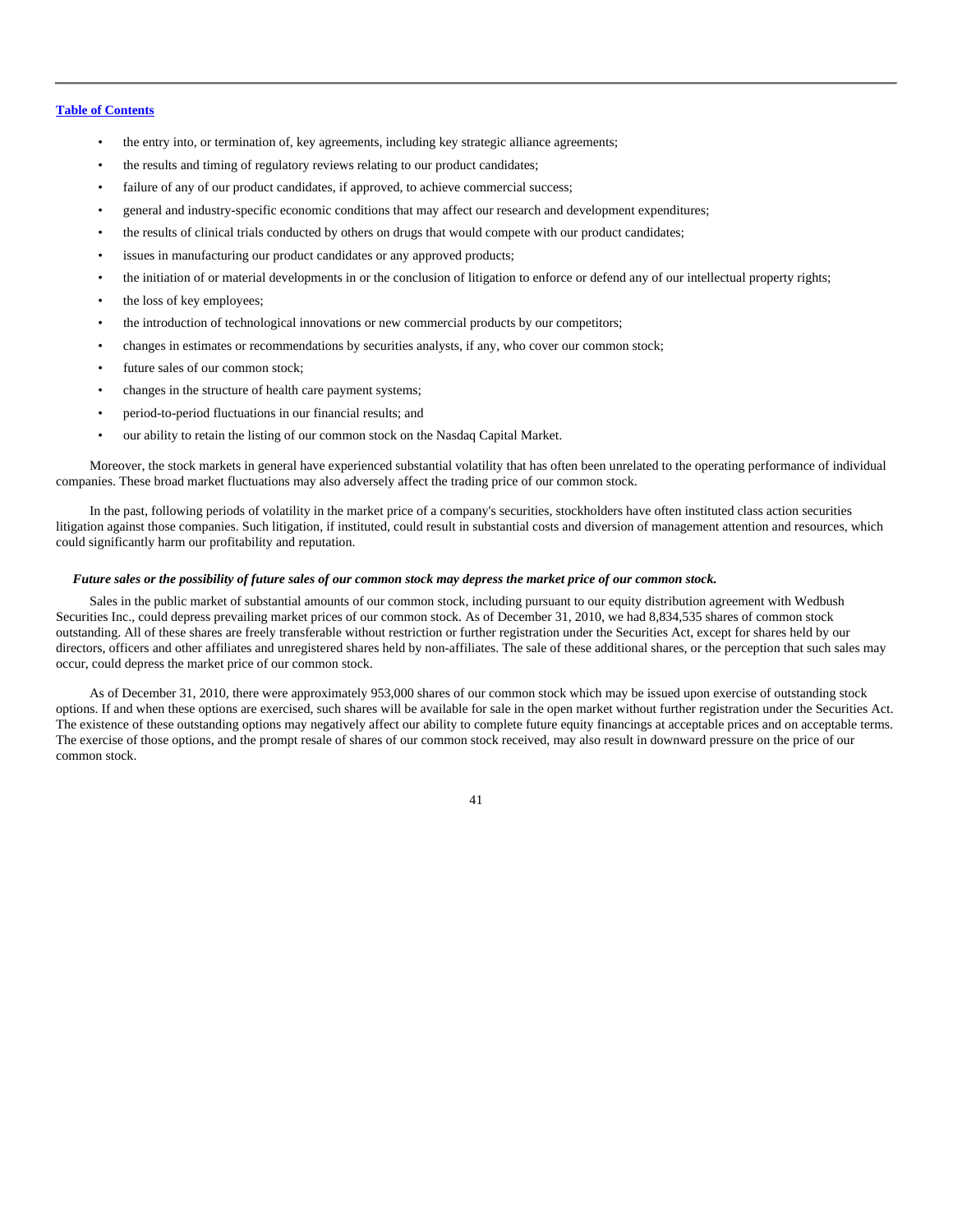As of December 31, 2010, approximately 341,000 shares of our common stock were issuable upon the exercise of outstanding warrants, all of which were exercisable as of this date. Once a warrant is exercised, if the shares of our common stock issued upon the exercise of any such warrant are not available for sale in the open market without further registration under the Securities Act, then the holder can arrange for the resale of shares either by invoking any applicable registration rights, causing the shares to be registered under the Securities Act and thus freely transferable, or by relying on an exemption to the Securities Act. If these registration rights, or similar registration rights that may apply to securities we may issue in the future, are exercised, it could result in additional sales of our common stock in the market, which may have an adverse effect on our stock price.

In the absence of a significant strategic transaction, we will need to raise significant additional capital to finance our capital requirements, including the research, development and commercialization of our drug products. If future securities offerings occur, they would dilute our current stockholders' equity interests and could reduce the market price of our common stock.

#### *We do not expect to pay cash dividends, and accordingly, stockholders must rely on stock appreciation for any return on their investment.*

We anticipate that we will retain our earnings, if any, for future growth and therefore do not anticipate paying cash dividends in the future. As a result, only appreciation of the price of our common stock will provide a return to stockholders. Investors seeking cash dividends should not invest in our common stock.

### *We have implemented anti-takeover provisions that could discourage, prevent or delay a takeover, even if the acquisition would be beneficial to our stockholders.*

Provisions of our certificate of incorporation and bylaws, as well as provisions of Delaware law, could make it more difficult for a third party to acquire us, even if doing so would benefit our stockholders. These provisions:

- establish a classified board of directors so that not all members of our board may be elected at one time;
- authorize the issuance of up to 5 million additional shares of preferred stock that could be issued by our board of directors to increase the number of outstanding shares and hinder a takeover attempt;
- limit who may call a special meeting of stockholders;
- prohibit stockholder action by written consent, thereby requiring all stockholder actions to be taken at a meeting of our stockholders; and
- establish advance notice requirements for nominations for election to our board of directors or for proposing matters that can be acted upon at a stockholder meeting.

Specifically, our certificate of incorporation provides that all stockholder action must be effected at a duly called meeting and not by a written consent. The bylaws provide, however, that our stockholders may call a special meeting of stockholders only upon a request of stockholders owning at least 50% of our outstanding common stock. These provisions of our certificate of incorporation and bylaws could discourage potential acquisition proposals and could delay or prevent a change in control. We designed these provisions to reduce our vulnerability to unsolicited acquisition proposals and to discourage certain tactics that may be used in proxy fights. These provisions, however, could also have the effect of discouraging others from making tender offers for our shares. As a consequence, they also may inhibit fluctuations in the market price of our shares that could result from actual or rumored takeover attempts. Such provisions also may have the effect of preventing changes in our management.

We are permitted to issue shares of our preferred stock without stockholder approval upon such terms as our board of directors determines. Therefore, the rights of the holders of our common stock are subject to, and may be adversely affected by, the rights of the holders of our preferred stock that may be issued in the future. In addition, the issuance of preferred stock could have a dilutive effect on the holdings of our current stockholders.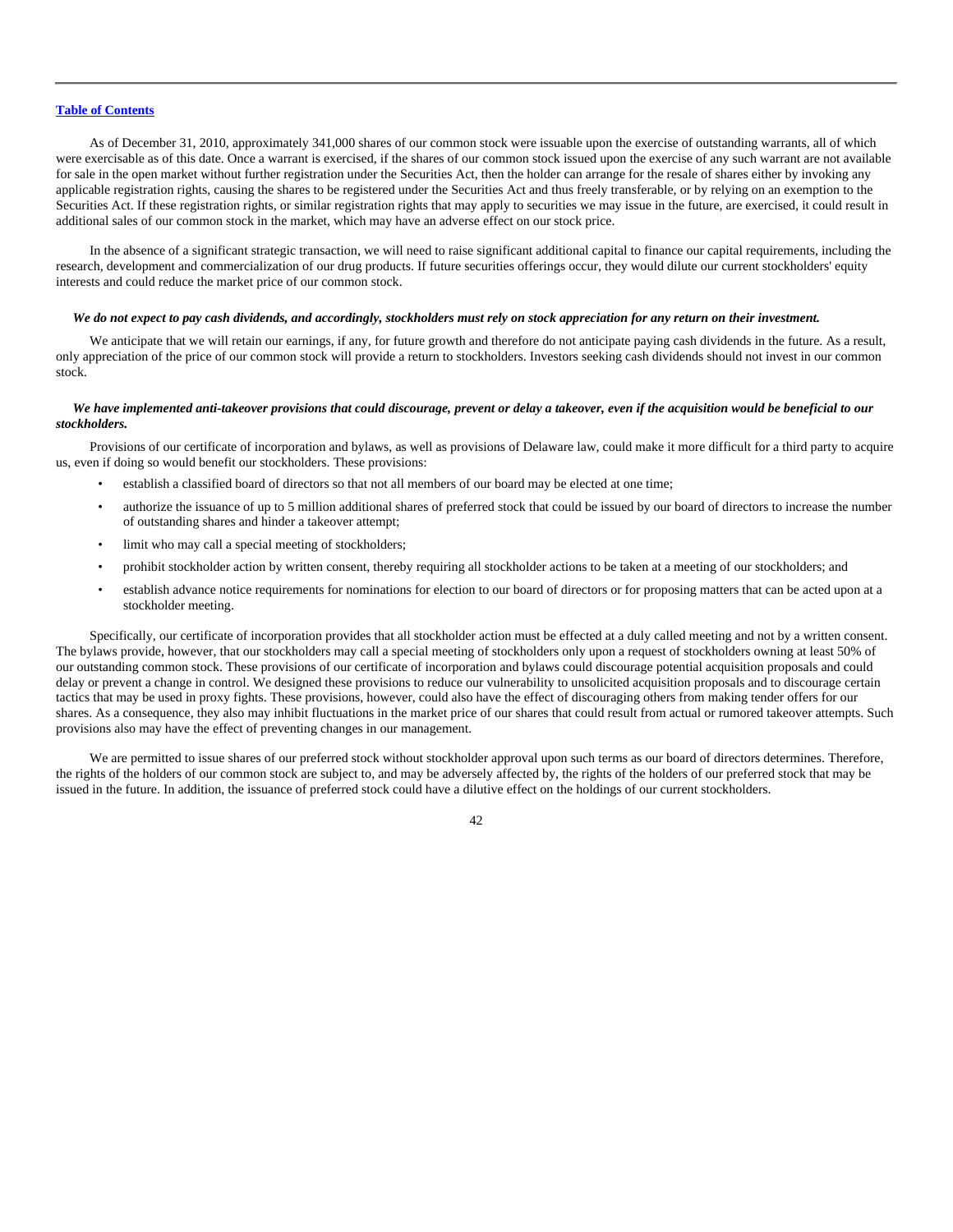We are subject to the Delaware anti-takeover laws regulating corporate takeovers. These anti-takeover laws prevent a Delaware corporation from engaging in a merger or sale of more than 10% of its assets with any stockholder, including all affiliates and associates of the stockholder, who owns 15% or more of the corporation's outstanding voting stock, for three years following the date that the stockholder acquired 15% or more of the corporation's stock unless:

- the board of directors approved the transaction where the stockholder acquired 15% or more of the corporation's stock;
- after the transaction in which the stockholder acquired 15% or more of the corporation's stock, the stockholder owned at least 85% of the corporation's outstanding voting stock, excluding shares owned by directors, officers and employee stock plans in which employee participants do not have the right to determine confidentially whether shares held under the plan will be tendered in a tender or exchange offer; or
- on or after this date, the merger or sale is approved by the board of directors and the holders of at least two-thirds of the outstanding voting stock that is not owned by the stockholder.

The provisions of our governing documents and current Delaware law may, collectively:

- lengthen the time required for a person or entity to acquire control of us through a proxy contest for the election of a majority of our board of directors;
- discourage bids for our common stock at a premium over market price; and
- generally deter efforts to obtain control of us.

## **Item 1B.** *Unresolved Staff Comments*

Not applicable.

## **Item 2.** *Properties*

Our headquarters facility consists of approximately 15,000 square feet of office space in Broomfield, Colorado, which is leased until June 2013.

We believe that this facility is adequate to meet our current needs.

## **Item 3.** *Legal Proceedings*

On February 9, 2007, Nuvelo and certain of Nuvelo's former and then current officers and directors were named as defendants in a purported securities class action lawsuit filed in the United States District Court for the Southern District of New York. The suit alleges violations of the Securities Exchange Act of 1934 related to the clinical trial results of alfimeprase, which Nuvelo announced on December 11, 2006, and seeks damages on behalf of purchasers of Nuvelo's common stock during the period between January 5, 2006 and December 8, 2006. Specifically, the suit alleges that Nuvelo misled investors regarding the efficacy of alfimeprase and the drug's likelihood of success. The plaintiff seeks unspecified damages and injunctive relief. Three additional lawsuits were filed in the Southern District of New York on February 16, 2007, March 1, 2007 and March 6, 2007, respectively. In July 2007, the Court granted Nuvelo's motion to transfer the cases to the Northern District of California. The cases were consolidated with the original lawsuit, and plaintiffs filed a consolidated complaint in the Northern District of California on November 9, 2007. Nuvelo filed a motion to dismiss plaintiffs' consolidated complaint on December 21, 2007. On June 12, 2008, the Court held a hearing on the motion to dismiss. On December 4, 2008, the Court issued an order dismissing plaintiffs' complaint, and granting leave to amend. On January 23, 2009, plaintiffs filed an amended complaint, alleging similar claims. On March 24, 2009, defendants filed a motion to dismiss the amended complaint. On July 15, 2009, the Court held a hearing on the motion to dismiss. On August 17, 2009, the Court granted in part and denied in part defendants' motion. We filed our answer to plaintiff's complaint on October 1, 2009.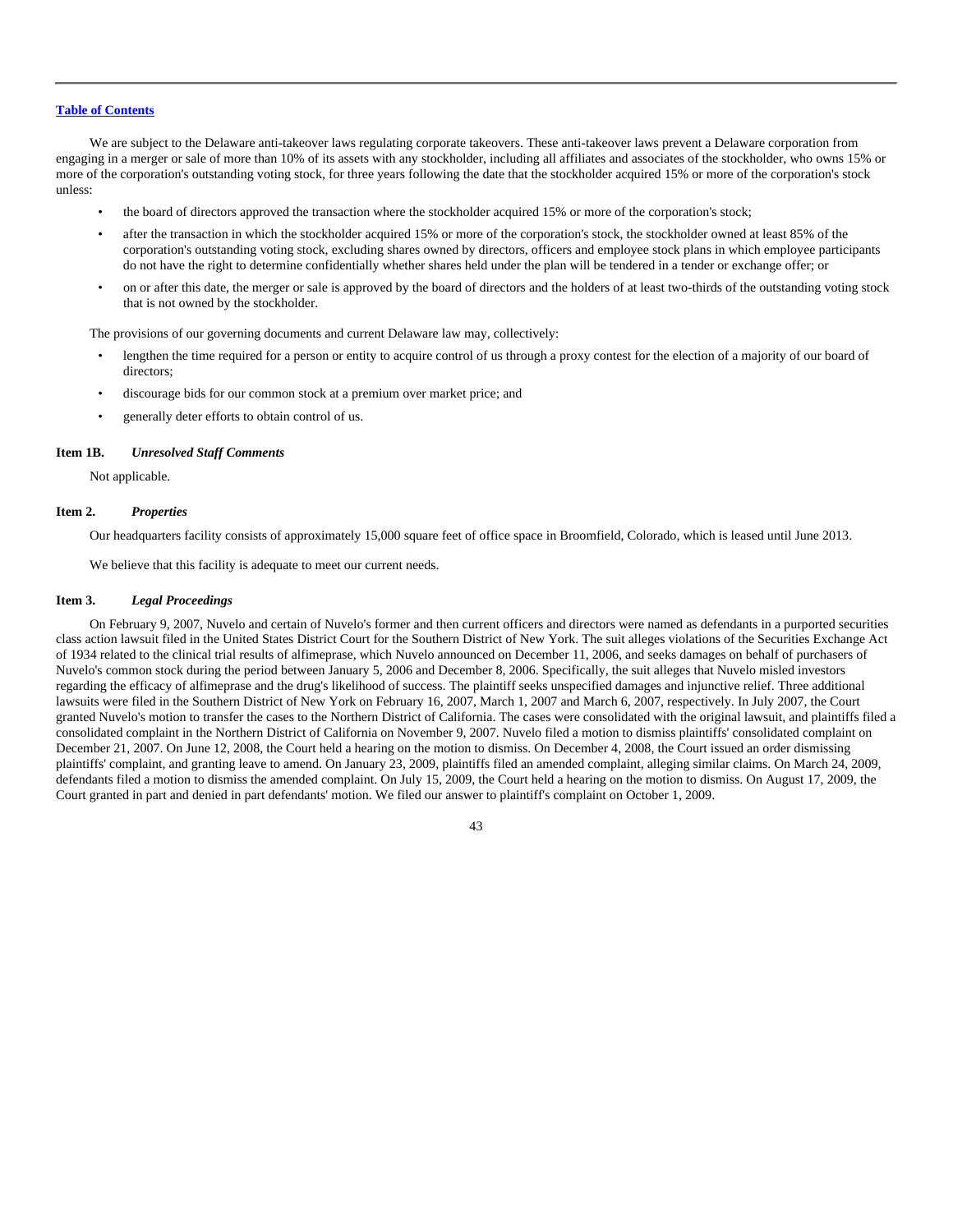On December 29, 2010, we and the other defendants reached a settlement of the litigation with the plaintiffs, after participating in mediation before a retired federal judge. On February 25, 2011, the parties entered into a settlement agreement, which has been submitted to the Court for approval. Our insurance carriers have agreed to fund the settlement, subject to a reservation of rights by one carrier. If the Court approves the settlement, the litigation will be dismissed against all the defendants. Members of the class who participate in the settlement will provide a release to the defendants, which prevents them from ever asserting any related claims against the defendants. Members of the class, if any, who opt out of the settlement, would not be bound by this release. Although our insurance carriers have agreed to pay most of the legal fees that have been incurred in defending this litigation, we have separately agreed with our legal counsel to pay \$167,000 in legal defense costs incurred on or before December 29, 2010, but only if we obtain additional funding of at least \$10 million in 2011. If we do not obtain such additional funding in 2011, we will have no such payment obligation.

In addition, on or about December 6, 2001, Variagenics, Inc. was sued in a complaint filed in the United States District Court for the Southern District of New York naming it and certain of its officers and underwriters as defendants. The complaint purportedly is filed on behalf of persons purchasing Variagenics' stock between July 21, 2000 and December 6, 2000, and alleges violations of Sections 11, 12(a)(2) and 15 of the Securities Act of 1933, as amended and Section 10(b) of the Securities Exchange Act of 1934, as amended, and Rule 10b-5 promulgated thereunder. The complaint alleges that, in connection with Variagenics' July 21, 2000 initial public offering, or IPO, the defendants failed to disclose additional and excessive commissions purportedly solicited by and paid to the underwriter defendants in exchange for allocating shares of Variagenics' stock to preferred customers and alleged agreements among the underwriter defendants and preferred customers tying the allocation of IPO shares to agreements to make additional aftermarket purchases at predetermined prices. Plaintiffs claim that the failure to disclose these alleged arrangements made Variagenics' registration statement on Form S-1 filed with the SEC in July 2000 and the prospectus, a part of the registration statement, materially false and misleading. Plaintiffs seek unspecified damages. On or about April 19, 2002, an amended complaint was filed which makes essentially the same allegations. We are involved in this litigation as a result of Nuvelo's merger with Variagenics in January 2003. On April 1, 2009, the parties entered into a settlement agreement. On October 5, 2009, the Court approved the settlement agreement. Our share of the settlement is approximately \$385,000. Although the settlement has been approved, it has been appealed by members of the class. We believe that any attorneys' fees, loss or settlement payment with respect to this suit will be paid by our insurance provider. However, it is possible that we could be forced to incur material expenses in the litigation if the parties cannot complete a settlement, and, in the event of an adverse outcome, our business could be harmed.

## **Item 4.** *Removed and Reserved*

Not applicable.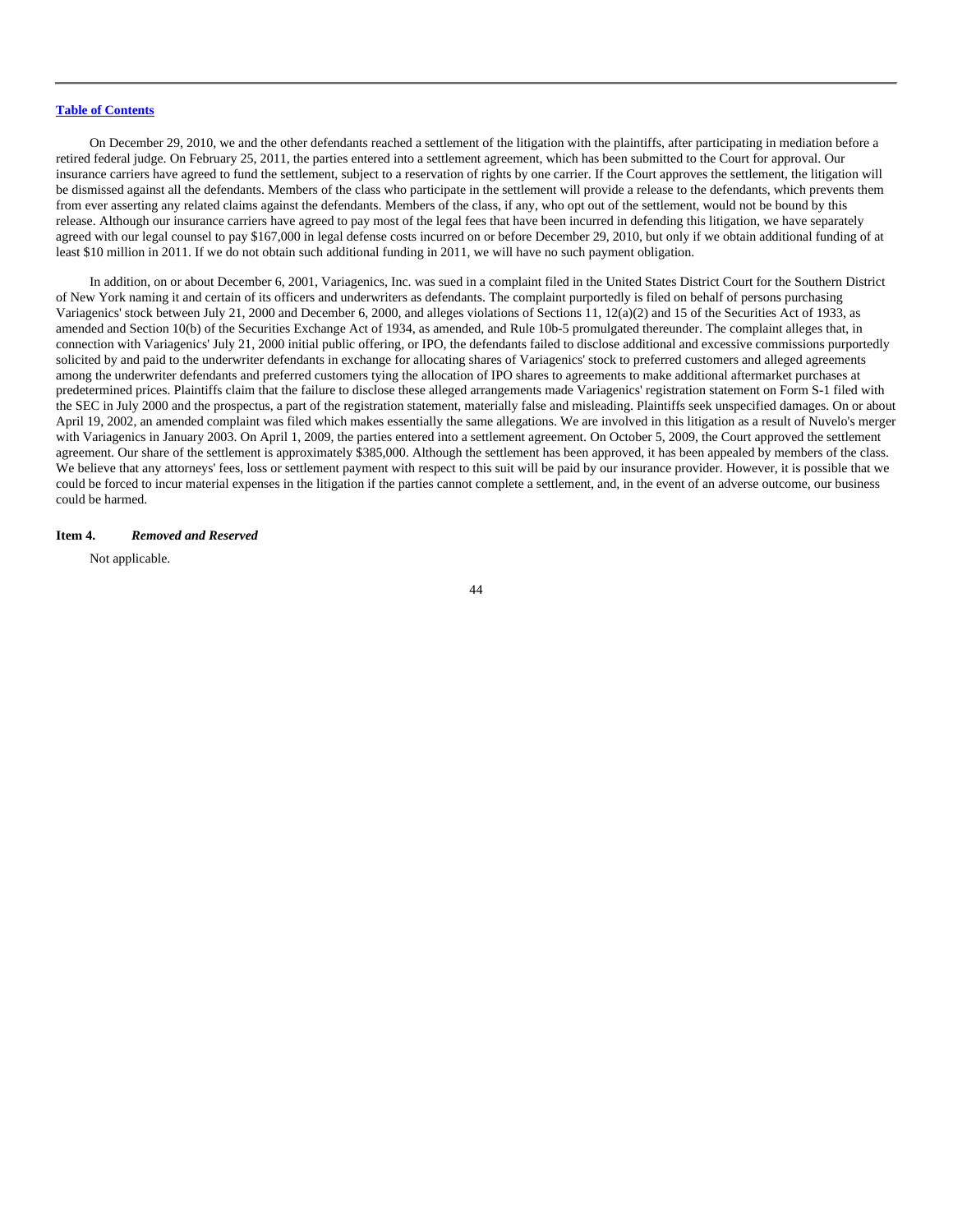## **PART II**

## **Item 5.** *Market for Registrant's Common Equity, Related Stockholder Matters and Issuer Purchases of Equity Securities*

As of March 7, 2011, our common stock began trading on the Nasdaq Capital Market under the symbol "ABIO", and was previously traded under the same symbol on the Nasdaq Global Market. Prior to completion of the merger with Nuvelo, Nuvelo's common stock traded under the symbol "NUVO" on the Nasdaq Global Market from January 31, 2003 to January 27, 2009 (except for the period between June 19, 2003 and March 19, 2004, where it temporarily traded under the symbol "NUVOD").

The following table sets forth, for the periods indicated, the high and low sales prices for our common stock, as reported by the Nasdaq Global Market:

|                              | High |       | Low |      |
|------------------------------|------|-------|-----|------|
| Year ended December 31, 2010 |      |       |     |      |
| First quarter                | \$   | 9.23  |     | 2.60 |
| Second quarter               |      | 6.06  |     | 3.38 |
| Third quarter                |      | 4.31  |     | 3.01 |
| Fourth quarter               |      | 4.38  |     | 3.00 |
| Year ended December 31, 2009 |      |       |     |      |
| First quarter                |      | 6.60  | \$  | 2.00 |
| Second quarter               |      | 13.45 |     | 2.50 |
| Third quarter                |      | 4.88  |     | 2.20 |
| Fourth quarter               |      | 4.50  |     | 2.21 |

#### *Stockholders*

As of March 7, 2011, we had approximately 139 stockholders of record of our common stock, and the last sale price reported on the Nasdaq Capital Market for our common stock was \$3.01 per share.

#### *Dividend Policy*

The holders of our common stock are entitled to dividends in such amounts and at such times, if any, as may be declared by our Board of Directors out of legally available funds. We have not paid any dividends on our common stock and do not anticipate paying any cash dividends in the foreseeable future.

#### *Securities Authorized for Issuance Under Equity Compensation Plans*

Information relating to our equity compensation plans as of December 31, 2010, under which our equity securities were authorized for issuance, is included in Item 12 of Part III of this Annual Report.

#### *Unregistered Sales of Equity Securities and Use of Proceeds*

None.

## *Issuer Purchases of Equity Securities*

None.

#### **Item 6.** *Selected Financial Data*

Not applicable.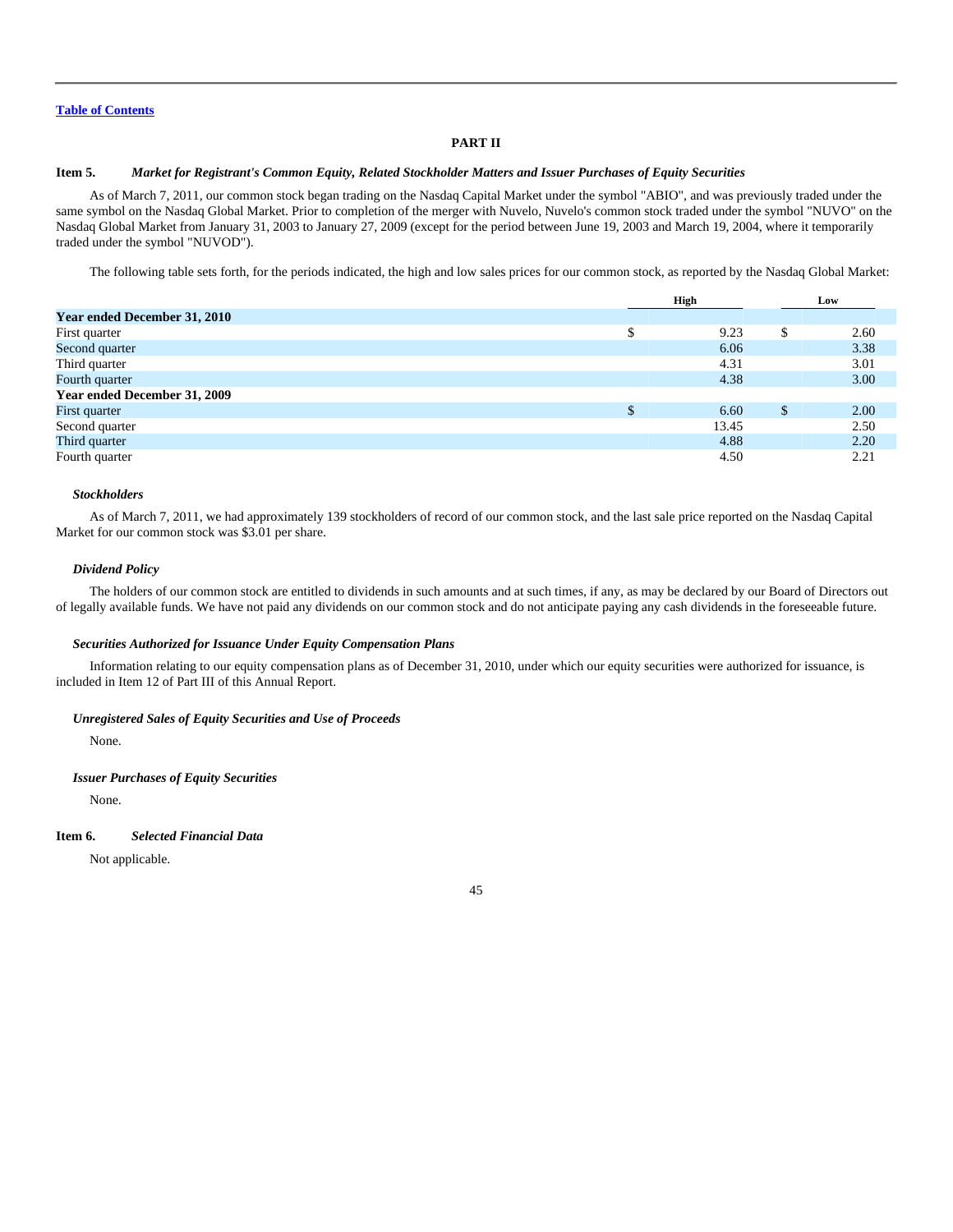#### **Item 7.** *Management's Discussion and Analysis of Financial Condition and Results of Operations*

We have included or incorporated by reference into this Management's Discussion and Analysis of Financial Condition and Results of Operations and elsewhere in this Annual Report on Form 10-K, and from time to time our management may make, statements that constitute "forward-looking statements" within the meaning of Section 27A of the Securities Act and Section 21E of the Exchange Act. Forward-looking statements may be identified by words including "anticipate," "plan," "believe," "intend," "estimate," "expect," "should," "may," "potential" and similar expressions. These statements involve known and unknown risks, uncertainties and other factors that may cause our actual results, levels of activity, performance or achievements to be materially different from the information expressed or implied by these forward-looking statements. While we believe that we have a reasonable basis for each forward-looking statement contained in this Annual Report, we caution you that these statements are based on a combination of facts and factors currently known by us and our projections of the future, about which we cannot be certain. We undertake no obligation to publicly update any forward-looking statements, whether as a result of new information, future events or otherwise. You are advised, however, to consult any further disclosures we make on related subjects in our Quarterly Reports on Form 10-Q, Current Reports on Form 8-K, and our website.

#### *Overview*

We are a biopharmaceutical company whose principal focus is developing genetically-targeted therapies for heart failure and other cardiovascular diseases. Our lead product candidate is GencaroTM (bucindolol hydrochloride), a pharmacologically unique beta-blocker and mild vasodilator being developed for the treatment of chronic heart failure, or HF. We have collaborated with LabCorp to develop the Gencaro Test, a companion test for the genetic markers that may predict clinical response to Gencaro.

We have identified common genetic variations in the cardiovascular system that we believe interact with Gencaro's pharmacology and may predict patient response to Gencaro treatment. We currently hold worldwide rights to Gencaro and have been granted patents in the U.S. and Europe for methods of treating heart failure patients with bucindolol based on genetic testing, which we believe will provide market exclusivity for Gencaro into 2025 in those markets. In addition, we believe that if Gencaro is approved, the U.S. Gencaro patent, as well as the patent issued in Europe, will be eligible for patent term extension which, if granted in the U.S., could provide an additional period of market exclusivity in the U.S. of approximately three years, and if granted in Europe could provide an additional five years of market exclusivity.

Gencaro has been the subject of extensive clinical development, culminating in a Phase 3 heart failure study known as the BEST trial. In September 2008, the U.S. Food and Drug Administration, or FDA, formally accepted for filing our New Drug Application, or NDA, for Gencaro as a potential treatment for HF. In May 2009, the FDA notified us through a Complete Response Letter, or CRL, that our NDA for Gencaro was not approvable in its current form, and specified additional actions and information required for approval of the NDA including the need for an additional Phase 3 clinical trial as described below. In May 2010, we reached agreement with the FDA on a Special Protocol Assessment, or SPA, for the design of an additional Phase 3 clinical trial to assess the safety and efficacy of Gencaro in approximately 3,200 patients with chronic heart failure who have the genotype that appears to respond most favorably to Gencaro. We believe that the SPA would permit this trial, if successful, to serve as the clinical effectiveness basis for the approval of Gencaro. The trial is designed as an international, multi-center, randomized, double-blind clinical trial. The trial is intended to be a superiority comparison of Gencaro to the beta-blocker metoprolol CR/XL, which is approved for heart failure and other indications. The primary endpoint of the trial is a composite of cardiovascular mortality and cardiovascular hospitalization. The trial protocol includes two interim data analyses at pre-specified numbers of primary endpoint events. If the results of either interim analysis meet the pre-specified criteria, we believe that a complete response to the CRL could be formally submitted at that time. The first interim data analysis is planned at 630 primary endpoint events (57% of the projected total number). The trial protocol estimates reaching the first interim analysis 24-30 months into the trial. Even with a positive outcome at either interim analysis, the planned trial is designed to proceed to conclusion, estimated to take 3.5 years (including the time to reach the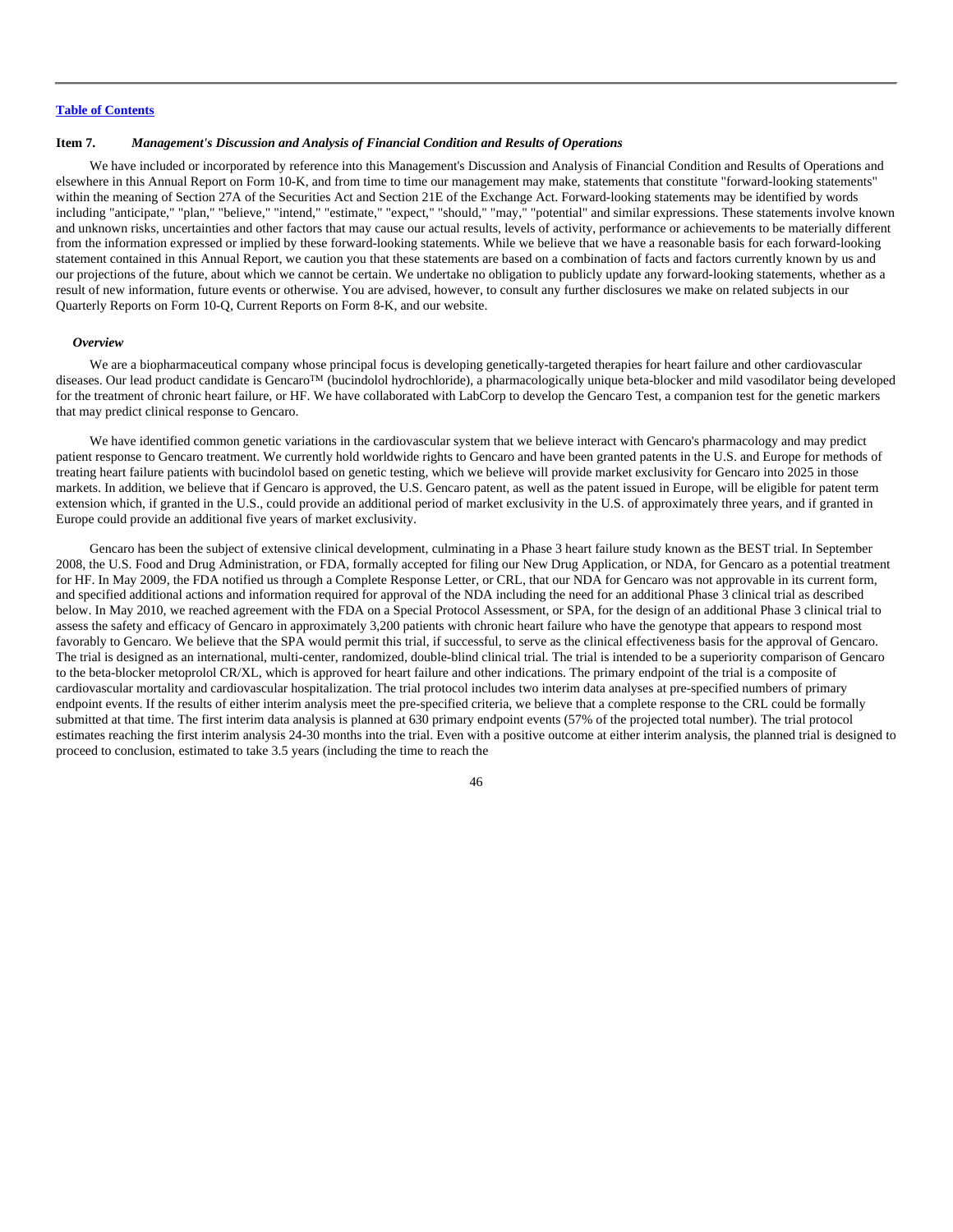interim analysis). In order not to influence the planned trial's subsequent completion, even if the results of an interim data analysis are adequate to support approval of Gencaro, Gencaro would not be commercially available until after the conclusion of the trial. We currently expect we could begin the trial approximately one year after obtaining sufficient funding.

The investigation of Gencaro for the reduction of cardiovascular mortality and cardiovascular hospitalizations in a genotype-defined HF population was designated by the FDA as a fast track development program. According to the FDA's Fast Track Guidance document, fast track programs are designed to facilitate the development and expedite the review of new drugs that are intended to treat serious or life-threatening conditions and that demonstrate the potential to address unmet medical needs.

We also hold exclusive rights to rNAPc2, a single-chain, small recombinant protein, originally isolated from the saliva of the canine hookworm. rNAPc2 is a potent, long acting, and selective inhibitor of tissue factor, the protein responsible for initiating the extrinsic coagulation pathway, the primary coagulation mechanism in humans. rNAPc2 was originally developed as a cardiovascular therapy for thrombosis and other indications. As a result, it has been safely tested in over 700 human patients in nine Phase 1 and Phase 2 clinical trials. Previously, pilot studies of rNAPc2 conducted in non-human primates demonstrated potential efficacy against two of the most deadly strains of hemorrhagic fever virus, Ebola and Marburg. We are currently seeking government funding to further develop rNAPc2, as a potential treatment for viral hemorrhagic fevers. Considering the substantial cost associated with the development of rNAPc2 and our limited financial resources, further development of rNAPc2 will be dependent upon receipt of government funding, which may not be available.

In light of the substantial additional time and costs associated with the development of Gencaro and the need to raise a significant amount of capital on acceptable terms to finance the additional clinical trial and our ongoing operations, we are evaluating strategic alternatives for funding continued operations and development programs. In 2010, we raised \$7.2 million, net of offering costs, through the sale of our common stock pursuant to an equity distribution agreement, and we may seek additional funding that could allow us to operate while we continue to pursue strategic combination, partnering, additional financing and licensing opportunities. If we are delayed in completing or are unable to complete additional financing and/or a strategic transaction, we may discontinue our development activities or discontinue our operations. To preserve our capital resources, in February 2011, we reduced our research and development and general and administrative workforce by 36%. The reduction is expected to reduce our projected cash use by approximately \$200,000 per quarter. We currently believe our cash and cash equivalents balance as of December 31, 2010 will be sufficient to fund our operations through September 30, 2011. We are unable to assert that our current cash and cash equivalents are sufficient to fund operations beyond that date, and as a result, there is substantial doubt about our ability to continue as a going concern beyond September 30, 2011. We may not be able to raise sufficient capital on acceptable terms, or at all, to continue development activities or to otherwise continue operations and may not be able to execute any strategic transaction. Changing circumstances may cause us to consume capital significantly faster or slower than we currently anticipate. We have based these estimates on assumptions that may prove to be wrong, and we could exhaust our available financial resources sooner than we currently expect.

On January 27, 2009, we completed a business combination (the "Merger") with ARCA Colorado in accordance with the terms of that Agreement and Plan of Merger and Reorganization, dated September 24, 2008, and amended on October 28, 2008 (as amended, the "Merger Agreement"), in which a whollyowned subsidiary of Nuvelo, Inc. merged with and into ARCA Colorado, with ARCA Colorado continuing after the Merger as the surviving corporation and a wholly-owned subsidiary of Nuvelo, Inc. Immediately following the Merger, we changed our name from Nuvelo, Inc. to ARCA biopharma, Inc., and our common stock began trading on the Nasdaq Global Market under the symbol "ABIO" on January 28, 2009. On March 7, 2011, the listing of our common stock was transferred from the Nasdaq Global Market to the Nasdaq Capital Market.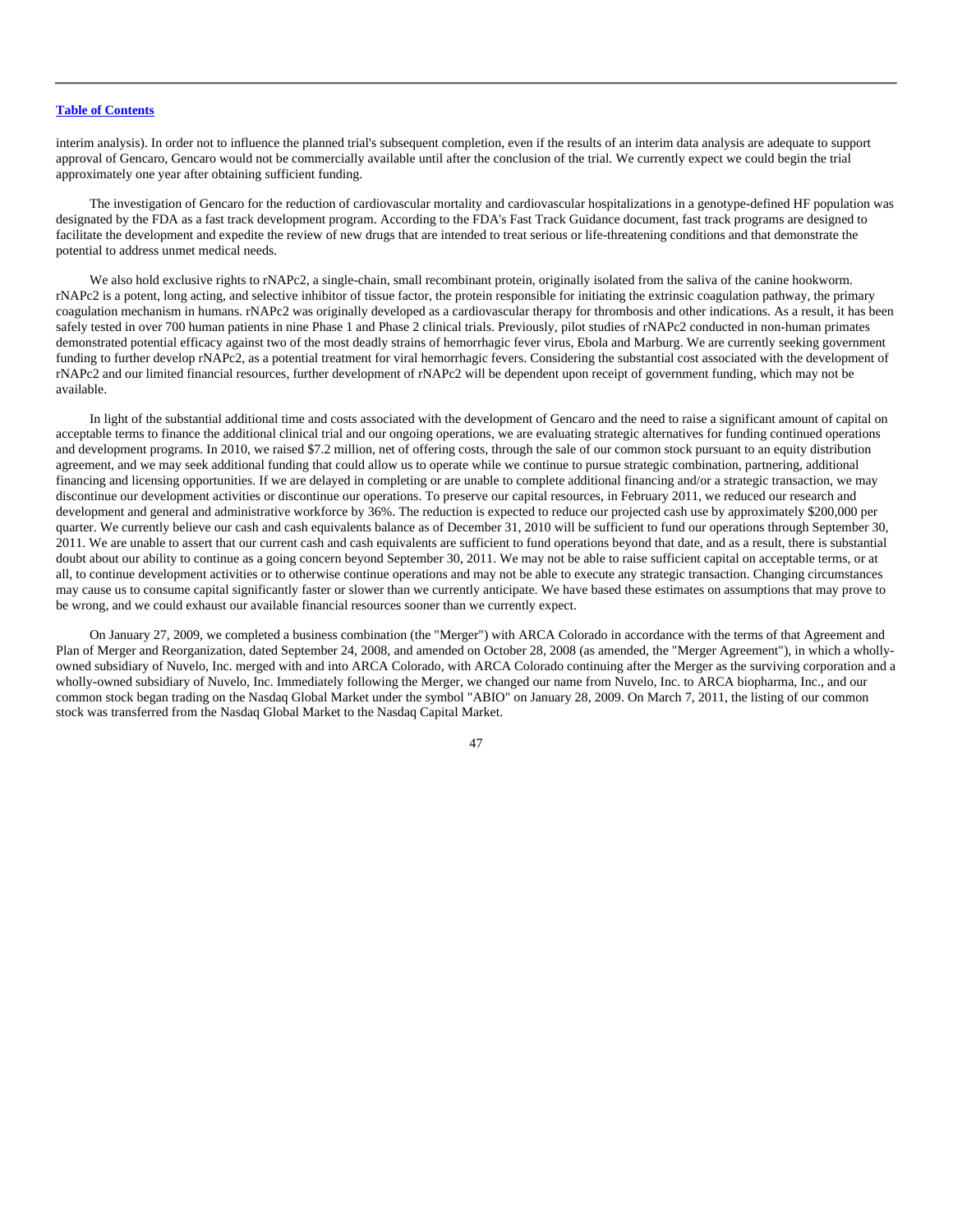#### *Results of Operations*

## *Research and Development Expenses*

Research and development, or R&D, expense was \$3.1 million for the year ended December 31, 2010 as compared to \$10.0 million for 2009, a decrease of \$6.9 million. R&D expense decreased by \$2.2 million as a result of the discontinuation of clinical development projects, collaborative development arrangements and personnel costs assumed in the Merger with Nuvelo. R&D costs associated with the development of Gencaro decreased approximately \$4.7 million in 2010 compared to 2009, primarily due to the following:

- Regulatory costs decreased \$1.5 million, manufacturing and process controls costs decreased \$970,000, and clinical costs decreased \$478,000, primarily due to less activity in 2010 compared to 2009. In 2009, we incurred a higher level of costs in support of our NDA and subsequently in response to the CRL, which have decreased in 2010. Costs in these areas also decreased due to our change in strategy and restructuring plan implemented in the second quarter of 2009.
- Medical affairs expenses decreased \$1.8 million from 2009 to 2010 due to our change in strategy and restructuring plan implemented in the second quarter of 2009.

Our R&D expenses are highly contingent upon our ability to complete a strategic transaction, raise substantial additional funding in combination with a strategic transaction or obtain government or third party funding. Should we receive funds from one or a combination of these sources, R&D expense in 2011 could be substantially higher than 2010 to support increased activities, otherwise, R&D expenses in 2011 are expected to decrease from 2010 levels as a result of our reduction in workforce implemented in February 2011.

### *Selling, General and Administrative Expenses*

Selling, general and administrative expenses, or SG&A, primarily consist of personnel costs, consulting and professional fees, insurance, facilities and depreciation expenses, and various other administrative costs. Direct costs paid to third parties related to the Merger were classified as merger transaction costs on the consolidated statement of operations and costs of our restructuring plan implemented in the second quarter of 2009 are classified as restructuring expense on the consolidated statement of operations, and therefore are excluded from SG&A. Merger transaction costs and restructuring expenses are discussed below.

SG&A expenses were \$6.1 million for the year ended December 31, 2010, compared to \$12.8 million for 2009, a decrease of approximately \$6.8 million.

The decrease in SG&A expenses for the year is comprised of the following:

- Commercialization infrastructure project costs and staffing reductions implemented as part of our change in strategy and restructuring plan in the second quarter of 2009 decreased expenses \$1.8 million.
- Facilities costs decreased \$1.6 million for the year ended December 31, 2010 due to the termination of two former Nuvelo leases in the third quarter of 2009.
- General and administrative personnel costs decreased \$1.6 million for the year ended December 31, 2010 primarily due to merger-related transitional personnel costs and reductions due to the restructuring plan implemented in the second quarter of 2009.
- We incurred certain nonrecurring expenditures of \$900,000 in the year ended December 31, 2009, primarily relating to professional and other related expenses incurred in connection with the Merger.

SG&A expenses for 2011 are expected to decrease from 2010 levels as a result of our reduction in workforce implemented in February 2011, but are somewhat contingent upon the cost of our efforts to complete a strategic transaction, raise substantial additional funding in combination with a strategic transaction or obtain government or third party funding.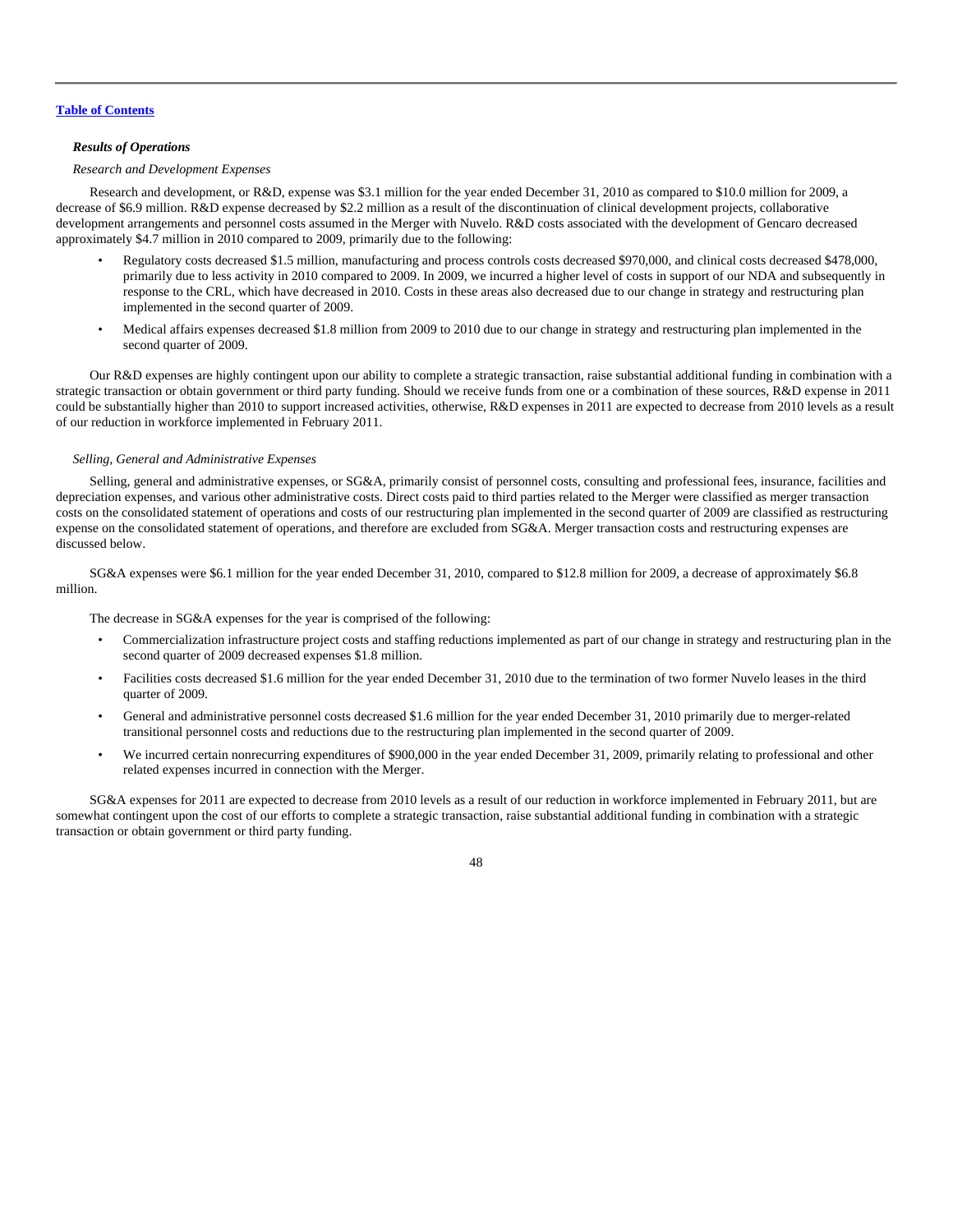## *Merger Transaction Costs*

During the year ended December 31, 2009, we expensed approximately \$5.5 million in transaction costs related to the Merger. These costs are comprised primarily of financial advisory fees paid upon completion of the Merger and legal fees incurred in the first quarter of 2009 totaling approximately \$3.8 million. Prior to December 31, 2008, we had incurred merger transaction expenses, including legal, accounting and due diligence costs of approximately \$1.7 million. These costs were recorded on our consolidated balance sheet as deferred transaction costs on December 31, 2008. On January 1, 2009, as part of our adoption of Financial Accounting Standards Board Accounting Standards Codification Topic ASC 805, these deferred transaction costs were expensed.

#### *Restructuring Expense, net*

In the second quarter of 2009, we implemented a restructuring plan pursuant to which we terminated 44 employees from our research and development and selling, general and administrative functions. The restructuring plan was implemented in connection with our strategy to seek strategic alternatives for commercializing Gencaro, rather than establish our own internal sales, marketing and distribution capabilities and to lower operating expenses to preserve capital resources. As result of the restructuring plan, we recorded a restructuring charge of \$1.2 million for personnel-related termination costs in the second quarter of 2009. In the third quarter of 2009, we reduced the restructuring charge by \$120,000 due to a change in estimate of severance costs. We completed all payments associated with these restructuring charges in 2009.

During the third quarter of 2009, we negotiated early terminations of the lease obligations related to the facilities in Sunnyvale, CA and San Carlos, CA, which were assumed in the Merger, resulting in a net charge of approximately \$1.2 million.

As part of the restructuring and lease terminations, management reviewed excess computer and office equipment for impairment, and recorded impairment charges of \$125,000, based on the excess of the carrying value over the estimated fair value less estimated costs to sell. The impairment charge is classified as restructuring expense in the consolidated statement of operations.

#### *Loss on Impairment of In-process Research and Development*

In the fourth quarter of 2009, we performed our annual test for impairment of the in-process research and development asset acquired in the Merger. The test considered multiple factors influencing the value of the assets including:

- the impact of capital market conditions, particularly increases in the cost of capital for the biopharmaceutical industry;
- the impact of delays in the drug development timeline, including, but not limited to,
	- the impact of the limited development activity subsequent to the Merger,
	- the impact on the drugs projected revenue as a result of a delay in commercialization, considering the fixed patent expiry, and
	- the impact of increased risk of competition; and
- the increasing likelihood of new healthcare legislation that could negatively impact the reimbursement and increase pricing pressure for the drug.

The evaluation of these factors, along with other uncertainties, lead us to believe that the in-process research and development asset no longer had value as the fair value indicated by our analysis was zero. Accordingly, we recorded a loss on impairment for the full balance of the asset totaling \$6.0 million and wrote-off the related deferred tax liability of \$2.3 million in the fourth quarter of 2009.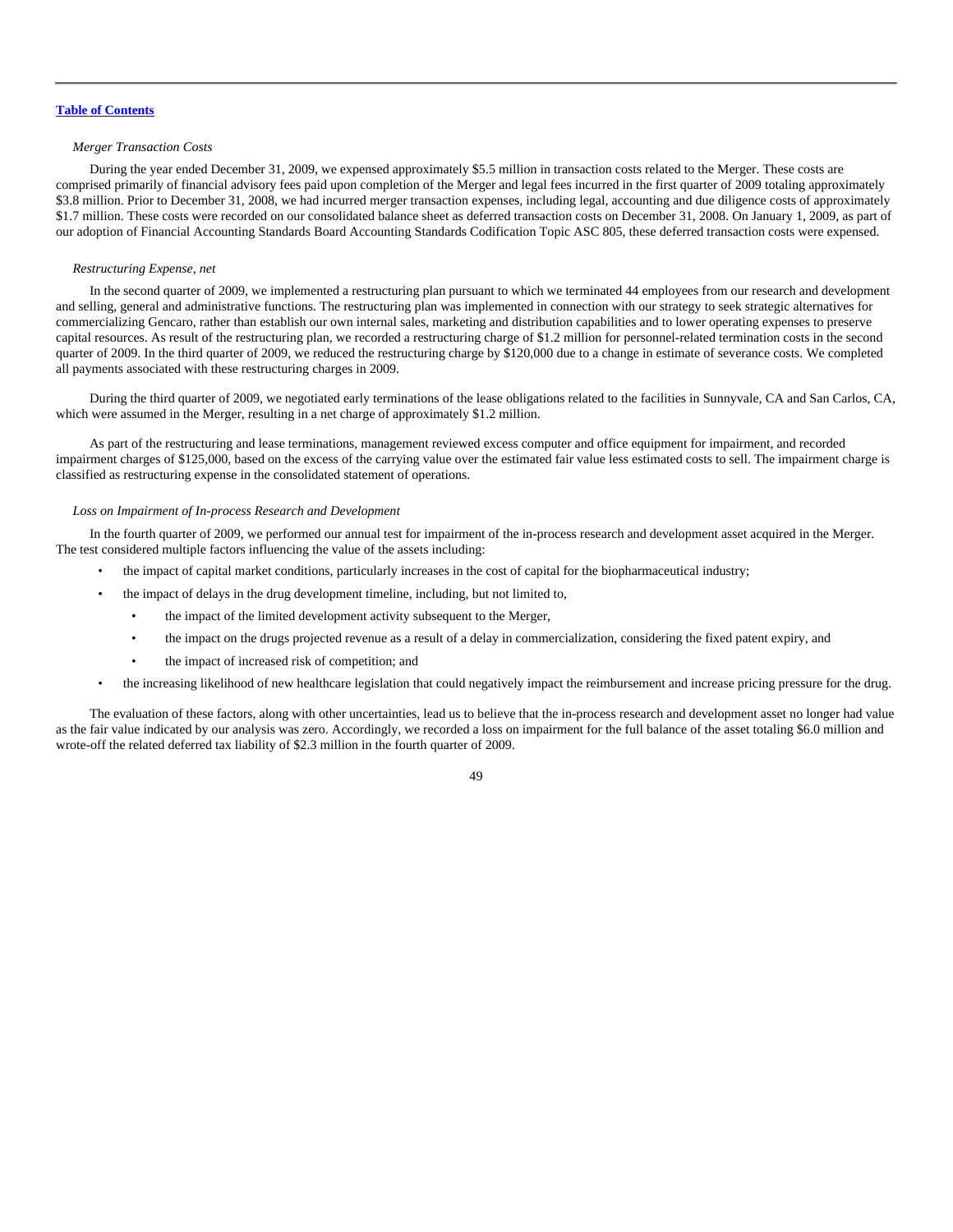### *Gain on Bargain Purchase*

In accordance with ASC 805, any excess of fair value of net assets acquired in a business combination over the acquisition consideration results in a gain on bargain purchase, and as a result, we recorded a gain on bargain purchase of \$25.3 million for the year ended December 31, 2009 in connection with the Merger. This gain was largely determined by the trading price of Nuvelo's common stock on Nasdaq prior to the Merger, which we believed was the most reliable measure of the consideration effectively transferred to effect the acquisition of Nuvelo. We believe the gain on bargain purchase resulted from various factors that may have impacted the trading price of Nuvelo's common stock, including, without limitation, the significant declines in the securities markets during the fourth quarter of 2008; uncertainty concerning the combined entities ability to obtain regulatory approval of the Gencaro NDA, ability to successfully commercialize Gencaro, if approved, and to raise additional capital to support the commercialization of Gencaro and to fund other business objectives; uncertainty regarding the combined entity's ability to successfully integrate the business operations of Nuvelo; and uncertainty regarding the combined entities' ability to further identify, develop and achieve commercial success for products and technologies; all of which may have impacted Nuvelo's market capitalization at the time the Merger was consummated.

#### *Interest and Other Income*

Interest and other income was \$763,000 for the year ended December 31, 2010, as compared to \$217,000 for 2009, representing an increase of \$546,000. This increase is primarily comprised of grants totaling \$489,000 under the Qualifying Therapeutic Discovery Project, provided under section 48D of the Internal Revenue Code and gains of \$263,000 on the sale of marketable securities. These increases were offset by decreased investment income due to lower average investable balances. We expect interest income to be nominal in 2011 due to declining cash and investment balances and low investment yields.

#### *Interest and Other Expense*

Interest and other expense was \$8,000 for the year ended December 31, 2010, as compared to \$185,000 for 2009. The interest and other expense in 2009 was primarily comprised of interest on the outstanding indebtedness under the credit facility and convertible notes. The convertible notes were converted into common stock upon closing of the Merger on January 27, 2009. The outstanding indebtedness under the credit facility was repaid in full in July 2009. Based on our current capital structure, interest expense for 2011 is expected to be minimal.

#### *Benefit from income taxes, net*

Associated with the \$6.0 million loss on impairment of the IPR&D asset, we wrote-off the related \$2.3 million deferred tax liability. The write-off of the deferred tax liability was recorded as benefit from income taxes on the consolidated statement of operations.

#### *Liquidity and Capital Resources*

*Cash and Cash Equivalents*

| December 31,<br>2010 | December 31,<br>2009 |                |
|----------------------|----------------------|----------------|
|                      |                      |                |
| 7,025                | 7,763<br>ഄ           |                |
|                      |                      | (in thousands) |

As of December 31, 2010, we had total cash and cash equivalents of \$7.0 million, as compared to \$7.8 million as of December 31, 2009. The net decrease of \$738,000 is primarily due to \$8.3 million of cash used for operating activities, offset by \$7.2 million of net proceeds received from the sale of our common stock pursuant to an equity distribution agreement.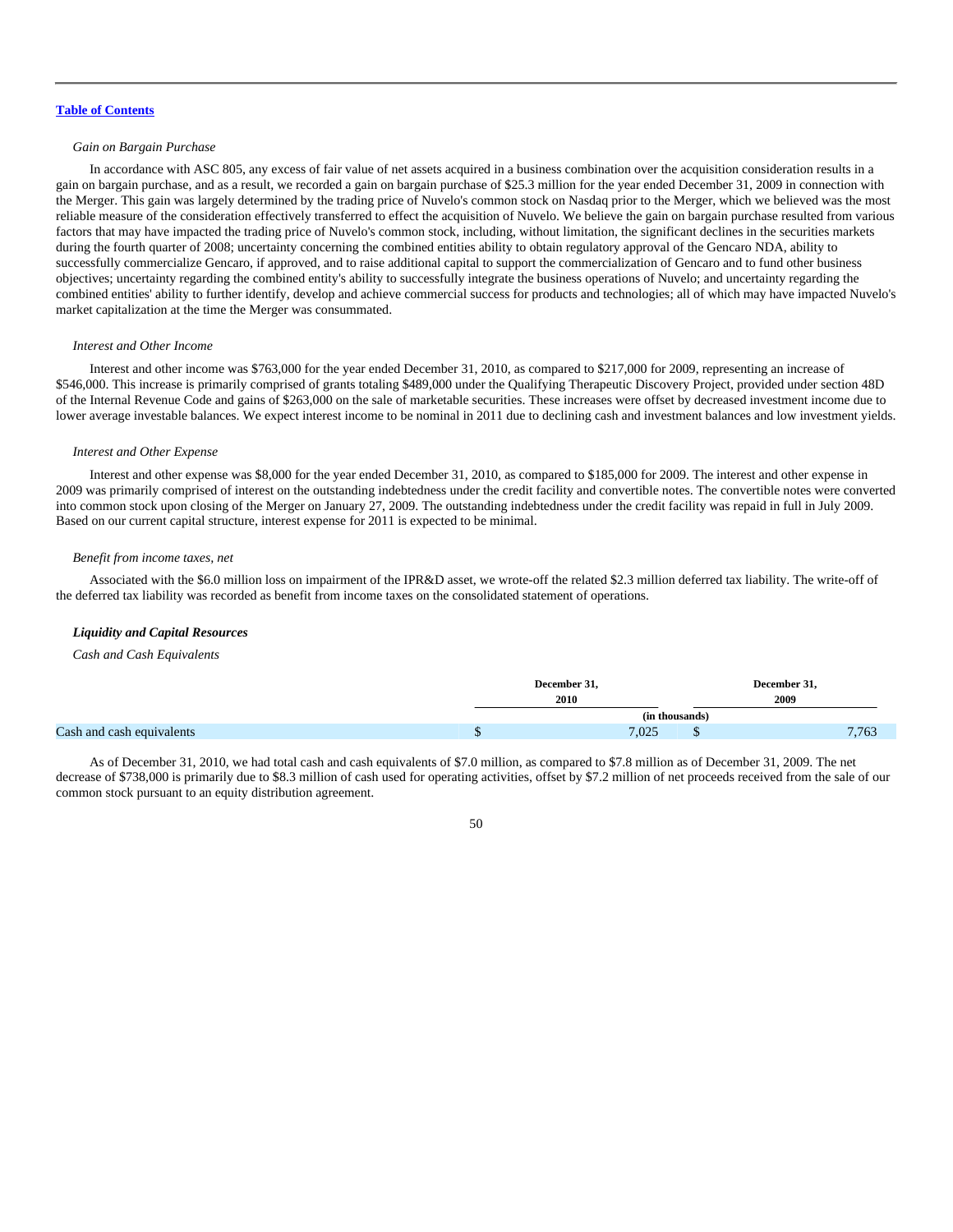*Cash Flows from Operating, Investing and Financing Activities*

|                                                      |  | <b>Year Ended</b> |  |           |  |  |  |
|------------------------------------------------------|--|-------------------|--|-----------|--|--|--|
|                                                      |  | December 31.      |  |           |  |  |  |
|                                                      |  | 2009<br>2010      |  |           |  |  |  |
|                                                      |  | (in thousands)    |  |           |  |  |  |
| Net cash (used in) provided by:                      |  |                   |  |           |  |  |  |
| Operating activities                                 |  | (8,324)           |  | (41, 726) |  |  |  |
| Investing activities                                 |  | 265               |  | 45,635    |  |  |  |
| Financing activities                                 |  | 7,321             |  | (3,886)   |  |  |  |
| Net (decrease) increase in cash and cash equivalents |  | (738)             |  | 23        |  |  |  |

Net cash used in operating activities for the year ended December 31, 2010 decreased \$33.4 million compared with the 2009 period primarily due to decreased R&D and SG&A expenses discussed above, and payments in the 2009 period of \$11.4 million for lease terminations, \$4.3 million for merger transaction costs and \$4.0 million of restructuring costs.

Net cash flows provided by investing activities for the year ended December 31, 2009 was primarily due to \$30.4 million of cash received from the Merger and \$15.1 million of proceeds from the sale of marketable securities, also acquired in the Merger.

Net cash provided by financing activities for the year ended December 31, 2010 is comprised of \$7.2 million of net proceeds from the sale of our common stock pursuant to an equity distribution agreement and \$139,000 of proceeds received from upon exercise of stock options. For the year ended December 31, 2009, net cash used in financing activities was primarily due to repayments on the bank note.

#### *Sources and Uses of Capital*

Our primary sources of liquidity to date have been capital raised from issuances of shares of our common and preferred stock, issuance of convertible promissory notes, and funds provided by the Merger. The primary uses of our capital resources to date have been to fund operating activities, including research, clinical development and drug manufacturing expenses, license payments, and spending on capital items.

Considering the substantial additional time and costs associated with the development of Gencaro and our need to raise a significant amount of capital on acceptable terms to finance the additional clinical trial and our ongoing operations, we are evaluating strategic alternatives for funding our continued operations and development programs. We will need to complete a strategic transaction, such as a strategic combination or partnership, or raise substantial additional funding through public or private debt or equity securities or government funding to support the continued clinical development of Gencaro, including the additional clinical trial. In evaluating the substantial costs associated with development of rNAPc2 and our limited financial resources, further development of rNAPc2 will be dependent upon receipt of government funding, which may not be available.

On December 8, 2009, we entered into an equity distribution agreement, or the Agreement, with Wedbush Securities Inc., or the Agent, under which we may, from time to time, offer and sell our common stock through the Agent. On April 30, 2010, we amended the Agreement to permit us to sell up to an aggregate of \$20 million in shares, which have been registered on a registration statement on Form S-3 (File No. 333-148288). Subject to the filing and effectiveness of a Registration Statement on Form S-3, additional sales of our common stock through the Agent, if any, will be made by means of ordinary brokers' transactions on the Nasdaq market or otherwise at market prices prevailing at the time of sale, in block transactions, or as otherwise agreed upon by us and the Agent. The Agent will use commercially reasonable efforts to sell our common stock from time to time, based upon instructions from us, including any price, time or size limits or other customary parameters or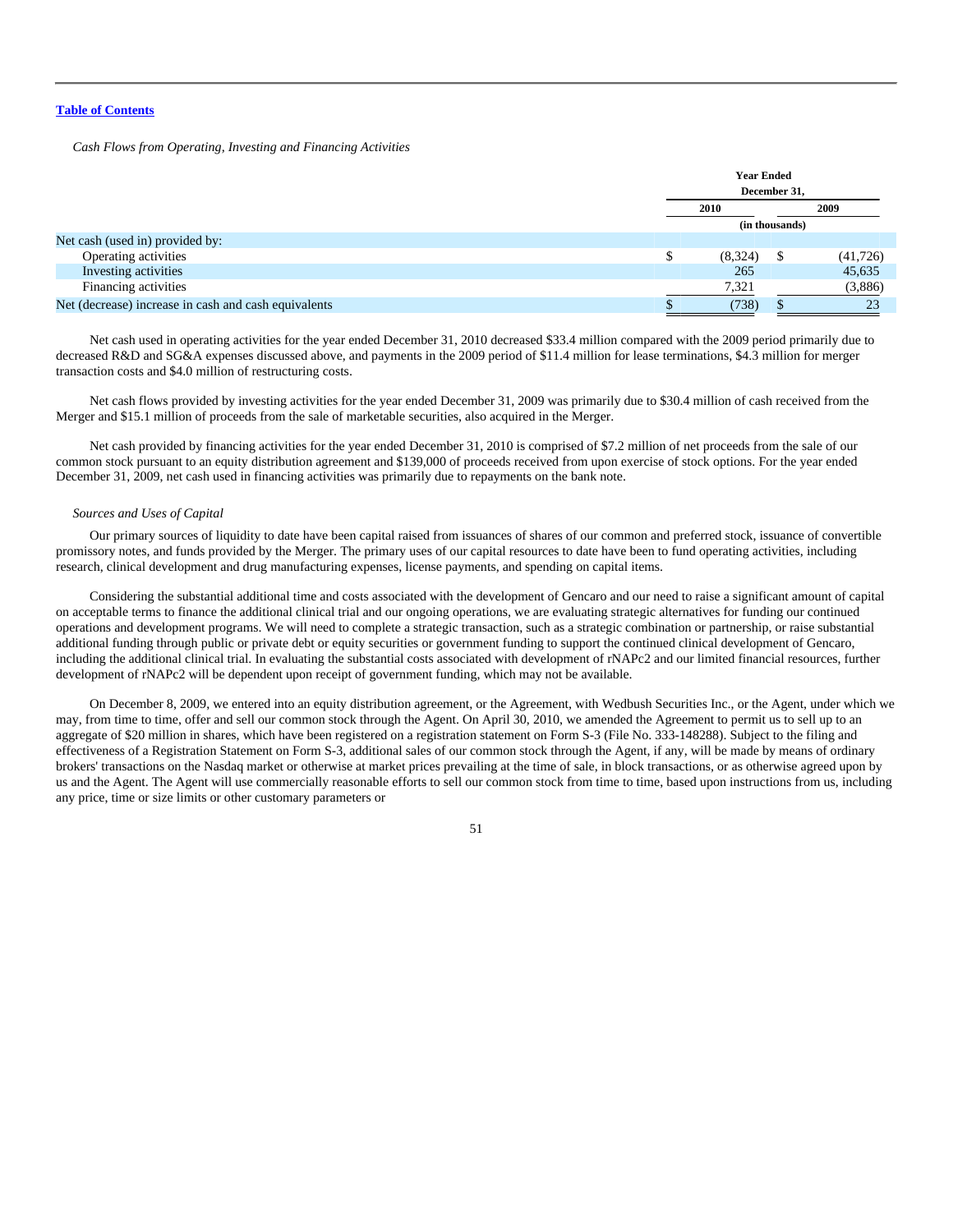conditions we may impose. We will pay the Agent a commission, or allow a discount, as the case may be, in each case equal to 4.5% of the gross sales proceeds of any common stock sold through the Agent, acting as an agent, under the Agreement. We may also sell shares of common stock to the Agent, as principal for its own account, at a price to be agreed upon at the time of sale. In the year ended December 31, 2010, we sold 1,164,600 shares of common stock under this Agreement and realized \$7.2 million of proceeds, net of \$338,000 of offering costs. Although, after giving effect to the Amendment, we have up to \$12.5 million available under the Agreement, SEC and Nasdaq regulations may allow us to sell only a portion of the full amount in any particular twelve month period. As of March 1, 2011, we were unable to sell any common stock under the Agreement pursuant to applicable regulations. As of April 1, 2011, we estimate that we could sell up to approximately \$6.3 million of common stock under the Agreement, which amount may be reduced or increased in the future.

In addition to the proceeds of the stock sales, we may seek additional funding that will allow us to continue operations while we pursue a strategic combination, partnering, additional financing and licensing opportunities. To preserve our capital resources, in February 2011, we reduced our research and development and general and administrative workforce by 36%. The reduction is expected to reduce our projected cash use by approximately \$200,000 per quarter. We currently believe our cash and cash equivalents balance as of December 31, 2010 will be sufficient to fund our operations through September 30, 2011. However, we are unable to assert that these funds are sufficient to fund operations beyond that date, and as a result, there is substantial doubt about our ability to continue as a going concern beyond September 30, 2011. The consolidated financial statements contained in this report have been prepared with the assumption that we will continue as a going concern and will be able to realize our assets and discharge our liabilities in the normal course of business and do not include any adjustments to reflect the possible future effects on the recoverability and classification of assets or the amounts and classification of liabilities that may result from our inability to continue as a going concern. We may not be able to raise sufficient capital on acceptable terms, or at all, to continue development of Gencaro or to continue operations and may not be able to execute any strategic transaction.

Our liquidity, and ability to raise additional capital or complete any strategic transaction, depends on a number of factors, including, but not limited to, the following:

- the costs and timing for an additional clinical trial in order to gain possible FDA approval for Gencaro;
- the market price of our stock and the availability and cost of additional equity capital from existing and potential new investors;
- our ability to retain the listing of our common stock on the Nasdaq Capital Market;
- general economic and industry conditions affecting the availability and cost of capital;
- potential receipt of government or third party funding to further develop Gencaro or rNAPc2;
- our ability to control costs associated with our operations;
- the costs of filing, prosecuting, defending and enforcing any patent claims and other intellectual property rights; and
- the terms and conditions of our existing collaborative and licensing agreements.

The sale of additional equity or convertible debt securities would likely result in substantial additional dilution to our stockholders. If we raise additional funds through the incurrence of indebtedness, the obligations related to such indebtedness would be senior to rights of holders of our capital stock and could contain covenants that would restrict our operations. We also cannot predict what consideration might be available, if any, to us or our stockholders, in connection with any strategic transaction. Should strategic alternatives or additional capital not be available to us in the near term, or not be available on acceptable terms, we may be unable to realize value from our assets and discharge our liabilities in the normal course of business which may, among other alternatives, cause us to further delay, substantially reduce or discontinue operational activities to conserve our cash resources.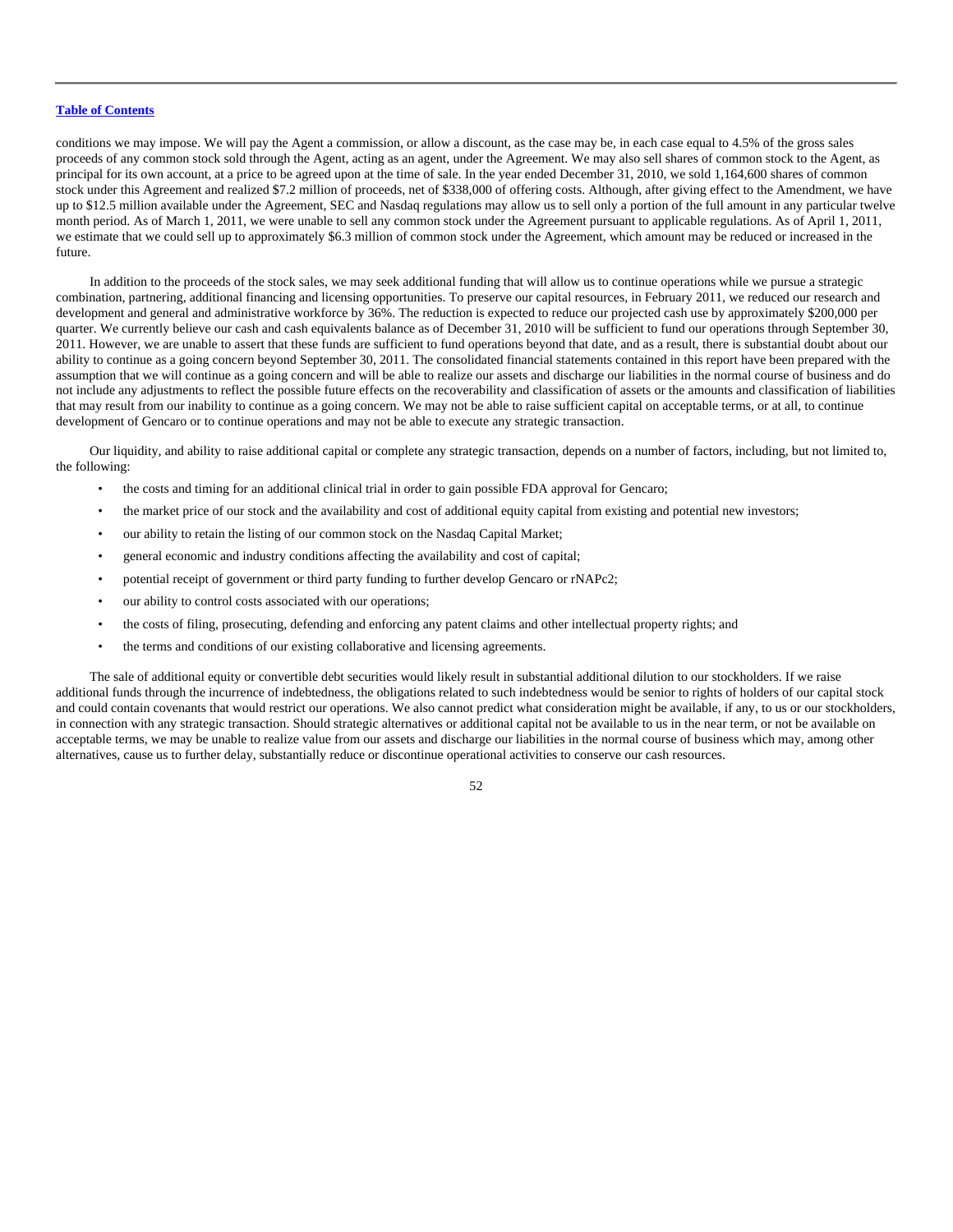## *Critical Accounting Policies and Estimates*

A critical accounting policy is one that is both important to the portrayal of our financial condition and results of operation and requires management's most difficult, subjective or complex judgments, often as a result of the need to make estimates about the effect of matters that are inherently uncertain. While our significant accounting policies are described in Note 1 of "Notes to the Consolidated Financial Statements" included within Item 8 in this report, we believe the following critical accounting policy affected our most significant judgments, assumptions, and estimates used in the preparation of our consolidated financial statements and, therefore, is important in understanding our financial condition and results of operations.

#### *Valuation & Impairment Review of Acquired In-process Research and Development*

We acquired a significant in-process research and development (IPR&D) asset through the Merger related to NU172, a direct acting thrombin inhibitor that had completed Phase 1 development for use as a short-acting anticoagulant during medical or surgical procedures. A valuation firm was engaged to assist us in determining the estimated fair value of this asset as of the acquisition date. The discounted cash flow model used in this valuation was highly sensitive to changes in the underlying assumptions. We were required to make significant judgments and estimates when determining the underlying assumptions, including, but not limited to:

- projected development costs, timing of such costs, and outcomes of clinical trials,
- projecting regulatory approvals,
- estimating future cash flows from product sales resulting from completed products and in-process projects, and
- developing appropriate discount rates and probability rates by project.

The IPR&D asset was considered an indefinite-lived intangible asset and was not subject to amortization. The annual test for impairment in 2009 was performed as of November 30, 2009. The impairment test consisted of a comparison of the fair value of the IPR&D with its carrying amount. The initial determination and subsequent evaluation for impairment of the IPR&D asset required management to make significant judgments and estimates. See Note 6 of "Notes to the Consolidated Financial Statements" included within Item 8 in this report for discussion of the loss on impairment recorded as a result of the annual test for impairment performed in the fourth quarter of 2009.

#### *Long-Lived Assets and Impairments*

We review long-lived assets whenever events or changes in circumstances indicate that the carrying value of such assets may not be recoverable. As a development stage company, we have not generated positive cash flows from operations, and such cash flows may not materialize for a significant period in the future, if ever. Additionally, we may make changes to our business plan that would result in changes to expected cash flows from long-lived assets. It is reasonably possible that future evaluations of long-lived assets, including changes from our current expected use of long-lived assets, may result in material impairments.

#### *Accrued Expenses*

As part of the process of preparing our financial statements, we are required to estimate accrued expenses. This process involves identifying services that third parties have performed on our behalf and estimating the level of service performed and the associated cost incurred for these services as of the balance sheet date. Examples of estimated accrued expenses include contract service fees, such as fees payable to contract manufacturers in connection with the production of materials related to our drug product, and professional service fees, such as attorneys, consultants, and clinical research organizations. We develop estimates of liabilities using our judgment based upon the facts and circumstances known at the time.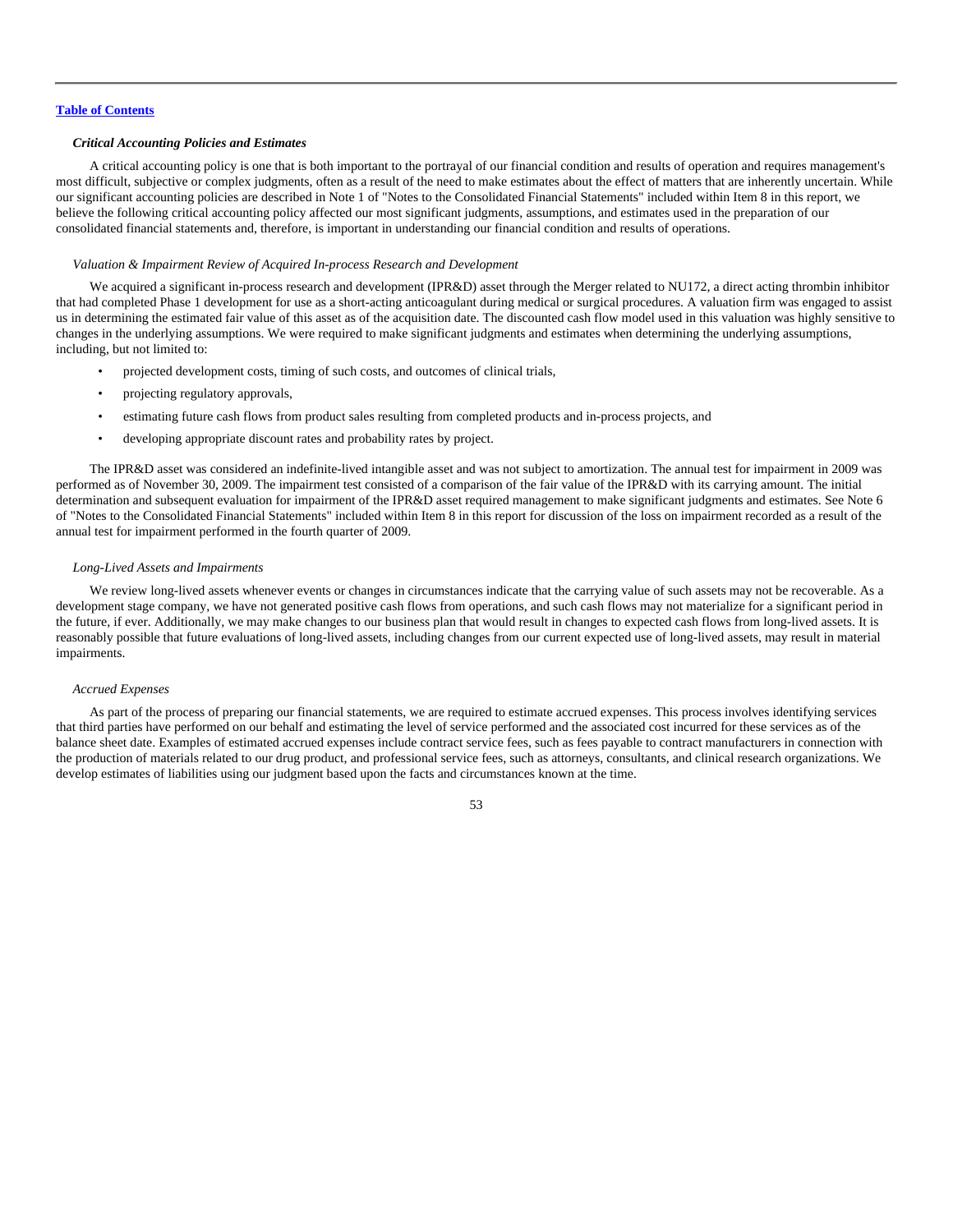## *Accounting Standards Updates*

In June 2009, the Financial Accounting Standards Board, or FASB, issued its final Statement of Financial Accounting Standard, or SFAS. SFAS No. 168, *The FASB Accounting Standards Codification and the Hierarchy of Generally Accepted Accounting Principles, a replacement of FASB Statement No. 162*, made the FASB Accounting Standards Codification, or the Codification or ASC, the single source of U.S. Generally Accepted Accounting Principles, or U.S. GAAP, used by nongovernmental entities in the preparation of financial statements, except for rules and interpretive releases of the SEC under authority of federal securities laws, which are sources of authoritative accounting guidance for SEC registrants. The Codification is meant to simplify user access to all authoritative accounting guidance by reorganizing U.S. GAAP pronouncements into accounting topics within a consistent structure. The Codification supersedes all existing non-SEC accounting and reporting standards and was effective for the company beginning July 1, 2009. Following SFAS No. 168, the Board will not issue new standards in the form of Statements, FASB Staff Positions, or Emerging Issues Task Force Abstracts; instead, it will issue Accounting Standards Updates. The FASB will not consider Accounting Standards Updates as authoritative in their own right. These updates will serve only to update the Codification, provide background information about the guidance, and provide the bases for conclusions on the change(s) in the Codification. References made to FASB guidance throughout this document have been updated for the Codification.

#### *Off-Balance Sheet Arrangements*

We have not participated in any transactions with unconsolidated entities, such as special purpose entities, which would have been established for the purpose of facilitating off-balance sheet arrangements.

#### *Indemnifications*

In the ordinary course of business, we enter into contractual arrangements under which we may agree to indemnify certain parties from any losses incurred relating to the services they perform on our behalf or for losses arising from certain events as defined within the particular contract. Such indemnification obligations may not be subject to maximum loss clauses. We have entered into indemnity agreements with each of our directors, officers and certain employees. Such indemnity agreements contain provisions, which are in some respects broader than the specific indemnification provisions contained in Delaware law. We also maintain an insurance policy for our directors and executive officers insuring against certain liabilities arising in their capacities as such.

#### **Item 7A.** *Quantitative and Qualitative Disclosures About Market Risk*

Not applicable.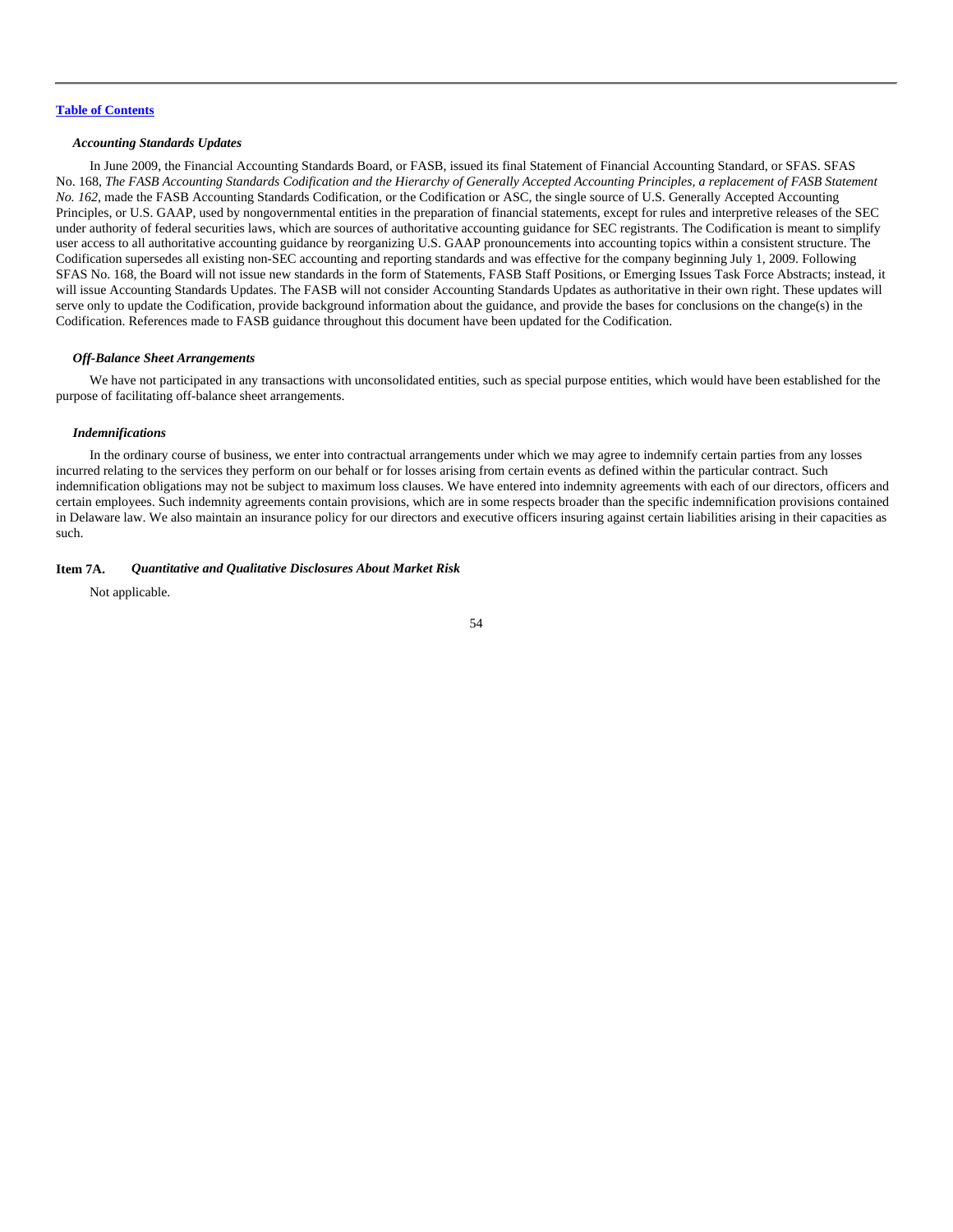## **Item 8.** *Financial Statements and Supplementary Data*

|                                                                                                |                                   | Page |
|------------------------------------------------------------------------------------------------|-----------------------------------|------|
| <b>Report of KPMG LLP, Independent Registered Public Accounting Firm</b>                       |                                   | 58   |
| <b>Consolidated Balance Sheets as of December 31, 2010 and 2009</b>                            |                                   | 59   |
| <b>Consolidated Statements of Operations for the years ended December 31, 2010 and 2009</b>    |                                   | 60   |
| <b>Consolidated Statements of Preferred Stock and Stockholders' Equity for the years ended</b> | <b>December 31, 2010 and 2009</b> | 61   |
| <b>Consolidated Statements of Cash Flows for the years ended December 31, 2010 and 2009</b>    |                                   | 63   |
| <b>Notes to Consolidated Financial Statements</b>                                              |                                   | 64   |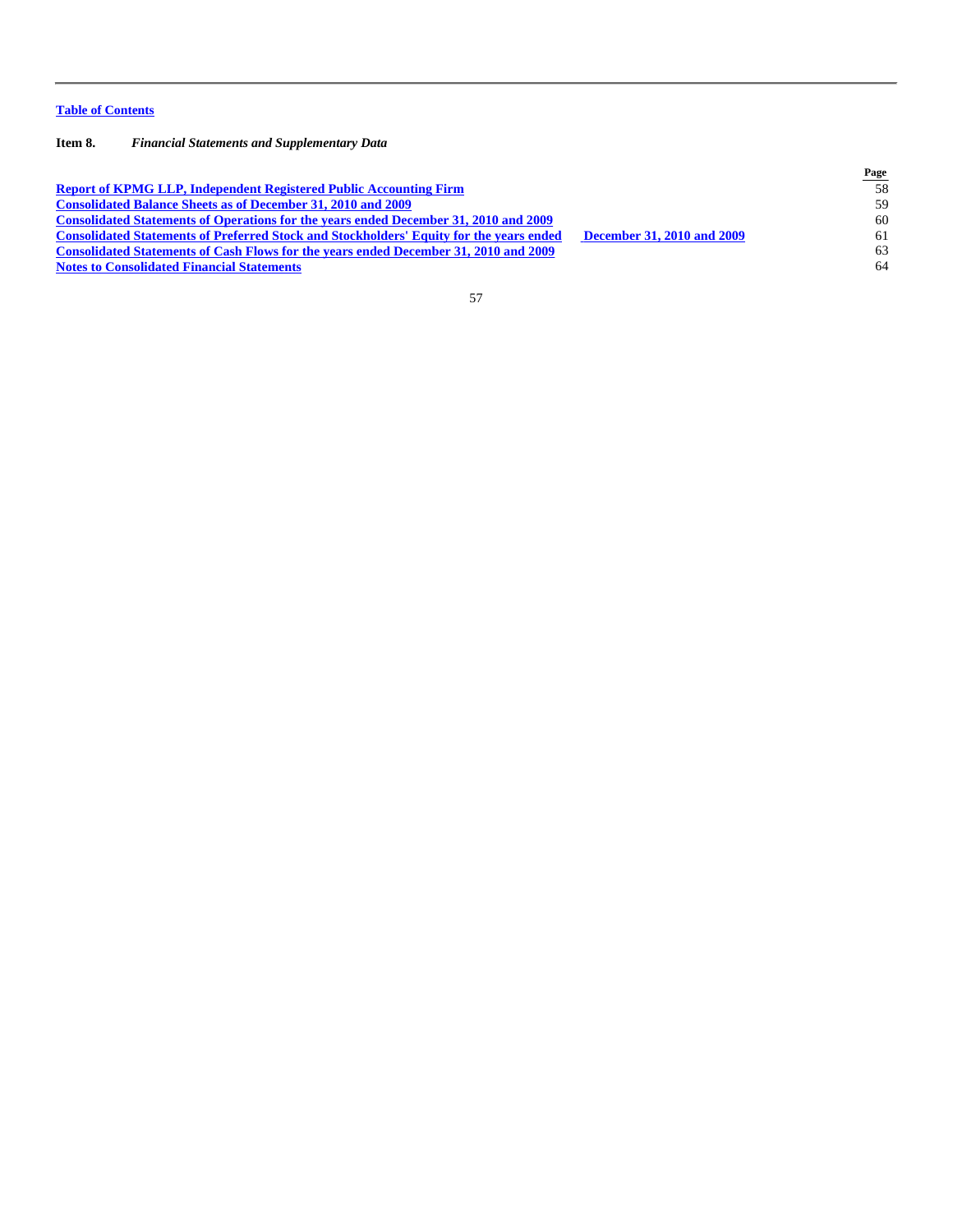## **Report of Independent Registered Public Accounting Firm**

<span id="page-58-0"></span>The Board of Directors and Stockholders ARCA biopharma, Inc.:

We have audited the accompanying consolidated balance sheets of ARCA biopharma, Inc. (a development stage enterprise) and subsidiaries (the Company) as of December 31, 2010 and 2009, and the related consolidated statements of operations, preferred stock and stockholders' equity (deficit), and cash flows for each of the years in the two-year period ended December 31, 2010 and for the period from December 17, 2001 (inception) to December 31, 2010. These consolidated financial statements are the responsibility of the Company's management. Our responsibility is to express an opinion on these consolidated financial statements based on our audits.

We conducted our audits in accordance with the standards of the Public Company Accounting Oversight Board (United States). Those standards require that we plan and perform the audit to obtain reasonable assurance about whether the financial statements are free of material misstatement. An audit includes examining, on a test basis, evidence supporting the amounts and disclosures in the financial statements. An audit also includes assessing the accounting principles used and significant estimates made by management, as well as evaluating the overall financial statement presentation. We believe that our audits provide a reasonable basis for our opinion.

In our opinion, the consolidated financial statements referred to above present fairly, in all material respects, the financial position of ARCA biopharma, Inc. (a development stage enterprise) and subsidiaries as of December 31, 2010 and 2009, and the results of their operations and their cash flows for each of the years in the two-year period ended December 31, 2010 and for the period from December 17, 2001 (inception) to December 31, 2010, in conformity with U.S. generally accepted accounting principles.

The accompanying consolidated financial statements have been prepared assuming that the Company will continue as a going concern. As discussed in note 1 to the consolidated financial statements, the Company has suffered recurring losses from operations and is dependent upon raising additional funds from strategic transactions, sales of equity, and/or issuance of debt. The Company's ability to consummate such transactions is uncertain. As a result, there is substantial doubt about the Company's ability to continue as a going concern. Management's plans in regard to these matters are also described in note 1. The consolidated financial statements do not include any adjustments that might result from the outcome of this uncertainty.

## /s/ KPMG LLP

Denver, Colorado March 8, 2011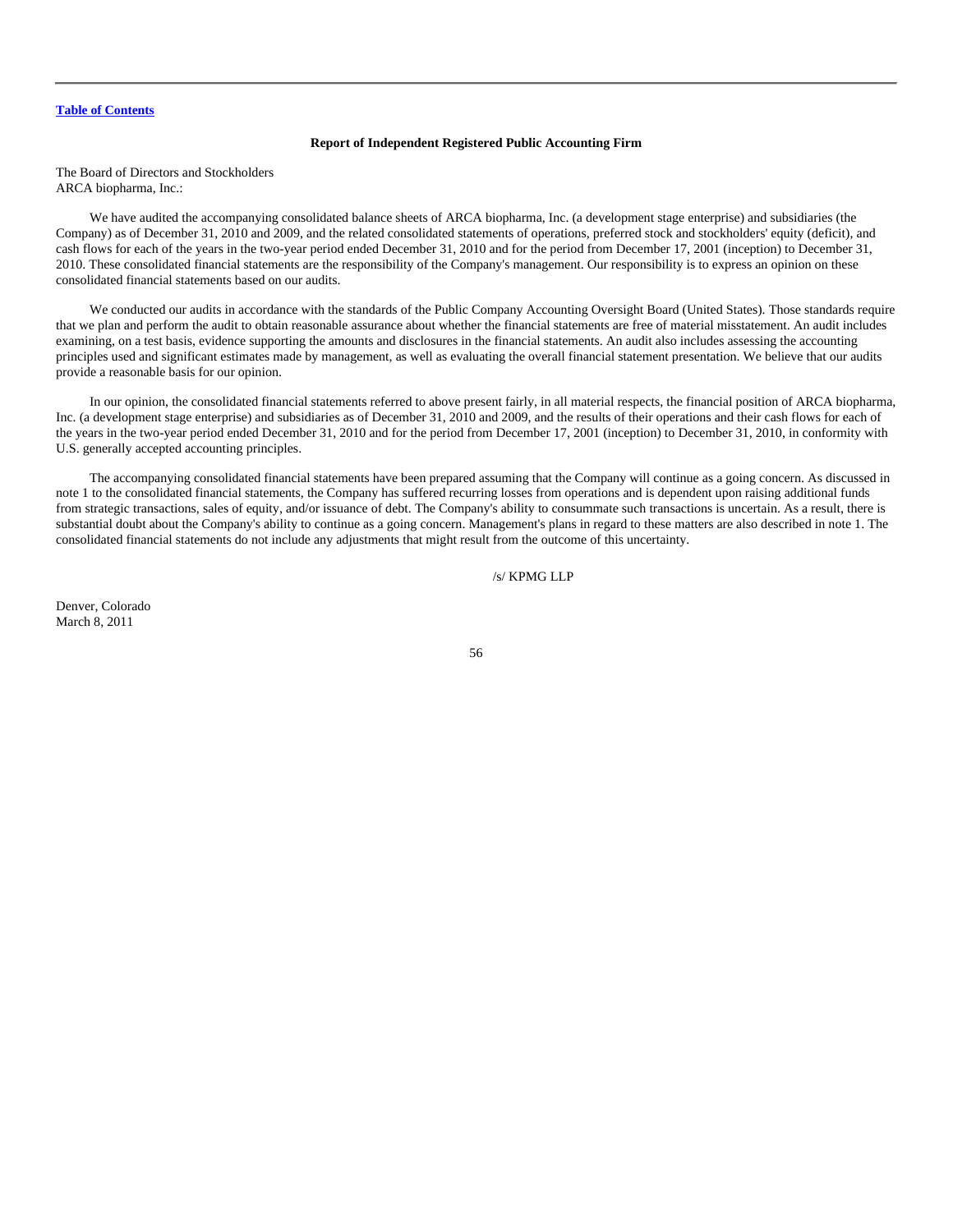# **ARCA BIOPHARMA, INC. (a development stage enterprise) CONSOLIDATED BALANCE SHEETS**

<span id="page-59-0"></span>

|                                                                                                                      | As of December 31, |                             |               |          |
|----------------------------------------------------------------------------------------------------------------------|--------------------|-----------------------------|---------------|----------|
|                                                                                                                      |                    | 2010                        |               | 2009     |
|                                                                                                                      |                    | (in thousands, except share |               |          |
|                                                                                                                      |                    | and per share amounts)      |               |          |
| <b>ASSETS</b>                                                                                                        |                    |                             |               |          |
| Current assets:                                                                                                      |                    |                             |               |          |
| Cash and cash equivalents                                                                                            | $\mathsf{\$}$      | 7.025                       | $\mathsf{\$}$ | 7,763    |
| Other current assets                                                                                                 |                    | 137                         |               | 195      |
| <b>Total current assets</b>                                                                                          |                    | 7,162                       |               | 7,958    |
| Property and equipment, net                                                                                          |                    | 690                         |               | 1,026    |
| Other assets                                                                                                         |                    | 304                         |               | 388      |
| <b>Total assets</b>                                                                                                  |                    | 8,156                       |               | 9,372    |
| <b>LIABILITIES AND STOCKHOLDERS' EQUITY</b>                                                                          |                    |                             |               |          |
| Current liabilities:                                                                                                 |                    |                             |               |          |
| Accounts payable                                                                                                     | $\mathsf{\$}$      | 388                         | $\mathsf{\$}$ | 533      |
| Accrued compensation and employee benefits                                                                           |                    | 175                         |               | 241      |
| Accrued expenses and other liabilities                                                                               |                    | 506                         |               | 756      |
| Deferred rent, current portion                                                                                       |                    | 121                         |               | 114      |
| <b>Total current liabilities</b>                                                                                     |                    | 1,190                       |               | 1,644    |
| Deferred rent, net of current portion                                                                                |                    | 195                         |               | 316      |
| <b>Total liabilities</b>                                                                                             |                    | 1,385                       |               | 1,960    |
| Commitments and contingencies                                                                                        |                    |                             |               |          |
| <b>Stockholders' equity:</b>                                                                                         |                    |                             |               |          |
| Common stock, \$0.001 par value; 100 million shares authorized at December 31, 2010 and December 31, 2009; 8,834,535 |                    |                             |               |          |
| and 7,620,448 shares issued and outstanding at December 31, 2010 and December 31, 2009, respectively                 |                    | 9                           |               | 8        |
| Additional paid-in capital                                                                                           |                    | 65,072                      |               | 57,294   |
| Deficit accumulated during the development stage                                                                     |                    | (58,310)                    |               | (49,890) |
| <b>Total stockholders' equity</b>                                                                                    |                    | 6,771                       |               | 7,412    |
| Total liabilities and stockholders' equity                                                                           |                    | 8,156                       |               | 9,372    |

See accompanying Notes to Consolidated Financial Statements.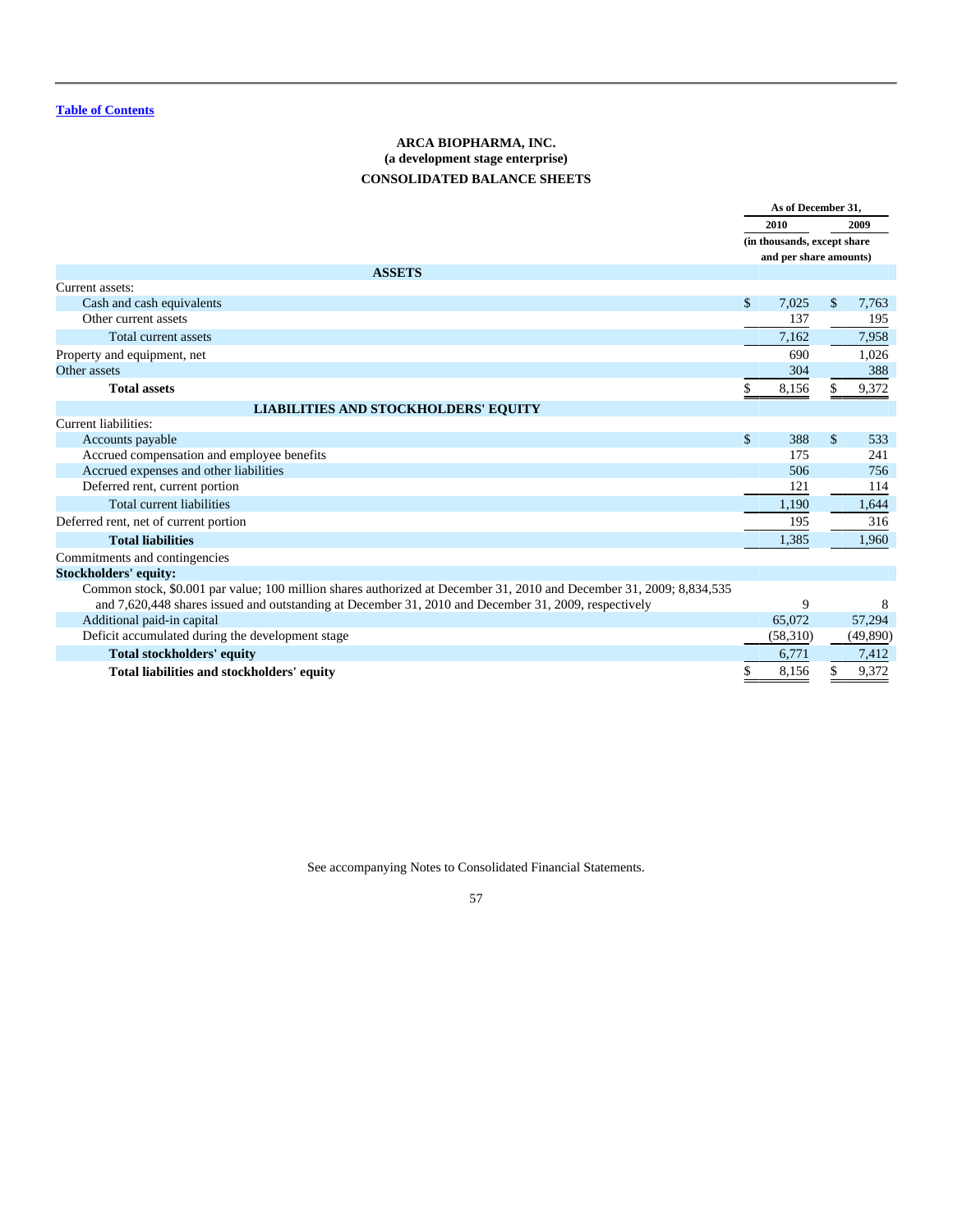# **ARCA BIOPHARMA, INC. (a development stage enterprise) CONSOLIDATED STATEMENTS OF OPERATIONS**

<span id="page-60-0"></span>

|                                                             |                                                |               | <b>Year Ended December 31.</b> |              |                    | <b>Period from</b><br>December 17. |               |  |
|-------------------------------------------------------------|------------------------------------------------|---------------|--------------------------------|--------------|--------------------|------------------------------------|---------------|--|
|                                                             |                                                |               |                                |              |                    |                                    | 2001 (date of |  |
|                                                             |                                                |               |                                |              |                    |                                    | inception) to |  |
|                                                             |                                                |               |                                |              |                    |                                    | December 31,  |  |
|                                                             |                                                |               | 2010                           |              | 2009               |                                    | 2010          |  |
|                                                             |                                                |               |                                |              | (in thousands,     |                                    |               |  |
|                                                             |                                                |               |                                |              | except share and   |                                    |               |  |
|                                                             |                                                |               |                                |              | per share amounts) |                                    |               |  |
| Costs and expenses:                                         |                                                |               |                                |              |                    |                                    |               |  |
| Research and development                                    |                                                | \$            | $3,106$ \$                     |              | $10,010$ \$        |                                    | 39,270        |  |
| Selling, general and administrative                         |                                                |               | 6,069                          |              | 12,840             |                                    | 34,310        |  |
| Merger transaction costs                                    |                                                |               |                                |              | 5,470              |                                    | 5,470         |  |
| Restructuring expense, net                                  |                                                |               |                                |              | 2,413              |                                    | 2,413         |  |
| Loss on impairment of in-process research and development   |                                                |               | –                              |              | 6,000              |                                    | 6,000         |  |
| Total costs and expenses                                    |                                                |               | 9,175                          |              | 36,733             |                                    | 87,463        |  |
| Loss from operations                                        |                                                |               | (9,175)                        |              | (36, 733)          |                                    | (87, 463)     |  |
| Gain on bargain purchase                                    |                                                |               |                                |              | 25,282             |                                    | 25,282        |  |
| Interest and other income                                   |                                                |               | 763                            |              | 217                |                                    | 2,024         |  |
| Interest and other expense                                  |                                                |               | (8)                            |              | (185)              |                                    | (434)         |  |
| Loss before income taxes                                    |                                                |               | (8,420)                        |              | (11, 419)          |                                    | (60, 591)     |  |
| Benefit from income taxes                                   |                                                |               |                                |              | 2,281              |                                    | 2,281         |  |
| Net loss                                                    |                                                | \$            | $(8,420)$ \$                   |              | $(9,138)$ \$       |                                    | (58,310)      |  |
| Less: Accretion of redeemable convertible preferred stock   |                                                |               |                                |              | (135)              |                                    | (245)         |  |
| Less: Deemed preferred stock dividend for additional common | shares issuable under anti-dilution provisions |               |                                |              | (781)              |                                    | (781)         |  |
| Net loss available to common stockholders                   |                                                | \$            | (8,420)                        | $\mathbb{S}$ | $(10,054)$ \$      |                                    | (59, 336)     |  |
| Net loss available to common stockholders per share:        |                                                |               |                                |              |                    |                                    |               |  |
| Basic and diluted                                           |                                                | $\mathsf{\$}$ | $(0.99)$ \$                    |              | (1.42)             |                                    |               |  |
| Weighted average shares outstanding:                        |                                                |               |                                |              |                    |                                    |               |  |
| Basic and diluted                                           |                                                |               | 8.506.320                      |              | 7,092,318          |                                    |               |  |

See accompanying Notes to Consolidated Financial Statements.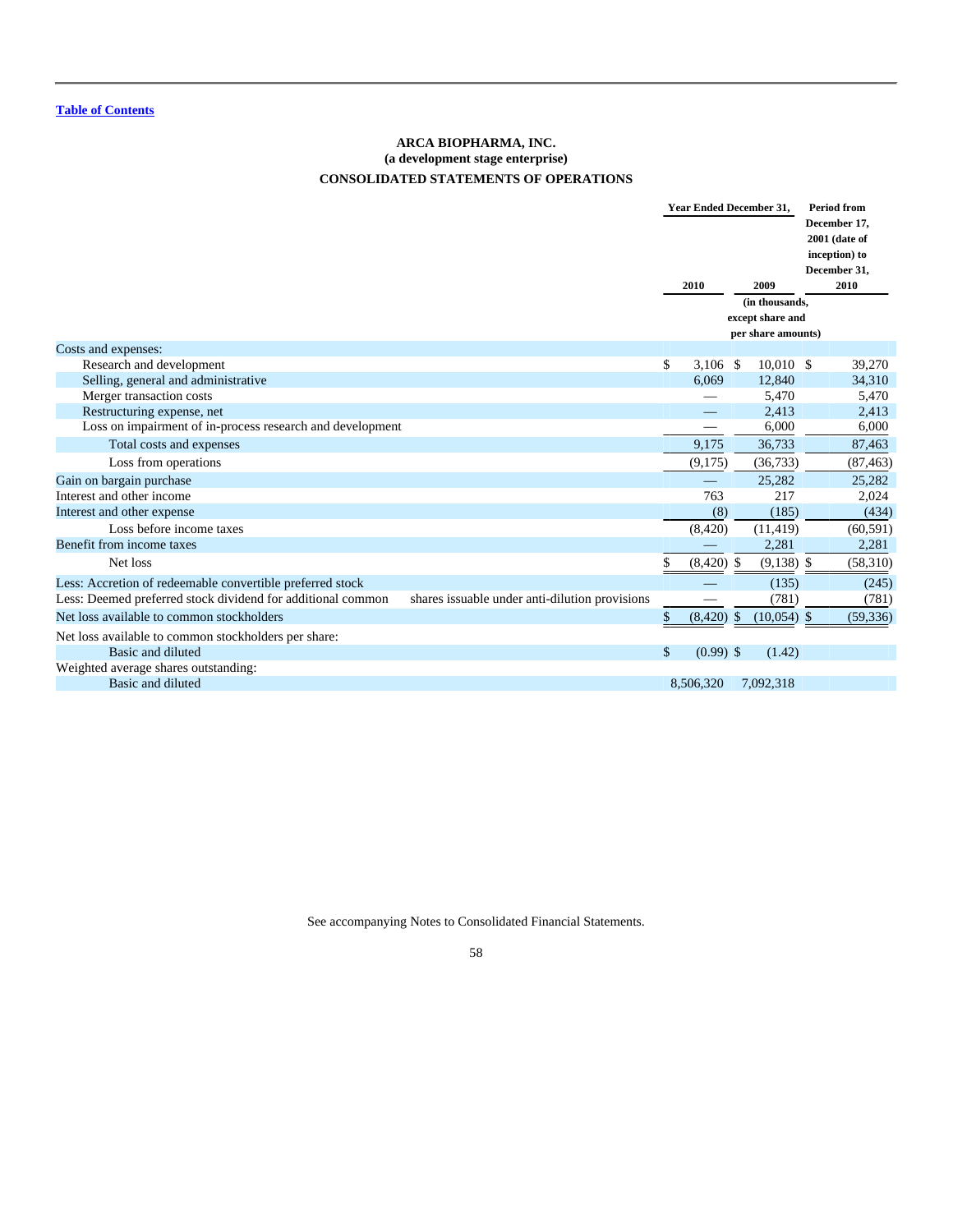## **ARCA BIOPHARMA, INC. (a development stage enterprise)**

# **CONSOLIDATED STATEMENTS OF PREFERRED STOCK AND STOCKHOLDERS' EQUITY**

<span id="page-61-0"></span>

|                                                                            |                        | <b>Preferred Stock</b>   |                          |                          | <b>Stockholders' Equity (Deficit)</b> |                          |                                                    |                          |                                |
|----------------------------------------------------------------------------|------------------------|--------------------------|--------------------------|--------------------------|---------------------------------------|--------------------------|----------------------------------------------------|--------------------------|--------------------------------|
|                                                                            |                        |                          | <b>Series B</b>          |                          |                                       |                          |                                                    |                          |                                |
|                                                                            | Series A               |                          | Redeemable               |                          |                                       |                          |                                                    | <b>Deficit</b>           |                                |
|                                                                            | Redeemable             |                          | Convertible              |                          |                                       |                          |                                                    | <b>Accumulated</b>       |                                |
|                                                                            | Convertible            |                          | Preferred                |                          |                                       |                          | <b>Additional</b>                                  |                          |                                |
|                                                                            |                        |                          |                          |                          |                                       |                          |                                                    | During the               |                                |
|                                                                            | <b>Preferred Stock</b> |                          | <b>Stock</b>             |                          |                                       | <b>Common stock</b>      | Paid In                                            | <b>Development</b>       |                                |
|                                                                            | <b>Shares</b>          | Amount                   | <b>Shares</b>            | Amount                   | <b>Shares</b>                         | Amount                   | Capital                                            | <b>Stage</b>             | <b>Total</b>                   |
|                                                                            |                        |                          |                          |                          |                                       |                          | (in thousands, except share and per share amounts) |                          |                                |
| Balance, December 17, 2001 (date of inception)                             |                        | \$                       |                          | $\mathcal{S}$            |                                       | \$                       | $\mathsf{\$}$                                      | \$                       | \$<br>$\overline{\phantom{a}}$ |
| Issuance of common stock to founders on December 31, 2002, for cash, at    |                        |                          |                          |                          |                                       |                          |                                                    |                          |                                |
| \$0.06 per share                                                           |                        |                          |                          |                          | 15,529                                |                          | $\mathbf{1}$                                       |                          | -1                             |
| Net loss                                                                   |                        |                          |                          | -                        |                                       |                          |                                                    | (116)                    | (116)                          |
| Balance, December 31, 2003                                                 |                        |                          |                          | $\overline{\phantom{0}}$ | 15,529                                | $\overline{\phantom{a}}$ | $\mathbf{1}$                                       | (116)                    | (115)                          |
| Issuance of common stock on September 30, 2004, for cash, at \$0.06 per    |                        |                          |                          |                          |                                       |                          |                                                    |                          |                                |
| share                                                                      |                        |                          |                          | ═                        | 118,319                               |                          | $\overline{7}$                                     | $\overline{\phantom{0}}$ | $7\phantom{.0}$                |
| Net loss                                                                   |                        |                          |                          |                          |                                       |                          |                                                    | (511)                    | (511)                          |
| Balance, December 31, 2004                                                 |                        |                          |                          |                          | 133,848                               |                          | $\boldsymbol{8}$                                   | (627)                    | (619)                          |
| Issuance of common stock on January 3, 2005, for cash, at \$0.06 per share |                        |                          |                          |                          | 17,533                                |                          | $\mathbf{1}$                                       |                          | 1                              |
| Issuance of common stock on January 3, 2005, upon conversion of notes      |                        |                          |                          |                          |                                       |                          |                                                    |                          |                                |
| payable and related accrued interest at \$0.06 per share                   |                        |                          |                          |                          | 17,867                                |                          | $\mathbf{1}$                                       |                          | $\mathbf{1}$                   |
|                                                                            |                        |                          |                          |                          |                                       |                          |                                                    |                          |                                |
| Issuance of common stock on October 14, 2005, for intellectual property    |                        |                          |                          |                          | 5,419                                 |                          | 44                                                 |                          |                                |
| license rights, at \$8.14 per share                                        |                        |                          |                          |                          |                                       |                          |                                                    |                          | 44                             |
| Issuance of common stock on October 14, 2005, upon conversion of notes     |                        |                          |                          |                          |                                       |                          |                                                    |                          |                                |
| payable and related accrued interest                                       |                        |                          |                          |                          | 186,571                               |                          | 1,354                                              |                          | 1,354                          |
| Net loss                                                                   |                        |                          |                          |                          |                                       |                          | -                                                  | (1, 459)                 | (1, 459)                       |
| Balance, December 31, 2005                                                 |                        |                          |                          |                          | 361.238                               |                          | 1.408                                              | (2,086)                  | (678)                          |
| Issuance of common stock on February 21, 2006, for intellectual property   |                        |                          |                          |                          |                                       |                          |                                                    |                          |                                |
| license rights, at \$0.72 per share                                        |                        |                          |                          |                          | 104,229                               |                          | 75                                                 |                          | 75                             |
| Issuance of Series A on February 22, 2006, for cash, at \$1.6265 per share | 5,727,354              | 9,316                    |                          |                          |                                       |                          |                                                    |                          |                                |
| Issuance of Series A on February 22, 2006, upon conversion of notes        |                        |                          |                          |                          |                                       |                          |                                                    |                          |                                |
| payable and related accrued interest, at \$1.6265 per share                | 420,817                | 684                      |                          |                          |                                       |                          |                                                    |                          |                                |
| Issuance of common stock upon exercise of stock options, for cash          |                        |                          |                          |                          | 48,111                                |                          | $\overline{3}$                                     |                          | $\overline{3}$                 |
| Issuance of common stock on February 22, 2006, for intellectual property   |                        |                          |                          |                          |                                       |                          |                                                    |                          |                                |
| and product license rights, at \$0.72 per share                            |                        |                          |                          |                          | 83,443                                | 1                        | 59                                                 |                          | 60                             |
| Issuance of common stock on June 23, 2006, for intellectual property       |                        |                          |                          |                          |                                       |                          |                                                    |                          |                                |
| license rights, at \$0.90 per share                                        |                        |                          |                          |                          | 15,028                                |                          | 15                                                 |                          | 15                             |
| Issuance of common stock on November 7, 2006, for intellectual property    |                        |                          |                          |                          |                                       |                          |                                                    |                          |                                |
| license rights, at \$0.90 per share                                        |                        |                          |                          |                          | 229                                   |                          |                                                    |                          |                                |
| Issuance of Series A on December 8, 2006, for cash, at \$1.6265 per share  | 3,074,086              | 5,000                    |                          |                          |                                       |                          |                                                    |                          |                                |
| Series A offering costs                                                    |                        | (98)                     | $\overline{\phantom{0}}$ |                          |                                       |                          |                                                    |                          |                                |
| Share-based compensation                                                   |                        | $\overline{\phantom{0}}$ |                          |                          |                                       |                          | 39                                                 |                          | 39                             |
| Accretion of offering costs of redeemable convertible preferred stock      |                        | 17                       |                          | $\overline{\phantom{0}}$ |                                       |                          | (17)                                               |                          | (17)                           |
| Net loss                                                                   |                        |                          |                          |                          |                                       |                          |                                                    | (5,241)                  | (5,241)                        |
| Balance, December 31, 2006                                                 | 9,222,257              | 14,919                   | $\overline{\phantom{a}}$ | $\overline{\phantom{0}}$ | 612,278                               | 1                        | 1,582                                              | (7, 327)                 | (5,744)                        |
| Issuance of Series B convertible redeemable preferred stock, on May 31,    |                        |                          |                          |                          |                                       |                          |                                                    |                          |                                |
| 2007 for \$2.439 per share                                                 |                        |                          | 3.688.902                | 9,000                    |                                       |                          |                                                    |                          |                                |
| Issuance of Series B convertible redeemable preferred stock, on            |                        |                          |                          |                          |                                       |                          |                                                    |                          |                                |
| December 28, 2007 for \$3.253 per share                                    |                        |                          | 2,766,677                | 9,000                    |                                       |                          |                                                    |                          |                                |
| Series B offering Costs                                                    |                        |                          | -                        | (147)                    |                                       |                          |                                                    |                          |                                |
| Accretion of Series A offering costs                                       |                        | 19                       |                          | $\overline{\phantom{0}}$ | -                                     | $\overline{\phantom{0}}$ | (19)                                               |                          | (19)                           |
| Accretion of Series B offering costs                                       |                        |                          |                          | 18                       |                                       |                          | (18)                                               |                          | (18)                           |
|                                                                            |                        |                          |                          |                          |                                       |                          |                                                    |                          |                                |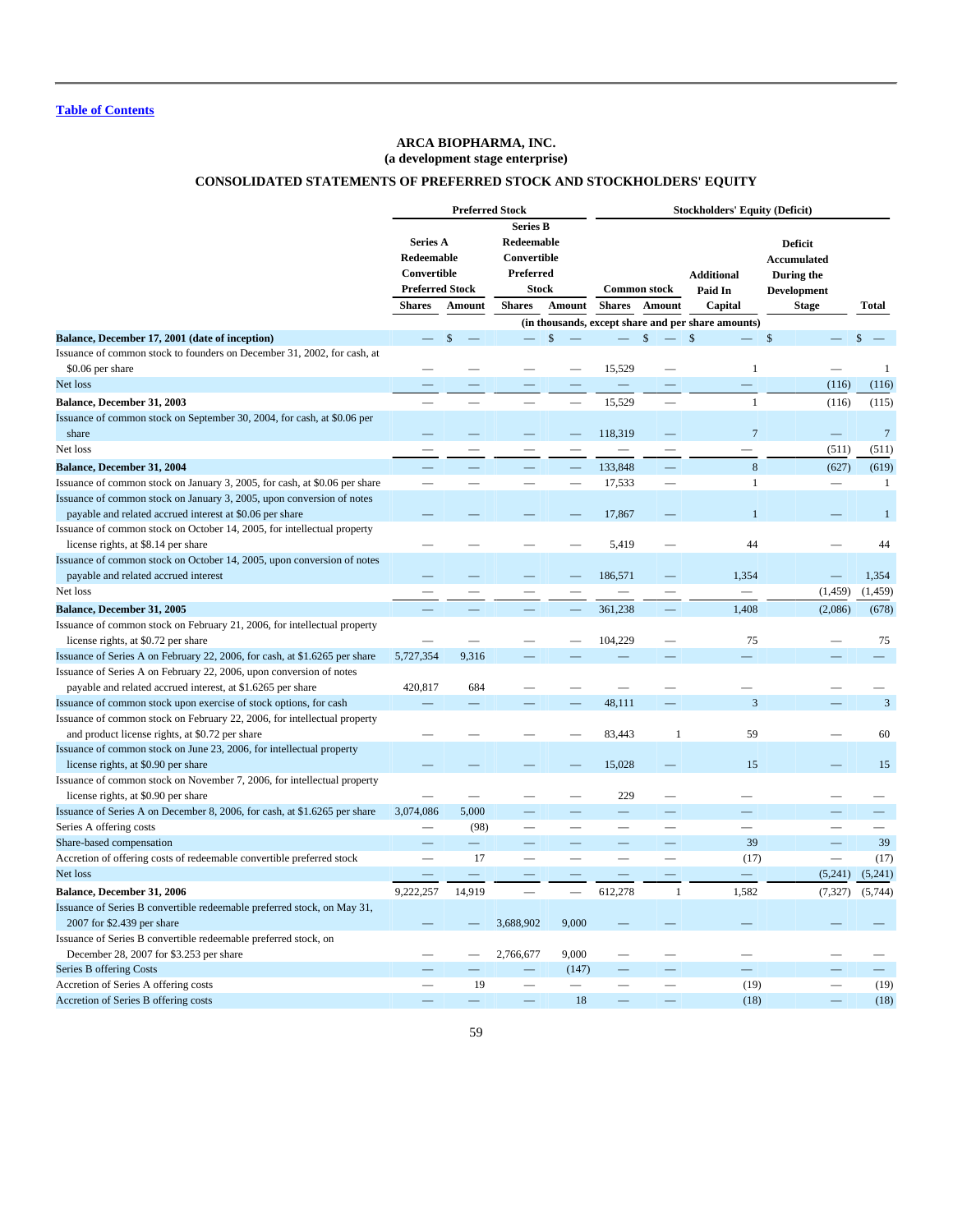## **ARCA BIOPHARMA, INC. (a development stage enterprise)**

# **CONSOLIDATED STATEMENTS OF PREFERRED STOCK AND STOCKHOLDERS' EQUITY—(Continued)**

|                                                                        |               | <b>Preferred Stock</b> |                 |           | <b>Stockholders' Equity (Deficit)</b>                                              |                          |                                                    |                           |                  |  |                    |  |
|------------------------------------------------------------------------|---------------|------------------------|-----------------|-----------|------------------------------------------------------------------------------------|--------------------------|----------------------------------------------------|---------------------------|------------------|--|--------------------|--|
|                                                                        | Series A      |                        | <b>Series B</b> |           |                                                                                    |                          |                                                    | <b>Deficit</b>            |                  |  |                    |  |
|                                                                        | Redeemable    |                        | Redeemable      |           |                                                                                    |                          |                                                    | <b>Accumulated</b>        |                  |  |                    |  |
|                                                                        | Convertible   |                        | Convertible     |           |                                                                                    |                          | <b>Additional</b>                                  | During the                |                  |  |                    |  |
|                                                                        |               |                        |                 |           | <b>Preferred Stock</b><br><b>Preferred Stock</b><br><b>Common stock</b><br>Paid In |                          |                                                    |                           |                  |  | <b>Development</b> |  |
|                                                                        | <b>Shares</b> | Amount                 | <b>Shares</b>   | Amount    | <b>Shares</b>                                                                      | Amount                   | Capital                                            | <b>Stage</b>              | <b>Total</b>     |  |                    |  |
|                                                                        |               |                        |                 |           |                                                                                    |                          | (in thousands, except share and per share amounts) |                           |                  |  |                    |  |
| Issuance of common stock for intellectual property license rights, on  |               |                        |                 |           |                                                                                    |                          |                                                    |                           |                  |  |                    |  |
| January 18, 2007 at \$1.68 per share                                   |               |                        |                 |           | 7,817                                                                              |                          | 13                                                 |                           | 13               |  |                    |  |
| Issuance of common stock for intellectual property license rights, on  |               |                        |                 |           |                                                                                    |                          |                                                    |                           |                  |  |                    |  |
| June 30, 2007 at \$1.80 per share                                      |               |                        |                 |           | 3,852                                                                              |                          | $\overline{7}$                                     |                           | $\boldsymbol{7}$ |  |                    |  |
| Issuance of common stock for commercial license rights, on July 19,    |               |                        |                 |           |                                                                                    |                          |                                                    |                           |                  |  |                    |  |
| 2007, vests upon achievement of specified criteria                     |               |                        |                 |           | 16,698                                                                             |                          |                                                    |                           |                  |  |                    |  |
| Share-based compensation                                               |               |                        |                 |           |                                                                                    | $\overline{\phantom{0}}$ | 50                                                 |                           | 50               |  |                    |  |
| Issuance of shares to executive on February 19, 2007, vesting upon     |               |                        |                 |           |                                                                                    |                          |                                                    |                           |                  |  |                    |  |
| achievement of specified criteria, subject to repurchase               |               |                        |                 |           | 83,490                                                                             |                          |                                                    |                           |                  |  |                    |  |
| Issuance of common stock upon exercise of stock options for cash       |               |                        |                 |           | 13,359                                                                             |                          | 16                                                 |                           | 16               |  |                    |  |
| Net loss                                                               |               |                        |                 |           |                                                                                    | $\overline{\phantom{m}}$ | ═                                                  | (13,994)                  | (13,994)         |  |                    |  |
| Balance, December 31, 2007                                             | 9,222,257     | 14,938                 | 6,455,579       | 17,871    | 737,494                                                                            | -1                       | 1,631                                              | (21, 321)                 | (19,689)         |  |                    |  |
| Accretion of Series A offering costs                                   |               | 20                     |                 |           |                                                                                    |                          | (20)                                               |                           | (20)             |  |                    |  |
| Accretion of Series B offering costs                                   |               |                        |                 | 36        | $\overline{\phantom{0}}$                                                           | $\overline{\phantom{a}}$ | (36)                                               |                           | (36)             |  |                    |  |
| Share-based compensation                                               |               |                        |                 |           |                                                                                    |                          | 545                                                |                           | 545              |  |                    |  |
| Estimated fair value of warrants issued in connection with convertible |               |                        |                 |           |                                                                                    |                          |                                                    |                           |                  |  |                    |  |
| notes payable                                                          |               |                        |                 |           |                                                                                    |                          | 399                                                |                           | 399              |  |                    |  |
| Issuance of common stock upon exercise of stock options, for cash      |               |                        |                 |           | 216,926                                                                            |                          | 54                                                 |                           | 54               |  |                    |  |
| Net loss                                                               |               |                        |                 |           |                                                                                    |                          |                                                    | (19, 431)                 | (19, 431)        |  |                    |  |
| Balance, December 31, 2008                                             | 9.222.257     | 14,958                 | 6,455,579       | 17,907    | 954,420                                                                            | $\mathbf{1}$             | 2,573                                              | (40, 752)                 | (38, 178)        |  |                    |  |
| Adjustment for fractional shares on common conversion                  |               |                        |                 |           | (39)                                                                               | $\overline{\phantom{0}}$ | $\overline{\phantom{0}}$                           |                           |                  |  |                    |  |
| Deemed preferred stock dividend for additional common shares           |               |                        |                 |           |                                                                                    |                          |                                                    |                           |                  |  |                    |  |
| issuable under anti-dilution provision                                 |               |                        |                 | 781       |                                                                                    |                          | (781)                                              |                           | (781)            |  |                    |  |
| Accretion of Series A offering costs                                   |               | 42                     |                 |           |                                                                                    |                          | (42)                                               |                           | (42)             |  |                    |  |
| Accretion of Series B offering costs                                   |               |                        |                 | 93        |                                                                                    |                          | (93)                                               |                           | (93)             |  |                    |  |
| Conversion of preferred stock                                          | (9, 222, 257) | (15,000)               | (6,455,579)     | (18, 781) | 3,042,740                                                                          | 3                        | 33,778                                             |                           | 33,781           |  |                    |  |
| Restricted stock release from restriction                              |               |                        |                 |           |                                                                                    |                          | 75                                                 |                           | 75               |  |                    |  |
| Conversion of convertible notes and related accrued interest           |               |                        |                 |           | 872,792                                                                            | $\mathbf{1}$             | 8,500                                              |                           | 8,501            |  |                    |  |
| Conversion of warrants for preferred stock                             |               |                        |                 |           |                                                                                    |                          | 36                                                 |                           | 36               |  |                    |  |
| Merger with Nuvelo, Inc.                                               |               |                        |                 |           | 2,686,957                                                                          | 3                        | 11,910                                             |                           | 11,913           |  |                    |  |
| Adjustment for fractional shares                                       |               |                        |                 |           | (609)                                                                              |                          |                                                    |                           |                  |  |                    |  |
| Share-based compensation                                               |               |                        |                 |           |                                                                                    |                          | 845                                                |                           | 845              |  |                    |  |
| Issuance of common stock upon exercise of stock options for cash       |               |                        |                 |           | 63,123                                                                             |                          | 114                                                |                           | 114              |  |                    |  |
| Issuance of common stock under employee stock purchase plan and        |               |                        |                 |           |                                                                                    |                          |                                                    |                           |                  |  |                    |  |
| upon vesting of restricted stock units                                 |               |                        |                 |           | 1,064                                                                              |                          | $\overline{2}$                                     |                           | $\sqrt{2}$       |  |                    |  |
| Estimated fair value of warrants issued in connection with lease       |               |                        |                 |           |                                                                                    |                          |                                                    |                           |                  |  |                    |  |
| termination                                                            |               |                        |                 |           |                                                                                    |                          | 377                                                |                           | 377              |  |                    |  |
| Net loss                                                               |               |                        |                 |           |                                                                                    |                          |                                                    | (9, 138)                  | (9, 138)         |  |                    |  |
| Balance, December 31, 2009                                             |               |                        |                 |           | 7,620,448                                                                          | $\,8\,$                  | 57,294                                             | (49, 890)                 | 7,412            |  |                    |  |
| Issuance of common stock for cash, net of offering costs               |               |                        |                 |           | 1,164,600                                                                          | $\mathbf{1}$             | 7,181                                              |                           | 7,182            |  |                    |  |
| Issuance of common stock upon exercise of stock options for cash       |               |                        |                 |           | 49,487                                                                             | -                        | 139                                                |                           | 139              |  |                    |  |
| Share-based compensation                                               |               |                        |                 |           |                                                                                    |                          | 458                                                |                           | 458              |  |                    |  |
| Net loss                                                               |               |                        |                 |           |                                                                                    |                          |                                                    | (8, 420)                  | (8, 420)         |  |                    |  |
| Balance, December 31, 2010                                             |               | \$                     |                 | \$        | 8,834,535                                                                          | $\mathbb{S}$<br>9        | \$<br>65,072                                       | $\mathcal{S}$<br>(58,310) | \$<br>6,771      |  |                    |  |

See accompanying Notes to Consolidated Financial Statements.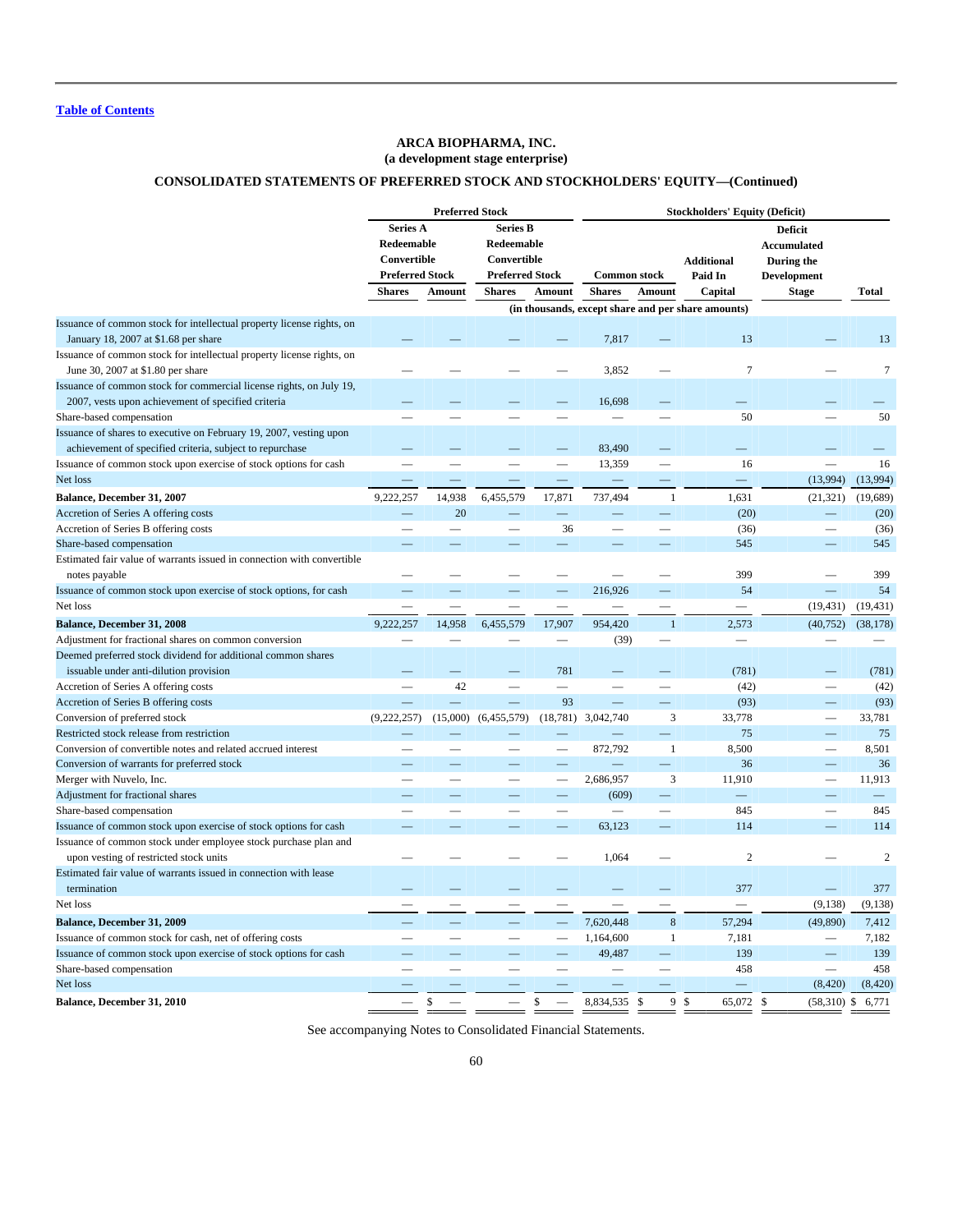# **ARCA BIOPHARMA, INC. (a development stage enterprise) CONSOLIDATED STATEMENTS OF CASH FLOWS**

<span id="page-63-0"></span>

|                                                                                           | <b>Years Ended December 31,</b> | <b>Period from</b>                                                     |                   |              |
|-------------------------------------------------------------------------------------------|---------------------------------|------------------------------------------------------------------------|-------------------|--------------|
|                                                                                           | 2010                            | December 17,<br>2001 (date of<br>inception) to<br>December 31,<br>2010 |                   |              |
|                                                                                           |                                 | (in thousands)                                                         |                   |              |
| Cash flows used in operating activities:                                                  |                                 |                                                                        |                   |              |
| Net loss                                                                                  | \$<br>(8, 420)                  | \$                                                                     | $(9,138)$ \$      | (58,310)     |
| Adjustments to reconcile net loss to net cash used in operating activities:               |                                 |                                                                        |                   |              |
| Gain on bargain purchase                                                                  |                                 |                                                                        | (25, 282)         | (25, 282)    |
| Depreciation and amortization                                                             | 338<br>$\overline{\phantom{0}}$ |                                                                        | 457<br>102        | 1,135<br>211 |
| Non-cash interest expense<br>Share-based compensation                                     | 458                             |                                                                        | 845               | 1,974        |
| Issuance of warrants for lease termination                                                | $\overline{\phantom{0}}$        |                                                                        | 377               | 377          |
| Accretion of liabilities                                                                  |                                 |                                                                        | 152               | 152          |
| Impairment of property and equipment                                                      |                                 |                                                                        | 125               | 125          |
| Impairment of in-process research and development                                         |                                 |                                                                        | 6,000             | 6,000        |
| Write-off of deferred tax liability                                                       | $\overline{\phantom{0}}$        |                                                                        | (2, 281)          | (2,281)      |
| Gain on marketable securities available for sale                                          | (263)                           |                                                                        | $\qquad \qquad -$ | (263)        |
| (Gain) loss from disposal of property and equipment                                       | (4)                             |                                                                        | 47                | 67           |
| Other, net                                                                                | $\qquad \qquad -$               |                                                                        | $\qquad \qquad -$ | 267          |
| Change in operating assets and liabilities (net of amounts acquired):                     |                                 |                                                                        |                   |              |
| Other current assets                                                                      | 58                              |                                                                        | 2,734             | 2,528        |
| Other assets                                                                              | 84                              |                                                                        | 7,157             | 7,166        |
| Accounts payable                                                                          | (145)                           |                                                                        | (2,460)           | (1,802)      |
| Accrued expenses and other liabilities                                                    | (316)                           |                                                                        | (20, 454)         | (18, 764)    |
| Deferred rent                                                                             | (114)                           |                                                                        | (107)             | 316          |
| Net cash used in operating activities                                                     | (8, 324)                        |                                                                        | (41, 726)         | (86, 384)    |
| Cash flows provided by investing activities:                                              |                                 |                                                                        |                   |              |
| Cash received from Merger                                                                 |                                 |                                                                        | 30,392            | 30,392       |
| Payment of deferred transaction costs                                                     | ═                               |                                                                        |                   | (1,186)      |
| Purchase of property and equipment                                                        | (4)                             |                                                                        | (185)             | (1,860)      |
| Proceeds from sale of marketable securities                                               | 263                             |                                                                        | 15,106            | 15,369       |
| Proceeds from sale of property and equipment                                              | 6                               |                                                                        | 322               | 333          |
| Net cash provided by investing activities                                                 | 265                             |                                                                        | 45,635            | 43,048       |
| Cash flows provided by (used in) financing activities:                                    |                                 |                                                                        |                   |              |
| Proceeds from issuance of convertible notes payable and related warrants for common stock |                                 |                                                                        |                   | 10,841       |
| Proceeds from issuance of bank note payable                                               |                                 |                                                                        |                   | 4,000        |
| Proceeds from stock subject to repurchase                                                 |                                 |                                                                        |                   | 38           |
| Proceeds from the issuance of preferred stock                                             |                                 |                                                                        |                   | 32,316       |
| Preferred stock offering costs                                                            |                                 |                                                                        |                   | (246)        |
| Proceeds from the issuance of common stock                                                | 7,659                           |                                                                        | 114               | 7,855        |
| Payment of offering costs                                                                 | (338)                           |                                                                        |                   | (338)        |
| Repayment of principal on bank note payable                                               |                                 |                                                                        | (4,000)           | (4,000)      |
| Repayment of principal on convertible notes payables                                      | $\overline{\phantom{m}}$        |                                                                        | $\qquad \qquad -$ | (105)        |
| Net cash provided by (used in) financing activities                                       | 7,321                           |                                                                        | (3,886)           | 50,361       |
| Net (decrease) increase in cash and cash equivalents                                      | (738)                           |                                                                        | 23                | 7,025        |
| Cash and cash equivalents, beginning of period                                            | 7,763                           |                                                                        | 7,740             |              |
| Cash and cash equivalents, end of period                                                  | \$<br>7,025                     | \$                                                                     | 7,763             | \$<br>7,025  |
|                                                                                           |                                 |                                                                        |                   |              |
| Supplemental cash flow information:                                                       |                                 |                                                                        |                   |              |
| Interest paid                                                                             | \$                              | \$                                                                     | 97                | 107<br>\$    |
| Supplemental disclosure of noncash investing and financing transactions:                  |                                 |                                                                        |                   |              |
| Accrued interest on notes payable converted to equity                                     | \$                              | \$                                                                     | 151               | \$<br>163    |
| Warrant issued in connection with credit facility                                         | \$                              | \$                                                                     |                   | \$<br>111    |
| Accrued deferred transaction costs                                                        | \$                              | \$                                                                     |                   | \$<br>482    |
|                                                                                           |                                 |                                                                        |                   |              |

See accompanying Notes to Consolidated Financial Statements.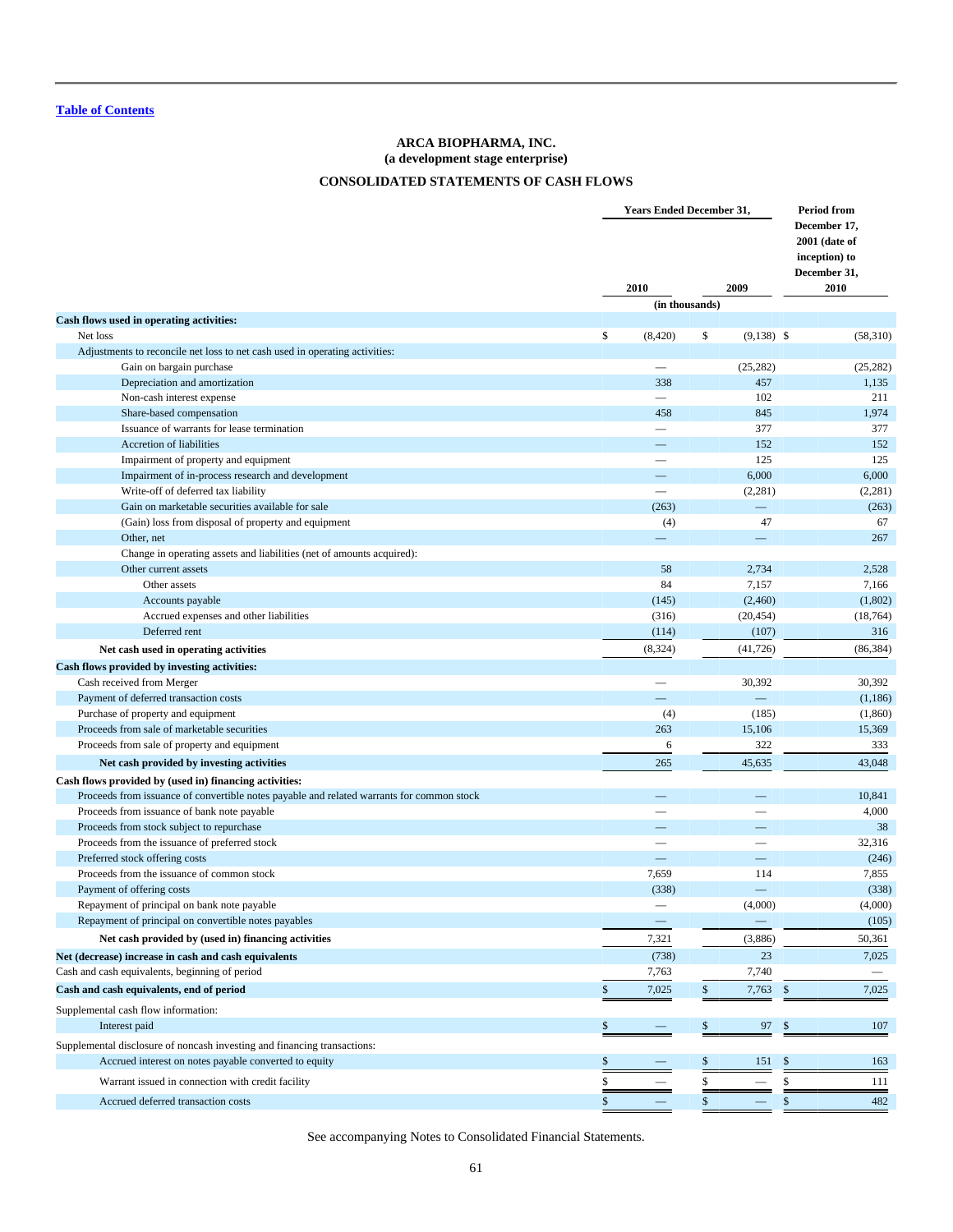#### <span id="page-64-0"></span>**(1) The Company and Summary of Significant Accounting Policies**

### *Description of Business*

ARCA biopharma, Inc., or the Company or ARCA, a Delaware corporation, is headquartered in Broomfield, Colorado and is principally focused on developing genetically-targeted therapies for heart failure and other cardiovascular diseases. The Company's lead product candidate is Gencaro™ (bucindolol hydrochloride), a pharmacologically unique beta-blocker and mild vasodilator for chronic heart failure, or HF. The Company has identified common genetic variations in the cardiovascular system that it believes interact with Gencaro's pharmacology and may predict patient response to Gencaro treatment. The Company has licensed exclusive, worldwide rights to Gencaro and has been granted patents in the U.S. and Europe for methods of treating heart failure patients with bucindolol based on genetic testing, which ARCA believes will provide market exclusivity for Gencaro into 2025 in those markets. In addition, the Company believes that if Gencaro is approved, the U.S. Gencaro patent, as well as the patent issued in Europe, will be eligible for patent term extension which, if granted in the U.S., could provide an additional period of market exclusivity in the U.S. of approximately three years, and if granted in Europe could provide an additional five years of market exclusivity.

Gencaro has been the subject of extensive clinical development, culminating in a Phase 3 heart failure study known as the BEST trial. In September 2008, the U.S. Food and Drug Administration, or FDA, formally accepted for filing ARCA's New Drug Application, or NDA, for Gencaro as a potential treatment for HF. In May 2009, the U.S. Food and Drug Administration, or FDA, notified the Company through a Complete Response Letter, or CRL, that its NDA for Gencaro was not approvable in its current form, and specified additional actions and information required for approval of the NDA including the need for an additional Phase 3 clinical trial as described below. In May 2010, the Company reached agreement with the FDA on a Special Protocol Assessment, or SPA, for the design of an additional Phase 3 clinical trial to assess the safety and efficacy of Gencaro in approximately 3,200 patients with chronic heart failure who have the genotype that appears to respond most favorably to Gencaro. The SPA signifies the FDA's agreement that this trial, if successful, could serve as the clinical effectiveness basis for the approval of Gencaro. The trial protocol includes two interim data analyses at pre-specified numbers of primary endpoint events. If the results of either interim analysis meet the pre-specified criteria, the Company believes that a complete response to the CRL could be formally submitted at that time. Even with a positive outcome at either interim analysis, the planned trial is designed to proceed to conclusion, estimated to take 3.5 years (including the time to reach the interim analysis). The Company currently expects that it could begin the trial approximately one year after obtaining sufficient funding.

To support the continued development of Gencaro, including the additional clinical trial, ARCA will need to complete a strategic transaction, such as a strategic combination or partnership, or raise substantial additional funding through public or private debt or equity securities or government funding.

ARCA also holds exclusive rights to rNAPc2, a single-chain, small recombinant protein, originally isolated from the saliva of the canine hookworm. rNAPc2 is a potent, long acting, and selective inhibitor of tissue factor, the protein responsible for initiating the extrinsic coagulation pathway, the primary coagulation mechanism in humans. rNAPc2 was originally developed as a cardiovascular therapy for thrombosis and other indications. As a result, it has been safely tested in over 700 human patients in nine Phase 1 and Phase 2 clinical trials. Previously, pilot studies of rNAPc2 conducted in non-human primates demonstrated potential efficacy against two of the most deadly strains of hemorrhagic fever virus, Ebola and Marburg. ARCA is currently seeking government funding to further develop rNAPc2, as a potential treatment for viral hemorrhagic fevers. Considering the substantial cost associated with the development of rNAPc2 and ARCA's limited financial resources, further development of rNAPc2 will be dependent upon receipt of government funding, which may not be available.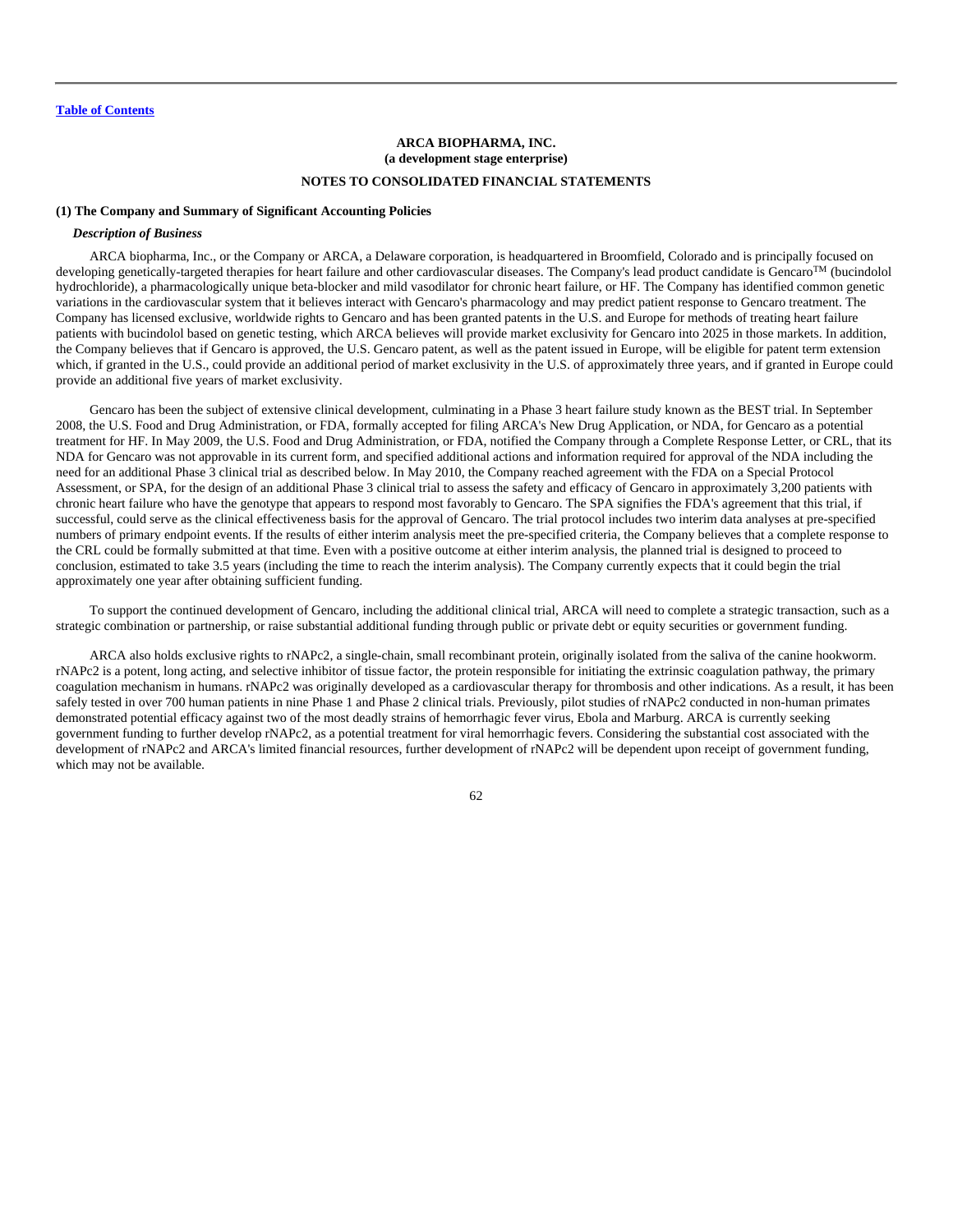#### *Development Stage Risks, Liquidity and Going Concern*

The Company is in the development stage and devotes substantially all of its efforts towards obtaining regulatory approval, exploring strategic alternatives for further developing Gencaro, and raising capital necessary to fund its operations. The Company has not generated revenue to date and is subject to a number of risks similar to those of other development stage companies, including dependence on key individuals, the development of and regulatory approval of commercially viable products, the need to raise adequate additional financing necessary to fund the development and commercialization of its products, and competition from larger companies. The Company has historically funded its operations through issuances of convertible promissory notes and shares of its common and preferred stock, as well as through the business combination with Nuvelo, Inc, or Nuvelo.

Since ARCA was founded on December 17, 2001, or Inception, the Company has incurred substantial losses and negative cash flows from operations. Since Inception, the Company incurred a loss from operations of \$87.5 million and had negative cash flows from operations of \$86.4 million.

In light of the substantial additional time and costs associated with the development of Gencaro and the need to raise a significant amount of capital on acceptable terms to finance the additional clinical trial and the Company's ongoing operations, the Company is evaluating strategic alternatives for funding continued operations and development programs. The Company will need to complete a strategic transaction, such as a strategic combination or partnership, or raise substantial additional funding through public or private debt or equity securities, or government funding to support the continued development of Gencaro, including the additional clinical trial. In 2010, the Company raised \$7.2 million, net of offering costs, through the sale of our common stock pursuant to an equity distribution agreement, and may seek additional funding that could allow it to operate while it continues to pursue strategic combination, partnering, additional financing and licensing opportunities. If the Company is delayed in completing or is unable to complete additional funding and/or a strategic transaction, the Company may discontinue its development activities or discontinue its operations. To preserve the Company's capital resources, in February 2011, the Company reduced its research and development and general and administrative workforce by 36%. The reduction is expected to reduce the Company's projected cash use by approximately \$200,000 per quarter.

The Company currently believes its cash and cash equivalents balance as of December 31, 2010 will be sufficient to fund our operations through September 30, 2011. The Company is unable to assert that its current cash and cash equivalents are sufficient to fund operations beyond that date, and as a result, there is substantial doubt about the Company's ability to continue as a going concern beyond September 30, 2011. These consolidated financial statements have been prepared with the assumption that the Company will continue as a going concern and will be able to realize its assets and discharge its liabilities in the normal course of business and do not include any adjustments to reflect the possible future effects on the recoverability and classification of assets or the amounts and classification of liabilities that may result from the inability of the Company to continue as a going concern. The Company may not be able to raise sufficient capital on acceptable terms, or at all, to continue development of Gencaro or to otherwise continue operations and may not be able to execute any strategic transaction.

The Company's liquidity, and its ability to raise additional capital or complete any strategic transaction, depends on a number of factors, including, but not limited to, the following:

- the costs and timing for an additional clinical trial in order to gain possible FDA approval for Gencaro;
- the market price of the Company's stock and the availability and cost of additional equity capital from existing and potential new investors;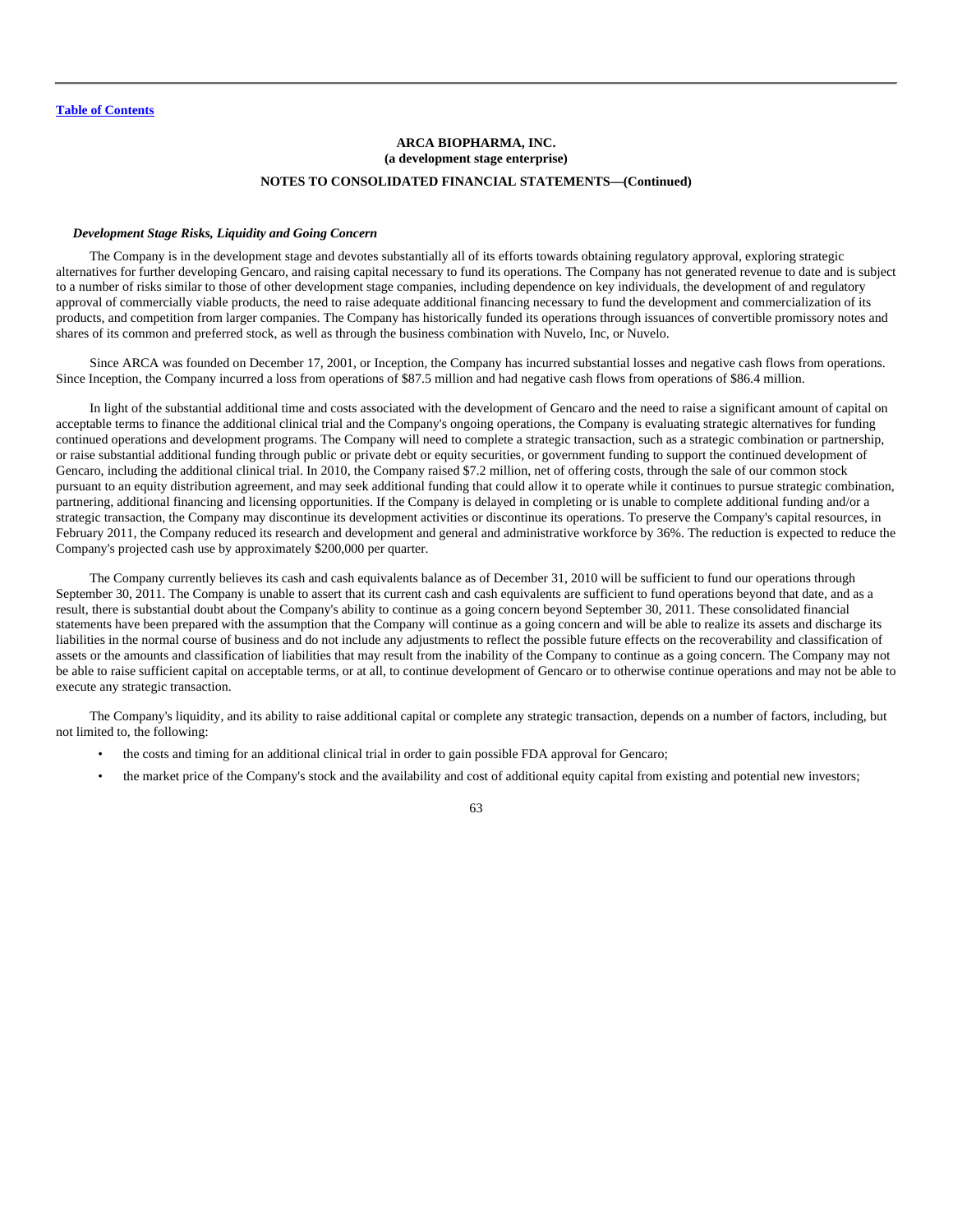# **ARCA BIOPHARMA, INC. (a development stage enterprise) NOTES TO CONSOLIDATED FINANCIAL STATEMENTS—(Continued)**

- the Company's ability to retain the listing of its common stock on the Nasdaq Capital Market;
- general economic and industry conditions affecting the availability and cost of capital;
- potential receipt of government or third party funding to further develop Gencaro or rNAPc2;
- the Company's ability to control costs associated with its operations;
- the costs of filing, prosecuting, defending and enforcing any patent claims and other intellectual property rights; and
- the terms and conditions of the Company's existing collaborative and licensing agreements.

The sale of additional equity or convertible debt securities would likely result in substantial additional dilution to the Company's stockholders. If the Company raises additional funds through the incurrence of indebtedness, the obligations related to such indebtedness would be senior to rights of holders of the Company's capital stock and could contain covenants that would restrict the Company's operations. The Company also cannot predict what consideration might be available, if any, to the Company or its stockholders, in connection with any strategic transaction. Should strategic alternatives or additional capital not be available to the Company in the near term, or not be available on acceptable terms, the Company may be unable to realize value from its assets and discharge its liabilities in the normal course of business which may, among other alternatives, cause the Company to further delay, substantially reduce or discontinue operational activities to conserve its cash resources.

### *Merger with Nuvelo, Inc.*

On January 27, 2009, the Company completed a business combination, or the Merger, with ARCA Colorado in accordance with the terms of that Agreement and Plan of Merger and Reorganization, dated September 24, 2008, and amended on October 28, 2008 (as amended, the "Merger Agreement"), in which a wholly-owned subsidiary of Nuvelo merged with and into ARCA Colorado, with ARCA Colorado continuing after the Merger as the surviving corporation and a wholly-owned subsidiary of Nuvelo. Immediately following the Merger, the Company changed its name from Nuvelo, Inc. to ARCA biopharma, Inc. The business combination is treated as a reverse merger for accounting purposes, and ARCA Colorado is the accounting acquirer, and the entity formerly known as Nuvelo, Inc. is the acquired company ("Nuvelo"). The results of operations and cash flows for the year ended December 31, 2009 include the activities of the acquired company since the date of the Merger. Pursuant to the rules and regulations of the United States Securities and Exchange Commission, or the SEC, the historical financial statements of ARCA Colorado replaced the historical financial statements of the acquired company, and the disclosures in this report relating to the pre-Merger business of the Company, unless noted as being the business of Nuvelo prior to the Merger, pertain to the business of ARCA Colorado prior to the Merger. See Note 3 for further discussion of the Merger.

#### *Merger Exchange Ratio and Reverse Stock Split*

In conjunction with and immediately prior to the Merger, Nuvelo effected a 20-for-1 reverse stock split. As a result, and in accordance with the Merger Agreement, each outstanding common share and warrant or option to purchase ARCA Colorado's common stock prior to the Merger was converted into the right to receive or purchase 0.16698070, or the Exchange Ratio, shares of the Company's common stock, which Exchange Ratio incorporates the effect of the reverse stock split. All common shares, options and warrants to purchase common shares and per common share amounts for all periods presented in the accompanying financial statements and notes have been adjusted retroactively to reflect the effect of the Exchange Ratio, except for the par value per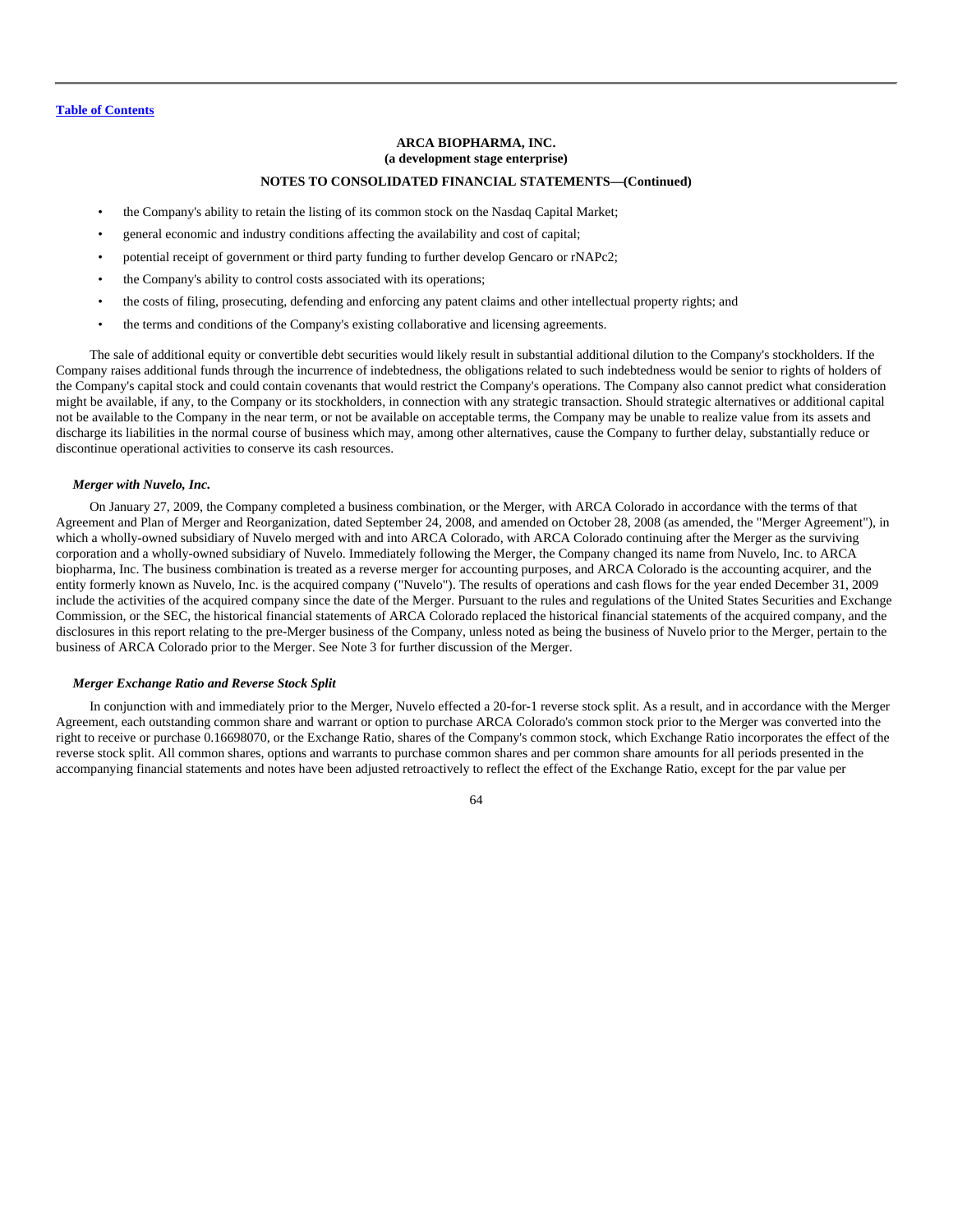share and the number of shares authorized, which are not affected by the Exchange Ratio. The accompanying consolidated financial statements and notes have not been adjusted to retroactively reflect the effect of the Exchange Ratio on preferred shares, warrants to purchase preferred shares, and per preferred share amounts.

## *Basis of Presentation*

The Company has generated no revenue to date and its activities have consisted of seeking regulatory approval, research and development, exploring strategic alternatives for further developing and commercializing Gencaro, and raising capital. Accordingly, the Company is considered to be in the development stage at December 31, 2010.

#### *Accounting Estimates in the Preparation of Financial Statements*

The preparation of financial statements in conformity with accounting principles generally accepted in the United States of America requires management to make estimates and assumptions that affect the reported amounts of assets and liabilities and disclosure of contingent assets and liabilities at the date of the financial statements and the reported amounts of expenses during the reporting period. The Company bases estimates on various assumptions that are believed to be reasonable under the circumstances. The Company believes significant judgment was involved in estimating the fair value of assets acquired and liabilities assumed in the Merger, including in-process research and development, facility exit costs, clinical trial accruals, and in estimating other accrued liabilities, stock-based compensation, and income taxes. Additionally, significant estimates and judgment are required in the evaluation of inprocess research and development for impairment. Management is continually evaluating and updating these estimates, and it is possible that these estimates will change in the future or that actual results may differ from these estimates.

## *Cash Equivalents*

Cash equivalents generally consist of money market funds and debt securities with maturities of 90 days or less at the time of purchase. The Company invests its excess cash in securities with strong ratings and has established guidelines relative to diversification and maturity with the objective of maintaining safety of principal and liquidity.

The Company classifies all cash equivalents as available-for-sale securities, and records investments at fair value. Unrealized holding gains and losses on available-for-sale securities, net of any tax effect, are excluded from earnings and are reported in accumulated other comprehensive income (loss), a separate component of stockholders' equity, until realized. The specific identification method is utilized to calculate the cost to determine realized gains and losses from the sale of available-for-sale securities. Realized gains and losses are included in interest income in the consolidated statements of operations.

#### *Concentrations of Credit Risk*

Financial instruments that potentially subject the Company to significant concentrations of credit risk consist primarily of cash and cash equivalents and other receivables. The Company has no off-balance-sheet concentrations of credit risk, such as foreign exchange contracts, option contracts, or foreign currency hedging arrangements. The Company maintains cash and cash equivalent balances in the form of bank demand deposits, money market fund accounts and debt securities with financial institutions that management believes are creditworthy. Such balances may at times exceed the insured amount.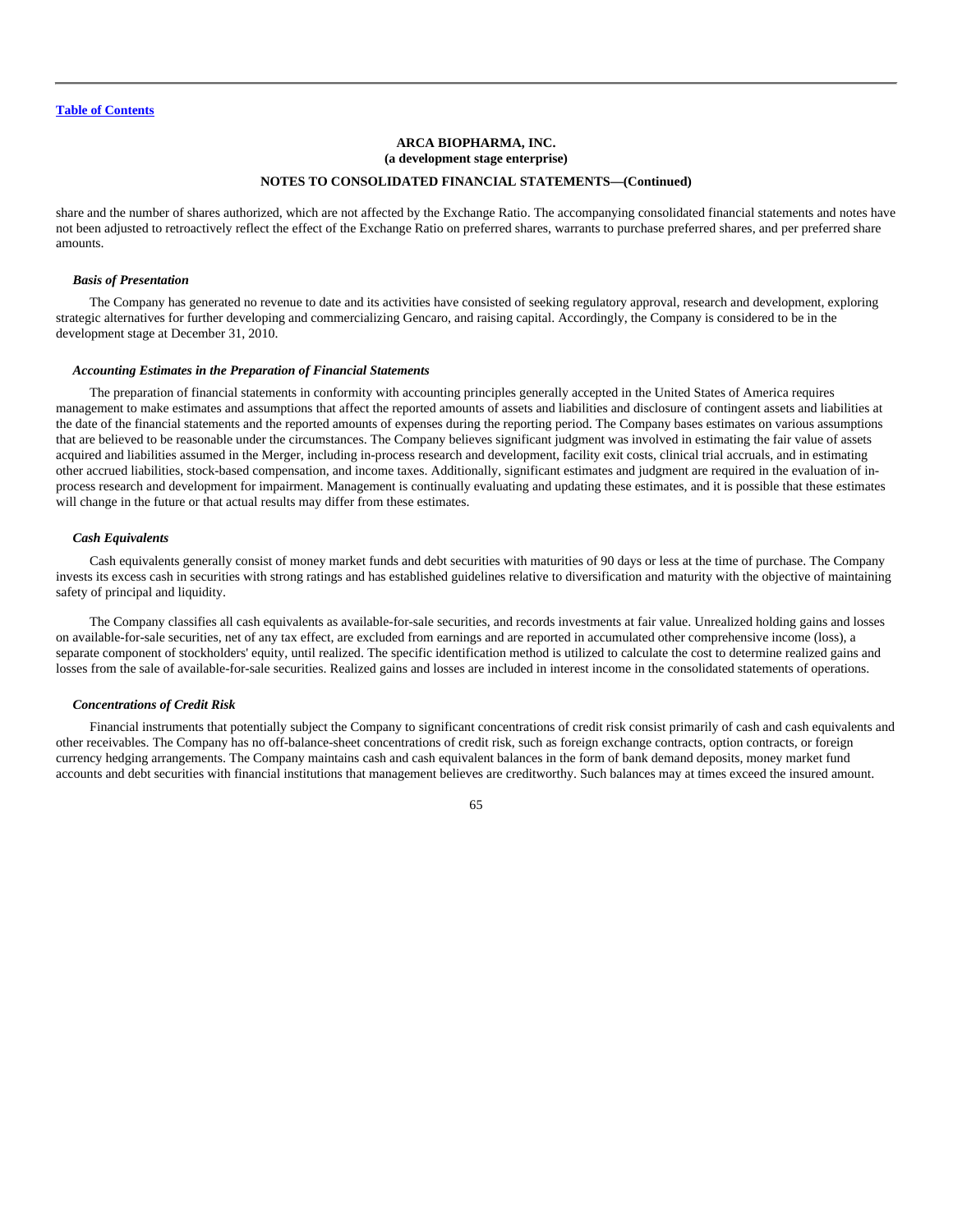#### *Property and Equipment*

Property and equipment are stated at cost less accumulated depreciation and amortization. Cost includes expenditures for equipment, leasehold improvements, replacements, and renewals. Maintenance and repairs are charged to expense as incurred. When assets are sold, retired, or otherwise disposed of, the cost and accumulated depreciation are removed from the accounts and any resulting gain or loss is reflected in operations. The cost of property and equipment is depreciated using the straight-line method over the estimated useful lives of the related assets. Leasehold improvements are amortized over the shorter of the life of the lease or the estimated useful life of the assets. Property and equipment acquired in the Merger were recorded at the estimated fair value as of the date of the Merger, and are subsequently depreciated using the straight-line method over the estimated remaining useful lives of the related assets.

#### *Long-Lived Assets and Impairments*

The Company reviews long-lived assets whenever events or changes in circumstances indicate that the carrying value of such assets may not be recoverable. As a development stage company, the Company has not generated positive cash flows from operations, and such cash flows may not materialize for a significant period in the future, if ever. Additionally, the Company may make changes to its business plan that would result in changes to expected cash flows from long-lived assets. It is reasonably possible that future evaluations of long-lived assets, including changes from the Company's current expected use of long-lived assets, may result in material impairments.

#### *Accrued Expenses*

As part of the process of preparing its financial statements, the Company is required to estimate accrued expenses. This process involves identifying services that third parties have performed on the Company's behalf and estimating the level of service performed and the associated cost incurred for these services as of the balance sheet date. Examples of estimated accrued expenses include contract service fees, such as fees payable to contract manufacturers in connection with the production of materials related to the Company's drug product, and professional service fees, such as attorneys, consultants, and clinical research organizations. The Company develops estimates of liabilities using its judgment based upon the facts and circumstances known at the time.

#### *Segments*

The Company operates in one segment. Management uses one measure of profitability and does not segment its business for internal reporting.

#### *Research and Development*

Research and development costs are expensed as incurred. These consist primarily of salaries, contract services, and supplies.

Costs related to clinical trial and drug manufacturing activities are based upon estimates of the services received and related expenses incurred by contract research organizations, or CROs, clinical study sites, drug manufacturers, collaboration partners, laboratories, consultants, or otherwise. Related contracts vary significantly in length, and could be for a fixed amount, a variable amount based on actual costs incurred, capped at a certain limit, or for a combination of these elements. Activity levels are monitored through communications with the vendors, including detailed invoices and task completion review, analysis of expenses against budgeted amounts,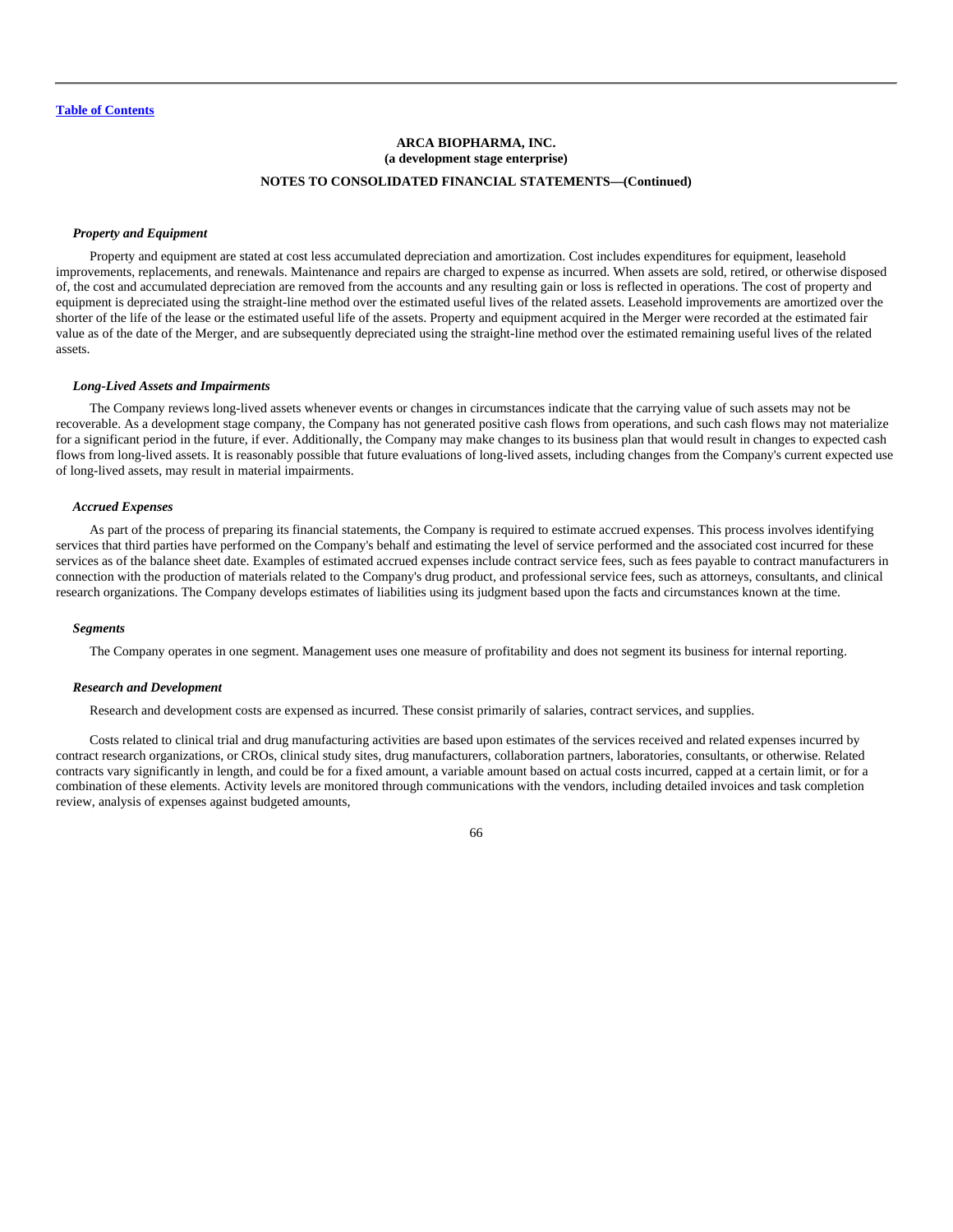and pre-approval of any changes in scope of the services to be performed. Certain significant vendors may also provide an estimate of costs incurred but not invoiced on a periodic basis. Expenses related to the CROs and clinical studies are primarily based on progress made against specified milestones or targets in each period.

## *Stock-Based Compensation*

The Company's stock-based compensation cost recognized includes: (a) compensation costs for current period vesting of all share-based awards granted prior to January 1, 2006, based on the intrinsic value method, and (b) compensation cost for current period vesting of all share-based awards granted or modified subsequent to January 1, 2006, based on the estimated grant date fair value. The Company recognizes compensation costs for its share-based awards on a straight-line basis over the requisite service period for the entire award, as adjusted for expected forfeitures.

From Inception through December 31, 2005, the Company accounted for issuances of stock-based compensation under the intrinsic-value-based method of accounting. Under this method, compensation expense is generally recorded on the date of grant only if the estimated fair value of the underlying stock exceeds the exercise price.

### *Income Taxes*

The current provision for income taxes represents actual or estimated amounts payable or refundable on tax returns filed or to be filed each year. Deferred tax assets and liabilities are recognized for the estimated future tax consequences attributable to differences between the financial statement carrying amounts of existing assets and liabilities and their respective tax bases and operating loss and tax credit carryforwards. The effect on deferred tax assets and liabilities of a change in tax rates is recognized in the period that includes the enactment date. The overall change in deferred tax assets and liabilities for the period measures the deferred tax expense or benefit for the period. The measurement of deferred tax assets may be reduced by a valuation allowance based on judgmental assessment of available evidence if deemed more likely than not that some or all of the deferred tax assets will not be realized. The Company has recorded a valuation allowance against its deferred tax assets, as management has concluded that it is more likely than not that the net deferred tax asset will not be realized through future taxable income, based primarily on the Company's history of operating losses. As a result of the Merger, a change of ownership of Nuvelo per Internal Revenue Code Section 382 occurred, and accordingly, the Company's ability to utilize Nuvelo's pre-Merger net operating loss carryforwards has been substantially reduced.

#### *Reclassifications*

Certain reclassifications have been made in the prior year consolidated financial statements to conform to the 2010 financial statement presentation. These reclassifications have no impact on net income.

#### *Accounting Standards Updates*

In January 2010, the Financial Accounting Standards Board, or FASB, issued FASB Accounting Standards Update, or ASU, 2010-06, *Fair Value Measurements and Disclosures: Improving Disclosures about Fair Value Measurements*, or ASU 2010-06, which amends FASB Accounting Standards Codification, or ASC, Topic 820-10, *Fair Value Measurements and Disclosures*. The update provides additional disclosures for transfers in and out of Levels 1 and 2 and for activity in Level 3 and clarifies certain other existing disclosure requirements.

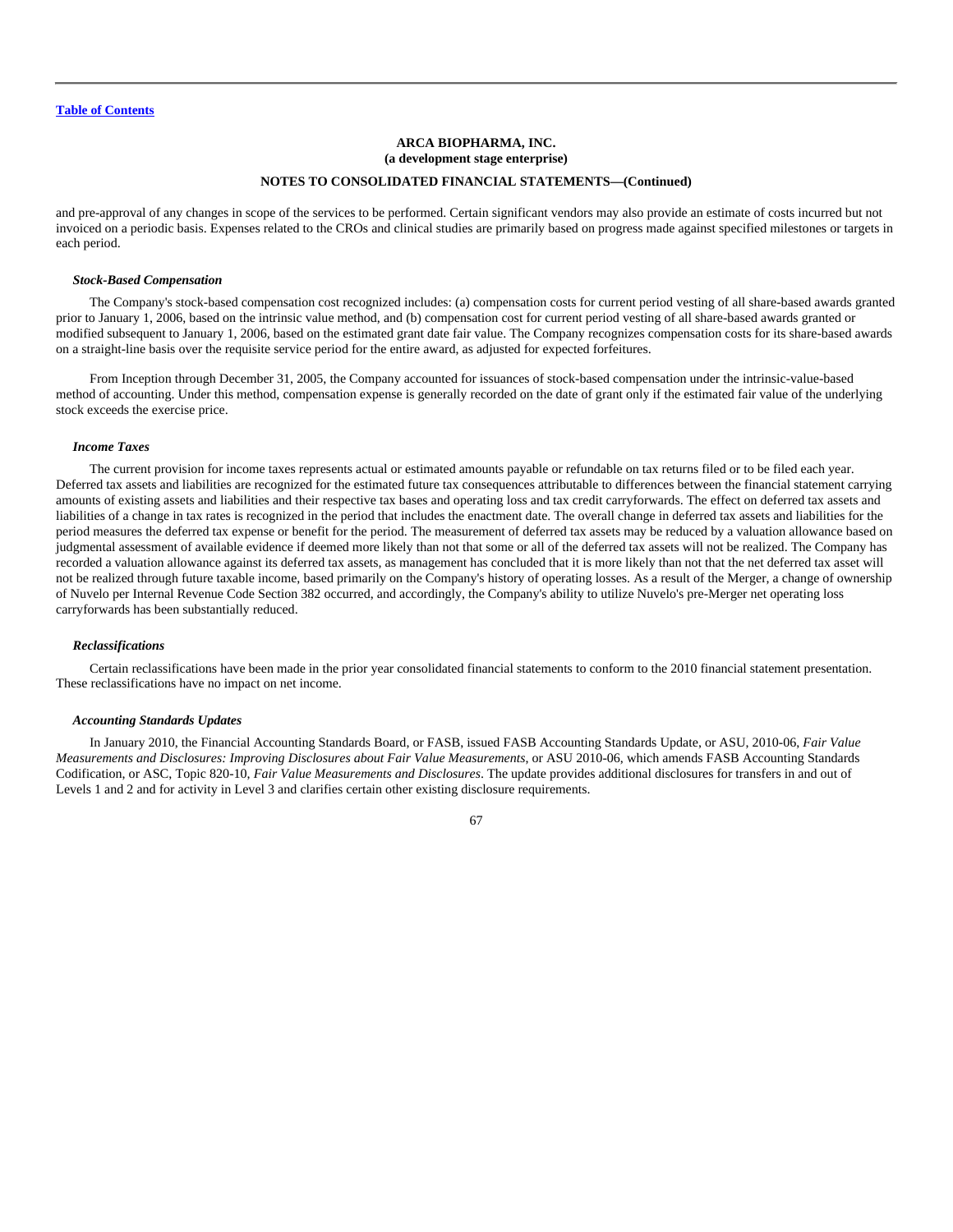The Company adopted ASU 2010-06 beginning January 1, 2010. This update had no impact on the Company's financial position, results of operations or cash flows.

### **(2) Earnings (Loss) Per Share**

The Company calculates basic earnings per share by dividing (loss) earnings attributable to common stockholders by the weighted average common shares outstanding during the period, excluding common stock subject to vesting provisions. Diluted earnings per share is computed by dividing (loss) earnings attributable to common stockholders by the weighted average number of common shares outstanding during the period increased to include, if dilutive, the number of additional common shares that would have been outstanding if the potential common shares had been issued. The Company's potentially dilutive shares include redeemable convertible preferred stock and convertible notes payable outstanding prior to the Merger and options and warrants.

A reconciliation of the numerator and denominator used in the calculation of basic and diluted loss per share follows:

|                                                                                                     |  | <b>Years Ended December 31,</b> |  |           |
|-----------------------------------------------------------------------------------------------------|--|---------------------------------|--|-----------|
| (In thousands, except shares and per share data)                                                    |  | 2010                            |  | 2009      |
| Net loss                                                                                            |  | $(8,420)$ \$                    |  | (9,138)   |
| Less: Accretion of redeemable convertible preferred stock                                           |  |                                 |  | (135)     |
| Deemed preferred stock dividend for additional common shares issuable under anti-dilution provision |  |                                 |  | (781)     |
| Net loss available to common shareholders                                                           |  | (8,420)                         |  | (10,054)  |
| Weighted average shares of common stock outstanding                                                 |  | 8.523.018                       |  | 7,115,192 |
| Less: Weighted average shares of unvested common stock                                              |  | (16,698)                        |  | (22, 874) |
| Total weighted average shares used in computing net loss per share available to common stockholders |  | 8,506,320                       |  | 7,092,318 |
| Basic and diluted loss per share                                                                    |  | (0.99)                          |  | (1.42)    |

Potentially dilutive securities representing 1.3 million and 1.7 million weighted average shares of common stock were excluded for the years ended December 31, 2010 and 2009, respectively, because including them would have an anti-dilutive effect on net loss attributable to common stockholders per share.

#### **(3) Merger with Nuvelo, Inc. on January 27, 2009**

On January 27, 2009, the Company completed the Merger, with ARCA Colorado in accordance with the terms of the Merger Agreement, in which a wholly-owned subsidiary of Nuvelo merged with and into ARCA Colorado, with ARCA Colorado continuing after the Merger as the surviving corporation and a wholly-owned subsidiary of Nuvelo. Immediately following the Merger, the Company changed its name from Nuvelo, Inc. to ARCA biopharma, Inc., and its common stock began trading on the Nasdaq Global Market under the symbol "ABIO" on January 28, 2009. On March 7, 2011, the listing of the Company's common stock was transferred from the Nasdaq Global Market to the Nasdaq Capital Market.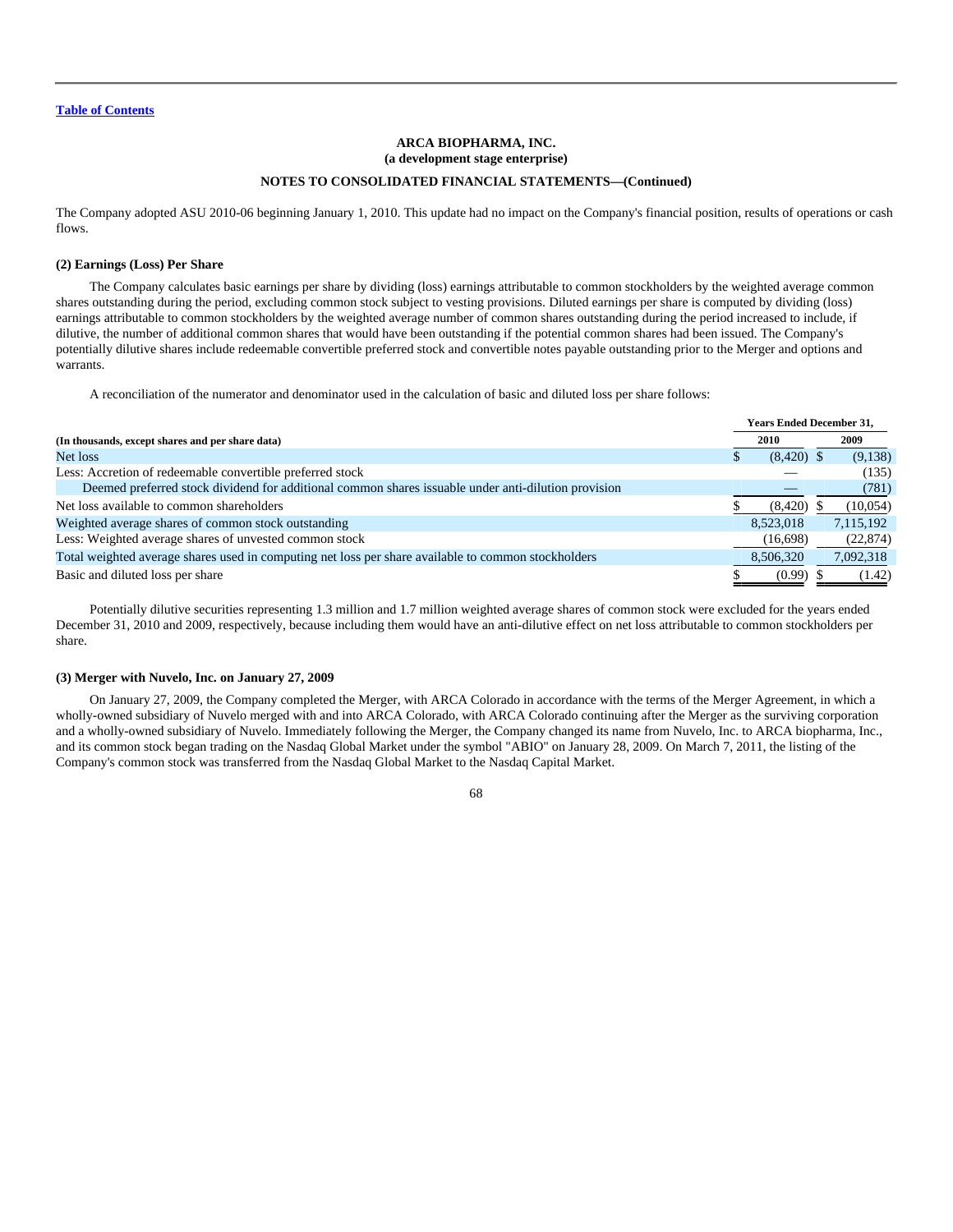The Merger was treated as a reverse merger and accounted for as a business combination using the acquisition method of accounting in accordance with ASC 805. For accounting purposes, ARCA Colorado was considered to have acquired Nuvelo in the Merger, as the stockholders of ARCA Colorado prior to the Merger had a controlling interest in the combined company and the Company's management is the former management of ARCA Colorado. The results of operations and cash flows include the activities of Nuvelo since the date of the Merger. Pursuant to the rules and regulations of the United States Securities and Exchange Commission, or the SEC, the historical financial statements of ARCA Colorado replaced the historical financial statements of Nuvelo, and the disclosures in this report relating to the pre-Merger business of the Company, unless noted as being the business of Nuvelo prior to the Merger, pertain to the business of ARCA Colorado prior to the Merger.

The estimated total acquisition consideration of \$11.9 million to acquire Nuvelo was based on the market capitalization of Nuvelo as of January 27, 2009 and the estimated fair values of its vested stock options and warrants outstanding on that date, as this was deemed the most reliable measure of the consideration effectively transferred to acquire Nuvelo on that date. The Company estimated the net assets acquired in the Merger to be \$37.2 million, including \$45.5 million of cash, cash equivalents and marketable securities. In accordance with ASC 805, any excess of fair value of net assets acquired in a business combination over the acquisition consideration results in a gain on bargain purchase, and as a result, the Company recorded a gain on bargain purchase of \$25.3 million.

The following table provides supplemental pro forma financial information for the year ended December 31, 2009 as if the acquisition had occurred as of the beginning of 2009. The unaudited pro forma results exclude the nonrecurring charges for the merger transaction costs and the gain on bargain purchase. The unaudited pro forma results do not reflect any operating efficiencies or potential cost savings that may result from the consolidation of the operations of ARCA Colorado and Nuvelo. Accordingly, these unaudited pro forma results are presented for illustrative purposes and are not intended to represent or be indicative of the actual results of operations of the combined company that would have been achieved had the acquisition occurred at the beginning of 2009, nor are they intended to represent or be indicative of future results of operations.

|                                       | Year Ended,              |
|---------------------------------------|--------------------------|
| (in thousands, except per share data) | <b>December 31, 2009</b> |
| Revenue                               | $\overline{\phantom{a}}$ |
| Net loss                              | (34,937)                 |
| Net loss per share, basic and diluted | (4.62)                   |

#### **(4) Financial Instruments**

Fair value is defined as the price that would be received to sell an asset or paid to transfer a liability in an orderly transaction between market participants at the measurement date (exit price). Inputs used to measure fair value are classified into the following hierarchy:

- Level 1—Unadjusted quoted prices in active markets for identical assets or liabilities
- Level 2—Unadjusted quoted prices in active markets for similar assets or liabilities; unadjusted quoted prices for identical or similar assets or liabilities in markets that are not active; or inputs other than quoted prices that are observable for the asset or liability
- Level 3—Unobservable inputs for the asset or liability

The Company's financial assets include \$7.0 million at December 31, 2010 and \$7.4 million at December 31, 2009, in money market funds, classified as cash equivalents, which are measured at fair value based on Level 1 inputs on a recurring basis.

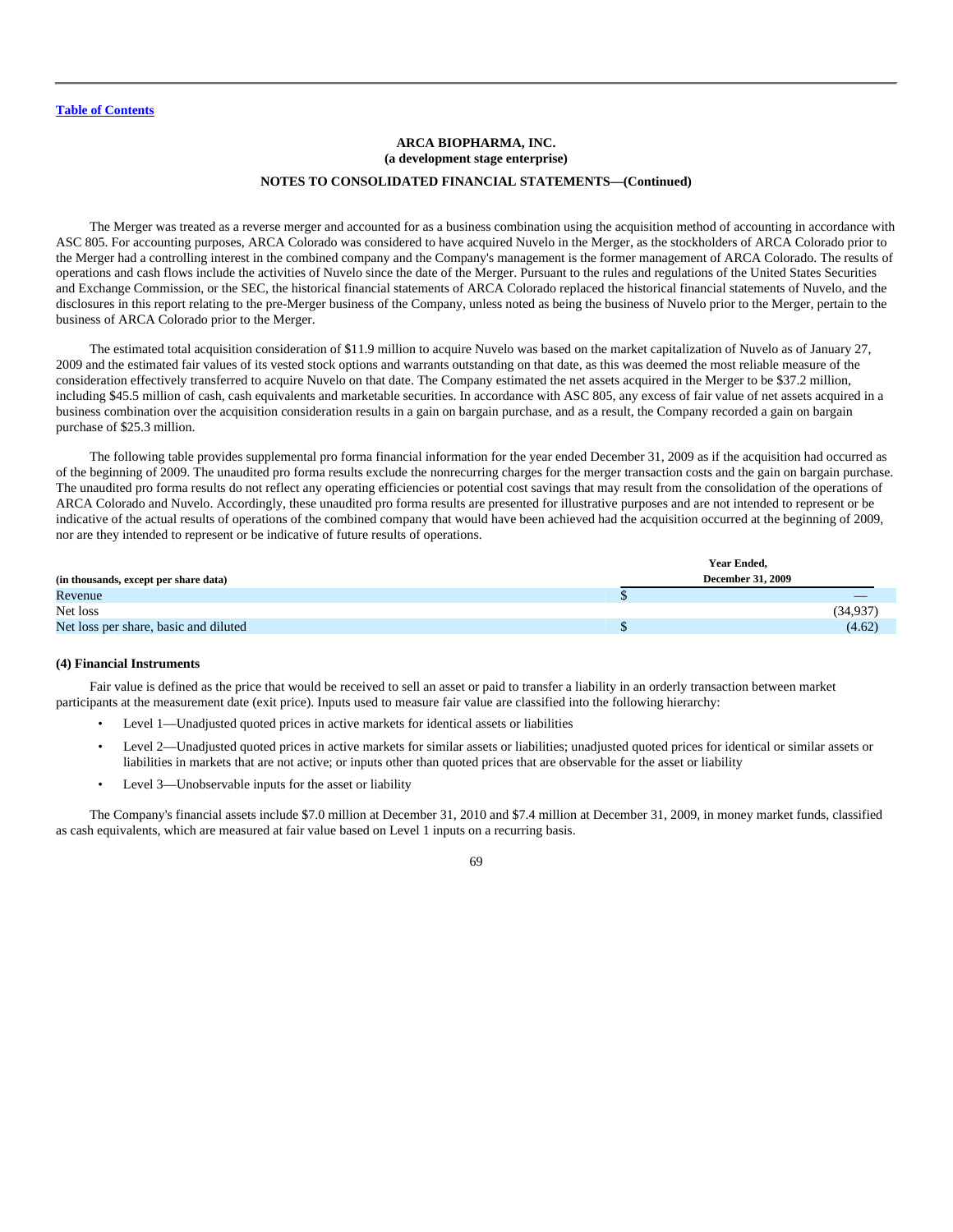## *Fair Value of Other Financial Instruments*

The carrying amount of other financial instruments, including cash and accounts payable, approximated fair value due to their short maturities. As of December 31, 2010 and 2009, the Company did not have any debt outstanding.

## **(5) Property and Equipment**

Property and equipment consist of the following (in thousands):

|                                                |                             |       | December 31, |
|------------------------------------------------|-----------------------------|-------|--------------|
| <b>Estimated Life</b>                          | December 31,<br><b>2010</b> | 2009  |              |
| 3 years                                        |                             | 206   | <b>200</b>   |
| 5 years                                        |                             | 142   | 142          |
| 5 years                                        |                             | 398   | 398          |
| 3 years                                        |                             | 176   | 183          |
| Lesser of useful life or life of the lease     |                             | 744   | 744          |
|                                                |                             | 1,666 | 1,667        |
| Less accumulated depreciation and amortization |                             | (976) | (641)        |
|                                                |                             | 690   | 1.026        |
|                                                |                             |       |              |

For the years ended December 31, 2010 and 2009, and for the period from Inception through December 31, 2010, depreciation and amortization expense was \$338,000, \$457,000 and \$1.1 million, respectively.

For the year ended December 31, 2009, the Company recorded an impairment charge of \$125,000, based upon management's determination of excess carrying value of certain computer and office equipment over the fair value less cost to sell. This impairment charge is the result of the following two activities. In conjunction with the lease termination and exit of the San Carlos facility in the third quarter of 2009, the remaining office equipment was determined to be impaired resulting in a \$42,000 charge. In the second quarter of 2009, as a result of the reduction in force, management reviewed excess computer and office equipment for impairment and recognized a charge of \$83,000. The impairment charges are classified as restructuring expense in the consolidated statement of operations.

### **(6) In-Process Research and Development**

The Company acquired an IPR&D asset through the Merger related to projects associated with Nuvelo's NU172 program. The Company, with the assistance of a valuation firm, determined the estimated fair value of this asset as of the acquisition date. The estimated fair value as of the acquisition date of \$6.0 million was determined using an income approach, as well as discussions with Nuvelo's management and a review of certain program-related documents and forecasts of future cash flows. The initial determination and subsequent evaluation for impairment of the IPR&D asset required management to make significant judgments and estimates.

The IPR&D asset was considered an indefinite-lived intangible asset and was therefore not subject to amortization. However, the Company was required to review the asset for impairment at least annually. ARCA performed its annual test for impairment in 2009 as of November 30, 2009. The impairment test consisted of a comparison of the fair value of the IPR&D with its carrying amount. The income approach, a valuation method

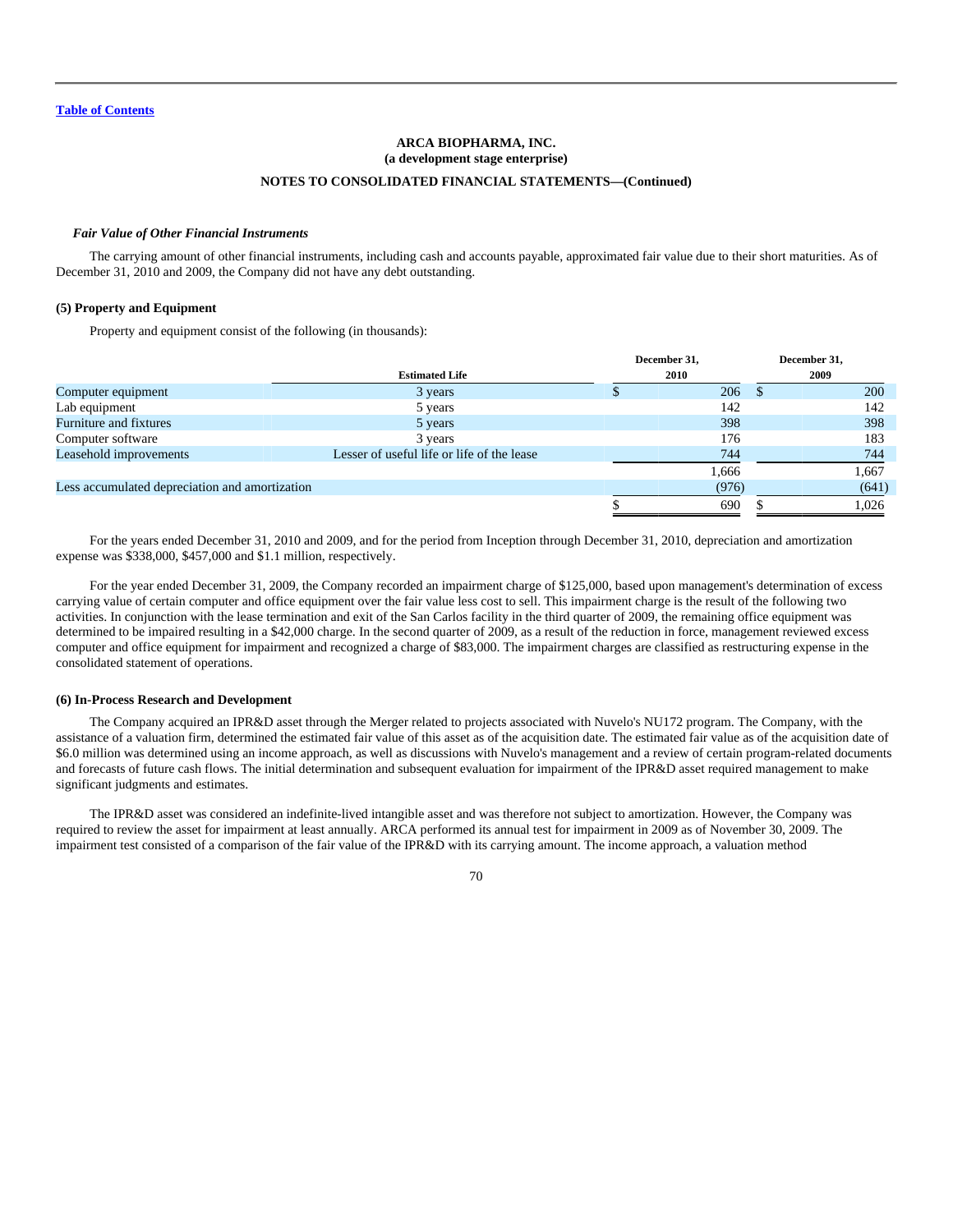that establishes the business value based on a stream of future economic benefits, such as net cash flows, discounted to their present value, included probability adjustments to projected expenses and revenue in order to reflect the expected probabilities of incurring development cost prior to commercialization and the probability of achieving commercial revenue due to risks associated with the drug discovery process and regulatory approval. A risk-adjusted discount rate was utilized to discount the probability adjusted net cash flows to their present value, to reflect the time value of money and risks of commercialization, sales, and competition, which are risk elements explicitly not addressed in the probability adjustments.

The evaluation considered multiple factors influencing the value of the asset, including:

- the impact of capital market conditions, particularly increases in the cost of capital for the biopharmaceutical industry;
- the impact of delays in the drug development timeline, including, but not limited to,
	- the impact of the limited development activity subsequent to the Merger,
	- the impact on the drugs projected revenue as a result of a delay in commercialization, considering the fixed patent expiry, and
	- the impact of increased risk of competition; and
- the increasing likelihood of new healthcare legislation that could negatively impact the reimbursement to be received and increase pricing pressure for the drug.

The evaluation of these factors, along with other uncertainties, lead the Company to believe that the in-process research and development asset no longer had value as the fair value indicated by the Company's analysis was zero. As the carrying amount of the IPR&D exceeded its estimated fair value, an impairment loss was recognized in an amount equal to that excess. Accordingly, the Company recorded a loss on impairment for the full balance of the asset totaling \$6.0 million in the fourth quarter of 2009. The Company's related deferred tax liability of \$2.3 million was also written-off, and was recorded on the consolidated statement of operations as benefit from income taxes.

## **(7) Restructuring**

In the second quarter of 2009, the Company implemented a restructuring plan under which it terminated 44 employees from its research and development and selling, general and administrative functions. The Company implemented the restructuring plan in connection with its strategy to seek alternatives for commercializing Gencaro and to lower operating expenses to preserve the Company's capital resources. As a result of the restructuring plan, the Company recorded a restructuring charge of \$1.1 million for personnel-related termination costs, of which \$675,000 related to severance amounts to be paid in cash and \$387,000 relates to the acceleration of vesting on outstanding stock options. The Company completed all payments associated with this restructuring plan by December 31, 2009.

During the third quarter of 2009, the Company negotiated early terminations of the lease obligations related to the facilities in Sunnyvale, CA and San Carlos, CA, which were assumed in the Merger, resulting in a net charge of approximately \$1.2 million.

As part of the restructuring and lease terminations, management reviewed excess computer and office equipment for impairment, and recorded impairment charges of \$125,000, based on the excess of the carrying value over the estimated fair value less estimated costs to sell. The impairment charge is classified as restructuring expense in the consolidated statement of operations.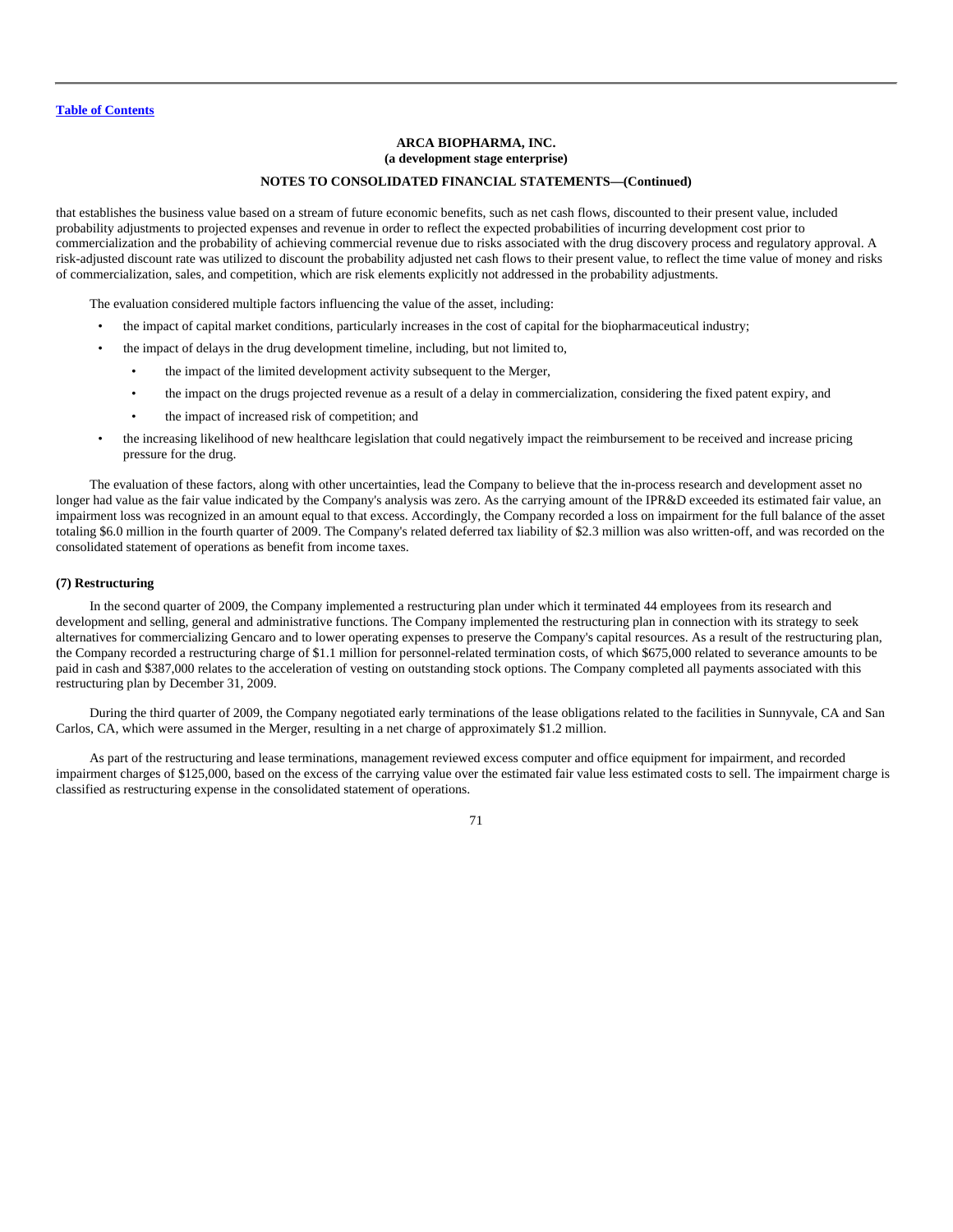#### **(8) Related Party Arrangements**

## *Transactions with the Company's President and Chief Executive Officer*

Effective July 1, 2010, the Company entered into an unrestricted research grant with its President and Chief Executive Officer's research laboratory, or the Lab, for \$269,000 for a one-year term for the advancement of research in chronic heart failure. For the period from July 1, 2009 through June 30, 2010, the Company provided funding to the Lab under another unrestricted research grant for \$242,000. In the first half of 2009 the Company provided research funding for the lab of approximately \$121,000, in accordance with a similar unrestricted research grant arrangement. Funding of the unrestricted research grants is contingent upon the Company's financial condition, and can be deferred or terminated at the Company's discretion. Total expense under these arrangements for the years ended December 31, 2010 and 2009 was \$255,000 and \$220,000, respectively, and \$1.2 million from Inception through December 31, 2010.

The Company is a party to a materials transfer agreement with the University of Colorado, under which the Company has agreed to pay \$35,000 per year to maintain the Heart Tissue Bank associated with the President and Chief Executive Officer's research lab at the University of Colorado. Total expense for the years ended December 31, 2010 and 2009 was \$26,000 and \$35,000, respectively, and was \$201,000 from Inception through December 31, 2010.

## **(9) Commitments and Contingencies**

In addition to the legal matters discussed in Note 12, the Company has or is subject to the following commitments and contingencies:

### *Employment Agreements*

The Company maintains employment agreements with several key executive employees. The agreements may be terminated at any time by the Company with or without cause upon written notice to the employee, and entitle the employee to wages in lieu of notice for periods not exceeding one calendar year from date of termination without cause or by the employee for good reason. Certain of these agreements also provide for payments to be made under certain conditions related to a change in control of the Company.

## *Operating Leases*

The Company is party to a lease agreement, dated February 8, 2008, for approximately 15,000 square feet of an office facility in Broomfield, Colorado, which serves as the Company's primary business offices. The lease has a term of five years with rights to extend the term for two additional three year periods. Per the lease agreement, base rent is subject to annual increases of approximately three percent per year. The rent expense for the lease is being recognized on a straight-line basis over the lease term. Tenant improvement reimbursements from the landlord totaled \$593,000 which were recorded as deferred rent and are amortized as reductions to rent expense over the lease term. Rent expense under this lease for the years ended December 31, 2010 and 2009 was \$123,000, and was \$317,000 from Inception through December 31, 2010.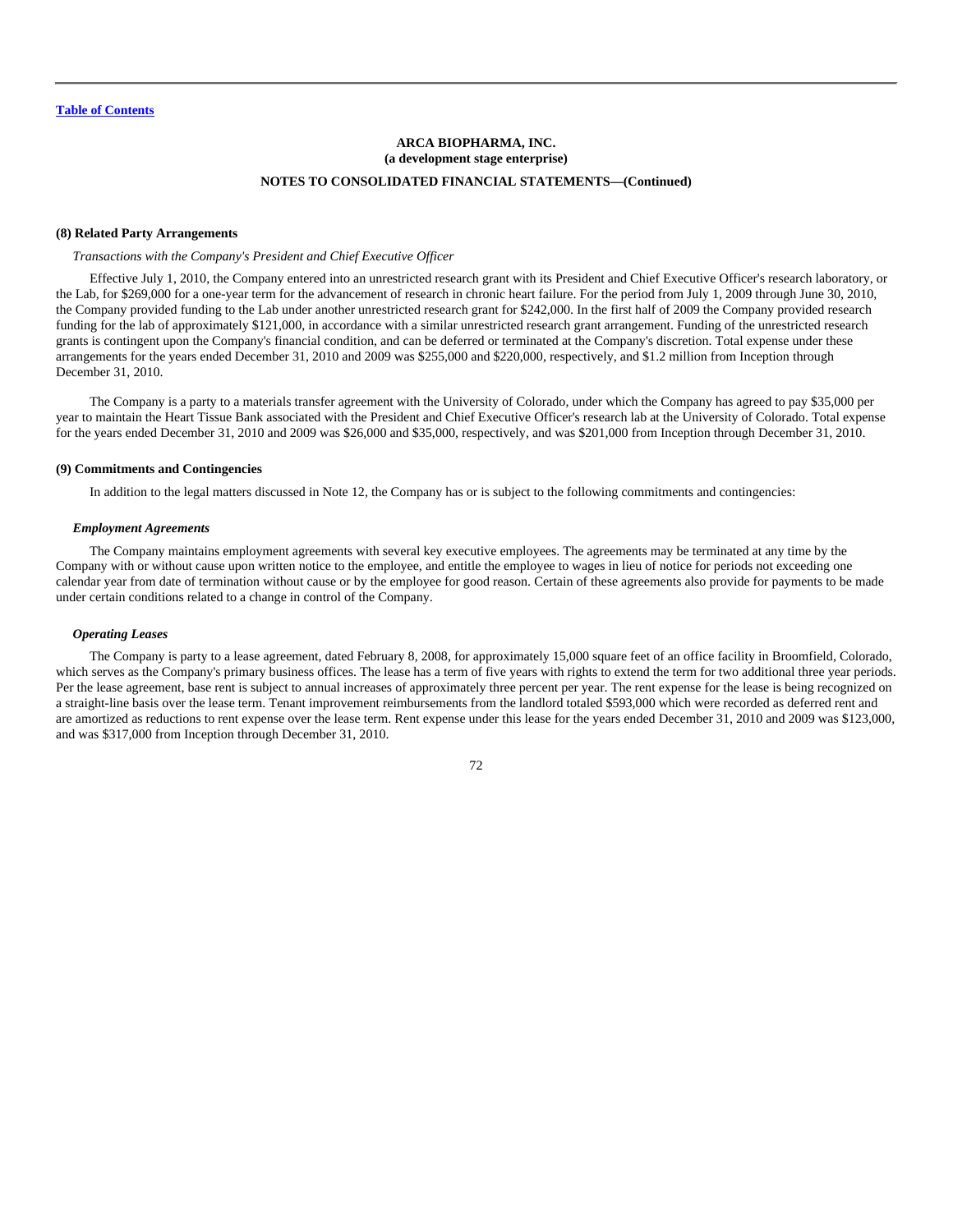Below is a summary of the future minimum lease payments committed under Company's facility in Broomfield, Colorado as of December 31, 2010 (in thousands):

| 2011                                 | 244               |
|--------------------------------------|-------------------|
| 2012                                 | $\sim$ $-$<br>ر _ |
| 2013                                 | 29                |
| Total future minimum rental payments |                   |

#### *University of Cincinnati*

On December 2, 2009, the Company entered into an agreement with the University of Cincinnati that gives the Company the exclusive option to license exclusive, worldwide rights to a portfolio of certain patent rights relating to genetic polymorphisms of adrenergic cardiac receptors, including, but not limited to, the option to exclusively license all of the rights previously sublicensed nonexclusively under the agreement with CardioDx, Inc, which terminated on April 10, 2010. These rights include those for developing and commercializing diagnostics for the receptor polymorphisms that may indicate which patients will respond most favorably to Gencaro. The agreement has been amended to extend the period of the option from December 2, 2010 through March 31, 2011. As consideration for the option, the Company has assumed the reasonable costs of prosecuting the associated patent rights.

#### *Laboratory Corporation of America*

In February 2007, the Company entered into a commercialization and licensing agreement with Laboratory Corporation of America, or LabCorp, to develop, make, market and sell diagnostic tests in connection with the medical prescription of the Company's lead compound, Gencaro. Under the agreement the Company has licensed to LabCorp certain rights to commercialize a diagnostic test. The license agreement has a term of 10 years. LabCorp has the right to cancel the agreement and give the rights to the diagnostic back to the Company. In addition, the Company granted to LabCorp 16,698 shares of common stock. The shares are subject to a restricted stock agreement in which shares vest upon the attainment of certain regulatory approval and drug product sales milestones.

### *Cardiovascular Pharmacology and Engineering Consultants, LLC, or CPEC*

Under the terms of its strategic license agreement with CPEC, a licensing subsidiary of Indevus Pharmaceuticals Inc. (a wholly owned subsidiary of Endo Pharmaceuticals), holding ownership rights to certain clinical trial data of Gencaro, the Company will incur milestone and royalty obligations upon the occurrence of certain events. In August 2008, the Company paid CPEC a milestone payment of \$500,000 based on the July 31, 2008 submission of its NDA with the FDA. If the FDA grants marketing approval for Gencaro, the Company will owe CPEC another milestone payment of \$8.0 million, which is due within six months after FDA approval. The Company also has the obligation to make milestone payments of up to \$5.0 million in the aggregate upon regulatory marketing approval in Europe and Japan. The Company's royalty obligation ranges from 12.5% to 25% of revenue from the related product based on achievement of specified product sales levels, including a 5% royalty that CPEC is obligated to pay under its original license agreement for Gencaro. The Company has the right to buy down the royalties to a range of 12.5% to 17% by making a payment to CPEC within six months of regulatory approval.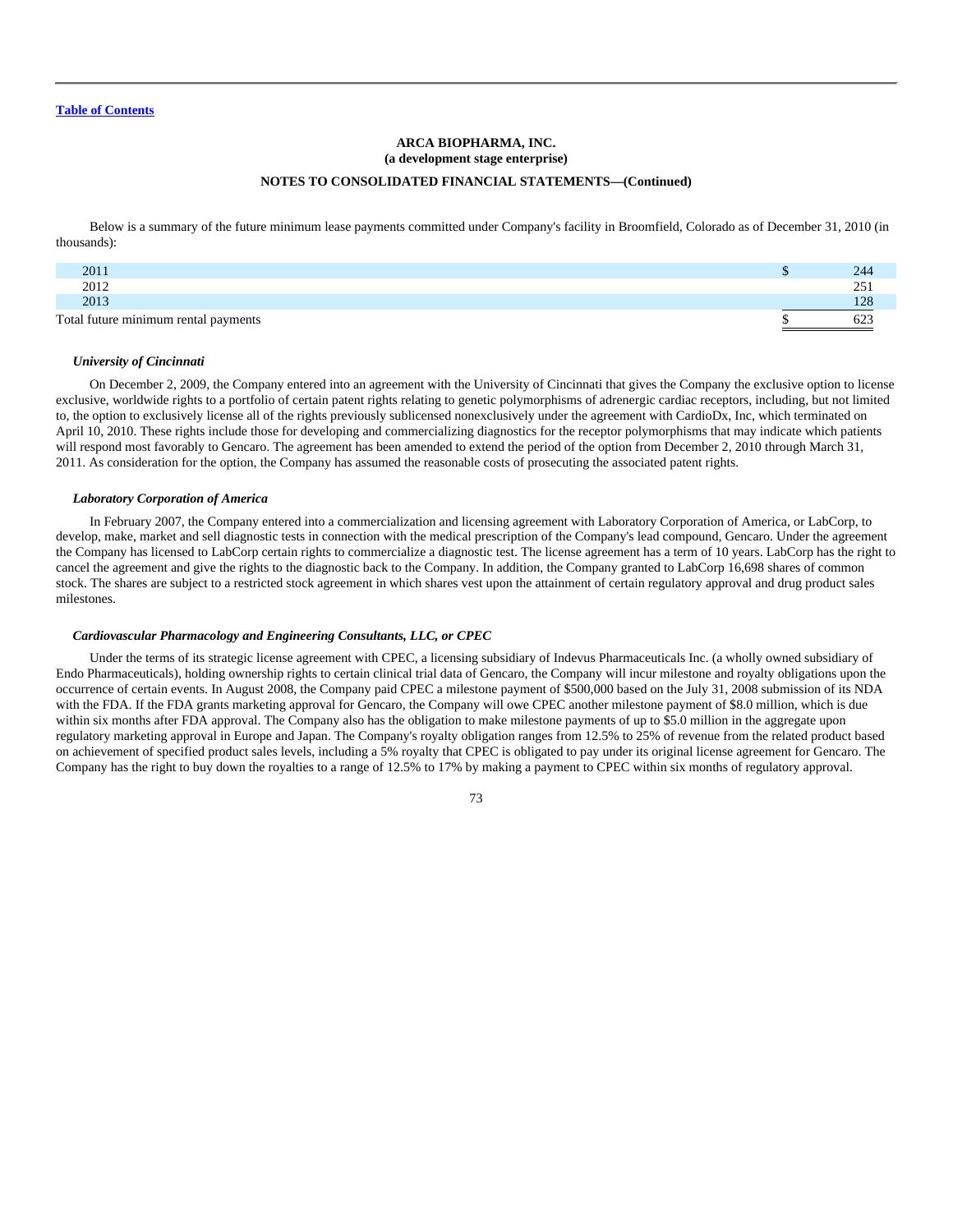### *Dendreon*

In February 2004, Nuvelo obtained exclusive worldwide rights to all indications of rNAPc2 and all other rNAPc molecules owned by Dendreon Corporation as a result of a licensing agreement entered into with them. Under the terms of the agreement, Nuvelo paid Dendreon an upfront fee of \$4.0 million (\$0.5 million in cash and \$3.5 million in Nuvelo common stock) in 2004. Future milestone payments to Dendreon could reach as much as \$2.5 million if rNAPc2 is successfully developed and all commercialization milestones are achieved for the indication of treatment for Ebola virus infection. In addition, such milestones could reach as much as \$23.5 million if rNAPc2 is developed and commercialized for indications other than Ebola virus infection. ARCA currently cannot predict if or when any of these milestones will be achieved. If rNAPc2 is commercialized, ARCA will be responsible for paying royalties to Dendreon based on sales of rNAPc2.

### **(10) Collaborative Agreements**

## *Archemix*

In July 2006, Nuvelo entered into a collaboration agreement with Archemix Corporation, or Archemix. Under the agreement, Archemix was responsible for the discovery of short-acting aptamers targeting the coagulation cascade for use in acute cardiovascular procedures, and the Company was responsible for development and worldwide commercialization of these product candidates. In August 2006, Nuvelo made an upfront license fee payment to Archemix of \$4.0 million, and pursuant to the terms of the agreement committed to funding at least \$5.25 million of Archemix's research over the first three years of the agreement. As of July 2009, this funding commitment had been satisfied. Archemix had the right to receive payments totaling up to \$35.0 million per development compound contingent upon the achievement of specified development and regulatory milestones, along with potential royalty payments based on sales of licensed compounds. In February 2008, Nuvelo paid Archemix a \$1.0 million milestone fee that was accrued upon dosing of the first patient in the Phase 1 trial for NU172.

On April 20, 2010, the Company amended its collaboration agreement with Archemix for the discovery and development of novel aptamers with anticoagulation activities, or the Amended Agreement. In the Amended Agreement, the parties modified certain financial provisions and certain other provisions to reflect the termination of the research and collaboration and limitation of the agreement to NU172. In summary, the agreement was amended, as follows:

- Pursuant to the previous agreement, ARCA funded a research collaboration under which Archemix generated candidate aptamers for ARCA's selection for further development and commercialization. In the Amended Agreement, ARCA is given sole control over the development, manufacture and commercialization of NU172, and no further research or development collaboration is provided for.
- Under the previous agreement, for each product resulting from the collaboration, ARCA had the obligation to fund the development and commercialization of such product and pay milestones and royalties to Archemix on the net sales for such product. However, Archemix had the option to share in 25% of the expenses incurred and profits obtained from the development and commercialization of such product, which election Archemix could make after the inception of the Phase 3 clinical trial for the product. In the Amended Agreement, Archemix no longer has such participation right, but will have the right to receive milestones and royalties on the net sales of NU172, if any, on the same terms and conditions as those under the previous agreement.
- The Amended Agreement revises the exclusivity provision to provide that Archemix will not, by itself or in collaboration with a third party, develop, manufacture or commercialize short-acting aptamers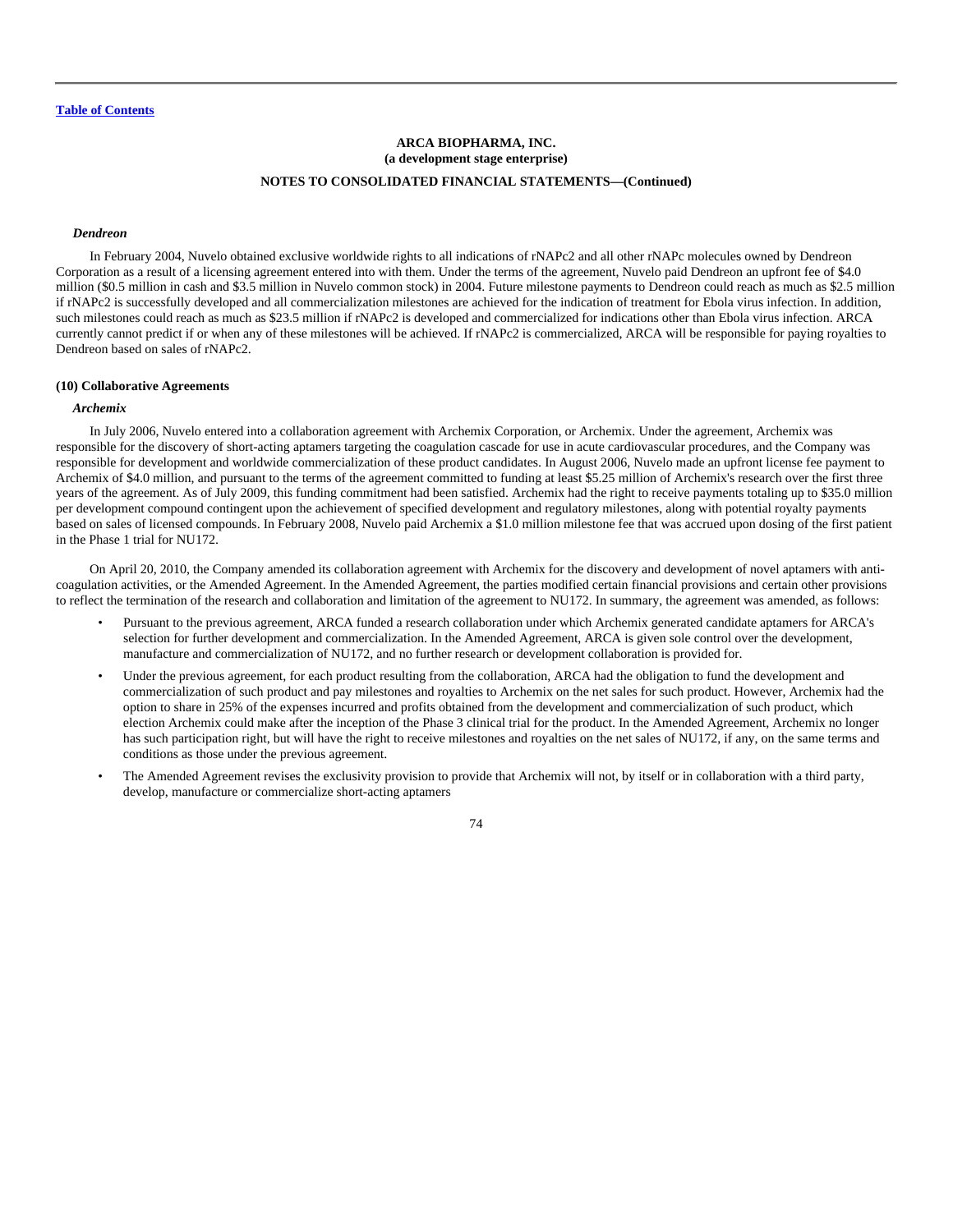that directly inhibit thrombin or are used as a treatment for viral or bacterial infections, and in either case cause a therapeutically-useful level of anticoagulation.

• Pursuant to the previous agreement, ARCA had the obligation to purchase Archemix common stock in an Archemix initial public offering under certain conditions and subject to certain terms. In the Amended Agreement, this obligation is eliminated.

#### **(11) Equity Distribution Agreement**

On December 8, 2009, the Company entered into an equity distribution agreement, or the Agreement, with Wedbush Securities Inc., or the Agent, under which the Company may, from time to time, offer and sell its common stock through the Agent. On April 30, 2010, the Company amended the Agreement to permit it to sell up to an aggregate of \$20 million in shares, which have been registered on a registration statement on Form S-3 (File No. 333-148288). Subject to the filing and effectiveness of a Registration Statement on Form S-3, additional sales of the Company's common stock through the Agent, if any, will be made by means of ordinary brokers' transactions on the Nasdaq market or otherwise at market prices prevailing at the time of sale, in block transactions, or as otherwise agreed upon by the Company and the Agent. The Agent will use commercially reasonable efforts to sell the Company's common stock from time to time, based upon instructions from the Company, including any price, time or size limits or other customary parameters or conditions the Company may impose. The Company will pay the Agent a commission, or allow a discount, as the case may be, in each case equal to 4.5% of the gross sales proceeds of any common stock sold through the Agent, acting as an agent, under the Agreement. The Company may also sell shares of common stock to the Agent, as principal for its own account, at a price to be agreed upon at the time of sale. In the year ended December 31, 2010, the Company sold 1,164,600 shares of common stock under this Agreement and realized \$7.2 million of proceeds, net of \$338,000 of offering costs.

#### **(12) Legal Matters**

On February 9, 2007, Nuvelo and certain of Nuvelo's former and then current officers and directors were named as defendants in a purported securities class action lawsuit filed in the United States District Court for the Southern District of New York. The suit alleges violations of the Securities Exchange Act of 1934 related to the clinical trial results of alfimeprase, which Nuvelo announced on December 11, 2006, and seeks damages on behalf of purchasers of Nuvelo's common stock during the period between January 5, 2006 and December 8, 2006. Specifically, the suit alleges that Nuvelo misled investors regarding the efficacy of alfimeprase and the drug's likelihood of success. The plaintiff seeks unspecified damages and injunctive relief. Three additional lawsuits were filed in the Southern District of New York on February 16, 2007, March 1, 2007 and March 6, 2007, respectively. In July 2007, the Court granted Nuvelo's motion to transfer the cases to the Northern District of California. The cases were consolidated with the original lawsuit, and plaintiffs filed a consolidated complaint in the Northern District of California on November 9, 2007. Nuvelo filed a motion to dismiss plaintiffs' consolidated complaint on December 21, 2007. On June 12, 2008, the Court held a hearing on the motion to dismiss. On December 4, 2008, the Court issued an order dismissing plaintiffs' complaint, and granting leave to amend. On January 23, 2009, plaintiffs filed an amended complaint, alleging similar claims. On March 24, 2009, defendants filed a motion to dismiss the amended complaint. On July 15, 2009, the Court held a hearing on the motion to dismiss. On August 17, 2009, the Court granted in part and denied in part defendants' motion. ARCA filed its answer to plaintiff's complaint on October 1, 2009.

On December 29, 2010, ARCA and the other defendants reached a settlement of the litigation with the plaintiffs, after participating in mediation before a retired federal judge. On February 25, 2011, the parties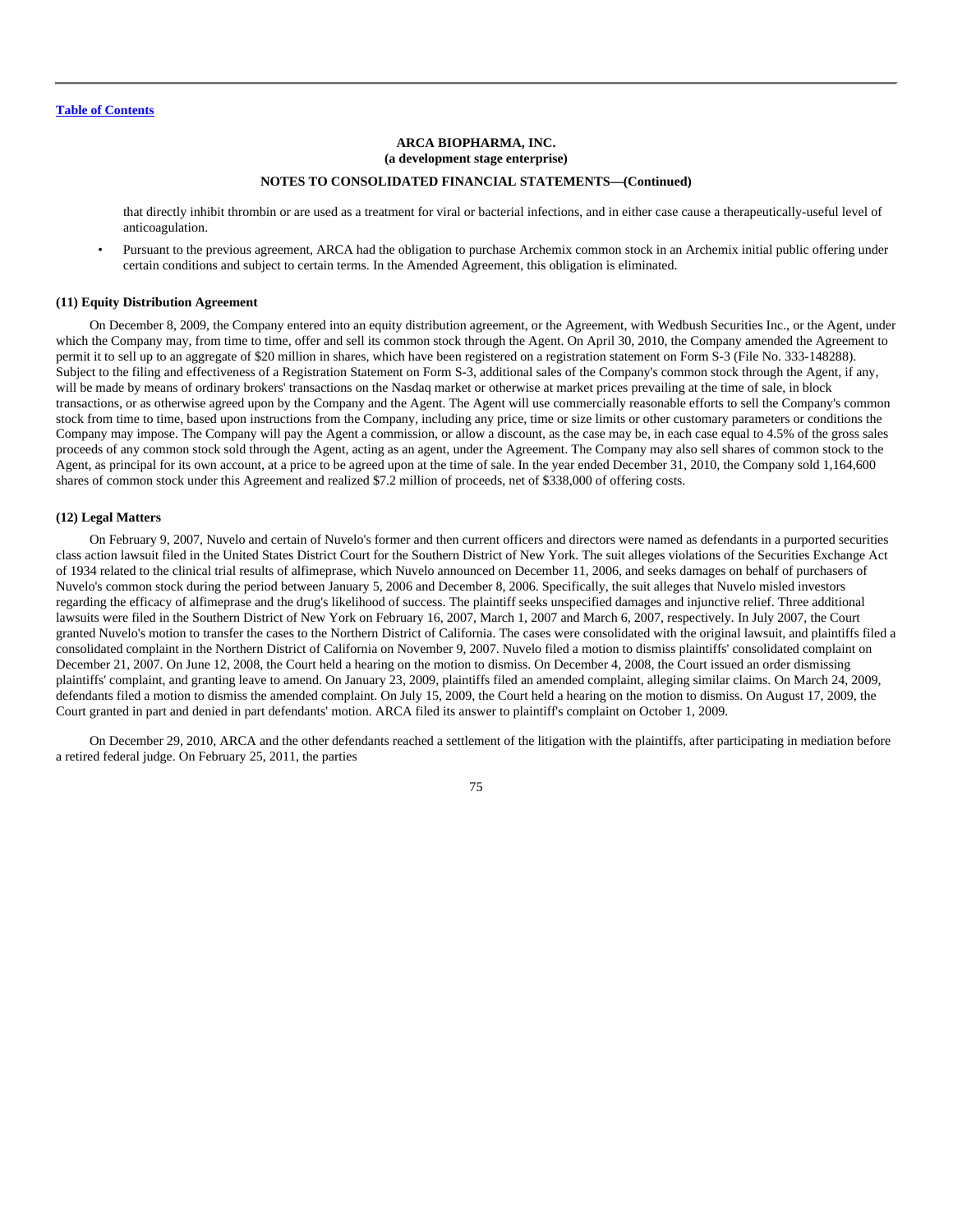entered into a settlement agreement, which has been submitted to the Court for approval. ARCA's insurance carriers have agreed to fund the settlement, subject to a reservation of rights by one carrier. If the Court approves the settlement, the litigation will be dismissed against all the defendants. Members of the class who participate in the settlement will provide a release to the defendants, which prevents them from ever asserting any related claims against the defendants. Members of the class, if any, who opt out of the settlement, would not be bound by this release. Although ARCA's insurance carriers have agreed to pay most of the legal fees that have been incurred in defending this litigation, ARCA has separately agreed with its legal counsel to pay \$167,000 in legal defense costs incurred on or before December 29, 2010, but only if ARCA obtains additional funding of at least \$10 million in 2011. If ARCA does not obtain such additional funding in 2011, ARCA will have no such payment obligation.

In addition, on or about December 6, 2001, Variagenics, Inc. was sued in a complaint filed in the United States District Court for the Southern District of New York naming it and certain of its officers and underwriters as defendants. The complaint purportedly is filed on behalf of persons purchasing Variagenics' stock between July 21, 2000 and December 6, 2000, and alleges violations of Sections 11, 12(a)(2) and 15 of the Securities Act of 1933, as amended and Section 10(b) of the Securities Exchange Act of 1934, as amended, and Rule 10b-5 promulgated thereunder. The complaint alleges that, in connection with Variagenics' July 21, 2000 initial public offering, or IPO, the defendants failed to disclose additional and excessive commissions purportedly solicited by and paid to the underwriter defendants in exchange for allocating shares of Variagenics' stock to preferred customers and alleged agreements among the underwriter defendants and preferred customers tying the allocation of IPO shares to agreements to make additional aftermarket purchases at predetermined prices. Plaintiffs claim that the failure to disclose these alleged arrangements made Variagenics' registration statement on Form S-1 filed with the SEC in July 2000 and the prospectus, a part of the registration statement, materially false and misleading. Plaintiffs seek unspecified damages. On or about April 19, 2002, an amended complaint was filed which makes essentially the same allegations. ARCA is involved in this litigation as a result of Nuvelo's merger with Variagenics in January 2003. On April 1, 2009 the parties entered into a settlement agreement. On October 5, 2009, the Court approved the settlement agreement. ARCA's share of the settlement is approximately \$385,000. Although the settlement has been approved, it has been appealed by members of the class. ARCA believes that any attorneys' fees, loss or settlement payment with respect to this suit will be paid by its insurance provider. However, it is possible that ARCA could be forced to incur material expenses in the litigation if the parties cannot complete a settlement, and, in the event of an adverse outcome, ARCA's business could be harmed.

### **(13) Stock-based Compensation**

### *Warrants*

As of December 31, 2010, warrants to purchase 341,201 shares of common stock were outstanding and exercisable at exercise prices ranging from \$3.82 to \$241.44, with a weighted average exercise price per share of \$19.64. These warrants, which were granted as part of various financing and business agreements, expire at various times between February 2011 and August 2018. Warrants were recorded in additional paid-in capital at their estimated fair market value at the date of grant using the Black-Scholes option-pricing model.

#### *Stock Plans*

The Company's equity incentive plan was amended, as approved by shareholders on June 25, 2009, to (i) change the name of the plan from the *Amended and Restated Nuvelo, Inc. 2004 Equity Incentive Plan* to the *Amended and Restated ARCA biopharma, Inc. 2004 Equity Incentive Plan*, or the Equity Plan, (ii) increase the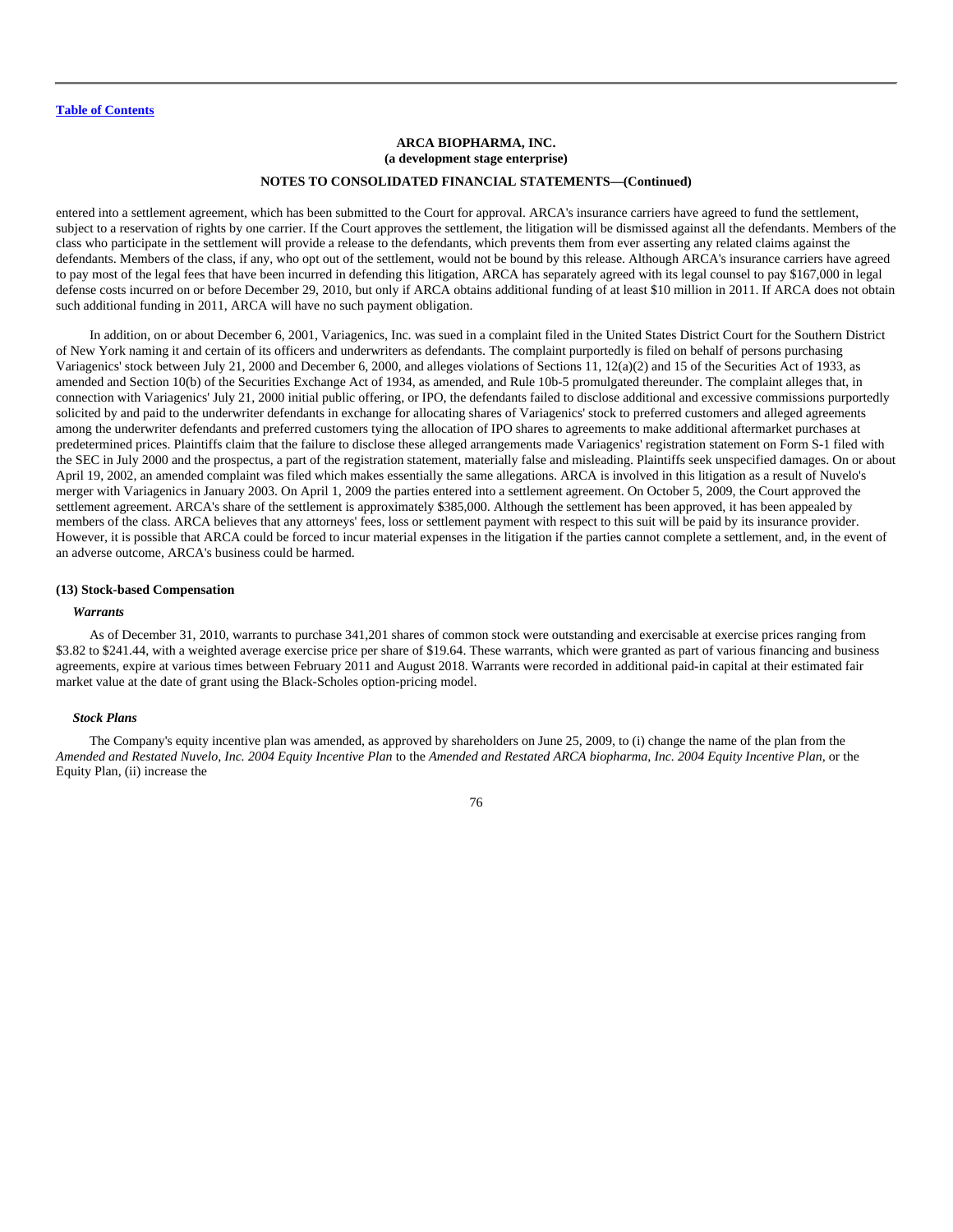maximum number of shares issuable under the plan, revise the formula for determining the maximum number of shares issuable under the plan and implement new share usage rules; and (iii) adjust the award limitations for stock options and stock appreciation rights. As a result of such amendment, the maximum number of shares issuable under the Equity Plan was increased by 326,323 shares.

The Equity Plan provides for the granting of stock options (including indexed options), stock appreciation rights, restricted stock purchase rights, restricted stock bonuses, restricted stock units, performance shares, performance units and deferred stock units. Under the Equity Plan, awards may be granted to employees, directors and consultants of ARCA, except for incentive stock options, which may be granted only to employees. As of December 31, 2010, options to purchase 428,690 shares were outstanding under the Equity Plan, and 458,625 shares were reserved for future awards.

In general, the Equity Plan authorizes the grant of stock options that vest at rates set by the Board of Directors or the Compensation Committee thereof. Generally, stock options granted by ARCA under the equity incentive plans become exercisable ratably for a period of three to four years from the date of grant and have a maximum term of ten years. The exercise prices of stock options under the equity incentive plan generally meet the following criteria: the exercise price of incentive stock options must be at least 100% of the fair market value on the grant date and exercise price of options granted to 10% (or greater) stockholders must be at least 110% of the fair market value on the grant date.

ARCA's other stock plans under which options remained outstanding as of December 31, 2010 are the 1995 Employee Stock Option Plan, the Non-Employee Director Stock Option Plan and the 2002 Equity Incentive Plan. As of December 31, 2010, options to purchase 13,852 shares were outstanding under these stock plans. Additionally, as of December 31, 2010, options to purchase 5,303 shares granted outside of any of Nuvelo's stock plans were outstanding. In conjunction with the Merger, the Company discontinued grants under its 2004 Stock Option Plan effective January 27, 2009. As of December 31, 2010, options to purchase 505,393 shares with a weighted average exercise price of \$2.39 per share were outstanding under this plan. Options and awards outstanding under this plan will continue to vest according to the original terms of each grant. No new awards will be granted under this plan. Subsequent to the Merger, the Company has granted stock-based compensation awards under the Equity Plan.

The Company granted options to purchase 128,170 and 491,974 shares of common stock in the years ended December 31, 2010 and 2009, respectively. The fair values of employee stock options granted in the years ended December 31, 2010 and 2009 were estimated at the date of grant using the Black-Scholes model with the following assumptions and had the following estimated weighted average grant date fair value per share:

|                                                  |              | <b>Years Ended</b> |  |           |
|--------------------------------------------------|--------------|--------------------|--|-----------|
|                                                  | December 31, |                    |  |           |
|                                                  | <b>2010</b>  |                    |  | 2009      |
| Expected term                                    |              | 5.7 years          |  | 6.4 years |
| Expected volatility                              |              | 86%                |  | 79%       |
| Risk-free interest rate                          |              | 2.70%              |  | 1.32%     |
| Expected dividend yield                          |              | 0%                 |  | 0%        |
| Weighted average grant date fair value per share |              | 2.04               |  | 3.21      |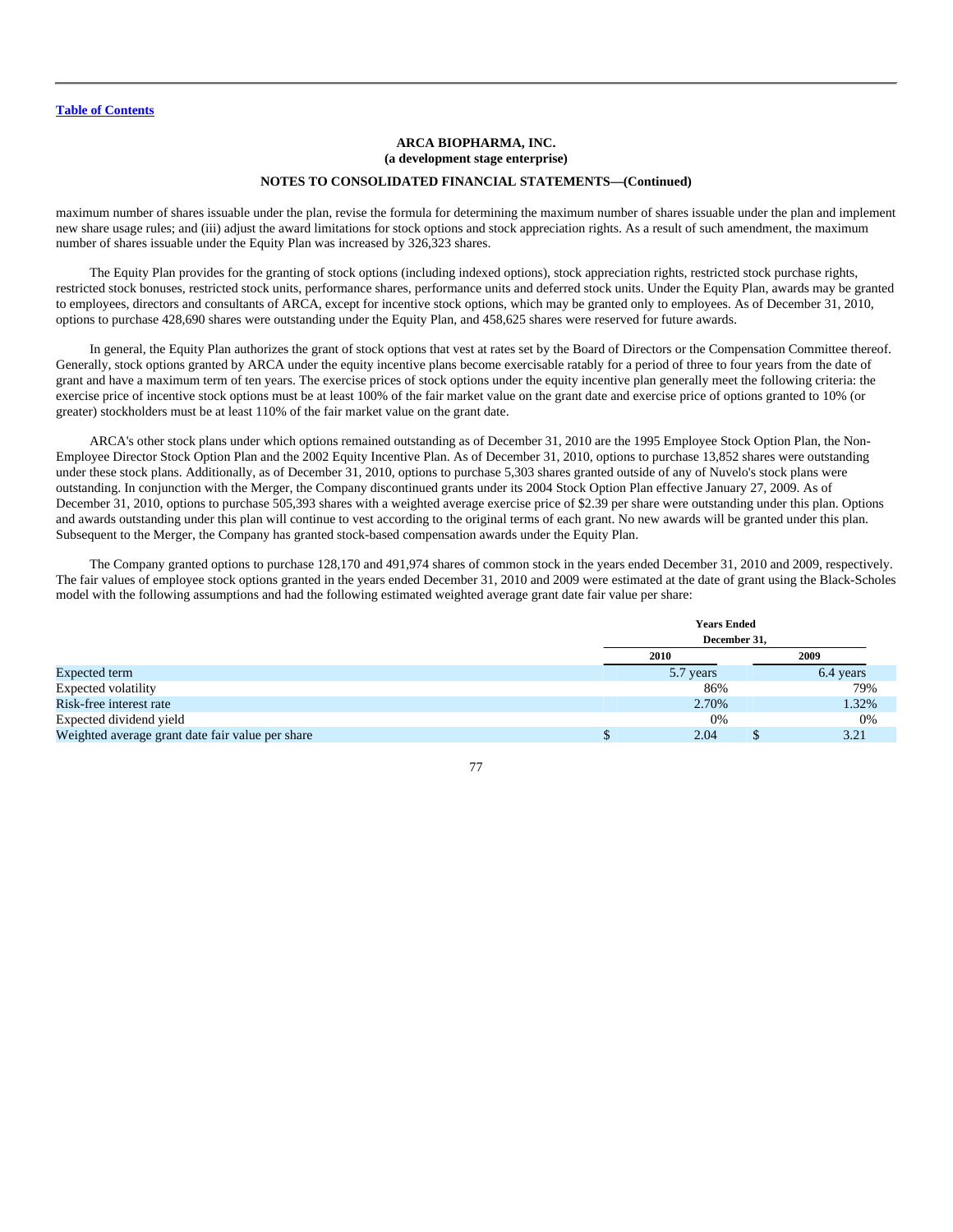# **ARCA BIOPHARMA, INC. (a development stage enterprise) NOTES TO CONSOLIDATED FINANCIAL STATEMENTS—(Continued)**

A summary of ARCA's stock option activities for the years ended December 31, 2010 and 2009, and related information as of December 31, 2010, is as follows:

|                                          | For the years ended December 31, |          |                 |                |          |                 |  |  |
|------------------------------------------|----------------------------------|----------|-----------------|----------------|----------|-----------------|--|--|
|                                          | 2010                             |          |                 | 2009           |          |                 |  |  |
|                                          |                                  | Weighted |                 |                | Weighted |                 |  |  |
|                                          |                                  | Average  |                 |                | Average  |                 |  |  |
|                                          | Number of                        |          | <b>Exercise</b> | Number of      |          | <b>Exercise</b> |  |  |
|                                          | <b>Options</b>                   |          | Price           | <b>Options</b> |          | Price           |  |  |
| Options outstanding, beginning of period | 921,104                          | \$       | 69.60           | 584,668        | \$       | 1.74            |  |  |
| Assumed in Merger                        |                                  |          | 0.00            | 278,025        |          | 284.59          |  |  |
| Fractional option adjustment             |                                  |          | 0.00            | (41)           |          | 1.74            |  |  |
| Granted                                  | 128,170                          |          | 2.95            | 491,974        |          | 4.56            |  |  |
| Exercised                                | (49, 487)                        |          | 2.80            | (63, 123)      |          | 1.80            |  |  |
| Forfeited and cancelled                  | (46, 549)                        |          | 729.70          | (370, 399)     |          | 49.03           |  |  |
| Options outstanding, end of period       | 953,238                          |          | 31.87           | 921,104        |          | 69.60           |  |  |
| Options exercisable, end of period       | 676,972                          |          | 43.49           | 543,279        |          | 115.67          |  |  |
| Options vested and expected to vest      | 938,391                          |          | 32.33           |                |          |                 |  |  |

The total intrinsic value of options exercised for the years ended December 31, 2010 and 2009 was \$208,000 and \$105,000, respectively. As of December 31, 2010, the unrecognized compensation expense related to unvested options, excluding estimated forfeitures, was \$552,000, which compensation expense is expected to be recognized over a weighted average period of 2.1 years. The Company recognizes compensation costs for its share-based awards on a straight-line basis over the requisite service period for the entire award, as adjusted for expected forfeitures.

The following table summarizes information about stock options outstanding and exercisable as of December 31, 2010:

|                                 |               | <b>Options Outstanding</b> |                 | <b>Options Exercisable</b> |    |                 |  |
|---------------------------------|---------------|----------------------------|-----------------|----------------------------|----|-----------------|--|
|                                 |               | Weighted                   |                 |                            |    |                 |  |
|                                 |               | Average                    |                 |                            |    |                 |  |
|                                 |               | Remaining                  | Weighted        |                            |    | Weighted        |  |
|                                 |               | Contractual                | Average         |                            |    | Average         |  |
|                                 | <b>Number</b> | Term                       | <b>Exercise</b> | <b>Number</b>              |    | <b>Exercise</b> |  |
| <b>Range of Exercise Prices</b> | Outstanding   | (in years)                 | Price           | <b>Exercisable</b>         |    | Price           |  |
| $$0.06 - $0.60$                 | 7,488         | 4.42                       | 0.52<br>\$      | 7.488                      | \$ | 0.52            |  |
| $0.90 -$<br>0.90                | 203.691       | 5.83                       | 0.90            | 203.691                    |    | 0.90            |  |
| $1.68 -$<br>2.69                | 175.644       | 7.07                       | 2.07            | 115,545                    |    | 1.96            |  |
| $2.73 -$<br>2.90                | 151,905       | 8.59                       | 2.87            | 72,733                     |    | 2.85            |  |
| $2.97 -$<br>5.29                | 172,998       | 8.75                       | 3.95            | 91,956                     |    | 4.61            |  |
| 5.57<br>73.40                   | 136.210       | 7.74                       | 15.65           | 80,257                     |    | 22.63           |  |
| $81.90 - 753.75$                | 105,302       | 3.80                       | 252.43          | 105,302                    |    | 252.43          |  |
|                                 | 953,238       | 7.06                       | \$<br>31.87     | 676,972                    | \$ | 43.49           |  |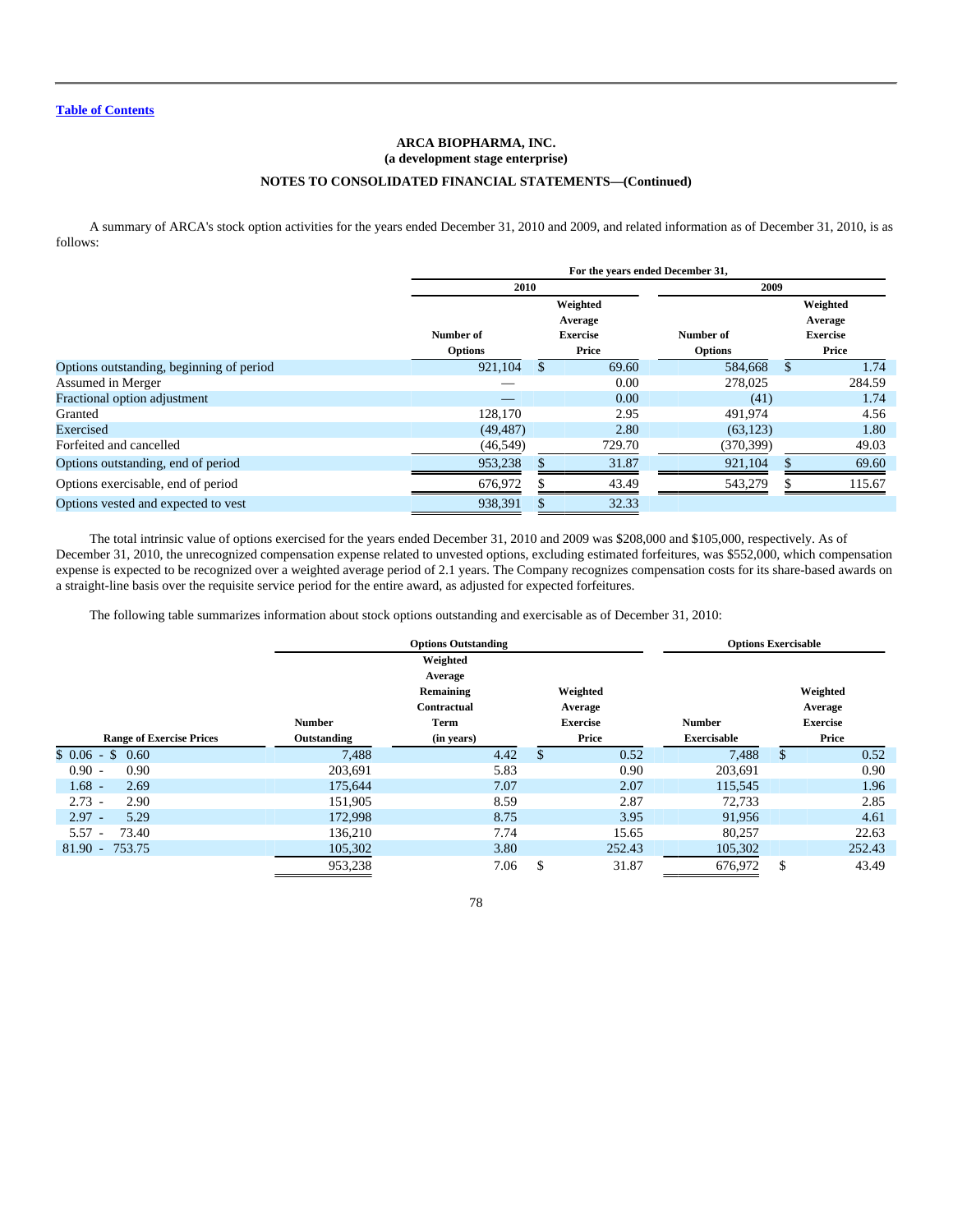For the years ended December 31, 2010 and 2009 and for the period from Inception through December 31, 2010, the Company recognized the following non-cash, share-based compensation expense (in thousands):

|                                     | <b>Years Ended</b><br>December 31, |  |      | <b>Period from</b><br><b>December 17, 2001</b><br>(date of inception) |
|-------------------------------------|------------------------------------|--|------|-----------------------------------------------------------------------|
|                                     |                                    |  |      | to December 31,                                                       |
|                                     | 2010<br>2009                       |  | 2010 |                                                                       |
| Research and development            | 128                                |  | 114  | 379                                                                   |
| Selling, general and administrative | 330                                |  | 344  | 1,208                                                                 |
| <b>Restructuring Expense</b>        |                                    |  | 387  | 387                                                                   |
| Total                               | 458                                |  | 845  | .974                                                                  |

Stock-based compensation expense related to non-employees was negligible in 2010 and 2009. ARCA did not recognize any tax benefit related to employee stock-based compensation cost, as a result of the full valuation allowance on its net deferred tax assets.

## *Stock Option and Restricted Stock Award Modifications*

As discussed above in Note 7, the restructuring plan implemented by the Company in the second quarter of 2009 modified certain outstanding unvested stock options held by the affected employees. Outstanding stock options held by affected employees not formerly employed by Nuvelo were modified such that vesting was accelerated on outstanding options representing the number of options that would have vested in one year had such employees continued to provide service to the Company, and the post-termination exercise period of the outstanding stock options was extended to approximately one year. The Company accelerated the vesting on 55,441 stock options.

The Company estimated the fair value of the modified awards using the Black-Scholes model with the following inputs: 1 year expected term; 94% volatility, 0.52% risk-free interest rate, and 0% dividend yield. As a result, the Company recorded a net charge of \$381,000 for the option acceleration.

In November 2006, the Company entered into a restricted stock agreement with its President and CEO for 83,490 shares, whereby the President and CEO could purchase the shares at their estimated fair value of \$0.90 per share. The Company retained certain repurchase rights (allowing the Company to repurchase the shares at the price paid by this individual) on 41,745 shares that would have lapsed on the date that the trading value of Company's common stock, listed on a national exchange, resulted in market capitalization of the Company, as reported by such exchange over the immediately preceding ten business days, of at least \$250.0 million, or a corporate transaction resulted in consideration paid by the acquirer of at least \$250.0 million. Repurchase rights on the remaining 41,745 shares would have lapsed on the same terms as the first 41,745 shares if the two conditions above were met with values of at least \$500.0 million. In February 2007, the Company amended the purchase terms of the restricted stock agreement to provide that the purchase price for 41,745 shares was deemed to be satisfied in consideration for services rendered to the Company, with an estimated fair value of \$37,250. The estimated fair value of the services was expensed, and the total consideration received of \$75,000 was reflected as a long-term liability. In October 2008, the restricted stock agreement was amended to provide that the Company's repurchase rights would lapse with respect to all 83,490 shares upon close of the Merger. As a result of such amendment, the Company estimated the fair value of the modification to be \$438,000 of which \$88,000 was recognized as share-based compensation expense in the first quarter of 2009, and the remainder was recognized in the fourth quarter of 2008.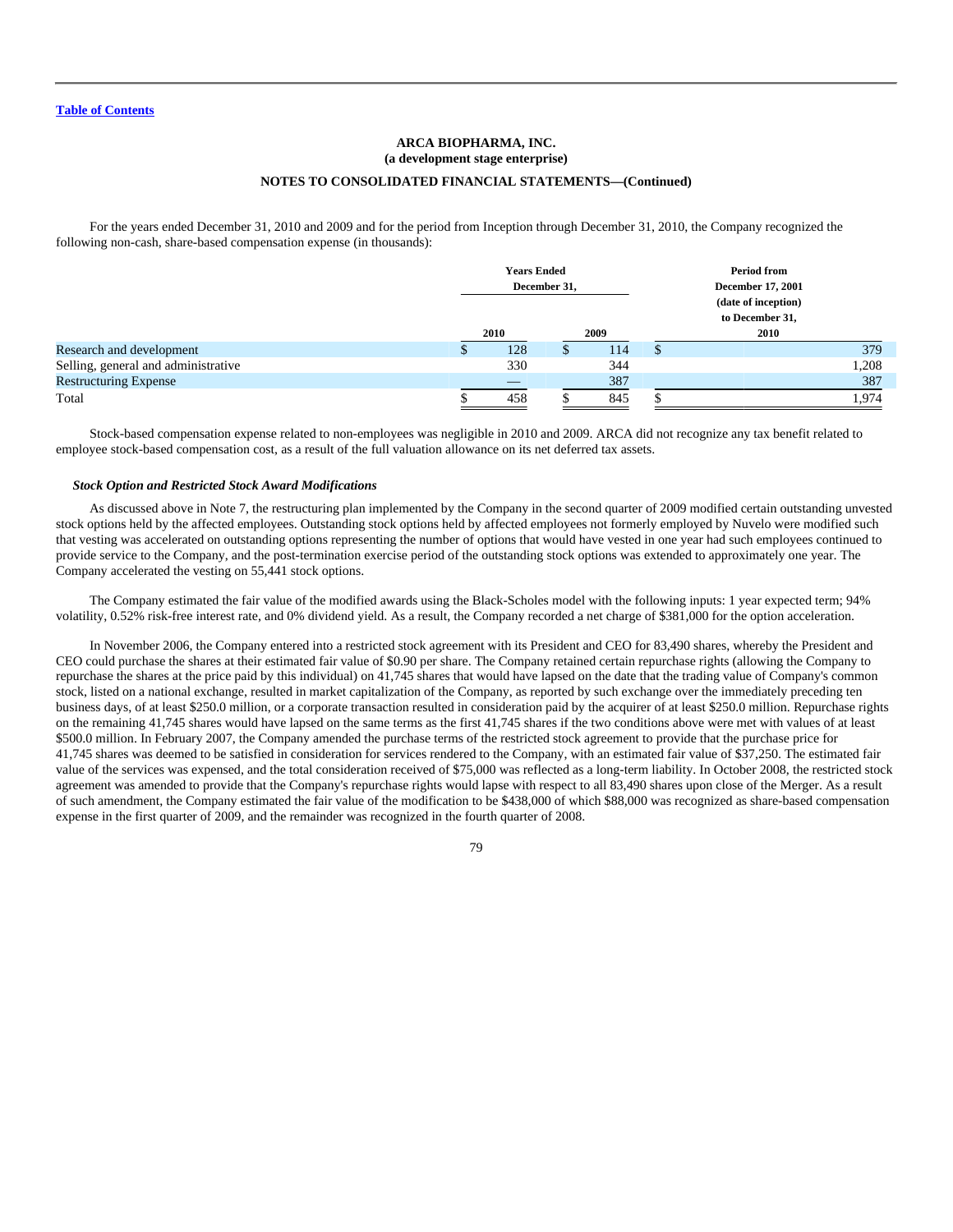### **(14) Employee Benefit Plans**

The Company has a 401(k) plan and makes a matching contribution equal to 100% of the employee's first 3% of the employee's contributions and 50% of the employee's next 2% of contributions. The Company adopted the plan in 2006 and contributed \$109,000 and \$157,000 for the years ended December 31, 2010 and 2009, respectively, and has contributed \$503,000 from Inception through December 31, 2010.

### **(15) Income Taxes**

The Company recorded a \$2.3 million benefit from income taxes in 2009 on the consolidated statement of operations due to the write-off of the deferred tax liability related to the IPR&D asset. See Note 5 for discussion of loss on impairment of IPR&D recorded as a result of the annual test for impairment performed in the fourth quarter of 2009.

Effective June 1, 2005, the Company changed from an S-Corporation to a C-Corporation. As an S-Corporation, the net operating loss carryforwards were distributed to the Company's stockholders; such amounts were not significant. Since June 2005 through December 31, 2010, for federal income tax purposes, the Company has net operating loss carryforwards of approximately \$88.9 million, and approximately \$616,000 of research and development credits that may be used to offset future taxable income. The net operating loss carryforwards will expire beginning 2025 through 2030. Utilization of net operating losses and tax credits, including those acquired as a result of the Merger, will be subject to an annual limitation due to ownership change limitations provided by IRC Section 382. The annual limitation may result in the expiration of the net operating losses and credits before utilization. As such, a portion of the Company's net operating loss carryforwards may be limited.

In assessing the realizability of deferred tax assets, management considers whether it is more likely than not that some portion or all of the deferred tax assets will not be realized. The ultimate realization of deferred tax assets is dependent upon the generation of future taxable income during the period in which those temporary differences become deductible. Management considers the scheduled reversal of deferred tax liabilities, projected future taxable income and tax planning strategies in making this assessment. Due primarily to the Company's history of operating losses, management is unable to conclude that it is more likely than not that the Company will realize the benefits of these deductible differences, and accordingly has provided a valuation allowance against the entire net deferred tax asset of approximately \$38.9 million at December 31, 2010, reflecting an increase of approximately \$10.4 million from December 31, 2009. The deferred tax assets are primarily comprised of net operating loss carryforwards and research and experimentation credit carryforwards. As of December 31, 2010 the Company has not performed a Section 382 limitation study. Depending on the outcome of such a study, the gross amount of net operating losses recognizable in future tax periods could be limited. A limitation in the carryforwards would decrease the carrying amount of the gross amount of the net operating loss carryforwards, with a corresponding decrease in the valuation allowance recorded against these gross deferred tax assets.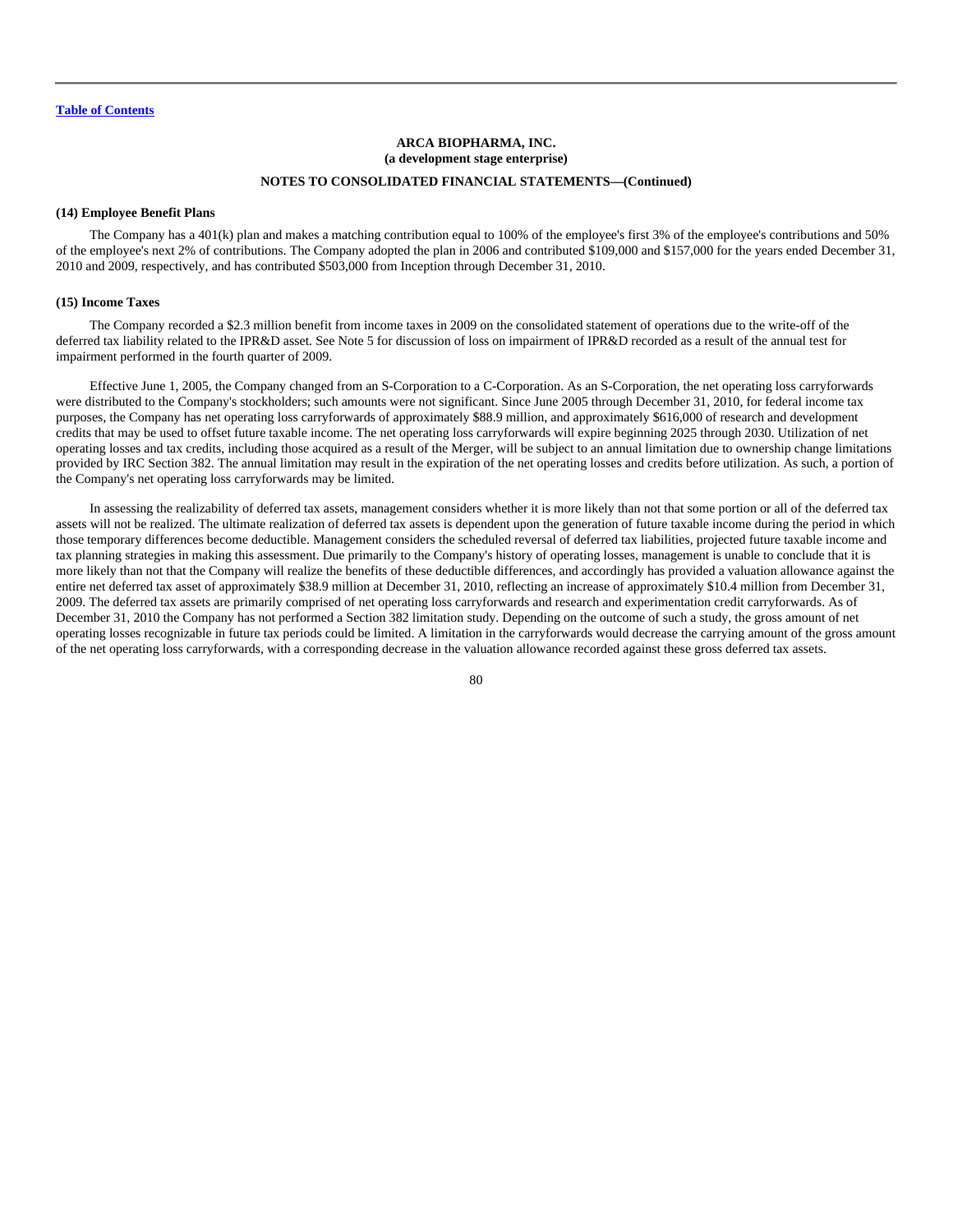Income tax benefit attributable to our loss from operations before income taxes differs from the amounts computed by applying the U.S. federal statutory income tax rate of 35%, as a result of the following (in thousands):

|                                                                                   |      | <b>Year ended December 31.</b> |      |           |
|-----------------------------------------------------------------------------------|------|--------------------------------|------|-----------|
|                                                                                   | 2010 |                                | 2009 |           |
| U.S. federal income tax benefit at statutory rates                                |      | (2,947)                        |      | (3,997)   |
| State income tax benefit, net of federal effect                                   |      | (253)                          |      | (630)     |
| Research and experimentation credits                                              |      | (53)                           |      | (136)     |
| Gain on bargain purchase                                                          |      |                                |      | (10, 232) |
| Settlement of liabilities assumed in the Merger                                   |      | (5,273)                        |      |           |
| Adjustments in tax basis of tangible and intangible assets acquired in the Merger |      | (1,816)                        |      |           |
| Non-deductible merger costs                                                       |      |                                |      | 2.219     |
| Deferred tax liability on impaired IPR&D asset                                    |      |                                |      | (2,281)   |
| Other                                                                             |      | (54)                           |      | (173)     |
| Change in valuation allowance                                                     |      | 10,396                         |      | 12,949    |
|                                                                                   |      |                                |      | (2,281)   |

Without regard to the deferred tax liability on the impaired IPR&D, the Company has had no provision for income taxes since inception due to its Scorporation status and its subsequent net operating losses.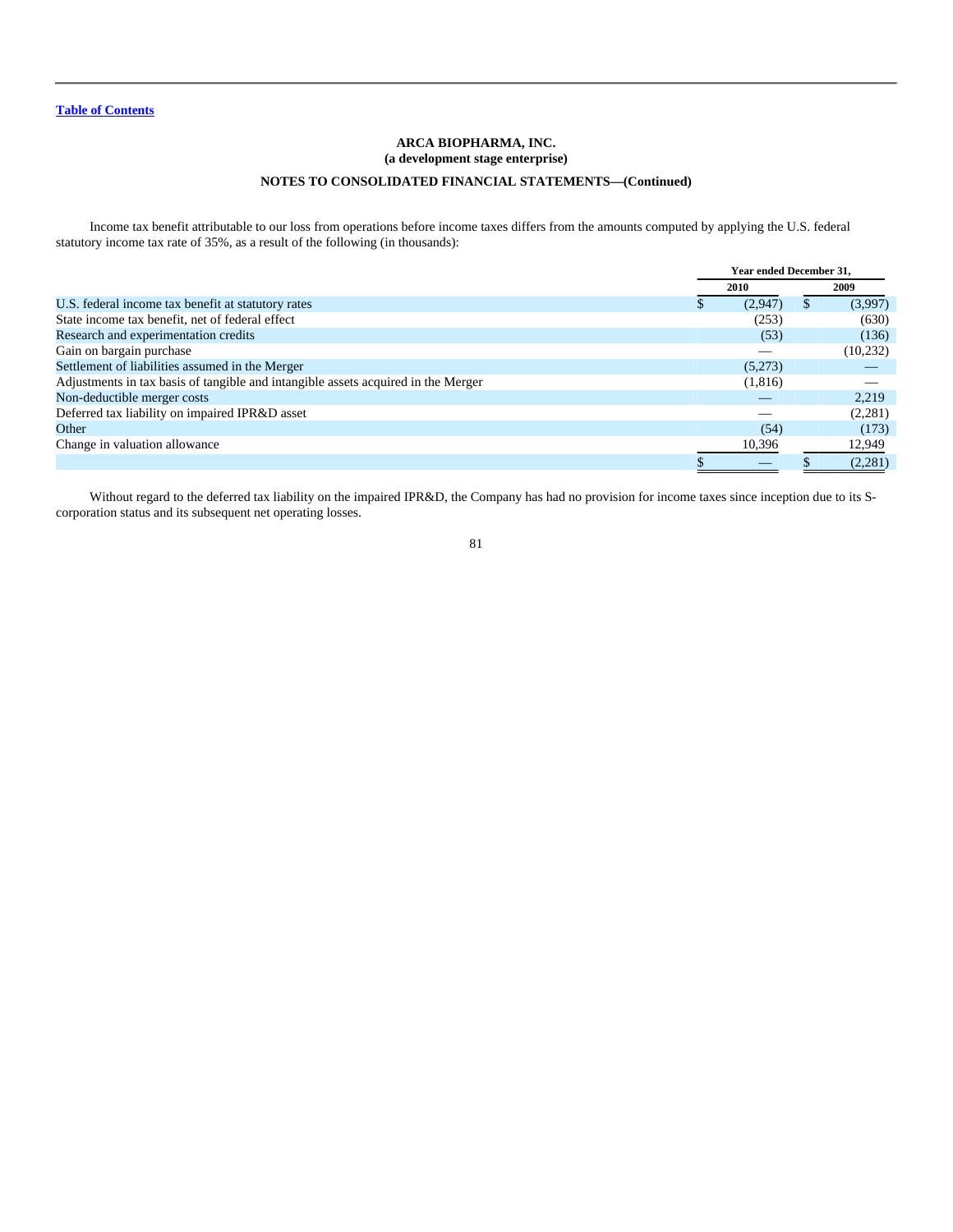Deferred income taxes reflect the net tax effects of temporary differences between the carrying amounts of assets and liabilities for financial reporting and the amounts used for income tax purposes, as well as operating loss and tax credit carryforwards. The income tax effects of temporary differences and carryforwards that give rise to significant portions of the Company's net deferred tax assets are as follows (in thousands):

|                                           |            | December 31,       |
|-------------------------------------------|------------|--------------------|
|                                           | 2010       | 2009               |
| Deferred tax assets:                      |            |                    |
| Current deferred tax assets:              |            |                    |
| Accrued vacation                          | \$<br>30   | $\mathbb{S}$<br>44 |
| Total current deferred tax assets         | 30         | 44                 |
| Valuation allowance                       | (30)       | (44)               |
| Net current deferred tax assets           |            |                    |
| Noncurrent deferred tax assets:           |            |                    |
| Net operating loss carryforwards          | 33,807     | 26,536             |
| Charitable contribution carryforwards     | 414        | 317                |
| Research and experimentation credits      | 616        | 563                |
| Capitalized intangibles                   | 3,480      | 473                |
| Stock based compensation                  | 374        | 336                |
| Depreciation and amortization             |            | 56                 |
| Other                                     | 199        | 117                |
| Total noncurrent deferred tax assets      | 38,890     | 28,398             |
| Valuation allowance                       | (38, 808)  | (28, 398)          |
| Net noncurrent deferred tax assets        | 82         |                    |
| Deferred tax liabilities:                 |            |                    |
| Noncurrent deferred tax liabilities:      |            |                    |
| Depreciation and amortization             | \$<br>(82) |                    |
| Total noncurrent deferred tax liabilities | (82)       |                    |
| Net deferred tax assets                   |            |                    |

Since the Company is in a loss carryforward position, the Company is generally subject to U.S. federal and state income tax examinations by tax authorities for all years for which a loss carryforward is available. Thus, the Company's open tax years extend back to 2005. The Company believes that its tax filing positions and deductions related to tax periods subject to examination will be sustained upon audit and does not anticipate any adjustment will result in a material adverse effect on the Company's financial condition, result of operations, or cash flow. For the years ended December 31, 2010 and 2009, the Company has no reserve for uncertain tax positions. The Company does not expect that the total amounts of unrecognized tax benefits will significantly increase or decrease within the subsequent twelve months. In the event the Company concludes it is subject to interest or penalties arising from uncertain tax positions, the Company will record interest and penalties as a component of other income and expense. No amounts of interest or penalties were recognized in the financial statements for the years ended December 31, 2010 and 2009.

### **(16) Subsequent Events**

To preserve the Company's capital resources, in February 2011, the Company reduced its research and development and general and administrative workforce by 36%. The reduction is expected to reduce the Company's projected cash use by approximately \$200,000 per quarter.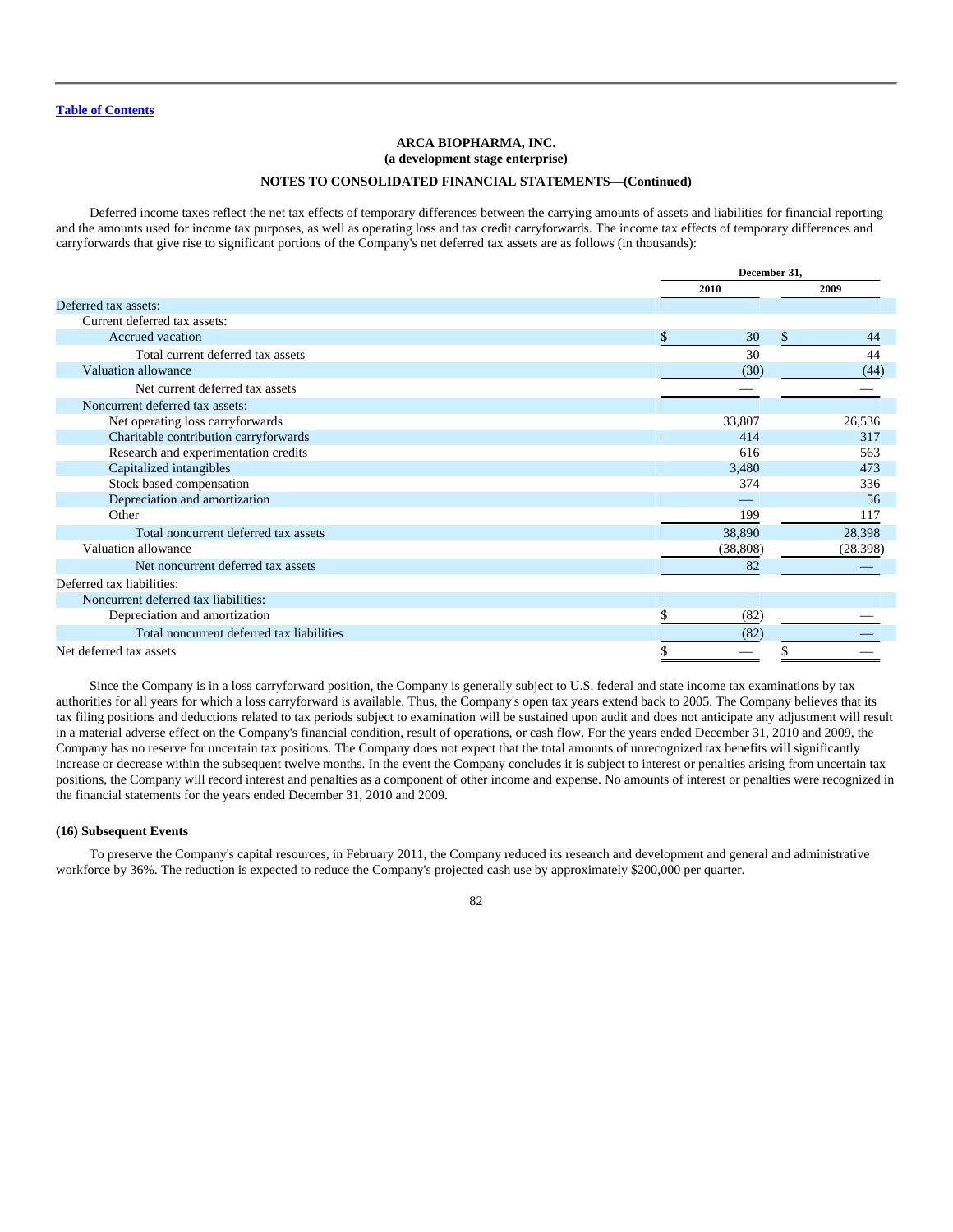### **Item 9.** *Changes in and Disagreements with Accountants on Accounting and Financial Disclosure*

Not applicable.

### **Item 9A.** *Controls and Procedures*

### *Evaluation of Disclosure Controls and Procedures*

Under the supervision and with the participation of management, including our Chief Executive Officer and our Chief Financial Officer, we have evaluated the effectiveness of the design and operation of our disclosure controls and procedures. Disclosure controls and procedures are controls and procedures that are designed to ensure that information required to be disclosed in our reports filed or submitted under the Exchange Act is recorded, processed, summarized and reported within the time periods specified in the SEC's rules and forms. Based on this evaluation, our Chief Executive Officer and Chief Financial Officer have concluded that our disclosure controls and procedures were effective as of the end of the period covered by this annual report.

#### *Management's Report on Internal Control over Financial Reporting*

Our management is responsible for establishing and maintaining adequate internal control over financial reporting (as defined in Rules 13a-15(f) and 15(d)-15(f) under the Exchange Act). Our internal control system was designed to provide reasonable assurance to management and our board of directors regarding the preparation and fair presentation of published financial statements.

Because of its inherent limitations, internal control over financial reporting may not prevent or detect misstatements. Also, projections of any evaluation of effectiveness to future periods are subject to the risk that controls may become inadequate because of changes in conditions, or that the degree of compliance with the policies or procedures may deteriorate.

Under the supervision and with the participation of management, including our Chief Executive Officer and Chief Financial Officer, we have assessed the effectiveness of our internal control over financial reporting as of December 31, 2010. In making our assessment of internal control over financial reporting, we used the criteria issued in the report Internal Control-Integrated Framework by the Committee of Sponsoring Organizations of the Treadway Commission (COSO). We have concluded that our internal control over financial reporting was effective as of December 31, 2010 based on these criteria.

This annual report does not include an attestation report of our independent registered public accounting firm regarding internal control over financial reporting. Management's report was not subject to attestation by our independent registered public accounting firm pursuant to the exemption from Section 404(b) of the Sarbanes-Oxley Act for non-accelerated filers provided by the Dodd-Frank Wall Street Reform and Consumer Protection Act.

## *Changes in Internal Control over Financial Reporting*

During the fourth quarter of 2010, there were no changes in our internal control over financial reporting that have materially affected, or are reasonably likely to materially affect, our internal control over financial reporting.

### *Limitations on the Effectiveness of Controls*

Our management, including the Chief Executive Officer and Chief Financial Officer, does not expect that our disclosure controls and procedures or our internal control over financial reporting will prevent all errors and all fraud. A control system, no matter how well designed and operated, can provide only reasonable, not absolute, assurance that the objectives of the control system are met. Because of the inherent limitations in all control systems, no evaluation of controls can provide absolute assurance that all control issues and instances of fraud, if any, within our company have been detected.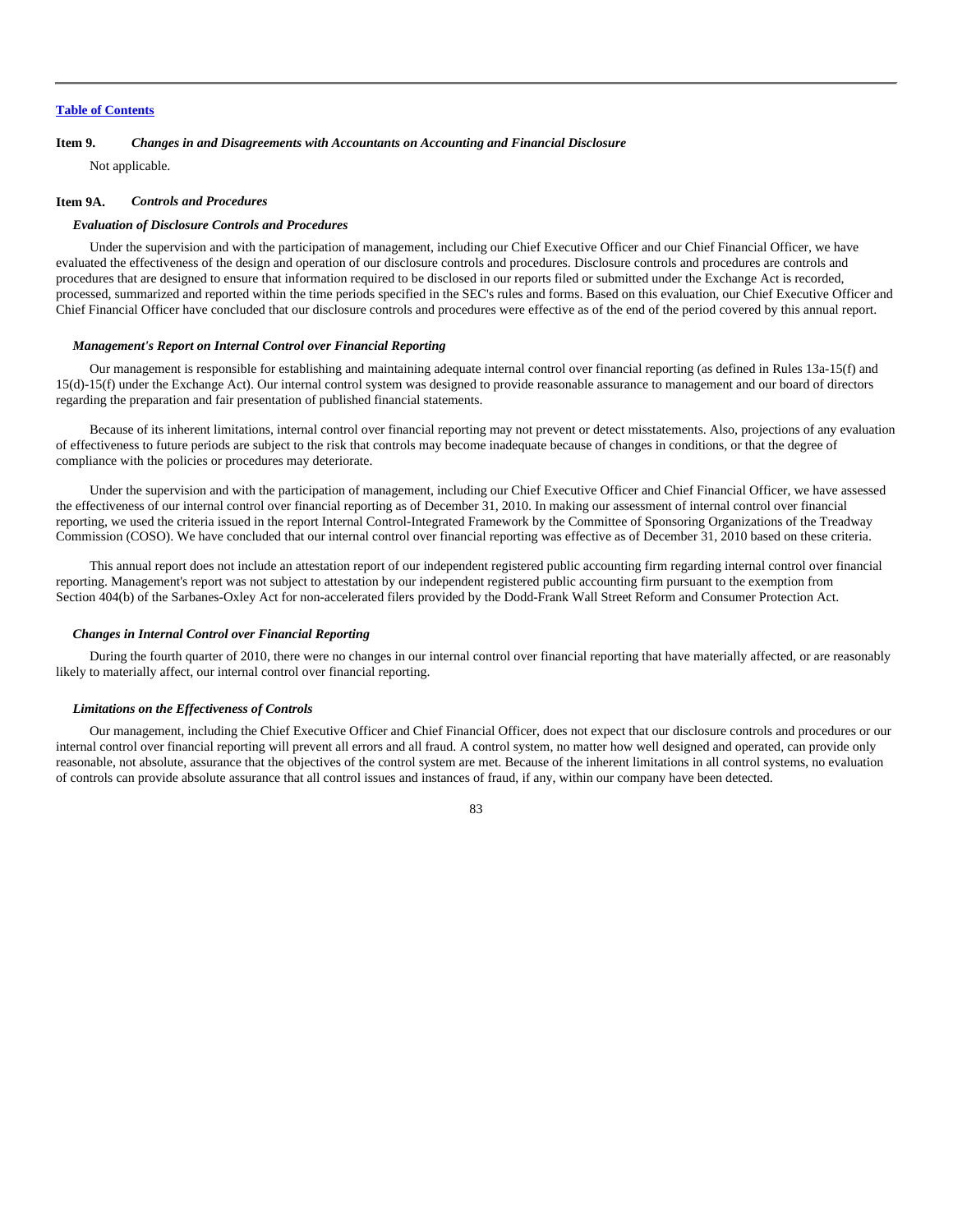## **Item 9B.** *Other Information*

On March 3, 2011, Dr. J. William Freytag tendered his resignation as a member of the Board of Directors of ARCA biopharma, Inc. ("ARCA"), effective immediately. Dr. Freytag's resignation is not a result of any disagreements with ARCA relating to its operations, policies or practices prior to his resignation. ARCA does not currently have plans to appoint a replacement director to fill the vacancy left by Dr. Freytag's resignation.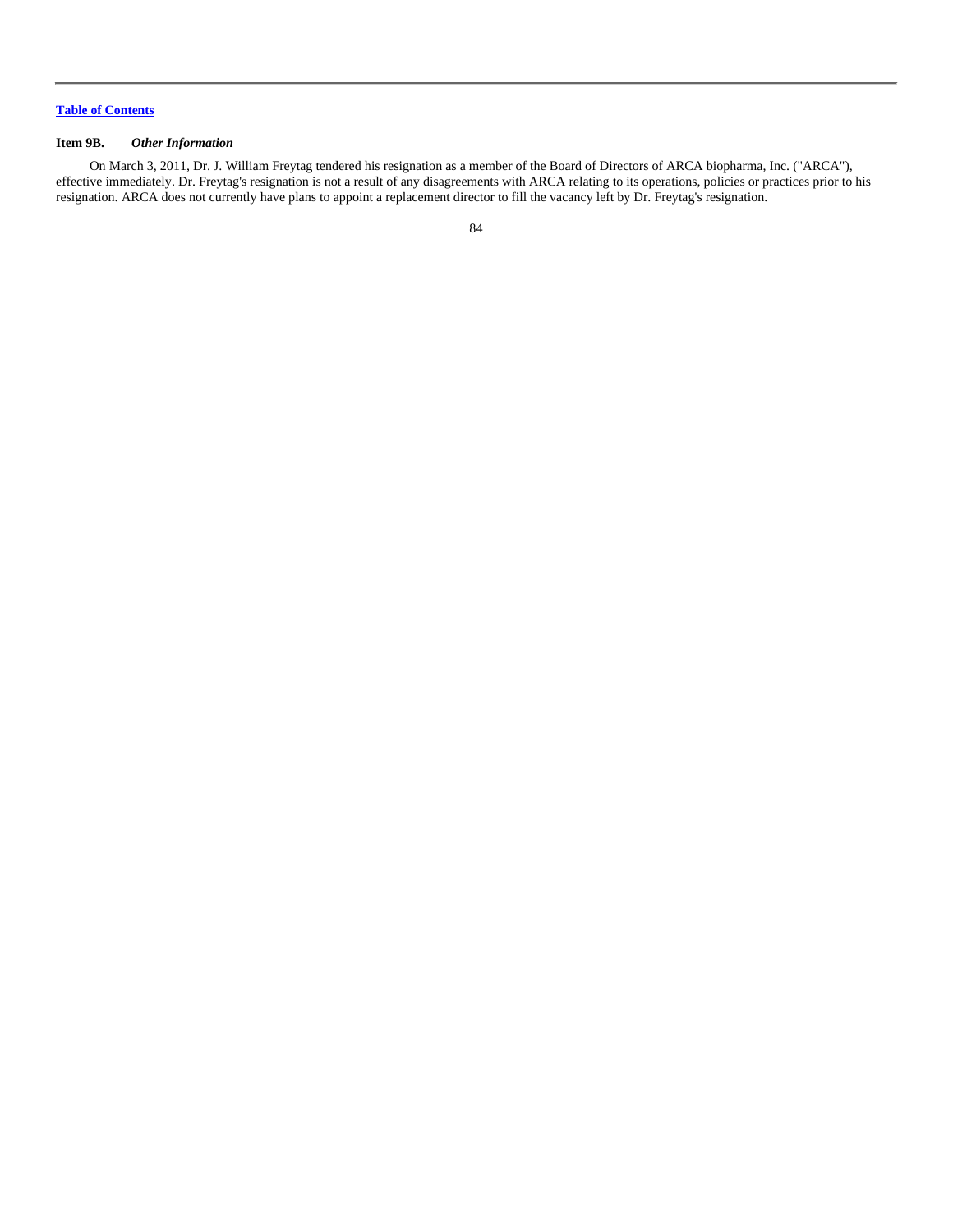## **PART III**

### **Item 10.** *Directors, Executive Officers and Corporate Governance*

The information required by this item is incorporated by reference to "Election of Board of Directors," "Section 16(a) Beneficial Ownership Reporting Compliance" and "Executive Officers" in our Definitive Proxy Statement to be filed pursuant to Regulation 14A under the Securities Exchange Act of 1934, relating to our 2011 Annual Meeting of Stockholders.

### **Item 11.** *Executive Compensation*

The response to this item is incorporated by reference to "Executive Compensation" in our Definitive Proxy Statement to be filed pursuant to Regulation 14A under the Exchange Act, relating to our 2011 Annual Meeting of Stockholders.

## **Item 12.** *Security Ownership of Certain Beneficial Owners and Management and Related Stockholder Matters*

The response to this item is incorporated by reference to "Security Ownership of Certain Beneficial Owners and Management" and "Executive Compensation" in our Definitive Proxy Statement to be filed pursuant to Regulation 14A under the Exchange Act, relating to our 2011 Annual Meeting of Stockholders.

## **Item 13.** *Certain Relationships and Related Transactions, and Director Independence*

The response to this item is incorporated by reference to "Certain Relationships and Related Transactions" in our Definitive Proxy Statement to be filed pursuant to Regulation 14A under the Securities Exchange Act of 1934, relating to our 2011 Annual Meeting of Stockholders.

## **Item 14.** *Principal Accountant Fees and Services*

The response to this item is incorporated by reference to "Ratification of Selection of Independent Auditors" in our Definitive Proxy Statement to be filed pursuant to Regulation 14A under the Securities Exchange Act of 1934, relating to our 2011 Annual Meeting of Stockholders.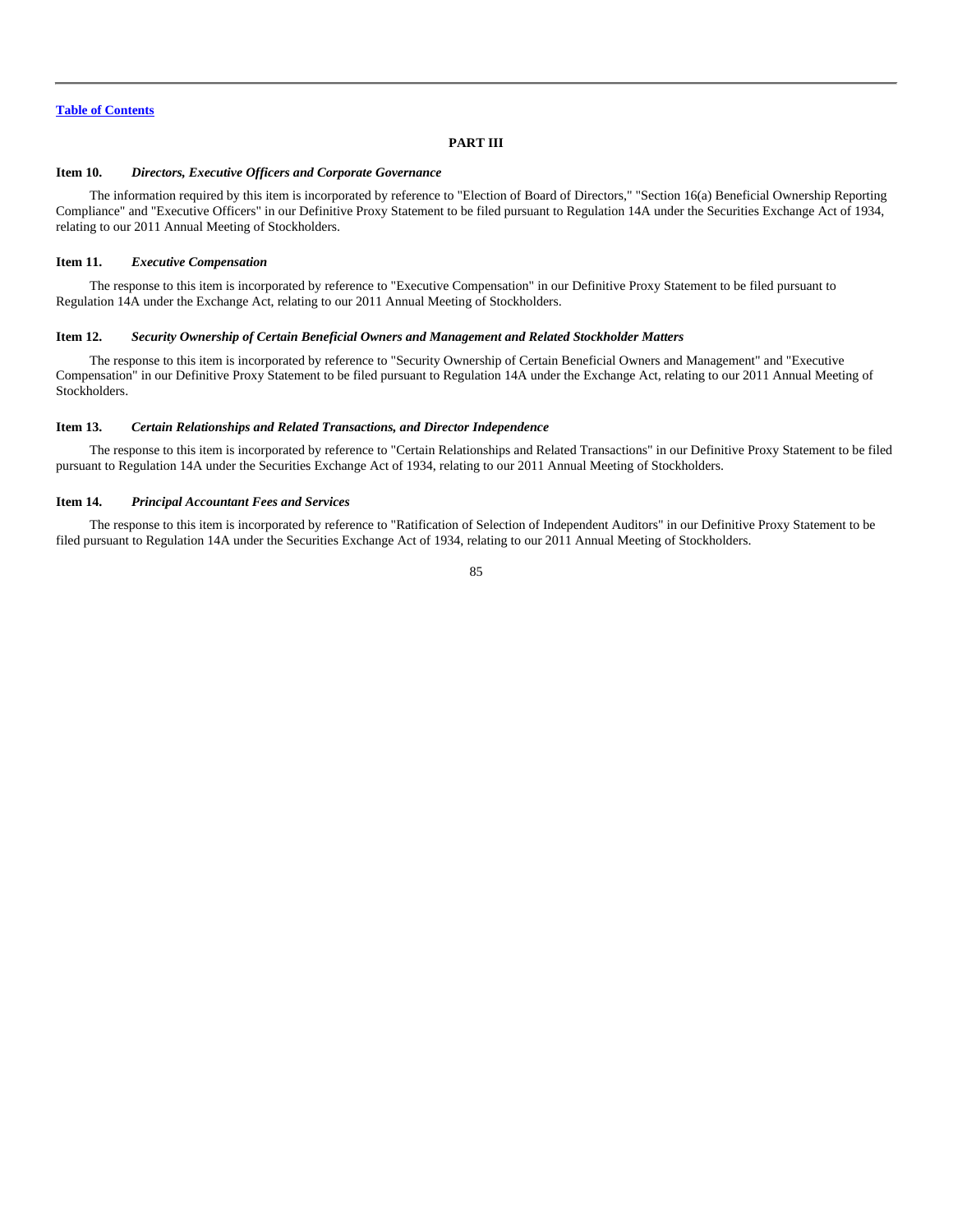## **PART IV**

## **Item 15.** *Exhibits and Financial Statement Schedules*

(a) *The following documents are filed as part of this Report:*

- 1. Consolidated financial statements filed as part of this Report are listed under Part II, Item 8, page 55 of this Form 10-K.
- 2. No schedules are required because either the required information is not present or is not present in amounts sufficient to require submission of the schedule, or because the information required is included in the consolidated financial statements or the notes thereto.

### (b) *Exhibits*

The following documents are filed as part of this annual report on Form 10-K. We will furnish a copy of any exhibit listed to requesting stockholders upon payment of our reasonable expenses in furnishing those materials.

| Exhibit       |                                                                                                                                    |
|---------------|------------------------------------------------------------------------------------------------------------------------------------|
| <b>Number</b> | <b>Description</b>                                                                                                                 |
| 2.1           | Agreement and Plan of Merger and Reorganization, dated September 24, 2008, among Nuvelo, Inc., Dawn Acquisition Sub, Inc. and ARCA |
|               | biopharma, $Inc.(5)$                                                                                                               |
| 2.2           | Amendment No. 1 to Agreement and Plan of Merger and Reorganization, dated October 28, 2008, by and among Nuvelo, Inc., Dawn        |
|               | Acquisition Sub, Inc. and ARCA biopharma, Inc. (6)                                                                                 |
| 3.1           | Amended and Restated Certificate of Incorporation of the Registrant, as amended. (8)                                               |
| 3.2           | Second Amended and Restated Bylaws of the Registrant, as amended. (10)                                                             |
| 4.1           | Form of Common Stock Certificate.(7)                                                                                               |
| 4.2           | Certificate of Designations of Series A Junior Participating Preferred Stock. (included as part of Exhibit 3.1)                    |
| 4.3           | Warrant to Purchase Stock Agreement, dated July 17, 2007, by and between ARCA Discovery, Inc. and Silicon Valley Bank.(8)          |
| 4.4           | Amendment No. 1 to Warrant to Purchase Stock Agreement, dated February 19, 2009, by and between ARCA biopharma, Inc. and SVB       |
|               | Financial Group.(8)                                                                                                                |
| 4.5           | Warrant to Purchase Stock Agreement, dated August 19, 2008, by and between ARCA biopharma, Inc. and Silicon Valley Bank.(8)        |
| 4.6           | Amendment No. 1 to Warrant to Purchase Stock Agreement, dated February 19, 2009, by and between ARCA biopharma, Inc. and SVB       |
|               | Financial Group.(8)                                                                                                                |
| 4.7           | Warrant to Purchase Stock Agreement, dated October 10, 2008, by and between ARCA biopharma, Inc. and Boulder Ventures IV, L.P.(8)  |
| 4.8           | Amendment No. 1 to Warrant to Purchase Stock Agreement, dated February 19, 2009, by and between ARCA biopharma, Inc. and Boulder   |
|               | Ventures IV, $L.P.(8)$                                                                                                             |
| 4.9           | Warrant to Purchase Stock Agreement, dated October 10, 2008, by and between ARCA biopharma, Inc. and Boulder Ventures IV (Annex),  |
|               | L.P.(8)                                                                                                                            |

 4.10 Amendment No. 1 to Warrant to Purchase Stock Agreement, dated February 19, 2009, by and between ARCA biopharma, Inc. and Boulder Ventures IV (Annex), L.P.(8)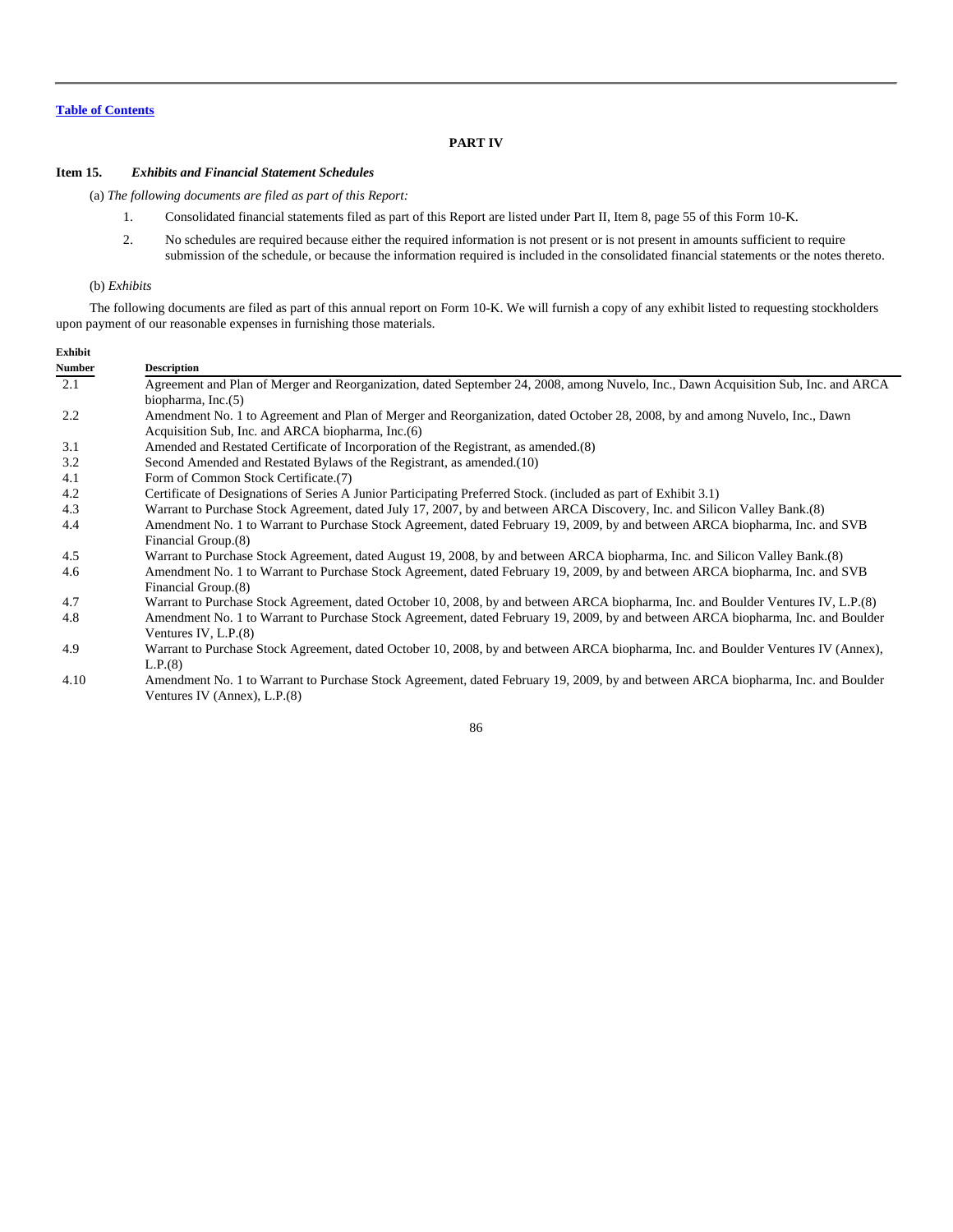**Exhibit Number Description** 4.11 Warrant to Purchase Stock Agreement, dated October 10, 2008, by and between ARCA biopharma, Inc. and InterWest Partners IX, LP.(8) 4.12 Amendment No. 1 to Warrant to Purchase Stock Agreement, dated February 19, 2009, by and between ARCA biopharma, Inc. and InterWest Partners IX, LP.(8) 4.13 Warrant to Purchase Stock Agreement, dated October 10, 2008, by and between ARCA biopharma, Inc. and Atlas Venture Fund VII, L.P.(8) 4.14 Amendment No. 1 to Warrant to Purchase Stock Agreement, dated February 19, 2009, by and between ARCA biopharma, Inc. and Atlas Venture Fund VII, L.P.(8) 4.15 Warrant to Purchase Stock Agreement, dated October 10, 2008, by and between ARCA biopharma, Inc. and The Peierls Foundation, Inc.(8) 4.16 Amendment No. 1 to Warrant to Purchase Stock Agreement, dated February 19, 2009, by and between ARCA biopharma, Inc. and The Peierls Foundation, Inc.(8) 4.17 Warrant to Purchase Stock Agreement, dated October 10, 2008, by and between ARCA biopharma, Inc. and Skyline Venture Partners Qualified Purchaser Fund IV, L.P.(8) 4.18 Amendment No. 1 to Warrant to Purchase Stock Agreement, dated February 19, 2009, by and between ARCA biopharma, Inc. and Skyline Venture Partners Qualified Purchaser Fund IV, L.P.(8) 4.19 Warrant to Purchase Stock Agreement, dated October 18, 2009, by and between ARCA biopharma, Inc. and BioMed Realty, L.P.(17) 10.1§ Amended and Restated Collaboration and License Agreement, dated July 31, 2006, by and between Nuvelo, Inc. and Archemix Corp.(2) 10.2§ Second Amended and Restated Collaboration and License Agreement, dated April 20, 2010, by and between ARCA biopharma, Inc. and Archemix Corp.(18) 10.3 Lease, dated February 8, 2008, by and between ARCA Discovery, Inc. and Arista Place, LLC.(8) 10.4 Loan and Security Agreement, dated July 17, 2007, by and between ARCA Discovery, Inc. and Silicon Valley Bank.(8) 10.5 First Amendment to Loan and Security Agreement, dated January 21, 2009, by and between ARCA biopharma, Inc. and Silicon Valley Bank.(8) 10.6 Second Amendment to Loan and Security Agreement, dated March 23, 2009, by and between ARCA biopharma Colorado, Inc. and Silicon Valley Bank.(8) 10.7 Third Amendment to Loan and Security Agreement, dated April 6, 2009, by and between ARCA biopharma Colorado, Inc. and Silicon Valley  $Bank(15)$ 

- 10.8 Fourth Amendment to Assumption of Loan and Security Agreement, dated April 10, 2009, by and between ARCA biopharma, Inc., ARCA biopharma Colorado, Inc. and Silicon Valley Bank(15)
- 10.9§ License and Sublicense Agreement, dated October 28, 2003, by and between ARCA Discovery, Inc. and CPEC, L.L.C.(13)
- 10.10§ Amendment to License and Sublicense Agreement, dated February 22, 2006, by and between ARCA Discovery, Inc. and CPEC L.L.C.(14)
- 10.11§ Exclusive License Agreement, dated October 14, 2005, by and between ARCA Discovery, Inc. and the University of Colorado's License Equity Holdings, Inc.(13)
- 10.12§ First Amendment to Exclusive License Agreement, dated June 23, 2006, by and between ARCA Discovery, Inc. and the University of Colorado's License Equity Holdings, Inc.(13)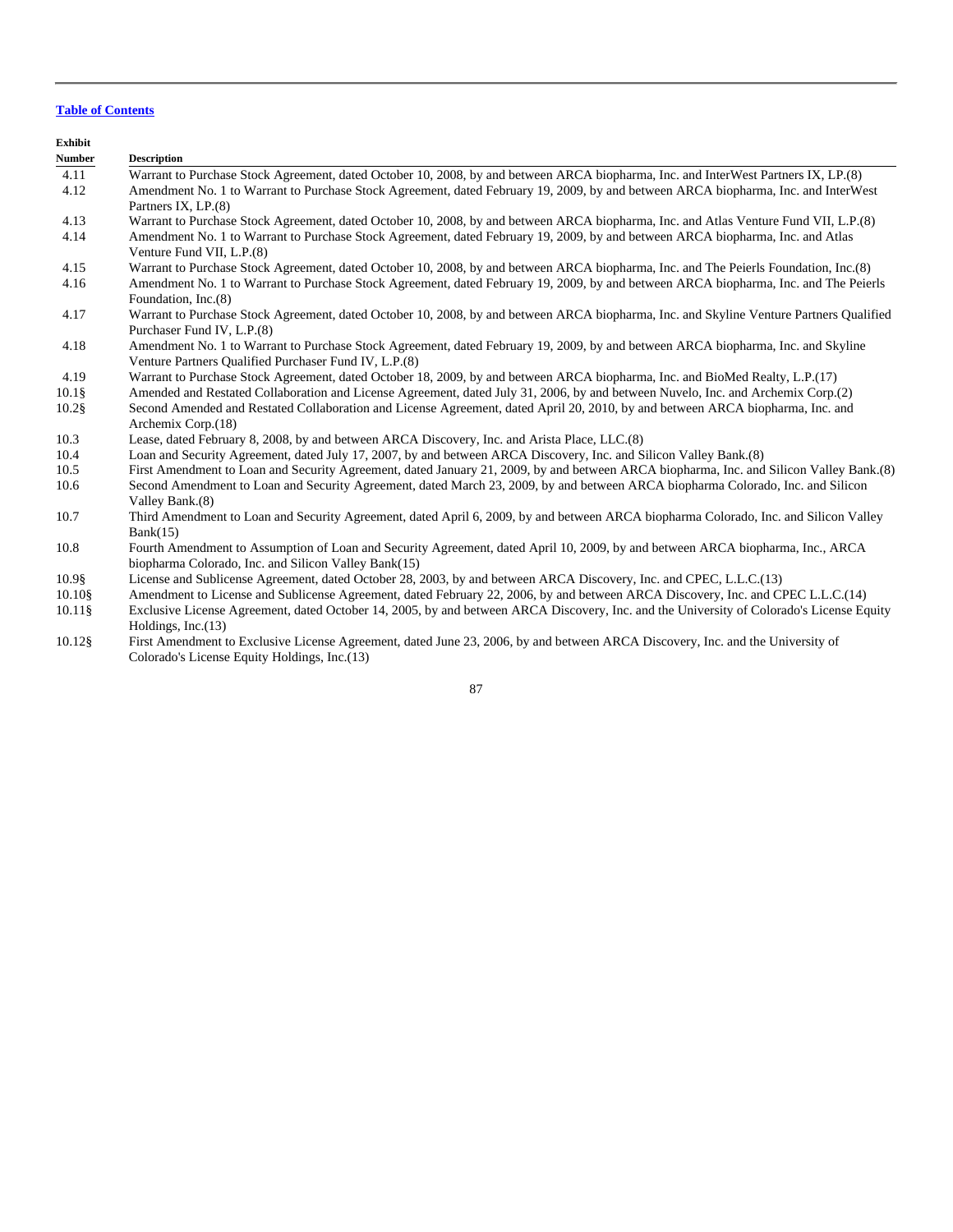**Exhibit Number Description** 10.13§ Second Amendment to Exclusive License Agreement, dated July 20, 2006, by and between ARCA Discovery, Inc. and the University of Colorado's License Equity Holdings, Inc.(13) 10.14 Third Amendment to Exclusive License Agreement, dated July 19, 2007, by and between ARCA Discovery, Inc. and the University of Colorado's License Equity Holdings, Inc.(13) 10.15§ Fourth Amendment to Exclusive License Agreement, dated August 22, 2007, by and between ARCA Discovery, Inc. and the University of Colorado's License Equity Holdings, Inc.(13) 10.16§ Diagnostic, Collaboration and Option Agreement, dated June 23, 2006, by and between ARCA Discovery, Inc. and CardioDX, Inc.(13) 10.17§ Amendment to Diagnostic, Collaboration and Option Agreement, dated October 1, 2007, by and between ARCA Discovery, Inc. and CardioDX,  $Inc.(13)$ 10.18§ Manufacturing Agreement, dated September 11, 2006, by and between ARCA Discovery, Inc. and Patheon, Inc.(13) 10.19§ Development, Commercialization and Licensing Agreement, dated February 1, 2007, by and between ARCA Discovery, Inc. and Laboratory Corporation of America Holdings, Inc.(14) 10.20 Amendment No. 1 to Development, Commercialization and Licensing Agreement, dated May 14, 2007, by and between ARCA Discovery, Inc. and Laboratory Corporation of America Holdings, Inc.(13) 10.21§ Amendment No. 2 to Development, Commercialization and Licensing Agreement, dated June 10, 2008, by and between ARCA Discovery, Inc. and Laboratory Corporation of America Holdings, Inc.(13) 10.22 Materials Transfer Agreement, dated October 14, 2005, by and between ARCA Discovery, Inc. and the University of Colorado.(13) 10.23 Equity Distribution Agreement, dated December 8, 2009, between ARCA biopharma, Inc. and Wedbush Securities, Inc.(9) 10.24 Amendment no. 1, dated April 30, 2010 to the Equity Distribution Agreement dated December 8, 2009 between ARCA biopharma, Inc. and Wedbush Securities, Inc.(19) 10.25 Lease Surrender and Termination Agreement, dated August 5, 2009, by and between ARCA biopharma, Inc. and The Irvine Company LLC.(10) 10.26 Lease Termination and Warrant Purchase Agreement, dated September 18, 2009, by and between ARCA biopharma, Inc., BMR-201 Industrial Road LLC and BioMed Realty, L.P.(11) 10.27§ Exclusive Option Agreement, dated December 2, 2009, by and between ARCA biopharma, Inc. and the University of Cincinnati.(17) 10.28 Agreement Term Extension Letter dated December 8, 2010, of the Exclusive Option Agreement by and between ARCA biopharma, Inc. and the University of Cincinnati.(21) 10.29 Agreement Term Extension Letter dated December 21, 2010, of the Exclusive Option Agreement by and between ARCA biopharma, Inc. and the University of Cincinnati.(22) 10.30 Agreement Term Extension Letter dated January 21, 2011, of the Exclusive Option Agreement by and between ARCA biopharma, Inc. and the University of Cincinnati.(23) 10.31† ARCA Discovery, Inc. 2004 Stock Incentive Plan.(7) 10.32† Amendment No. 1 to the ARCA Discovery, Inc. 2004 Stock Incentive Plan.(7)

- 10.33† Amendment No. 2 to the ARCA Discovery, Inc. 2004 Stock Incentive Plan.(7)
- 10.34† Amendment No. 3 to the ARCA Discovery, Inc. 2004 Stock Incentive Plan.(7)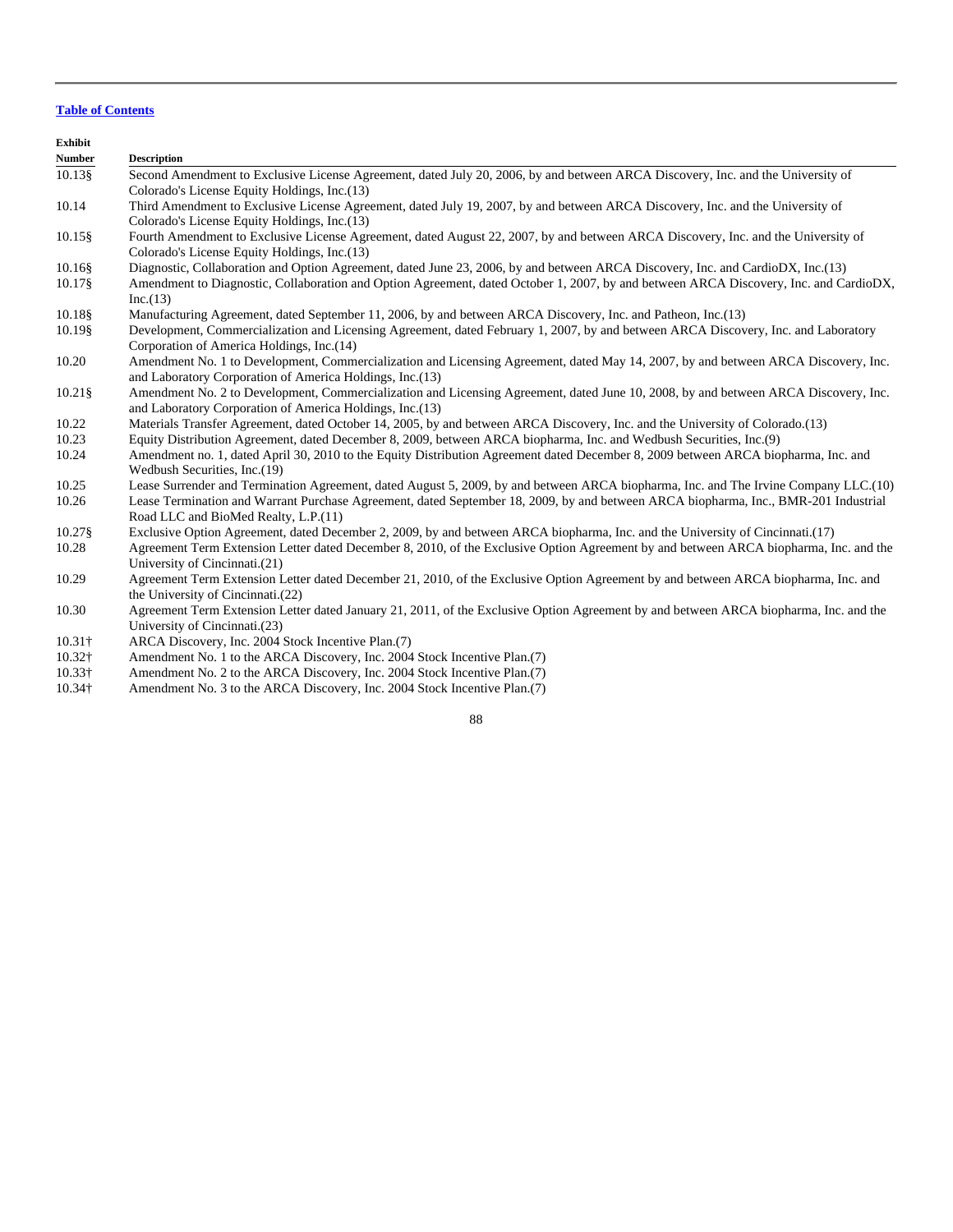| Exhibit        |                                                                                                                                                             |
|----------------|-------------------------------------------------------------------------------------------------------------------------------------------------------------|
| Number         | <b>Description</b>                                                                                                                                          |
| $10.35\dagger$ | Amendment No. 4 to the ARCA Discovery, Inc. 2004 Stock Incentive Plan. (7)                                                                                  |
| 10.36†         | Amendment No. 5 to the ARCA Discovery, Inc. 2004 Stock Incentive Plan.(7)                                                                                   |
| 10.37†         | Amendment No. 6 to the ARCA Discovery, Inc. 2004 Stock Incentive Plan.(7)                                                                                   |
| 10.38†         | ARCA biopharma, Inc. 2004 Stock Incentive Plan, Form of Executive Incentive Stock Option Agreement.(7)                                                      |
| 10.39†         | ARCA biopharma, Inc. 2004 Stock Incentive Plan, Form of Non-Executive Incentive Stock Option Agreement.(7)                                                  |
| 10.40+         | ARCA biopharma, Inc. 2004 Stock Incentive Plan, Form of Nonqualified Stock Option Agreement.(7)                                                             |
| 10.41†         | ARCA biopharma, Inc. 2004 Equity Incentive Plan (f/k/a Nuvelo, Inc. 2004 Equity Incentive Plan), Form of Partial Acceleration Stock Option<br>Agreement.(8) |
| 10.42†         | ARCA biopharma, Inc. 2004 Equity Incentive Plan (f/k/a Nuvelo, Inc. 2004 Equity Incentive Plan), Form of No Acceleration Stock Option<br>Agreement. $(8)$   |
| 10.43†         | ARCA biopharma, Inc. 2004 Equity Incentive Plan (f/k/a Nuvelo, Inc. 2004 Equity Incentive Plan), Form of Director Stock Option Agreement.<br>(8)            |
| 10.44†         | ARCA biopharma, Inc. 2004 Equity Incentive Plan (f/k/a Nuvelo, Inc. 2004 Equity Incentive Plan), Form of Notice of Grant of Stock Option. (8)               |
| 10.45†         | ARCA biopharma, Inc. 2004 Equity Incentive Plan (f/k/a Nuvelo, Inc. 2004 Equity Incentive Plan), Form of Notice of Director Grant of Stock<br>Option.(8)    |
| 10.46†         | Form of Indemnification Agreement between Nuvelo, Inc. and its directors and officers.(1)                                                                   |
| 10.47†         | Nuvelo, Inc. Amended Executive Change in Control and Severance Benefit Plan.(4)                                                                             |
| 10.48†         | Amended and Restated Employment and Retention Agreement, dated June 4, 2008, by and between ARCA biopharma, Inc. and Michael R.<br>Bristow.(8)              |
| 10.49          | Assignment and Assumption Agreement, dated January 26, 2009, by and between ARCA biopharma, Inc. and ARCA biopharma Colorado, Inc.<br>(8)                   |
| 10.50†         | Amended and Restated Employment Agreement, dated June 12, 2008, by and between ARCA biopharma, Inc. and Christopher D. Ozeroff.(8)                          |
| 10.51          | Assignment and Assumption Agreement, dated January 26, 2009, by and between ARCA biopharma, Inc. and ARCA biopharma Colorado, Inc.<br>(8)                   |
| 10.52†         | Amended and Restated ARCA biopharma, Inc. 2004 Equity Incentive Plan(12)                                                                                    |
| 10.53†         | ARCA biopharma, Inc. Employee Severance Benefit Plan(20)                                                                                                    |
| 10.54†         | ARCA biopharma, Inc. 2009 Reduction in Force Severance Benefit Plan(20)                                                                                     |
| $10.55\dagger$ | Form of Option Amendment pursuant to ARCA biopharma, Inc. 2004 Equity Incentive Plan and ARCA biopharma, Inc. 2004 Stock Option                             |
|                | Plan (change of control) $(20)$                                                                                                                             |
| 10.56†         | Form of Option Agreement and Grant Notice pursuant to ARCA biopharma, Inc. 2004 Equity Incentive Plan (NDA/change of control<br>acceleration(20)            |
| 10.57†         | Employment Agreement, dated February 11, 2009, by and between ARCA biopharma, Inc. and Patrick Wheeler. (17)                                                |

- 10.58 Form of Indemnification Agreement between ARCA biopharma, Inc. and its directors and officers.(8)
- 14.1 Code of Business Conduct and Ethics(10)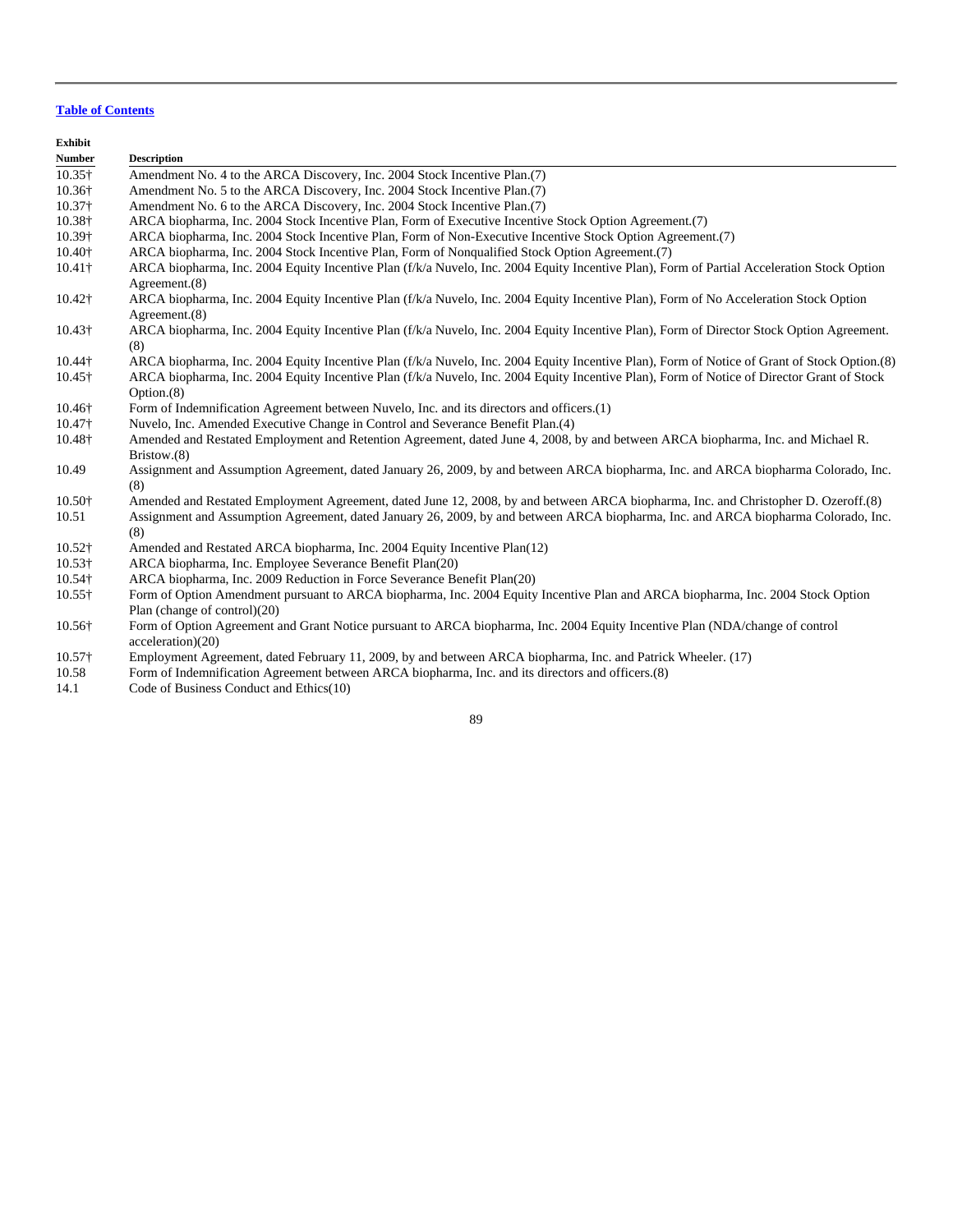| <b>Exhibit</b> |                                                                                                                                                                                                                                                                                                              |
|----------------|--------------------------------------------------------------------------------------------------------------------------------------------------------------------------------------------------------------------------------------------------------------------------------------------------------------|
| <b>Number</b>  | <b>Description</b>                                                                                                                                                                                                                                                                                           |
| 16.1           | Letter from Ernst & Young LLP to the Securities and Exchange Commission, dated March 30, 2009.(16)                                                                                                                                                                                                           |
| $23.1*$        | Consent of KPMG LLP, Independent Registered Public Accounting Firm.                                                                                                                                                                                                                                          |
| $24.1*$        | Power of Attorney (included in the signature page hereto).                                                                                                                                                                                                                                                   |
| $31.1*$        | Certification of Chief Executive Officer pursuant to Rule 13a-14(a) or 15d-14(a) under the Securities Exchange Act of 1934, as adopted<br>pursuant to Section 302 of the Sarbanes-Oxley Act of 2002.                                                                                                         |
| $31.2*$        | Certification of Chief Financial Officer pursuant to Rule 13a-14(a) or 15d-14(a) under the Securities Exchange Act of 1934, as adopted<br>pursuant to Section 302 of the Sarbanes-Oxley Act of 2002.                                                                                                         |
| $32.1*$        | Certification of Chief Executive Officer and Chief Financial Officer pursuant to 18 U.S.C. sec. 1350, as adopted pursuant to Section 906 of<br>the Sarbanes-Oxley Act of 2002.                                                                                                                               |
| $\ast$         | Filed herewith.                                                                                                                                                                                                                                                                                              |
| $^\dagger$     | Compensatory plan or agreement.                                                                                                                                                                                                                                                                              |
| $\S$<br>(1)    | Confidential treatment has been requested for portions of this document, which are omitted and filed separately with the SEC.<br>Previously filed with the SEC as an Exhibit to and incorporated herein by reference from Hyseq, Inc.'s Form S-1, filed on June 12, 1997, as amended,<br>File No. 333-29091. |
| (2)            | Previously filed with the SEC as an Exhibit to and incorporated herein by reference from Nuvelo, Inc.'s Form 10-Q, filed on November 8, 2006, File<br>No. 000-22873.                                                                                                                                         |
| (3)            | Previously filed with the SEC as an Appendix to and incorporated herein by reference from Nuvelo, Inc.'s Proxy Statement on Schedule 14A, filed on<br>April 18, 2007, File No. 000-22873.                                                                                                                    |
| (4)            | Previously filed with the SEC as an Exhibit to and incorporated herein by reference from Nuvelo, Inc.'s Form 10-Q, filed on November 7, 2007, File<br>No. 000-22873.                                                                                                                                         |
| (5)            | Previously filed with the SEC as an Exhibit to and incorporated herein by reference from Nuvelo, Inc.'s Form 8-K, filed on September 25, 2008, File<br>No. 000-22873.                                                                                                                                        |
| (6)            | Previously filed with the SEC as an Exhibit to and incorporated herein by reference from Nuvelo, Inc.'s Form 8-K, filed on October 29, 2008, File No.<br>000-22873.                                                                                                                                          |
| (7)            | Previously filed with the SEC as an Exhibit to and incorporated herein by reference from ARCA biopharma, Inc.'s Form 8-K, filed on January 28,<br>2009, File No. 000-22873.                                                                                                                                  |
| (8)            | Previously filed with the SEC as an Exhibit to and incorporated herein by reference from ARCA biopharma, Inc.'s Form 10-K, filed on March 27,<br>2009, File No. 000-22873.                                                                                                                                   |
| (9)            | Previously filed with the SEC as an Exhibit to and incorporated herein by reference from ARCA biopharma, Inc.'s Form 8-K, filed on December 8,<br>2009, File No. 000-22873.                                                                                                                                  |
| (10)           | Previously filed with the SEC as an Exhibit to and incorporated herein by reference from ARCA biopharma, Inc.'s Form 10-Q, filed on November 16,<br>2009, File No. 000-22873.                                                                                                                                |
| (11)           | Previously filed with the SEC as an Exhibit to and incorporated herein by reference from ARCA biopharma, Inc.'s Form 8-K, filed on September 24,<br>2009, File No. 000-22873.                                                                                                                                |
| (12)           | Previously filed with the SEC as an Exhibit to and incorporated herein by reference from ARCA biopharma, Inc.'s Form 10-Q/A, filed on August 21,<br>2009, File No. 000-22873.                                                                                                                                |
| (13)           | Previously filed with the SEC as an Exhibit to and incorporated herein by reference from ARCA biopharma, Inc.'s Form 10-Q, filed on May 15, 2009,<br>File No. 000-22873.                                                                                                                                     |
| (14)           | Previously filed with the SEC as an Exhibit to and incorporated herein by reference from ARCA biopharma, Inc.'s Form 10-Q/A, filed on November<br>6, 2009, File No. 000-22873.                                                                                                                               |
| (15)           | Previously filed with the SEC as an Exhibit to and incorporated herein by reference from ARCA biopharma, Inc.'s Form 8-K, filed on April 10, 2009,<br>File No. 000-22873.                                                                                                                                    |
| (16)           | Previously filed with the SEC as an Exhibit to and incorporated herein by reference from ARCA biopharma, Inc.'s Form 8-K, filed on March 30,<br>2009, File No. 000-22873.                                                                                                                                    |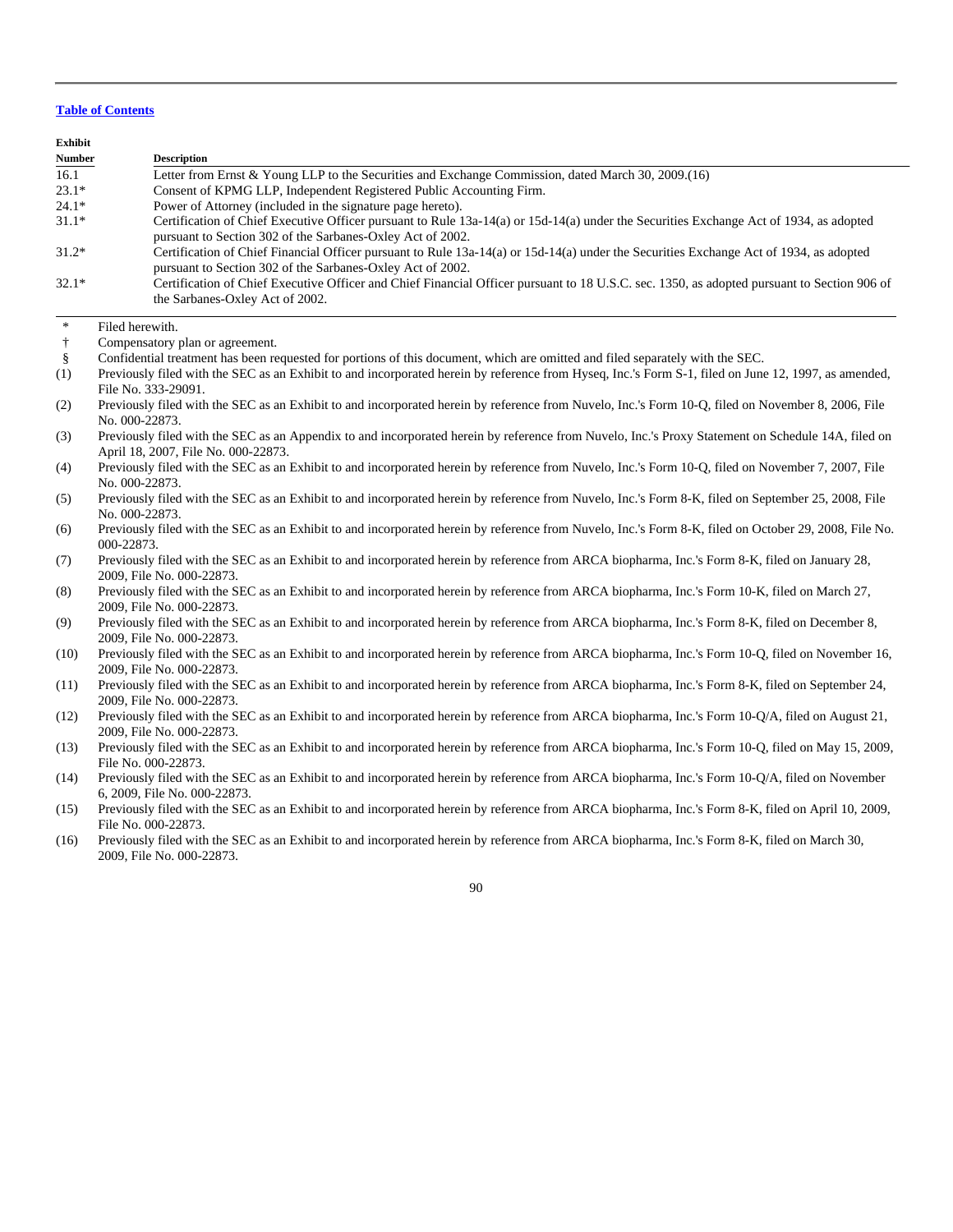- (17) Previously filed with the SEC as an Exhibit to and incorporated herein by reference from ARCA biopharma, Inc.'s Form 10-K, filed on March 4, 2010, File No. 000-22873.
- (18) Previously filed with the SEC as an Exhibit to and incorporated herein by reference from ARCA biopharma, Inc.'s Form 10-Q, filed on August 10, 2010, File No. 000-22873.
- (19) Previously filed with the SEC as an Exhibit to and incorporated herein by reference from ARCA biopharma, Inc.'s Form 8-K, filed on April 30, 2010, File No. 000-22873.
- (20) Previously filed with the SEC as an Exhibit to and incorporated herein by reference from ARCA biopharma, Inc.'s Form 10-Q, filed on August 10, 2009, File No. 000-22873.
- (21) Previously filed with the SEC as an Exhibit to and incorporated herein by reference from ARCA biopharma, Inc.'s Form 8-K, filed on December 14, 2010, File No. 000-22873.
- (22) Previously filed with the SEC as an Exhibit to and incorporated herein by reference from ARCA biopharma, Inc.'s Form 8-K, filed on December 22, 2010, File No. 000-22873.
- (23) Previously filed with the SEC as an Exhibit to and incorporated herein by reference from ARCA biopharma, Inc.'s Form 8-K, filed on January 26, 2011, File No. 000-22873.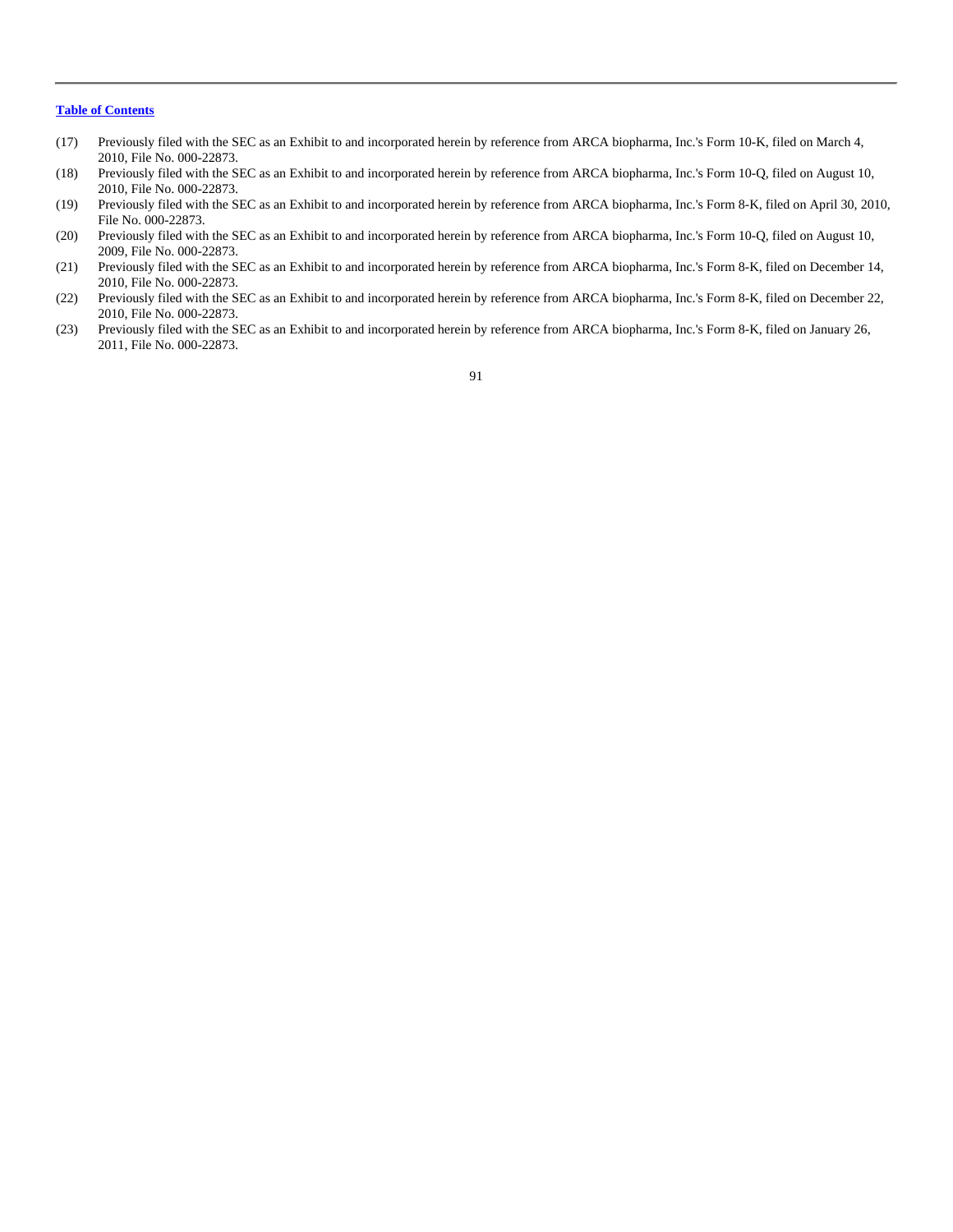## **SIGNATURES**

Pursuant to the requirements of Section 13 or 15(d) the Securities Exchange Act of 1934, the Registrant has duly caused this report to be signed on its behalf by the undersigned, thereunto duly authorized.

|  |  |  |  |  |  |  |  |  |  | ARCA biopharma, Inc. |  |
|--|--|--|--|--|--|--|--|--|--|----------------------|--|
|--|--|--|--|--|--|--|--|--|--|----------------------|--|

Date: March 8, 2011

By:  $\frac{1}{s}$  PATRICK M. WHEELER

**Patrick M. Wheeler**

**Principal Accounting Officer**

## **POWER OF ATTORNEY**

KNOW ALL PERSONS BY THESE PRESENTS, that each person whose signature appears below constitutes and appoints Michael R. Bristow and Patrick M. Wheeler, and each of them, as his true and lawful attorneys-in-fact and agents, with full power of substitution for him, and in his name in any and all capacities, to sign any and all amendments to this Annual Report on Form 10-K, and to file the same, with exhibits thereto and other documents in connection therewith, with the Securities and Exchange Commission, granting unto said attorneys-in-fact and agents, and each of them, full power and authority to do and perform each and every act and thing requisite and necessary to be done therewith, as fully to all intents and purposes as he might or could do in person, hereby ratifying and confirming all that said attorneys-in-fact and agents, and any of them or his or her substitute or substitutes, may lawfully do or cause to be done by virtue hereof.

Pursuant to the requirements of the Securities Exchange Act of 1934, this report has been signed by the following persons on behalf of ARCA biopharma, Inc., in the capacities and on the dates indicated.

| <b>Signature</b>                                      | Title                                                                            | Date          |
|-------------------------------------------------------|----------------------------------------------------------------------------------|---------------|
| <b>MICHAEL R. BRISTOW</b><br>/s/                      | President and Chief Executive Officer and Director (Principal Executive Officer) | March 8, 2011 |
| <b>Michael R. Bristow</b>                             |                                                                                  |               |
| PATRICK M. WHEELER<br>/s/                             | Chief Financial Officer (Principal Financial Officer)                            | March 8, 2011 |
| Patrick M. Wheeler<br><b>RICHARD B. BREWER</b><br>/S/ | Director                                                                         | March 8, 2011 |
| <b>Richard B. Brewer</b>                              |                                                                                  |               |
| <b>JEAN-FRANCOIS FORMELA</b><br>/s/                   | Director                                                                         | March 8, 2011 |
| Jean-Francois Formela                                 |                                                                                  |               |
| <b>LINDA GRAIS</b><br>/s/                             | Director                                                                         | March 8, 2011 |
| <b>Linda Grais</b>                                    |                                                                                  |               |
| TED W. LOVE<br>/s/                                    | Director                                                                         | March 8, 2011 |
| Ted W. Love                                           |                                                                                  |               |
| MARY K. PENDERGAST<br>$\sqrt{s}$                      | Director                                                                         | March 8, 2011 |
| <b>Mary K. Pendergast</b>                             |                                                                                  |               |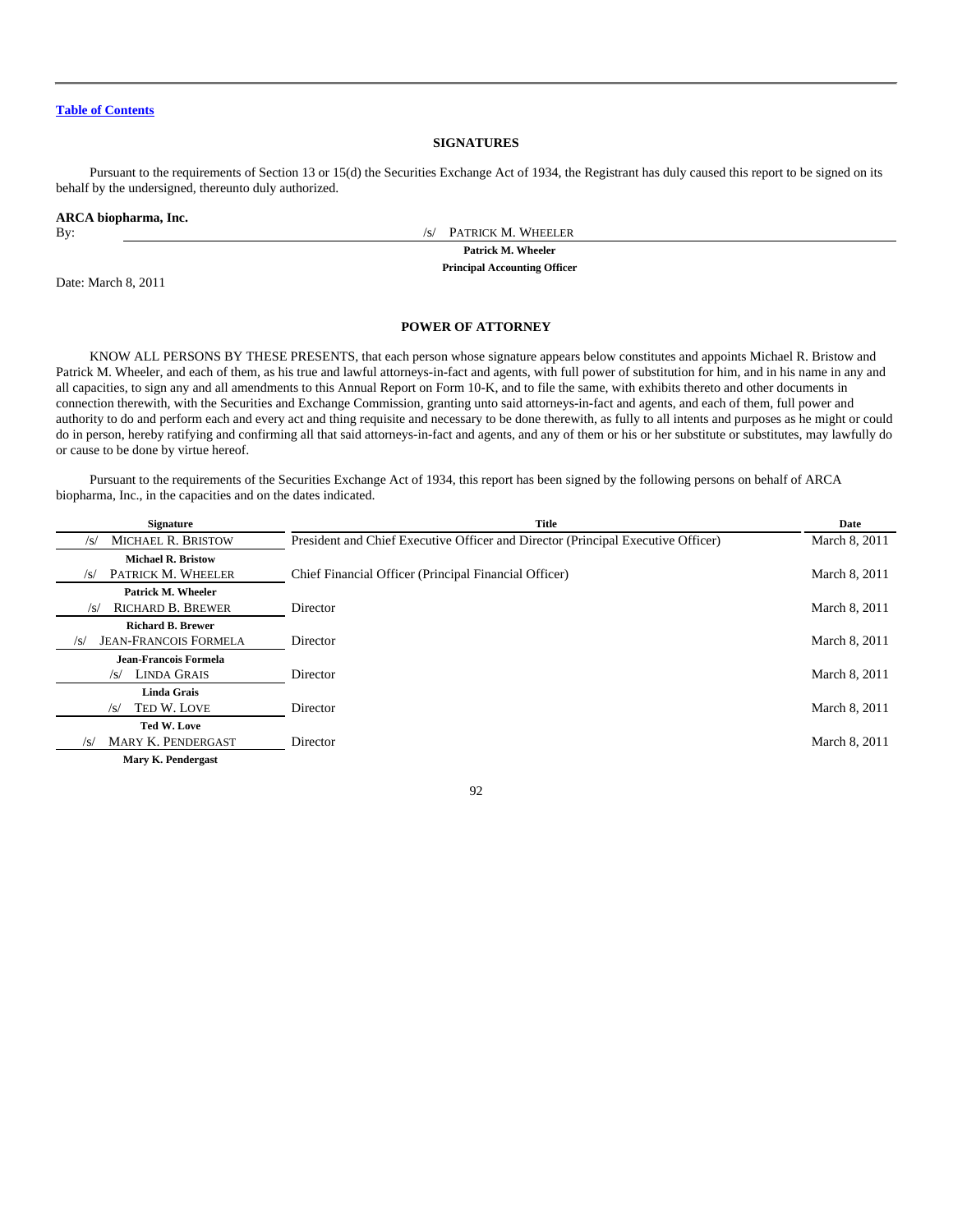| <b>Signature</b>              | Title    | Date          |
|-------------------------------|----------|---------------|
| <b>BURTON E. SOBEL</b><br>/s/ | Director | March 8, 2011 |
| <b>Burton E. Sobel</b>        |          |               |
| JOHN L. ZABRISKIE<br>/s/      | Director | March 8, 2011 |
| John L. Zabriskie             |          |               |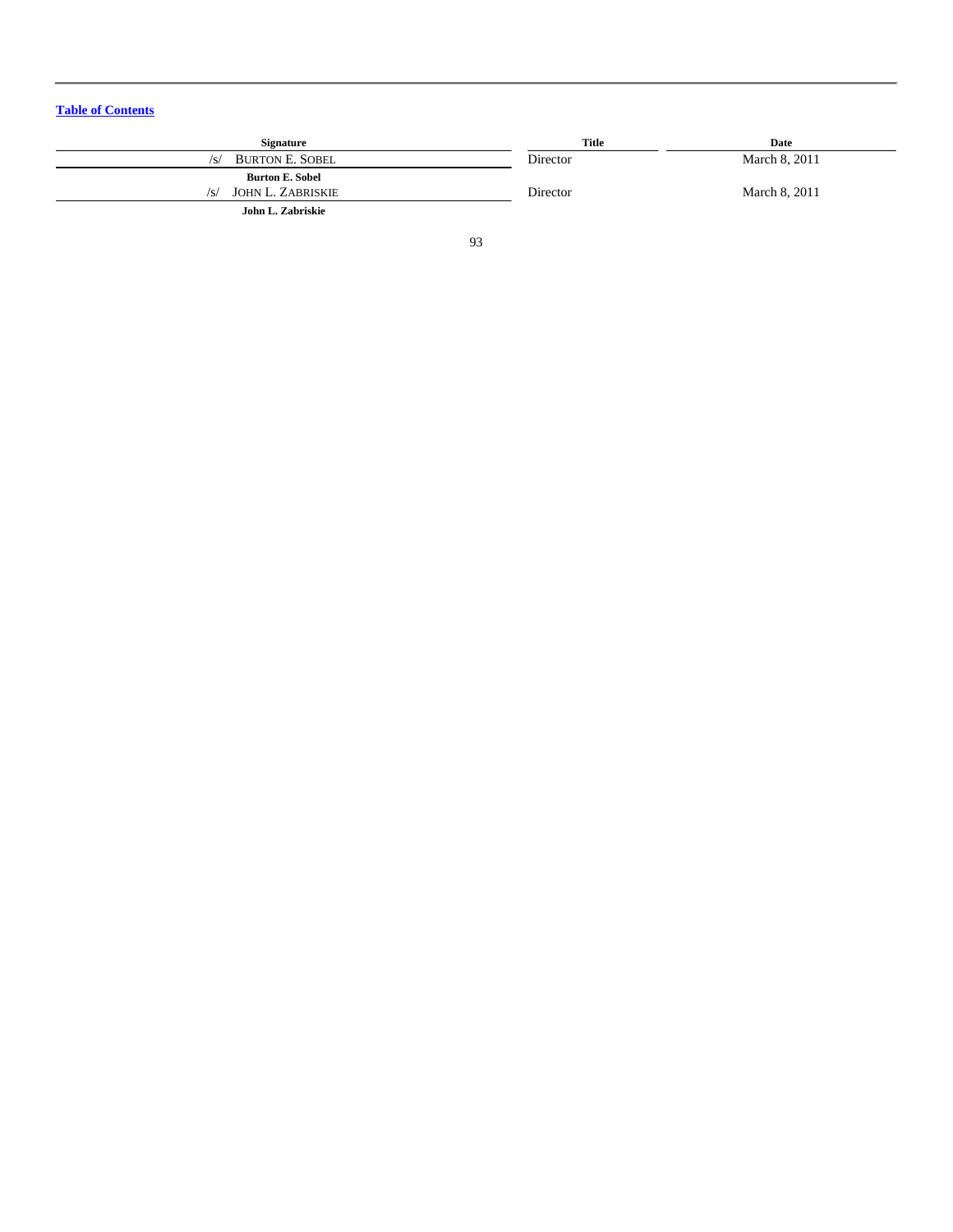## **EXHIBIT INDEX**

| Exhibit       |                                                                                                                                       |
|---------------|---------------------------------------------------------------------------------------------------------------------------------------|
| <b>Number</b> | <b>Description</b>                                                                                                                    |
| 2.1           | Agreement and Plan of Merger and Reorganization, dated September 24, 2008, among Nuvelo, Inc., Dawn Acquisition Sub, Inc. and ARCA    |
|               | biopharma, $Inc.(5)$                                                                                                                  |
| 2.2           | Amendment No. 1 to Agreement and Plan of Merger and Reorganization, dated October 28, 2008, by and among Nuvelo, Inc., Dawn           |
|               | Acquisition Sub, Inc. and ARCA biopharma, Inc. (6)                                                                                    |
| 3.1           | Amended and Restated Certificate of Incorporation of the Registrant, as amended.(8)                                                   |
| 3.2           | Second Amended and Restated Bylaws of the Registrant, as amended.(10)                                                                 |
| 4.1           | Form of Common Stock Certificate.(7)                                                                                                  |
| 4.2           | Certificate of Designations of Series A Junior Participating Preferred Stock. (included as part of Exhibit 3.1)                       |
| 4.3           | Warrant to Purchase Stock Agreement, dated July 17, 2007, by and between ARCA Discovery, Inc. and Silicon Valley Bank.(8)             |
| 4.4           | Amendment No. 1 to Warrant to Purchase Stock Agreement, dated February 19, 2009, by and between ARCA biopharma, Inc. and SVB          |
|               | Financial Group.(8)                                                                                                                   |
| 4.5           | Warrant to Purchase Stock Agreement, dated August 19, 2008, by and between ARCA biopharma, Inc. and Silicon Valley Bank.(8)           |
| 4.6           | Amendment No. 1 to Warrant to Purchase Stock Agreement, dated February 19, 2009, by and between ARCA biopharma, Inc. and SVB          |
|               | Financial Group.(8)                                                                                                                   |
| 4.7           | Warrant to Purchase Stock Agreement, dated October 10, 2008, by and between ARCA biopharma, Inc. and Boulder Ventures IV, L.P.(8)     |
| 4.8           | Amendment No. 1 to Warrant to Purchase Stock Agreement, dated February 19, 2009, by and between ARCA biopharma, Inc. and Boulder      |
|               | Ventures IV, $L.P.(8)$                                                                                                                |
| 4.9           | Warrant to Purchase Stock Agreement, dated October 10, 2008, by and between ARCA biopharma, Inc. and Boulder Ventures IV (Annex),     |
|               | L.P.(8)                                                                                                                               |
| 4.10          | Amendment No. 1 to Warrant to Purchase Stock Agreement, dated February 19, 2009, by and between ARCA biopharma, Inc. and Boulder      |
|               | Ventures IV (Annex), L.P.(8)                                                                                                          |
| 4.11          | Warrant to Purchase Stock Agreement, dated October 10, 2008, by and between ARCA biopharma, Inc. and InterWest Partners IX, LP.(8)    |
| 4.12          | Amendment No. 1 to Warrant to Purchase Stock Agreement, dated February 19, 2009, by and between ARCA biopharma, Inc. and InterWest    |
|               | Partners IX, LP.(8)                                                                                                                   |
| 4.13          | Warrant to Purchase Stock Agreement, dated October 10, 2008, by and between ARCA biopharma, Inc. and Atlas Venture Fund VII, L.P.(8)  |
| 4.14          | Amendment No. 1 to Warrant to Purchase Stock Agreement, dated February 19, 2009, by and between ARCA biopharma, Inc. and Atlas        |
|               | Venture Fund VII, L.P.(8)                                                                                                             |
| 4.15          | Warrant to Purchase Stock Agreement, dated October 10, 2008, by and between ARCA biopharma, Inc. and The Peierls Foundation, Inc. (8) |
| 4.16          | Amendment No. 1 to Warrant to Purchase Stock Agreement, dated February 19, 2009, by and between ARCA biopharma, Inc. and The          |
|               | Peierls Foundation, Inc.(8)                                                                                                           |
| 4.17          | Warrant to Purchase Stock Agreement, dated October 10, 2008, by and between ARCA biopharma, Inc. and Skyline Venture Partners         |

Qualified Purchaser Fund IV, L.P.(8)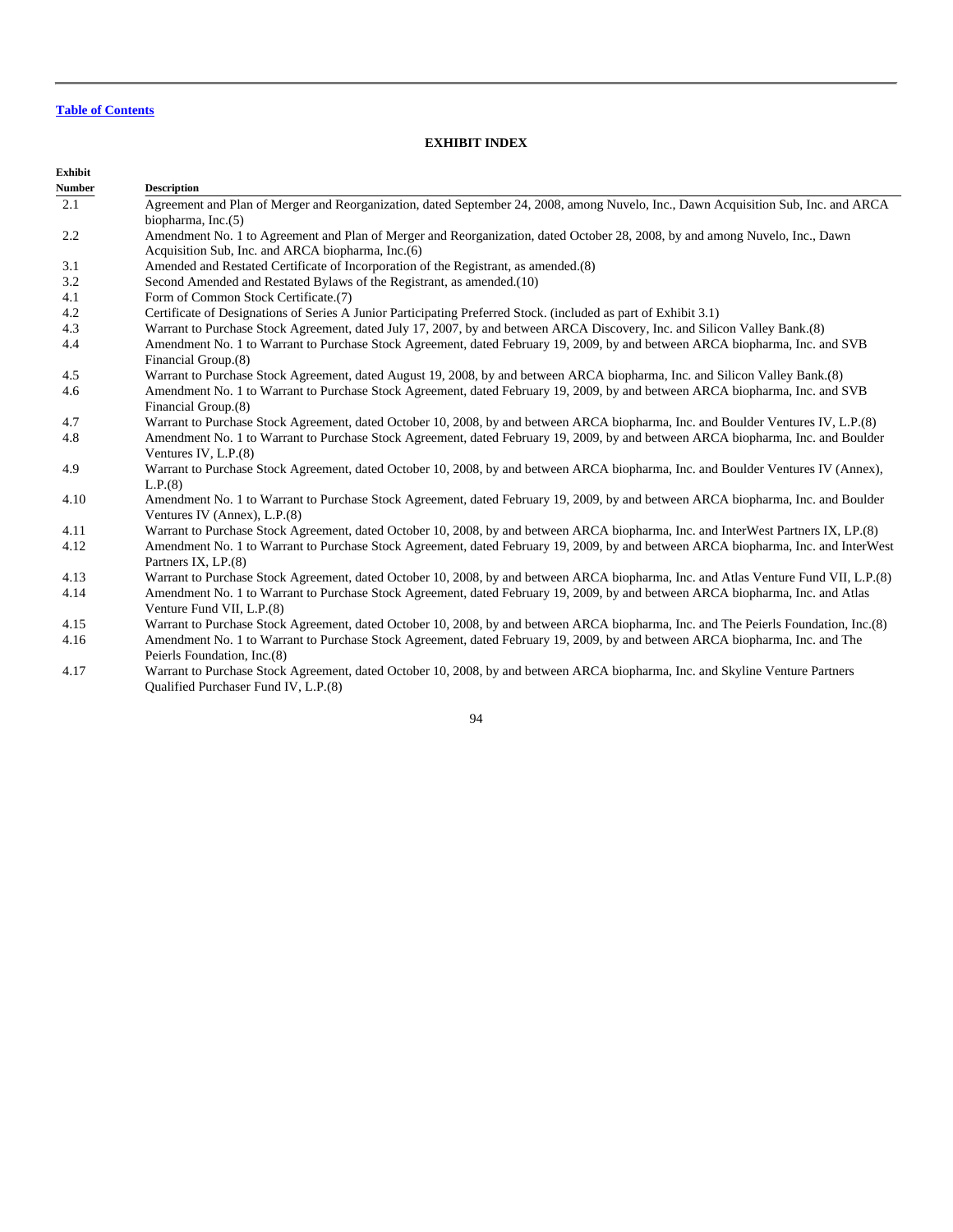**Exhibit Number Description** 4.18 Amendment No. 1 to Warrant to Purchase Stock Agreement, dated February 19, 2009, by and between ARCA biopharma, Inc. and Skyline Venture Partners Qualified Purchaser Fund IV, L.P.(8) 4.19 Warrant to Purchase Stock Agreement, dated October 18, 2009, by and between ARCA biopharma, Inc. and BioMed Realty, L.P.(17) 10.1§ Amended and Restated Collaboration and License Agreement, dated July 31, 2006, by and between Nuvelo, Inc. and Archemix Corp.(2) 10.2§ Second Amended and Restated Collaboration and License Agreement, dated April 20, 2010, by and between ARCA biopharma, Inc. and Archemix Corp.(18) 10.3 Lease, dated February 8, 2008, by and between ARCA Discovery, Inc. and Arista Place, LLC.(8) 10.4 Loan and Security Agreement, dated July 17, 2007, by and between ARCA Discovery, Inc. and Silicon Valley Bank.(8) 10.5 First Amendment to Loan and Security Agreement, dated January 21, 2009, by and between ARCA biopharma, Inc. and Silicon Valley Bank.(8) 10.6 Second Amendment to Loan and Security Agreement, dated March 23, 2009, by and between ARCA biopharma Colorado, Inc. and Silicon Valley Bank.(8) 10.7 Third Amendment to Loan and Security Agreement, dated April 6, 2009, by and between ARCA biopharma Colorado, Inc. and Silicon Valley  $Bank(15)$ 10.8 Fourth Amendment to Assumption of Loan and Security Agreement, dated April 10, 2009, by and between ARCA biopharma, Inc., ARCA biopharma Colorado, Inc. and Silicon Valley Bank(15) 10.9§ License and Sublicense Agreement, dated October 28, 2003, by and between ARCA Discovery, Inc. and CPEC, L.L.C.(13) 10.10§ Amendment to License and Sublicense Agreement, dated February 22, 2006, by and between ARCA Discovery, Inc. and CPEC L.L.C.(14) 10.11§ Exclusive License Agreement, dated October 14, 2005, by and between ARCA Discovery, Inc. and the University of Colorado's License Equity Holdings, Inc.(13) 10.12§ First Amendment to Exclusive License Agreement, dated June 23, 2006, by and between ARCA Discovery, Inc. and the University of Colorado's License Equity Holdings, Inc.(13) 10.13§ Second Amendment to Exclusive License Agreement, dated July 20, 2006, by and between ARCA Discovery, Inc. and the University of Colorado's License Equity Holdings, Inc.(13) 10.14 Third Amendment to Exclusive License Agreement, dated July 19, 2007, by and between ARCA Discovery, Inc. and the University of Colorado's License Equity Holdings, Inc.(13) 10.15§ Fourth Amendment to Exclusive License Agreement, dated August 22, 2007, by and between ARCA Discovery, Inc. and the University of Colorado's License Equity Holdings, Inc.(13) 10.16§ Diagnostic, Collaboration and Option Agreement, dated June 23, 2006, by and between ARCA Discovery, Inc. and CardioDX, Inc.(13) 10.17§ Amendment to Diagnostic, Collaboration and Option Agreement, dated October 1, 2007, by and between ARCA Discovery, Inc. and CardioDX,  $Inc.(13)$ 10.18§ Manufacturing Agreement, dated September 11, 2006, by and between ARCA Discovery, Inc. and Patheon, Inc.(13)

10.19§ Development, Commercialization and Licensing Agreement, dated February 1, 2007, by and between ARCA Discovery, Inc. and Laboratory Corporation of America Holdings, Inc.(14)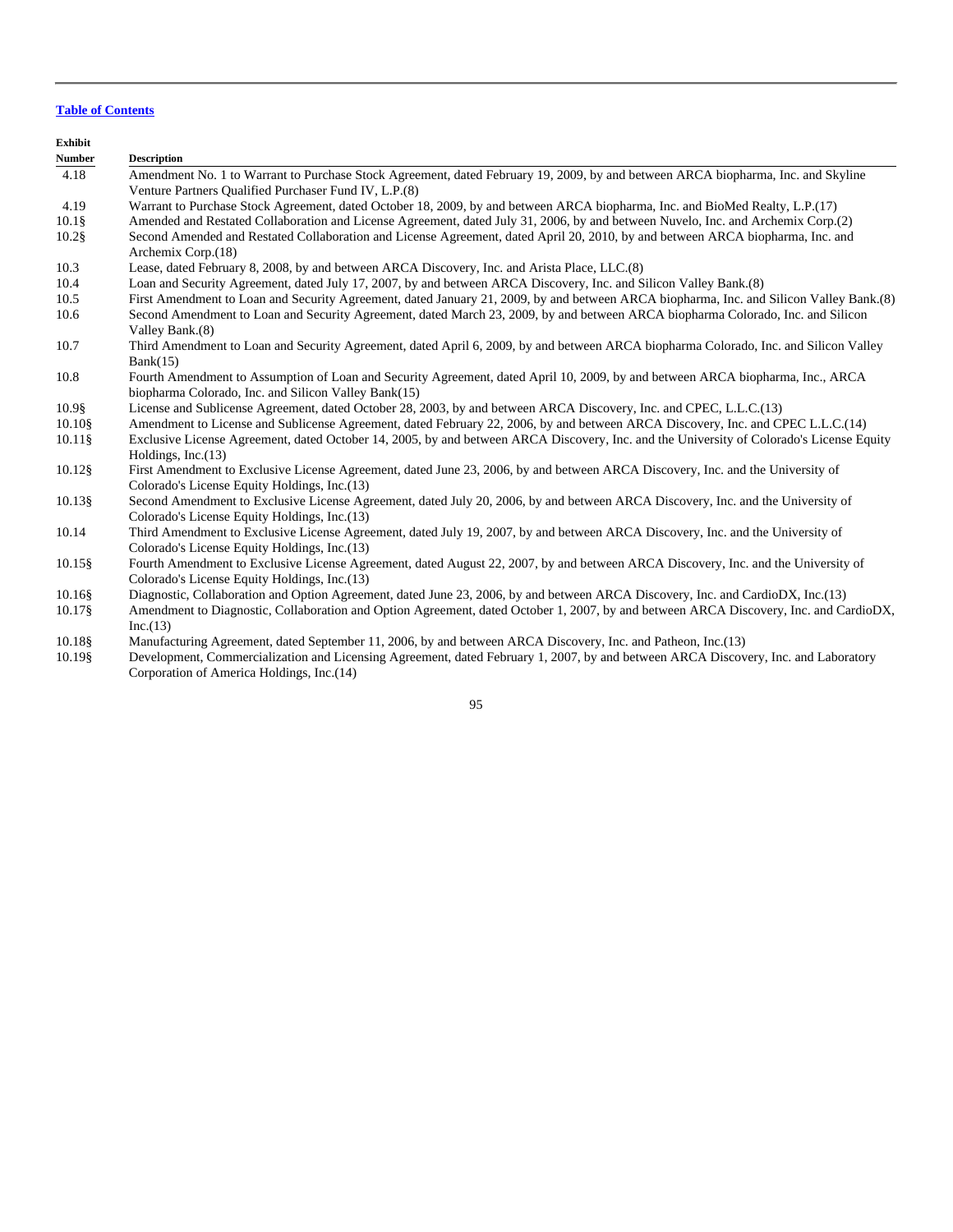**Exhibit**

| EXIMDIU        |                                                                                                                                       |
|----------------|---------------------------------------------------------------------------------------------------------------------------------------|
| <b>Number</b>  | <b>Description</b>                                                                                                                    |
| 10.20          | Amendment No. 1 to Development, Commercialization and Licensing Agreement, dated May 14, 2007, by and between ARCA Discovery, Inc.    |
|                | and Laboratory Corporation of America Holdings, Inc. (13)                                                                             |
| $10.21\$       | Amendment No. 2 to Development, Commercialization and Licensing Agreement, dated June 10, 2008, by and between ARCA Discovery, Inc.   |
|                | and Laboratory Corporation of America Holdings, Inc. (13)                                                                             |
| 10.22          | Materials Transfer Agreement, dated October 14, 2005, by and between ARCA Discovery, Inc. and the University of Colorado.(13)         |
| 10.23          | Equity Distribution Agreement, dated December 8, 2009, between ARCA biopharma, Inc. and Wedbush Securities, Inc. (9)                  |
| 10.24          | Amendment no. 1, dated April 30, 2010 to the Equity Distribution Agreement dated December 8, 2009 between ARCA biopharma, Inc. and    |
|                | Wedbush Securities, Inc.(19)                                                                                                          |
| 10.25          | Lease Surrender and Termination Agreement, dated August 5, 2009, by and between ARCA biopharma, Inc. and The Irvine Company LLC. (10) |
| 10.26          | Lease Termination and Warrant Purchase Agreement, dated September 18, 2009, by and between ARCA biopharma, Inc., BMR-201 Industrial   |
|                | Road LLC and BioMed Realty, L.P.(11)                                                                                                  |
| 10.27\$        | Exclusive Option Agreement, dated December 2, 2009, by and between ARCA biopharma, Inc. and the University of Cincinnati. (17)        |
| 10.28          | Agreement Term Extension Letter dated December 8, 2010, of the Exclusive Option Agreement by and between ARCA biopharma, Inc. and the |
|                | University of Cincinnati.(21)                                                                                                         |
| 10.29          | Agreement Term Extension Letter dated December 21, 2010, of the Exclusive Option Agreement by and between ARCA biopharma, Inc. and    |
|                | the University of Cincinnati. (22)                                                                                                    |
| 10.30          | Agreement Term Extension Letter dated January 21, 2011, of the Exclusive Option Agreement by and between ARCA biopharma, Inc. and the |
|                | University of Cincinnati. (23)                                                                                                        |
| $10.31\dagger$ | ARCA Discovery, Inc. 2004 Stock Incentive Plan. (7)                                                                                   |
| $10.32\dagger$ | Amendment No. 1 to the ARCA Discovery, Inc. 2004 Stock Incentive Plan. (7)                                                            |
| $10.33\dagger$ | Amendment No. 2 to the ARCA Discovery, Inc. 2004 Stock Incentive Plan. (7)                                                            |

- 
- 10.37† Amendment No. 6 to the ARCA Discovery, Inc. 2004 Stock Incentive Plan.(7)<br>10.38† ARCA biopharma, Inc. 2004 Stock Incentive Plan, Form of Executive Incentiv ARCA biopharma, Inc. 2004 Stock Incentive Plan, Form of Executive Incentive Stock Option Agreement.(7)
- 10.39† ARCA biopharma, Inc. 2004 Stock Incentive Plan, Form of Non-Executive Incentive Stock Option Agreement.(7)
- 10.40† ARCA biopharma, Inc. 2004 Stock Incentive Plan, Form of Nonqualified Stock Option Agreement.(7)

Amendment No. 2 to the ARCA Discovery, Inc. 2004 Stock Incentive Plan.(7)

10.34† Amendment No. 3 to the ARCA Discovery, Inc. 2004 Stock Incentive Plan.(7) 10.35<sup>†</sup> Amendment No. 4 to the ARCA Discovery, Inc. 2004 Stock Incentive Plan.(7) 10.36† Amendment No. 5 to the ARCA Discovery, Inc. 2004 Stock Incentive Plan.(7)

10.41† ARCA biopharma, Inc. 2004 Equity Incentive Plan (f/k/a Nuvelo, Inc. 2004 Equity Incentive Plan), Form of Partial Acceleration Stock Option Agreement.(8)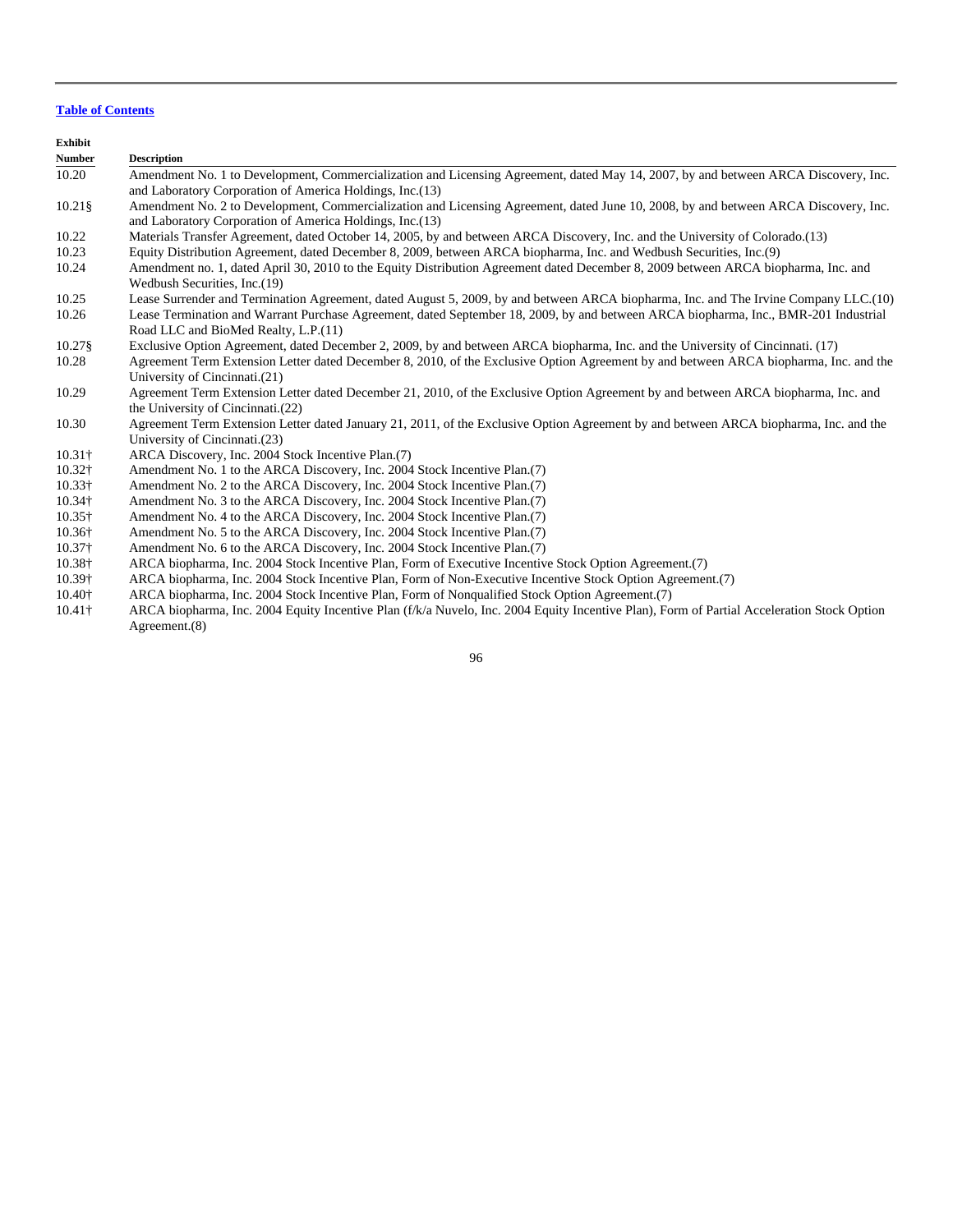| Exhibit        |                                                                                                                                                                    |
|----------------|--------------------------------------------------------------------------------------------------------------------------------------------------------------------|
| <b>Number</b>  | <b>Description</b>                                                                                                                                                 |
| $10.42\dagger$ | ARCA biopharma, Inc. 2004 Equity Incentive Plan (f/k/a Nuvelo, Inc. 2004 Equity Incentive Plan), Form of No Acceleration Stock Option                              |
|                | Agreement.(8)                                                                                                                                                      |
| $10.43\dagger$ | ARCA biopharma, Inc. 2004 Equity Incentive Plan (f/k/a Nuvelo, Inc. 2004 Equity Incentive Plan), Form of Director Stock Option                                     |
|                | Agreement.(8)                                                                                                                                                      |
| 10.44†         | ARCA biopharma, Inc. 2004 Equity Incentive Plan (f/k/a Nuvelo, Inc. 2004 Equity Incentive Plan), Form of Notice of Grant of Stock Option.<br>(8)                   |
| $10.45\dagger$ | ARCA biopharma, Inc. 2004 Equity Incentive Plan (f/k/a Nuvelo, Inc. 2004 Equity Incentive Plan), Form of Notice of Director Grant of Stock<br>Option.(8)           |
| 10.46†         | Form of Indemnification Agreement between Nuvelo, Inc. and its directors and officers.(1)                                                                          |
| $10.47\dagger$ | Nuvelo, Inc. Amended Executive Change in Control and Severance Benefit Plan. (4)                                                                                   |
| 10.48†         | Amended and Restated Employment and Retention Agreement, dated June 4, 2008, by and between ARCA biopharma, Inc. and Michael R.<br>Bristow.(8)                     |
| 10.49          | Assignment and Assumption Agreement, dated January 26, 2009, by and between ARCA biopharma, Inc. and ARCA biopharma Colorado,<br>Inc.(8)                           |
| $10.50+$       | Amended and Restated Employment Agreement, dated June 12, 2008, by and between ARCA biopharma, Inc. and Christopher D. Ozeroff.(8)                                 |
| 10.51          | Assignment and Assumption Agreement, dated January 26, 2009, by and between ARCA biopharma, Inc. and ARCA biopharma Colorado,<br>Inc.(8)                           |
| $10.52\dagger$ | Amended and Restated ARCA biopharma, Inc. 2004 Equity Incentive Plan(12)                                                                                           |
| $10.53\dagger$ | ARCA biopharma, Inc. Employee Severance Benefit Plan(20)                                                                                                           |
| 10.54†         | ARCA biopharma, Inc. 2009 Reduction in Force Severance Benefit Plan(20)                                                                                            |
| $10.55\dagger$ | Form of Option Amendment pursuant to ARCA biopharma, Inc. 2004 Equity Incentive Plan and ARCA biopharma, Inc. 2004 Stock Option<br>Plan (change of control) $(20)$ |
| 10.56†         | Form of Option Agreement and Grant Notice pursuant to ARCA biopharma, Inc. 2004 Equity Incentive Plan (NDA/change of control<br>acceleration)(20)                  |
| $10.57\dagger$ | Employment Agreement, dated February 11, 2009, by and between ARCA biopharma, Inc. and Patrick Wheeler.(17)                                                        |
| 10.58          | Form of Indemnification Agreement between ARCA biopharma, Inc. and its directors and officers.(8)                                                                  |
| 14.1           | Code of Business Conduct and Ethics(10)                                                                                                                            |
| 16.1           | Letter from Ernst & Young LLP to the Securities and Exchange Commission, dated March 30, 2009.(16)                                                                 |
| $23.1*$        | Consent of KPMG LLP, Independent Registered Public Accounting Firm.                                                                                                |
| $24.1*$        | Power of Attorney (included in the signature page hereto).                                                                                                         |
| $31.1*$        | Certification of Chief Executive Officer pursuant to Rule 13a-14(a) or 15d-14(a) under the Securities Exchange Act of 1934, as adopted                             |

pursuant to Section 302 of the Sarbanes-Oxley Act of 2002. 31.2\* Certification of Chief Financial Officer pursuant to Rule 13a-14(a) or 15d-14(a) under the Securities Exchange Act of 1934, as adopted pursuant to Section 302 of the Sarbanes-Oxley Act of 2002.

32.1\* Certification of Chief Executive Officer and Chief Financial Officer pursuant to 18 U.S.C. sec. 1350, as adopted pursuant to Section 906 of the Sarbanes-Oxley Act of 2002.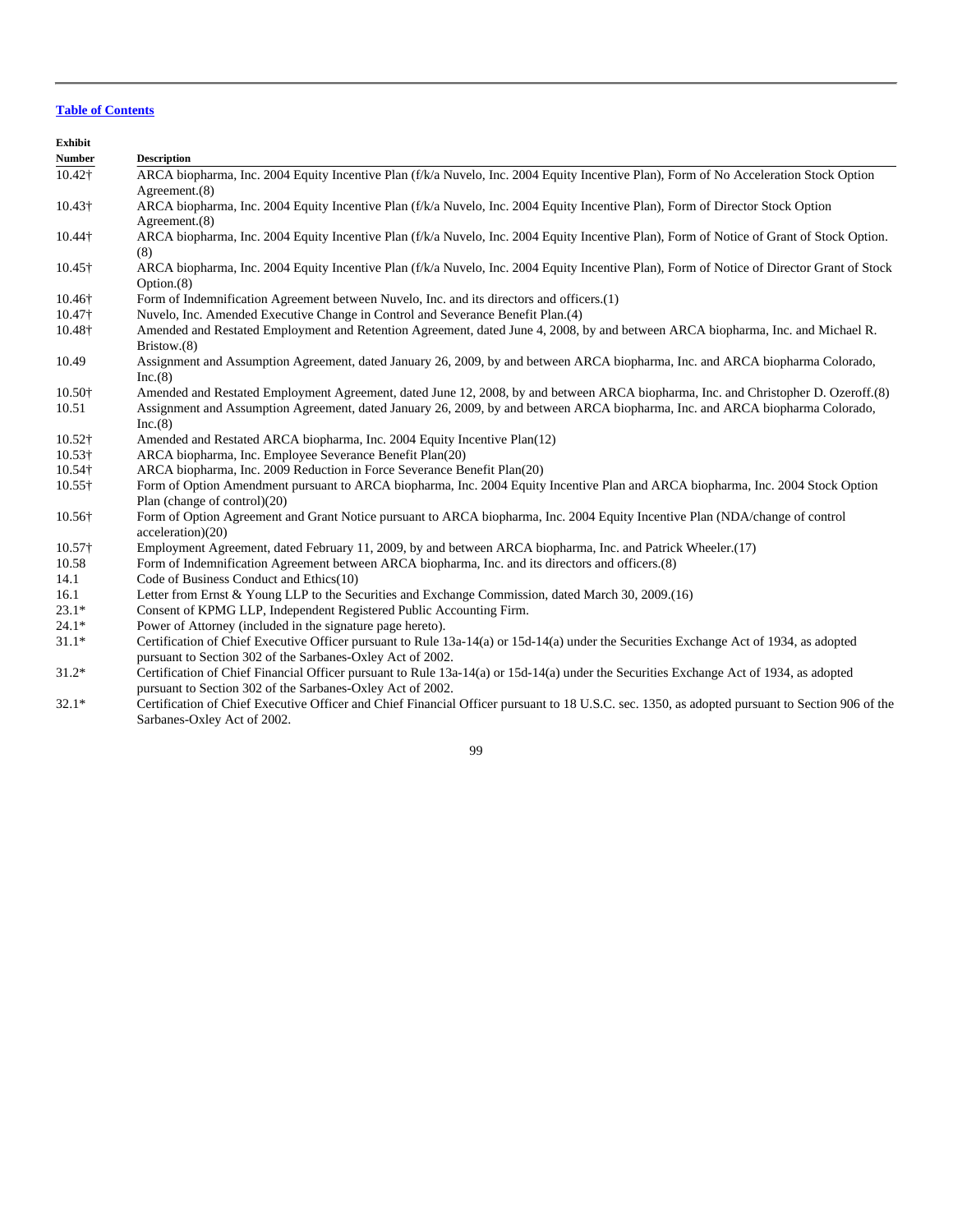- Filed herewith. † Compensatory plan or agreement.
	- § Confidential treatment has been requested for portions of this document, which are omitted and filed separately with the SEC.
	- (1) Previously filed with the SEC as an Exhibit to and incorporated herein by reference from Hyseq, Inc.'s Form S-1, filed on June 12, 1997, as amended, File No. 333-29091.
	- (2) Previously filed with the SEC as an Exhibit to and incorporated herein by reference from Nuvelo, Inc.'s Form 10-Q, filed on November 8, 2006, File No. 000-22873.
	- (3) Previously filed with the SEC as an Appendix to and incorporated herein by reference from Nuvelo, Inc.'s Proxy Statement on Schedule 14A, filed on April 18, 2007, File No. 000-22873.
	- (4) Previously filed with the SEC as an Exhibit to and incorporated herein by reference from Nuvelo, Inc.'s Form 10-Q, filed on November 7, 2007, File No. 000-22873.
	- (5) Previously filed with the SEC as an Exhibit to and incorporated herein by reference from Nuvelo, Inc.'s Form 8-K, filed on September 25, 2008, File No. 000-22873.
	- (6) Previously filed with the SEC as an Exhibit to and incorporated herein by reference from Nuvelo, Inc.'s Form 8-K, filed on October 29, 2008, File No. 000-22873.
	- (7) Previously filed with the SEC as an Exhibit to and incorporated herein by reference from ARCA biopharma, Inc.'s Form 8-K, filed on January 28, 2009, File No. 000-22873.
	- (8) Previously filed with the SEC as an Exhibit to and incorporated herein by reference from ARCA biopharma, Inc.'s Form 10-K, filed on March 27, 2009, File No. 000-22873.
	- (9) Previously filed with the SEC as an Exhibit to and incorporated herein by reference from ARCA biopharma, Inc.'s Form 8-K, filed on December 8, 2009, File No. 000-22873.
	- (10) Previously filed with the SEC as an Exhibit to and incorporated herein by reference from ARCA biopharma, Inc.'s Form 10-Q, filed on November 16, 2009, File No. 000-22873.
	- (11) Previously filed with the SEC as an Exhibit to and incorporated herein by reference from ARCA biopharma, Inc.'s Form 8-K, filed on September 24, 2009, File No. 000-22873.
	- (12) Previously filed with the SEC as an Exhibit to and incorporated herein by reference from ARCA biopharma, Inc.'s Form 10-Q/A, filed on August 21, 2009, File No. 000-22873.
	- (13) Previously filed with the SEC as an Exhibit to and incorporated herein by reference from ARCA biopharma, Inc.'s Form 10-Q, filed on May 15, 2009, File No. 000-22873.
	- (14) Previously filed with the SEC as an Exhibit to and incorporated herein by reference from ARCA biopharma, Inc.'s Form 10-Q/A, filed on November 6, 2009, File No. 000-22873.
	- (15) Previously filed with the SEC as an Exhibit to and incorporated herein by reference from ARCA biopharma, Inc.'s Form 8-K, filed on April 10, 2009, File No. 000-22873.
	- (16) Previously filed with the SEC as an Exhibit to and incorporated herein by reference from ARCA biopharma, Inc.'s Form 8-K, filed on March 30, 2009, File No. 000-22873.
	- (17) Previously filed with the SEC as an Exhibit to and incorporated herein by reference from ARCA biopharma, Inc.'s Form 10-K, filed on March 4, 2010, File No. 000-22873.
	- (18) Previously filed with the SEC as an Exhibit to and incorporated herein by reference from ARCA biopharma, Inc.'s Form 10-Q, filed on August 10, 2010, File No. 000-22873.
	- (19) Previously filed with the SEC as an Exhibit to and incorporated herein by reference from ARCA biopharma, Inc.'s Form 8-K, filed on April 30, 2010, File No. 000-22873.
	- (20) Previously filed with the SEC as an Exhibit to and incorporated herein by reference from ARCA biopharma, Inc.'s Form 10-Q, filed on August 10, 2009, File No. 000-22873.
	- (21) Previously filed with the SEC as an Exhibit to and incorporated herein by reference from ARCA biopharma, Inc.'s Form 8-K, filed on December 14, 2010, File No. 000-22873.
	- (22) Previously filed with the SEC as an Exhibit to and incorporated herein by reference from ARCA biopharma, Inc.'s Form 8-K, filed on December 22, 2010, File No. 000-22873.
	- (23) Previously filed with the SEC as an Exhibit to and incorporated herein by reference from ARCA biopharma, Inc.'s Form 8-K, filed on January 26, 2011, File No. 000-22873.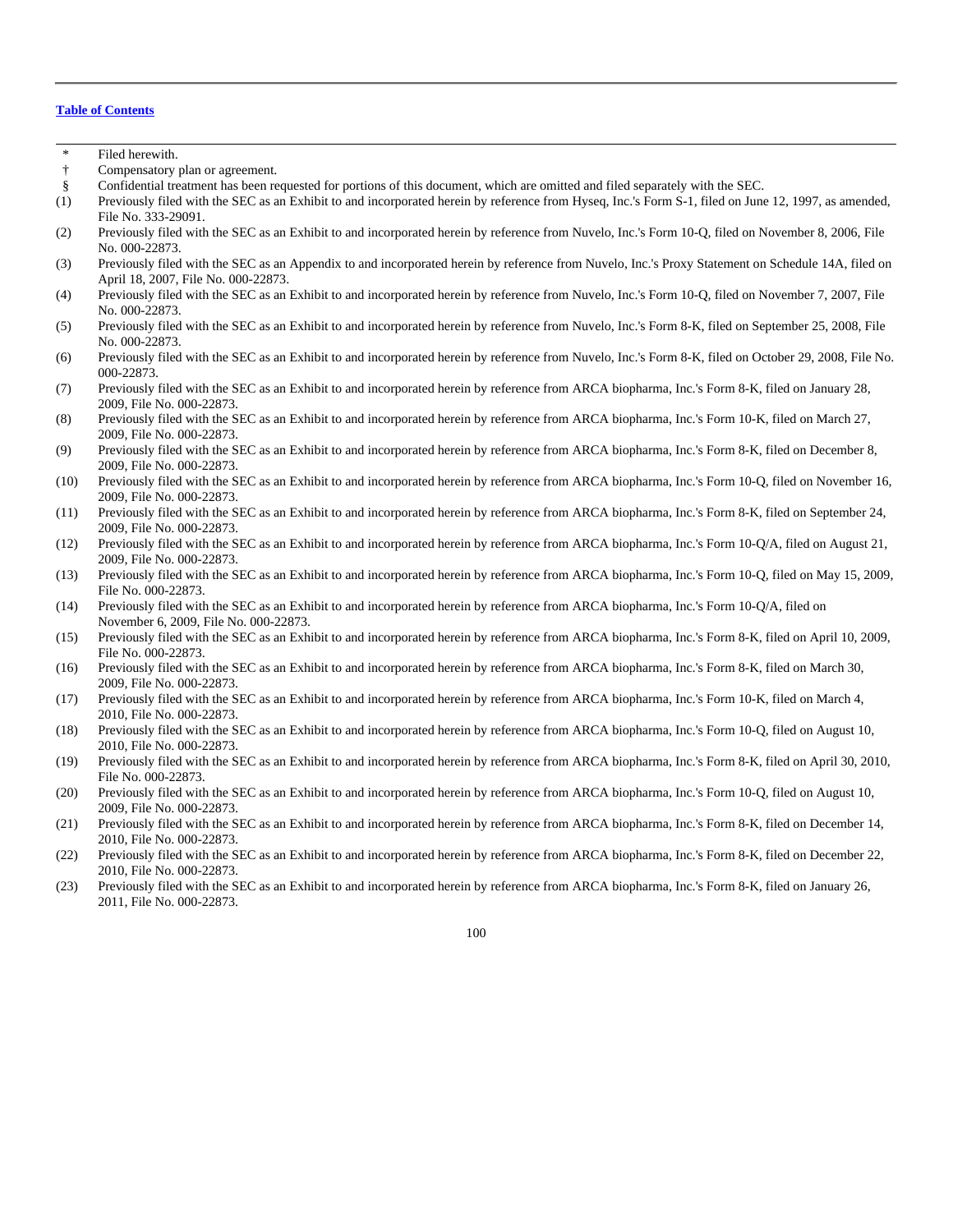## **Consent of Independent Registered Public Accounting Firm**

The Board of Directors ARCA biopharma, Inc.:

We consent to the incorporation by reference in the registration statements (Nos. 333-161485, 333-146078, 333-134981, 333-126590, 333-115747, 333-108563, 333-103055, 333-101276, 333-96313, 333-68172, 333-68170, 333-53089, 333-53087, 333-41663, 333-39194, 333-08978, and 333-154839) on Form S-8 of ARCA biopharma, Inc. of our report dated March 8, 2011, with respect to the consolidated balance sheets of ARCA biopharma, Inc. as of December 31, 2010 and 2009, and the related consolidated statements of operations, preferred stock and stockholders' equity (deficit), and cash flows for each of the years in the two-year period ended December 31, 2010, and for the period from December 17, 2001 (inception) to December 31, 2010, which report appears in the December 31, 2010 annual report on Form 10-K of ARCA biopharma, Inc.

Our report dated March 8, 2011 contains an explanatory paragraph that states that the Company's recurring losses from operations and its dependence upon raising additional funds from strategic transactions, sales of equity, and/or issuance of debt raise substantial doubt about its ability to continue as a going concern. The consolidated financial statements do not include any adjustments that might result from the outcome of that uncertainty.

/s/ KPMG LLP

Denver, Colorado March 8, 2011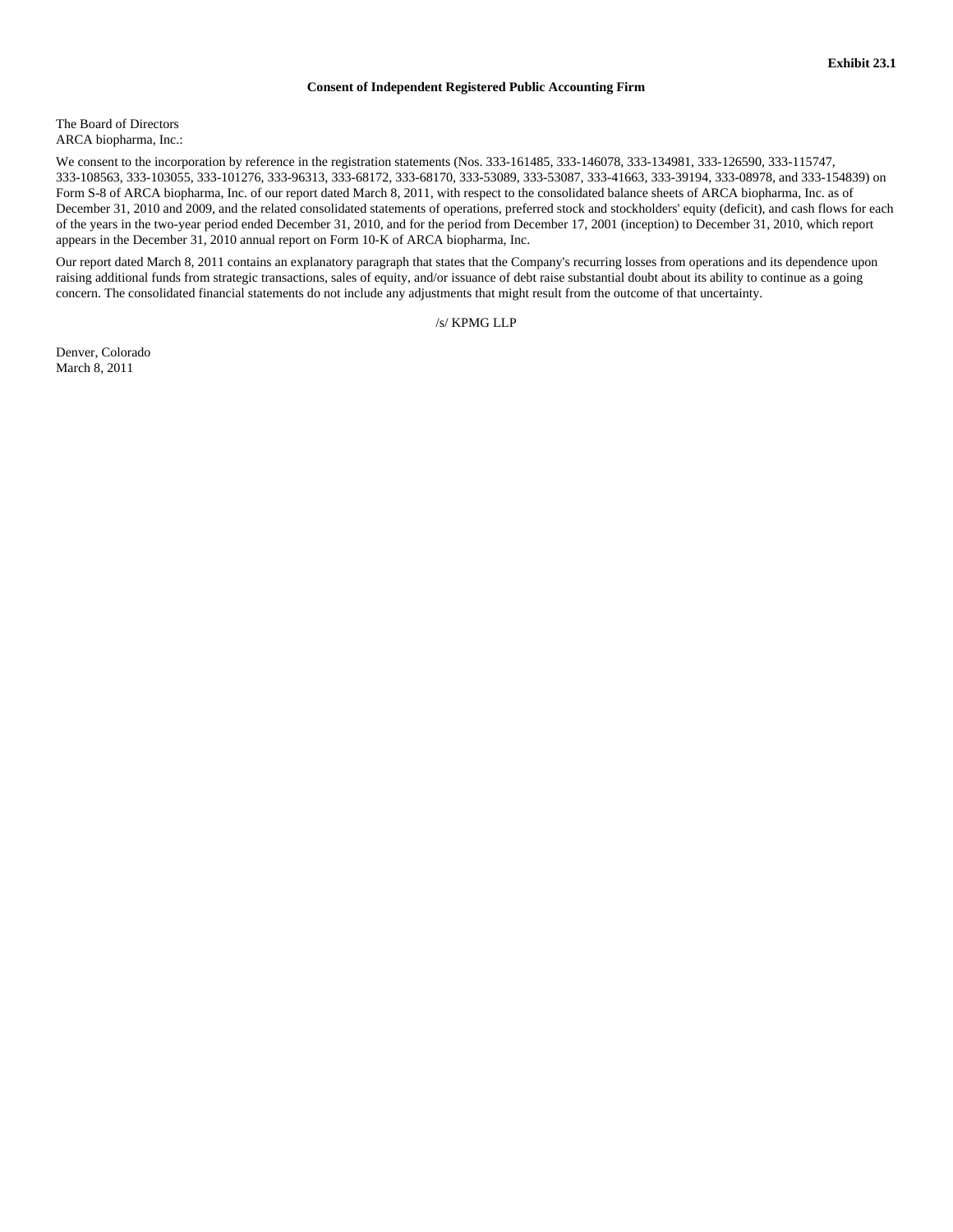## **CERTIFICATION**

I, Michael R. Bristow, certify that:

- 1. I have reviewed this annual report on Form 10-K of ARCA biopharma, Inc.;
- 2. Based on my knowledge, this annual report does not contain any untrue statement of a material fact or omit to state a material fact necessary to make the statements made, in light of the circumstances under which such statements were made, not misleading with respect to the period covered by this annual report;
- 3. Based on my knowledge, the financial statements, and other financial information included in this annual report, fairly present in all material respects the financial condition, results of operations and cash flows of the registrant as of, and for, the periods presented in this annual report;
- 4. The registrant's other certifying officer and I are responsible for establishing and maintaining disclosure controls and procedures (as defined in Exchange Act Rules 13a-15(e) and 15d-15(e)) and internal control over financial reporting (as defined in Exchange Act Rules 13a-15(f) and 15d-15(f)) for the registrant and have:
	- a) designed such disclosure controls and procedures or caused such disclosure controls and procedures to be designed under our supervision, to ensure that material information relating to the registrant, including its consolidated subsidiaries, is made known to us by others within those entities, particularly during the period in which this annual report is being prepared;
	- b) designed such internal control over financial reporting, or caused such internal control over financial reporting to be designed under our supervision, to provide reasonable assurance regarding the reliability of financial reporting and the preparation of financial statements for external purposes in accordance with generally accepted accounting principles;
	- c) evaluated the effectiveness of the registrant's disclosure controls and procedures and presented in the report our conclusions about the effectiveness of the disclosure controls and procedures, as of the end of the period covered by this annual report based on such evaluation;
	- d) disclosed in this report any change in the registrant's internal control over financial reporting that occurred during the registrant's most recent fiscal quarter (the registrant's fourth fiscal quarter in the case of an annual report) that has materially affected, or is reasonably likely to materially affect, the registrant's internal control over financial reporting; and
- 5. The registrant's other certifying officer and I have disclosed, based on our most recent evaluation of internal control over financial reporting, to the registrant's auditors and the audit committee of the registrant's board of directors (or persons performing the equivalent functions):
	- a) all significant deficiencies and material weaknesses in the design or operation of internal control over financial reporting which are reasonably likely to adversely affect the registrant's ability to record, process, summarize and report financial information; and
	- b) any fraud, whether or not material, that involves management or other employees who have a significant role in the registrant's internal control over financial reporting.

Date: March 8, 2011

/s/ Michael R. Bristow **Michael R. Bristow** *President and Chief Executive Officer*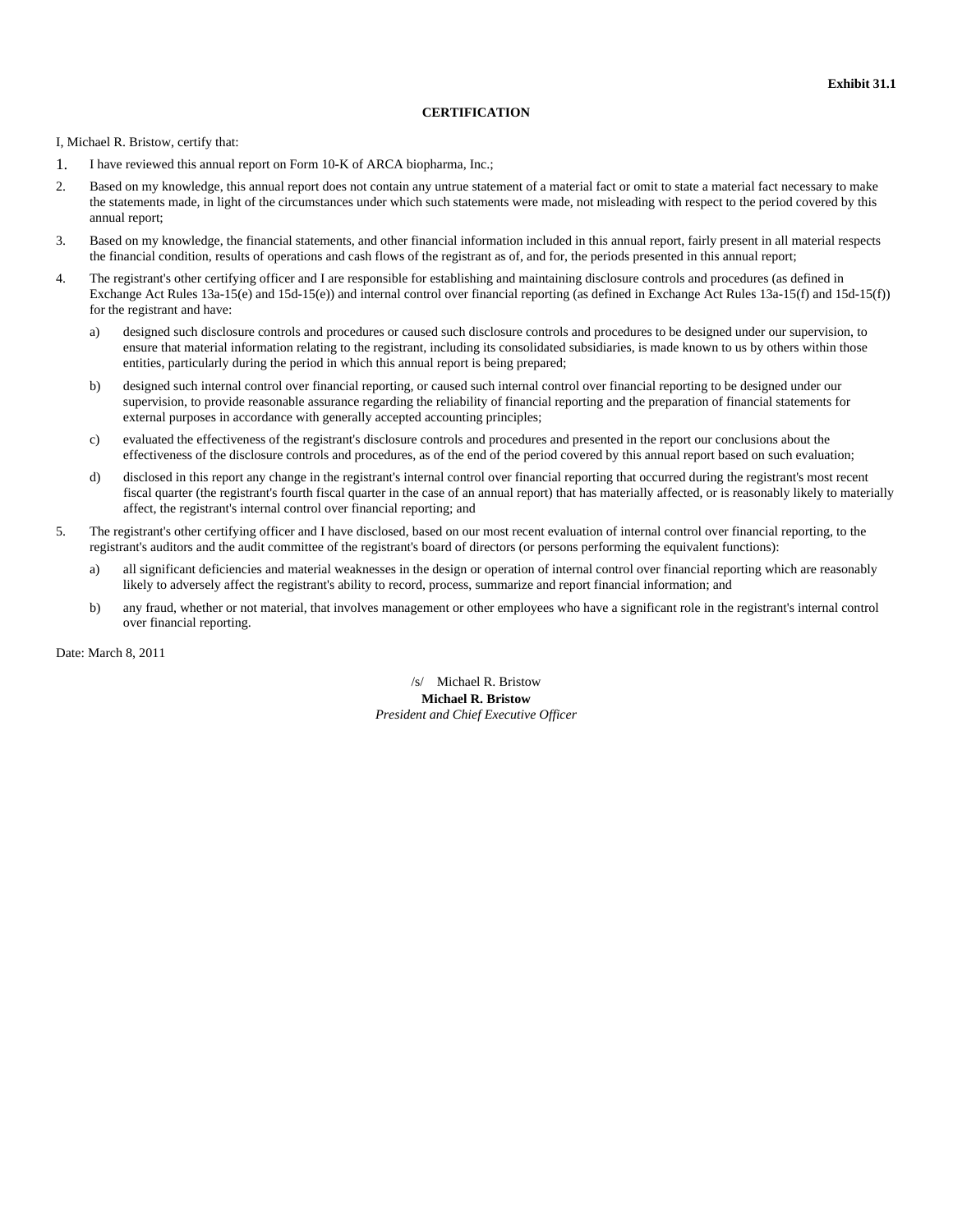## **CERTIFICATION**

I, Patrick M. Wheeler, certify that:

- 1. I have reviewed this annual report on Form 10-K of ARCA biopharma, Inc.;
- 2. Based on my knowledge, this annual report does not contain any untrue statement of a material fact or omit to state a material fact necessary to make the statements made, in light of the circumstances under which such statements were made, not misleading with respect to the period covered by this annual report;
- 3. Based on my knowledge, the financial statements, and other financial information included in this annual report, fairly present in all material respects the financial condition, results of operations and cash flows of the registrant as of, and for, the periods presented in this annual report;
- 4. The registrant's other certifying officer and I are responsible for establishing and maintaining disclosure controls and procedures (as defined in Exchange Act Rules 13a-15(e) and 15d-15(e)) and internal control over financial reporting (as defined in Exchange Act Rules 13a-15(f) and 15d-15(f)) for the registrant and have:
	- a) designed such disclosure controls and procedures or caused such disclosure controls and procedures to be designed under our supervision, to ensure that material information relating to the registrant, including its consolidated subsidiaries, is made known to us by others within those entities, particularly during the period in which this annual report is being prepared;
	- b) designed such internal control over financial reporting, or caused such internal control over financial reporting to be designed under our supervision, to provide reasonable assurance regarding the reliability of financial reporting and the preparation of financial statements for external purposes in accordance with generally accepted accounting principles;
	- c) evaluated the effectiveness of the registrant's disclosure controls and procedures and presented in the report our conclusions about the effectiveness of the disclosure controls and procedures, as of the end of the period covered by this annual report based on such evaluation;
	- d) disclosed in this report any change in the registrant's internal control over financial reporting that occurred during the registrant's most recent fiscal quarter (the registrant's fourth fiscal quarter in the case of an annual report) that has materially affected, or is reasonably likely to materially affect, the registrant's internal control over financial reporting; and
- 5. The registrant's other certifying officer and I have disclosed, based on our most recent evaluation of internal control over financial reporting, to the registrant's auditors and the audit committee of the registrant's board of directors (or persons performing the equivalent functions):
	- a) all significant deficiencies and material weaknesses in the design or operation of internal control over financial reporting which are reasonably likely to adversely affect the registrant's ability to record, process, summarize and report financial information; and
	- b) any fraud, whether or not material, that involves management or other employees who have a significant role in the registrant's internal control over financial reporting.

Date: March 8, 2011

/s/ Patrick M. Wheeler **Patrick M. Wheeler** *Chief Financial Officer*